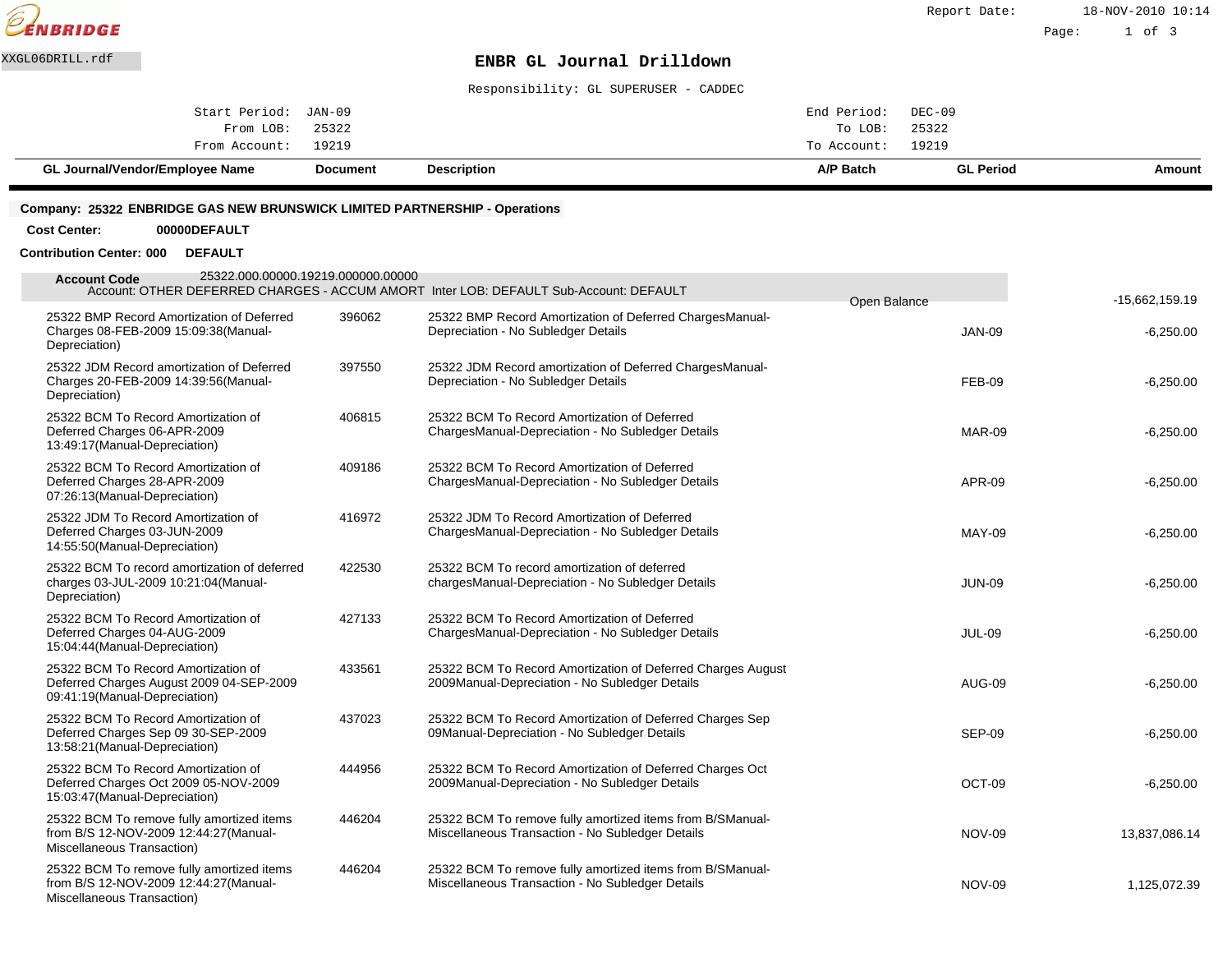

Responsibility: GL SUPERUSER - CADDEC

| Start Period:<br>From LOB:<br>From Account:                                                          | JAN-09<br>25322<br>19219 |                                                                                                    | End Period:<br>To LOB:<br>To Account: | $DEC-09$<br>25322<br>19219 |               |
|------------------------------------------------------------------------------------------------------|--------------------------|----------------------------------------------------------------------------------------------------|---------------------------------------|----------------------------|---------------|
| GL Journal/Vendor/Employee Name                                                                      | <b>Document</b>          | <b>Description</b>                                                                                 | A/P Batch                             | <b>GL Period</b>           | Amount        |
| <b>Account Code (cont)</b><br>25322.000.00000.19219.000000.00000                                     |                          |                                                                                                    |                                       |                            |               |
| 25322 BCM To Record Amortization of<br>Deferred Charges 07-DEC-2009<br>11:58:36(Manual-Depreciation) | 450479                   | 25322 BCM To Record Amortization of Deferred<br>Charges Manual-Depreciation - No Subledger Details |                                       | NOV-09                     | $-6,250.00$   |
| 25322 BCM To Record Amortization of<br>Deferred Charges 04-JAN-2010<br>07:28:44(Manual-Depreciation) | 455624                   | 25322 BCM To Record Amortization of Deferred<br>Charges Manual-Depreciation - No Subledger Details |                                       | DEC-09                     | $-6,250.00$   |
|                                                                                                      |                          | <b>Closing Account Balance</b>                                                                     |                                       |                            | $-775.000.66$ |

| -775.000.66 |
|-------------|
|-------------|

| Closing LOB 25322 Balance Total           | -775,000.66   |
|-------------------------------------------|---------------|
| <b>LOB 25322 Activities Total</b>         | 14,887,158.53 |
| <b>Closing Balance for All LOBs Total</b> | $-775,000.66$ |
| <b>All LOBs Activities Total</b>          | 14,887,158.53 |

**Legend:**

**REV REF xxxxxx- subledger reversal cross-reference**

**GLERR001 - Sub-ledger journal drilldown unavailable**

**GLERR002 - Sub-ledger drilldown detail(s) not equal to general ledger line (report pulls GL line in this case)**

 **Any issues with GLERRxxx errors - please contact EFS Team**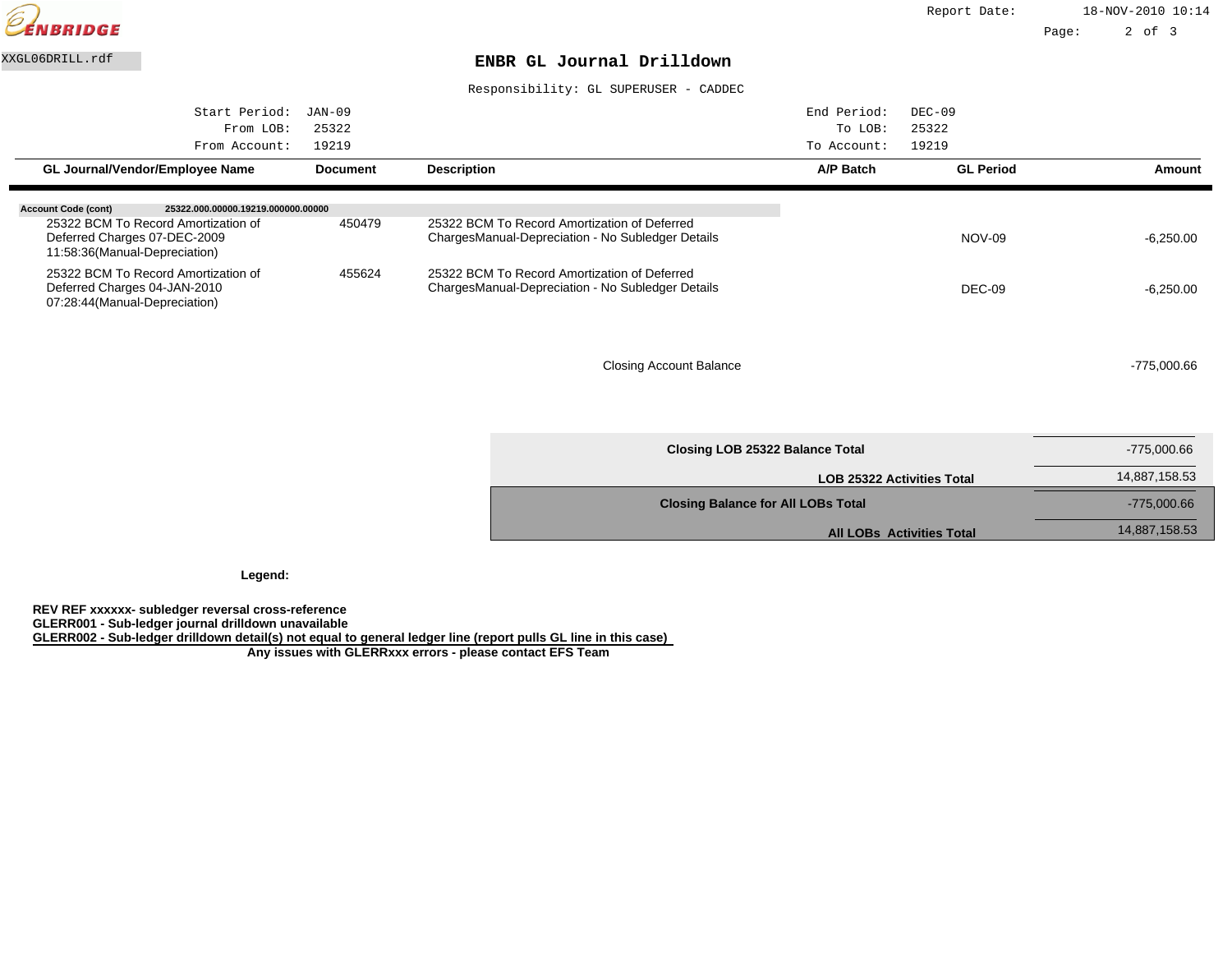|                 | GL Journal/Vendor/Employee Name | Document | <b>Description</b>                    | A/P Batch   | <b>GL Period</b> |       | Amount            |
|-----------------|---------------------------------|----------|---------------------------------------|-------------|------------------|-------|-------------------|
|                 | From Account:                   | 19219    |                                       | To Account: | 19219            |       |                   |
|                 | From LOB:                       | 25322    |                                       | To LOB:     | 25322            |       |                   |
|                 | Start Period:                   | JAN-09   |                                       | End Period: | DEC-09           |       |                   |
|                 |                                 |          | Responsibility: GL SUPERUSER - CADDEC |             |                  |       |                   |
| XXGL06DRILL.rdf |                                 |          | ENBR GL Journal Drilldown             |             |                  |       |                   |
|                 |                                 |          |                                       |             |                  | Page: | 3 of 3            |
| EENBRIDGE       |                                 |          |                                       |             | Report Date:     |       | 18-NOV-2010 10:14 |

# **Parameters used:**

| Start Period:                          | JAN-09   |
|----------------------------------------|----------|
| End Period:                            | $DEC-09$ |
| From LOB: 25322                        |          |
| To LOB:                                | 25322    |
| From Cont:                             |          |
| To Cont:                               |          |
| From Cost Center:                      |          |
| To Cost Center:                        |          |
| From Account:                          | 19219    |
| To Account:                            | 19219    |
| From Sub Account:                      | 000000   |
| To Sub Account:                        | 000000   |
| From Inter LOB:                        |          |
| To Inter LOB:                          |          |
| Set Of Books:                          | CADDEC   |
| Operating Unit:                        | DEFAULT  |
| Payables Drilldown:                    | Y        |
| Receivables Drilldown:                 | Y        |
| Inventory Drilldown:                   | N        |
| Projects Drilldown:                    | N        |
| PA Burden Details:                     | N        |
| Include Accounts with Zero Balances ?: | N        |
| Print Summary:                         | N        |
|                                        |          |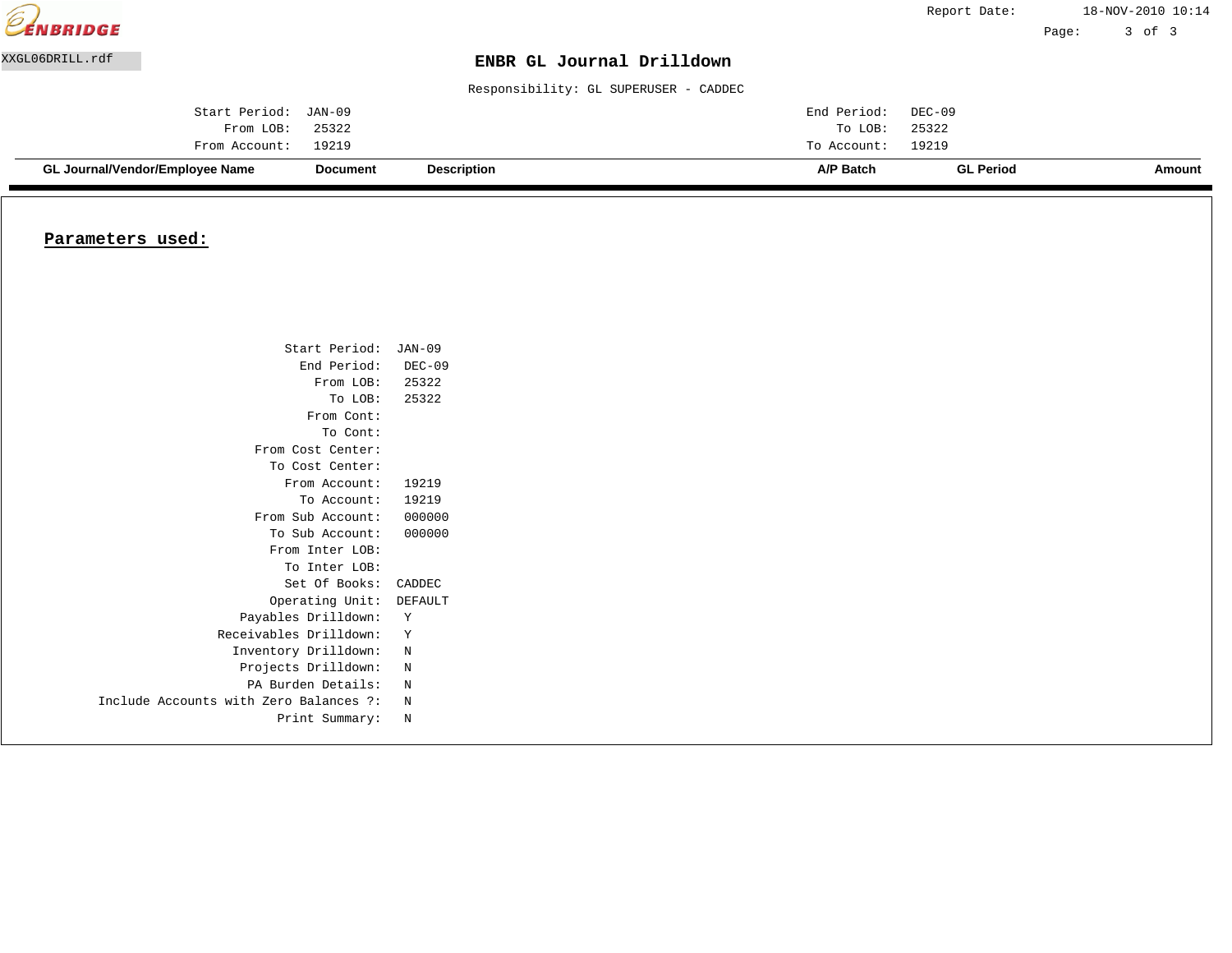

Page: 1 of 3

### XXGL06DRILL.rdf **ENBR GL Journal Drilldown**

Responsibility: GL SUPERUSER - CADDEC

| GL Journal/Vendor/Employee Name | <b>Document</b> | <b>Description</b> | A/P Batch          | <b>GL Period</b> | Amount |
|---------------------------------|-----------------|--------------------|--------------------|------------------|--------|
| From Account: 15116             |                 |                    | To Account: 15116  |                  |        |
| From LOB: 25322                 |                 |                    | To LOB: 25322      |                  |        |
| Start Period: JAN-09            |                 |                    | End Period: DEC-09 |                  |        |
|                                 |                 |                    |                    |                  |        |

#### **Company: 25322 ENBRIDGE GAS NEW BRUNSWICK LIMITED PARTNERSHIP - Operations**

#### **Cost Center: 00000DEFAULT**

#### **Contribution Center: 000 DEFAULT**

| 25322.000.00000.15116.000000.00000<br><b>Account Code</b>                                              |        | Account: ACCUM DEPR - INTANGIBLE ACQUIRED SOFTWARE Inter LOB: DEFAULT Sub-Account: DEFAULT | Open Balance               |               | 0.00            |
|--------------------------------------------------------------------------------------------------------|--------|--------------------------------------------------------------------------------------------|----------------------------|---------------|-----------------|
| 25322 HLN RECLASS INTANGIBLE<br>SOFTWARE COSTS 07-APR-2009<br>13:20:30(Manual-128)                     | 407047 | RECLASS INTANGIBLE COSTS Manual-128 - No Subledger<br>Details                              | REV REF: 762302            | <b>MAR-09</b> | $-1,234,513.21$ |
| Reverses "25322 HLN RECLASS<br>INTANGIBLE SOFTWARE COSTS"07-APR-<br>09 21:35:34 - 15670915(Manual-128) | 407507 | RECLASS INTANGIBLE COSTS Manual-128 - No Subledger<br>Details                              | <b>REV REF rev: 762302</b> | <b>APR-09</b> | 1,234,513.21    |
| 25322 HLN RECLASS INTANGIBLE<br>SOFTWARE COSTS 08-MAY-2009<br>07:32:22(Manual-128)                     | 412504 | RECLASS SOFTWARE ACCUM DEPN Manual-128 - No<br><b>Subledger Details</b>                    | REV REF: 771057            | <b>APR-09</b> | $-1,251,431.33$ |
| Reverses "25322 HLN RECLASS<br>INTANGIBLE SOFTWARE COSTS"08-MAY-<br>09 20:20:01 - 15959006(Manual-128) | 412909 | RECLASS SOFTWARE ACCUM DEPN Manual-128 - No<br><b>Subledger Details</b>                    | <b>REV REF rev: 771057</b> | <b>MAY-09</b> | 1,251,431.33    |
| 25322 HLN RECLASS INTANGIBLE ASSETS<br>MAY-09 07-JUN-2009 10:31:27 (Manual-128)                        | 417674 | MAY-09 RECLASS SOFTWARE ASSETS Manual-128 - No<br><b>Subledger Details</b>                 | <b>REV REF: 778837</b>     | <b>MAY-09</b> | $-1,277,266.78$ |
| Reverses "25322 HLN RECLASS<br>INTANGIBLE ASSETS MAY-09"08-JUN-09<br>19:25:14 - 16260483(Manual-128)   | 418063 | MAY-09 RECLASS SOFTWARE ASSETS Manual-128 - No<br>Subledger Details                        | REV REF rev: 778837        | <b>JUN-09</b> | 1,277,266.78    |
| Reclass EGNB LP BOOK/21911 Assets<br>16525772: A 24524(Assets-Reclass)                                 | 423123 | Reclass Reserve 30/06/2009 00:00:00 Assets-Reclass                                         |                            | <b>JUN-09</b> | $-1,277,266.78$ |
| Depreciation EGNB LP BOOK/21911 Assets<br>16525772: A 24520(Assets-Depreciation)                       | 423119 | Depreciation Reserve 30/06/2009 00:00:00 Assets-Depreciation                               |                            | <b>JUN-09</b> | $-25,412.05$    |
| Depreciation EGNB LP BOOK/22191 Assets<br>16832635: A 24860(Assets-Depreciation)                       | 428689 | Depreciation Reserve 31/07/2009 00:00:00 Assets-Depreciation                               |                            | <b>JUL-09</b> | $-24,849.01$    |
| Depreciation EGNB LP BOOK/22531 Assets<br>17098430: A 25300(Assets-Depreciation)                       | 433980 | Depreciation Reserve 31/08/2009 00:00:00 Assets-Depreciation                               |                            | AUG-09        | $-24,346.86$    |
| Depreciation EGNB LP BOOK/22933 Assets<br>17355574: A 25846(Assets-Depreciation)                       | 439585 | Depreciation Reserve 30/09/2009 00:00:00 Assets-Depreciation                               |                            | <b>SEP-09</b> | $-23,853.77$    |
| Depreciation EGNB LP BOOK/23272 Assets<br>17673284: A 26333(Assets-Depreciation)                       | 445532 | Depreciation Reserve 31/10/2009 00:00:00 Assets-Depreciation                               |                            | OCT-09        | $-26,127.80$    |
| Depreciation EGNB LP BOOK/23651 Assets<br>17903010: A 26760(Assets-Depreciation)                       | 450780 | Depreciation Reserve 30/11/2009 00:00:00 Assets-Depreciation                               |                            | <b>NOV-09</b> | $-23,017.20$    |
| Depreciation EGNB LP BOOK/23793 Assets<br>18079868: A 26966(Assets-Depreciation)                       | 455497 | Depreciation Reserve 31/12/2009 00:00:00 Assets-Depreciation                               |                            | DEC-09        | $-22,523.06$    |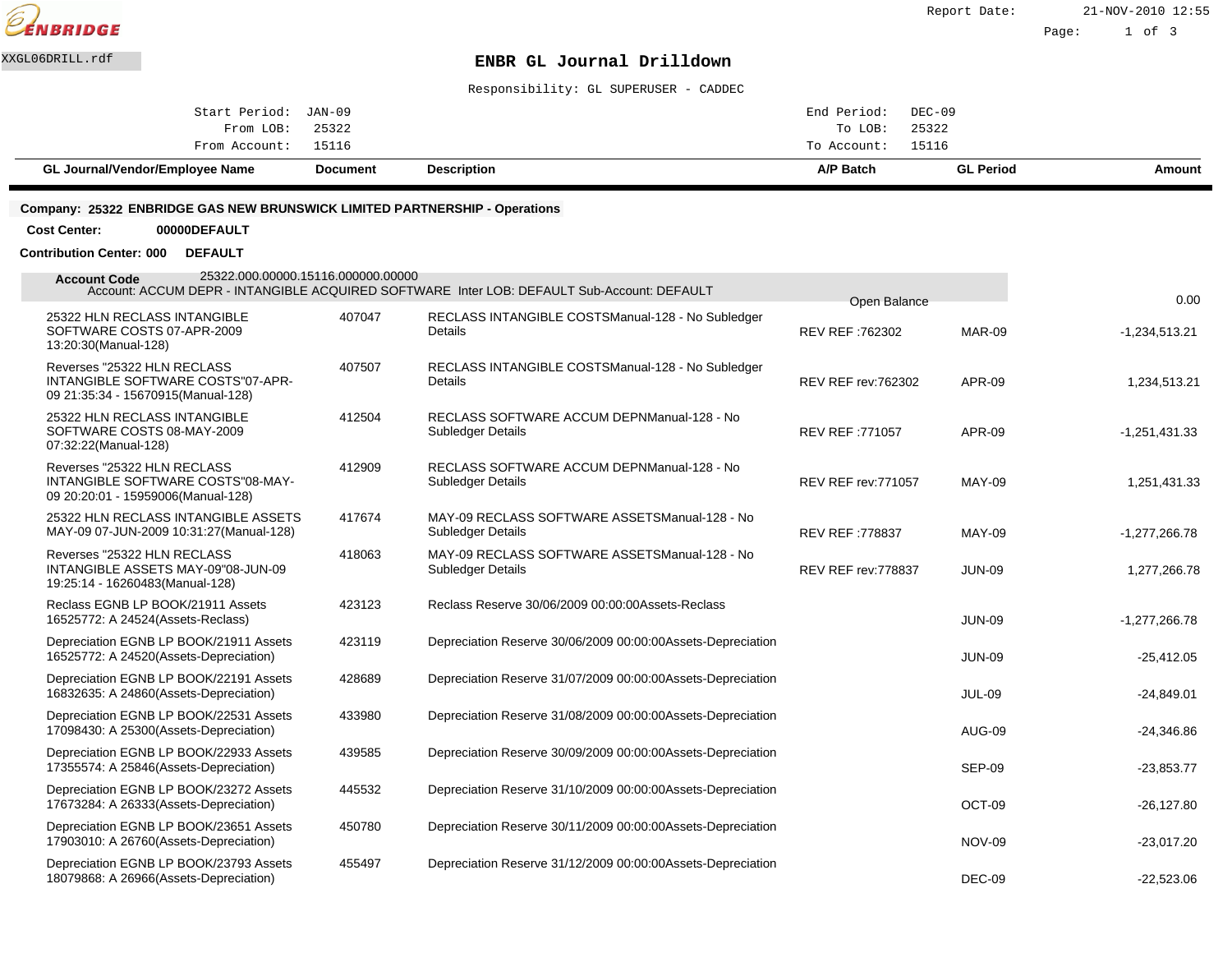| CENBRIDGE                  |                                    |                 |                    |                                           | Report Date:     |       | 21-NOV-2010 12:55 |
|----------------------------|------------------------------------|-----------------|--------------------|-------------------------------------------|------------------|-------|-------------------|
|                            |                                    |                 |                    |                                           |                  | Page: | $2$ of $3$        |
| XXGL06DRILL.rdf            |                                    |                 |                    | ENBR GL Journal Drilldown                 |                  |       |                   |
|                            |                                    |                 |                    | Responsibility: GL SUPERUSER - CADDEC     |                  |       |                   |
|                            | Start Period:                      | JAN-09          |                    | End Period:                               | $DEC-09$         |       |                   |
|                            | From LOB:                          | 25322           |                    | To LOB:                                   | 25322            |       |                   |
|                            | From Account:                      | 15116           |                    | To Account:                               | 15116            |       |                   |
|                            | GL Journal/Vendor/Employee Name    | <b>Document</b> | <b>Description</b> | A/P Batch                                 | <b>GL Period</b> |       | Amount            |
| <b>Account Code (cont)</b> | 25322.000.00000.15116.000000.00000 |                 |                    | <b>Closing Account Balance</b>            |                  |       | $-1,447,396.53$   |
|                            |                                    |                 |                    | Closing LOB 25322 Balance Total           |                  |       | $-1,447,396.53$   |
|                            |                                    |                 |                    | <b>LOB 25322 Activities Total</b>         |                  |       | $-1,447,396.53$   |
|                            |                                    |                 |                    |                                           |                  |       |                   |
|                            |                                    |                 |                    | <b>Closing Balance for All LOBs Total</b> |                  |       | $-1,447,396.53$   |

**Legend:**

**REV REF xxxxxx- subledger reversal cross-reference GLERR001 - Sub-ledger journal drilldown unavailable GLERR002 - Sub-ledger drilldown detail(s) not equal to general ledger line (report pulls GL line in this case)**

 **Any issues with GLERRxxx errors - please contact EFS Team**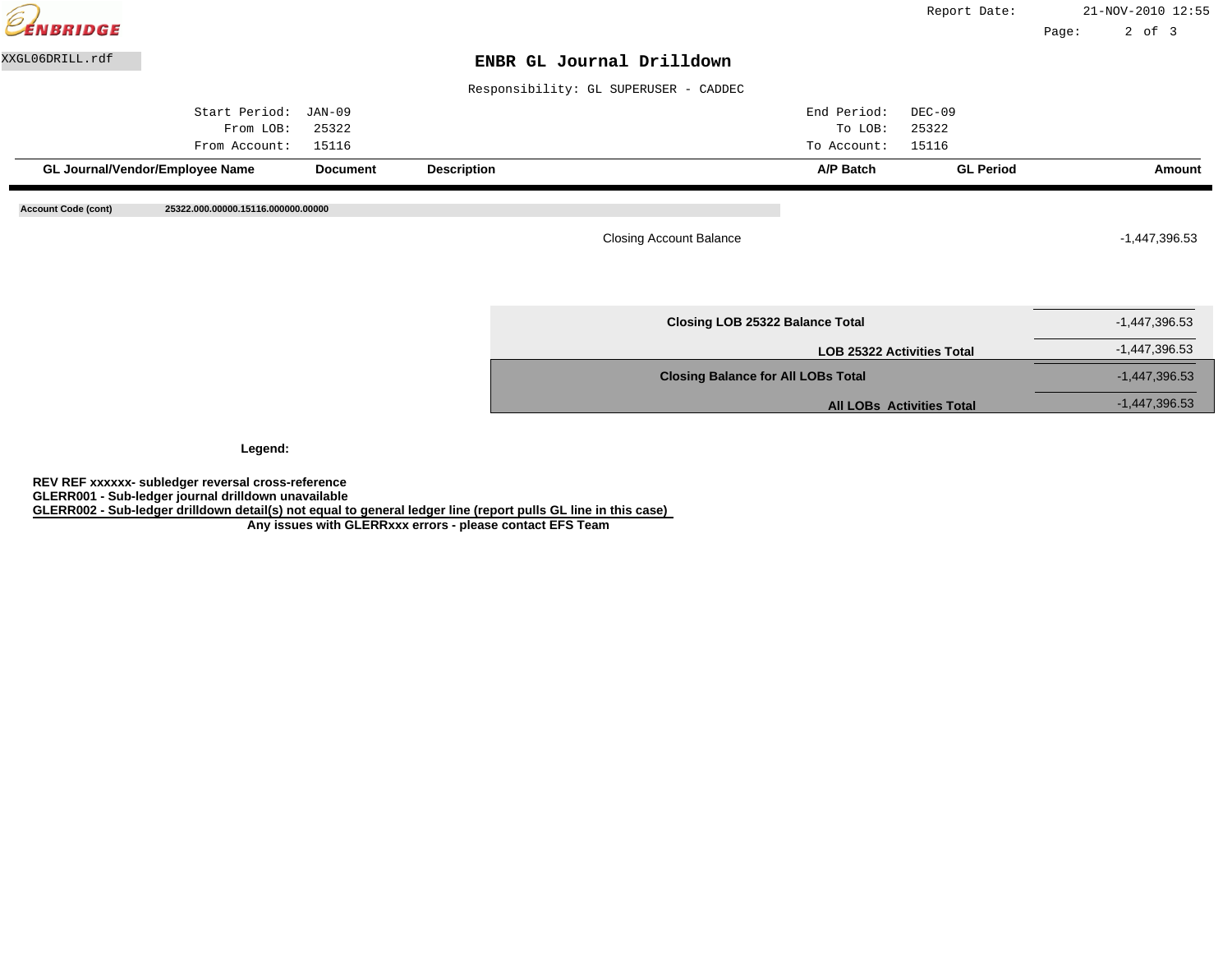|                  | <b>GL Journal/Vendor/Employee Name</b> | <b>Document</b> | <b>Description</b>                    | A/P Batch   | <b>GL Period</b> |       | Amount            |
|------------------|----------------------------------------|-----------------|---------------------------------------|-------------|------------------|-------|-------------------|
|                  | From Account:                          | 15116           |                                       | To Account: | 15116            |       |                   |
|                  | From LOB:                              | 25322           |                                       | To LOB:     | 25322            |       |                   |
|                  | Start Period:                          | JAN-09          |                                       | End Period: | DEC-09           |       |                   |
|                  |                                        |                 | Responsibility: GL SUPERUSER - CADDEC |             |                  |       |                   |
| XXGL06DRILL.rdf  |                                        |                 | ENBR GL Journal Drilldown             |             |                  |       |                   |
|                  |                                        |                 |                                       |             |                  | Page: | 3 of 3            |
| <b>EENBRIDGE</b> |                                        |                 |                                       |             | Report Date:     |       | 21-NOV-2010 12:55 |

#### **Parameters used:**

| Start Period: JAN-09                   |          |
|----------------------------------------|----------|
| End Period:                            | $DEC-09$ |
| From LOB: 25322                        |          |
| To LOB:                                | 25322    |
| From Cont:                             |          |
| To Cont:                               |          |
| From Cost Center:                      |          |
| To Cost Center:                        |          |
| From Account:                          | 15116    |
| To Account:                            | 15116    |
| From Sub Account:                      |          |
| To Sub Account:                        |          |
| From Inter LOB:                        |          |
| To Inter LOB:                          |          |
| Set Of Books:                          | CADDEC   |
| Operating Unit:                        | DEFAULT  |
| Payables Drilldown:                    | Υ        |
| Receivables Drilldown:                 | Y        |
| Inventory Drilldown:                   | N        |
| Projects Drilldown:                    | N        |
| PA Burden Details:                     | N        |
| Include Accounts with Zero Balances ?: | N        |
| Print Summary:                         | N        |
|                                        |          |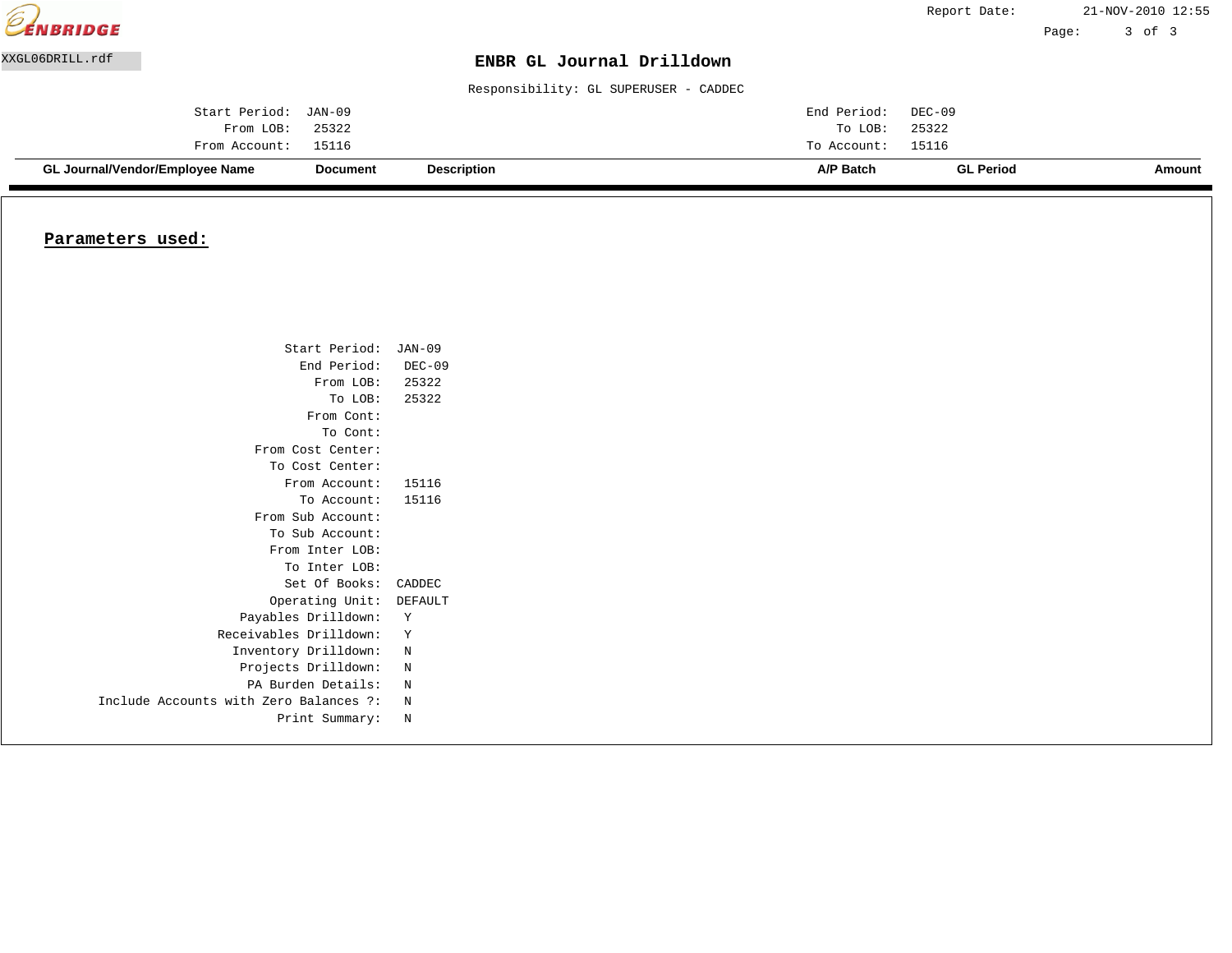

Responsibility: GL SUPERUSER - CADDEC

| Amount | <b>GL Period</b> | A/P Batch          | <b>Description</b> | <b>Document</b> | GL Journal/Vendor/Employee Name |
|--------|------------------|--------------------|--------------------|-----------------|---------------------------------|
|        |                  | To Account: 15111  |                    |                 | From Account: 15111             |
|        |                  | To LOB: 25322      |                    |                 | From LOB: 25322                 |
|        |                  | End Period: DEC-09 |                    |                 | Start Period: JAN-09            |
|        |                  |                    |                    |                 |                                 |

#### **Company: 25322 ENBRIDGE GAS NEW BRUNSWICK LIMITED PARTNERSHIP - Operations**

**Cost Center: 00000DEFAULT**

**Contribution Center: 000 DEFAULT**

| 25322.000.00000.15111.000000.00000<br><b>Account Code</b>                                     |        | Account: ACCUM DEPR - LEASEHOLD IMPROVEMENTS Inter LOB: DEFAULT Sub-Account: DEFAULT |                                 |               | -4,920,053.94 |
|-----------------------------------------------------------------------------------------------|--------|--------------------------------------------------------------------------------------|---------------------------------|---------------|---------------|
| 25322 HLN ACCRUE JAN-09 DEPN EXP 06-<br>FEB-2009 09:22:51 (Manual-128)                        | 395778 | ACCRUE JAN-09 DEPN Manual-128 - No Subledger Details                                 | Open Balance<br>REV REF: 744432 | <b>JAN-09</b> | $-166,962.62$ |
| Reverses "25322 HLN ACCRUE JAN-09<br>DEPN EXP"09-FEB-09 23:42:29 -<br>15093185(Manual-128)    | 396522 | ACCRUE JAN-09 DEPN Manual-128 - No Subledger Details                                 | <b>REV REF rev: 744432</b>      | <b>FEB-09</b> | 166,962.62    |
| 25322 JDM ACCRUE JAN & FEB DEPN EXP<br>27-FEB-2009 14:53:19(Manual-128)                       | 398820 | ACCRUE JAN-09 DEPN Manual-128 - No Subledger Details                                 | <b>REV REF: 749875</b>          | <b>FEB-09</b> | $-166,962.62$ |
| 25322 JDM ACCRUE JAN & FEB DEPN EXP<br>27-FEB-2009 14:53:19(Manual-128)                       | 398820 | ACCRUE FEB-09 DEPN Manual-128 - No Subledger Details                                 | <b>REV REF: 749875</b>          | <b>FEB-09</b> | $-166,962.62$ |
| Depreciation EGNB LP BOOK/20971 Assets<br>15554725: A 23140(Assets-Depreciation)              | 403830 | Journal Import Created Assets-Depreciation                                           |                                 | <b>MAR-09</b> | $-175,479.51$ |
| Reverses "25322 JDM ACCRUE JAN & FEB<br>DEPN EXP"09-MAR-09 20:04:23 -<br>15371489(Manual-128) | 401646 | ACCRUE JAN-09 DEPN Manual-128 - No Subledger Details                                 | <b>REV REF rev: 749875</b>      | <b>MAR-09</b> | 166,962.62    |
| Reverses "25322 JDM ACCRUE JAN & FEB<br>DEPN EXP"09-MAR-09 20:04:23 -<br>15371489(Manual-128) | 401646 | ACCRUE FEB-09 DEPN Manual-128 - No Subledger Details                                 | <b>REV REF rev: 749875</b>      | <b>MAR-09</b> | 166,962.62    |
| Depreciation EGNB LP BOOK/20931 Assets<br>15499409: A 23100(Assets-Depreciation)              | 403312 | Journal Import Created Assets-Depreciation                                           |                                 | <b>MAR-09</b> | $-170,578.11$ |
| 25322 HLN ACCRUE MARCH 2009 DEPN<br>06-APR-2009 14:07:12(Manual-128)                          | 406822 | MAR-09 DEPN EXPENSE Manual-128 - No Subledger Details                                | REV REF: 761999                 | <b>MAR-09</b> | $-175,479.51$ |
| Depreciation EGNB LP BOOK/21231 Assets<br>15831123: A 23500(Assets-Depreciation)              | 409192 | Journal Import Created Assets-Depreciation                                           |                                 | APR-09        | $-172,044.97$ |
| Reverses "25322 HLN ACCRUE MARCH 2009<br>DEPN"07-APR-09 21:35:15 -<br>15670915(Manual-128)    | 407489 | MAR-09 DEPN EXPENSE Manual-128 - No Subledger Details                                | <b>REV REF rev: 761999</b>      | <b>APR-09</b> | 175,479.51    |
| Depreciation EGNB LP BOOK/21411 Assets<br>15930488: A 23780(Assets-Depreciation)              | 412336 | Depreciation Reserve 30/04/2009 00:00:00 Assets-Depreciation                         |                                 | APR-09        | $-174,896.24$ |
| Depreciation EGNB LP BOOK/21651 Assets<br>16248138: A 24140(Assets-Depreciation)              | 417678 | Depreciation Reserve 31/05/2009 00:00:00 Assets-Depreciation                         |                                 | <b>MAY-09</b> | $-176,951.74$ |
| Depreciation EGNB LP BOOK/21911 Assets<br>16525772: A 24520(Assets-Depreciation)              | 423119 | Depreciation Reserve 30/06/2009 00:00:00 Assets-Depreciation                         |                                 | <b>JUN-09</b> | $-178,745.66$ |
| Depreciation EGNB LP BOOK/22191 Assets<br>16832635: A 24860(Assets-Depreciation)              | 428689 | Depreciation Reserve 31/07/2009 00:00:00 Assets-Depreciation                         |                                 | <b>JUL-09</b> | $-179,020.17$ |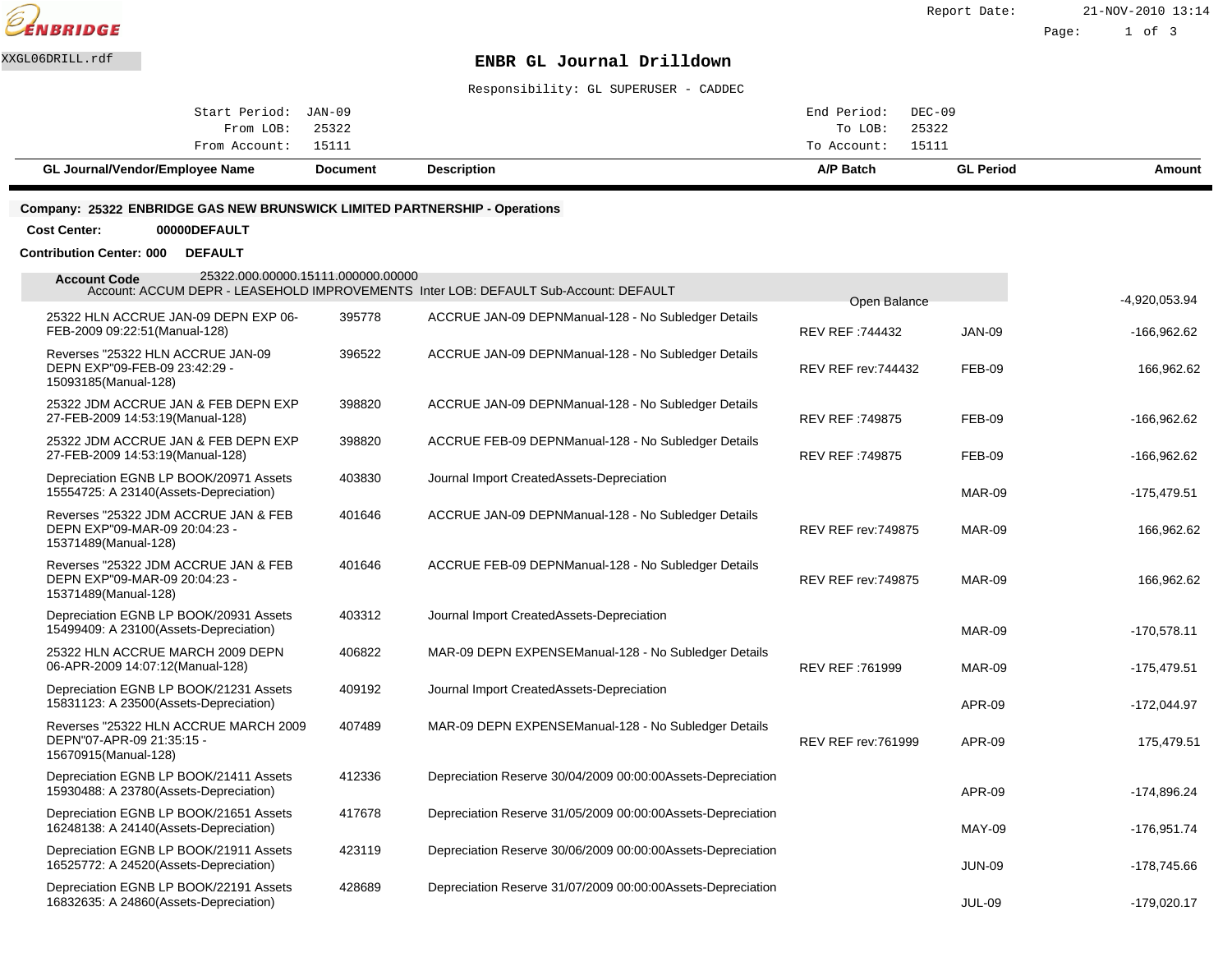

Report Date: 21-NOV-2010 13:14

Page: 2 of 3

#### XXGL06DRILL.rdf **ENBR GL Journal Drilldown**

Responsibility: GL SUPERUSER - CADDEC

| Start Period:<br>From LOB:<br>From Account:                                      | $JAN-09$<br>25322<br>15111 |                                                              | End Period:<br>To LOB:<br>To Account: | $DEC-09$<br>25322<br>15111 |             |
|----------------------------------------------------------------------------------|----------------------------|--------------------------------------------------------------|---------------------------------------|----------------------------|-------------|
| <b>GL Journal/Vendor/Employee Name</b>                                           | <b>Document</b>            | <b>Description</b>                                           | A/P Batch                             | <b>GL Period</b>           | Amount      |
| <b>Account Code (cont)</b><br>25322.000.00000.15111.000000.00000                 |                            |                                                              |                                       |                            |             |
| Depreciation EGNB LP BOOK/22531 Assets<br>17098430: A 25300(Assets-Depreciation) | 433980                     | Depreciation Reserve 31/08/2009 00:00:00 Assets-Depreciation |                                       | AUG-09                     | -181,054.05 |
| Depreciation EGNB LP BOOK/22933 Assets<br>17355574: A 25846(Assets-Depreciation) | 439585                     | Depreciation Reserve 30/09/2009 00:00:00 Assets-Depreciation |                                       | SEP-09                     | -183,667.93 |
| Depreciation EGNB LP BOOK/23272 Assets<br>17673284: A 26333(Assets-Depreciation) | 445532                     | Depreciation Reserve 31/10/2009 00:00:00 Assets-Depreciation |                                       | OCT-09                     | -185,696.63 |
| Depreciation EGNB LP BOOK/23651 Assets<br>17903010: A 26760(Assets-Depreciation) | 450780                     | Depreciation Reserve 30/11/2009 00:00:00 Assets-Depreciation |                                       | <b>NOV-09</b>              | -187,877.09 |
| Depreciation EGNB LP BOOK/23793 Assets<br>18079868: A 26966(Assets-Depreciation) | 455497                     | Depreciation Reserve 31/12/2009 00:00:00 Assets-Depreciation |                                       | DEC-09                     | -190.993.79 |

Closing Account Balance -7,077,059.83

| Closing LOB 25322 Balance Total           | -7,077,059.83   |
|-------------------------------------------|-----------------|
| <b>LOB 25322 Activities Total</b>         | $-2,157,005.89$ |
| <b>Closing Balance for All LOBs Total</b> | -7,077,059.83   |
| <b>All LOBs Activities Total</b>          | $-2,157,005.89$ |

**Legend:**

**REV REF xxxxxx- subledger reversal cross-reference GLERR001 - Sub-ledger journal drilldown unavailable GLERR002 - Sub-ledger drilldown detail(s) not equal to general ledger line (report pulls GL line in this case) Any issues with GLERRxxx errors - please contact EFS Team**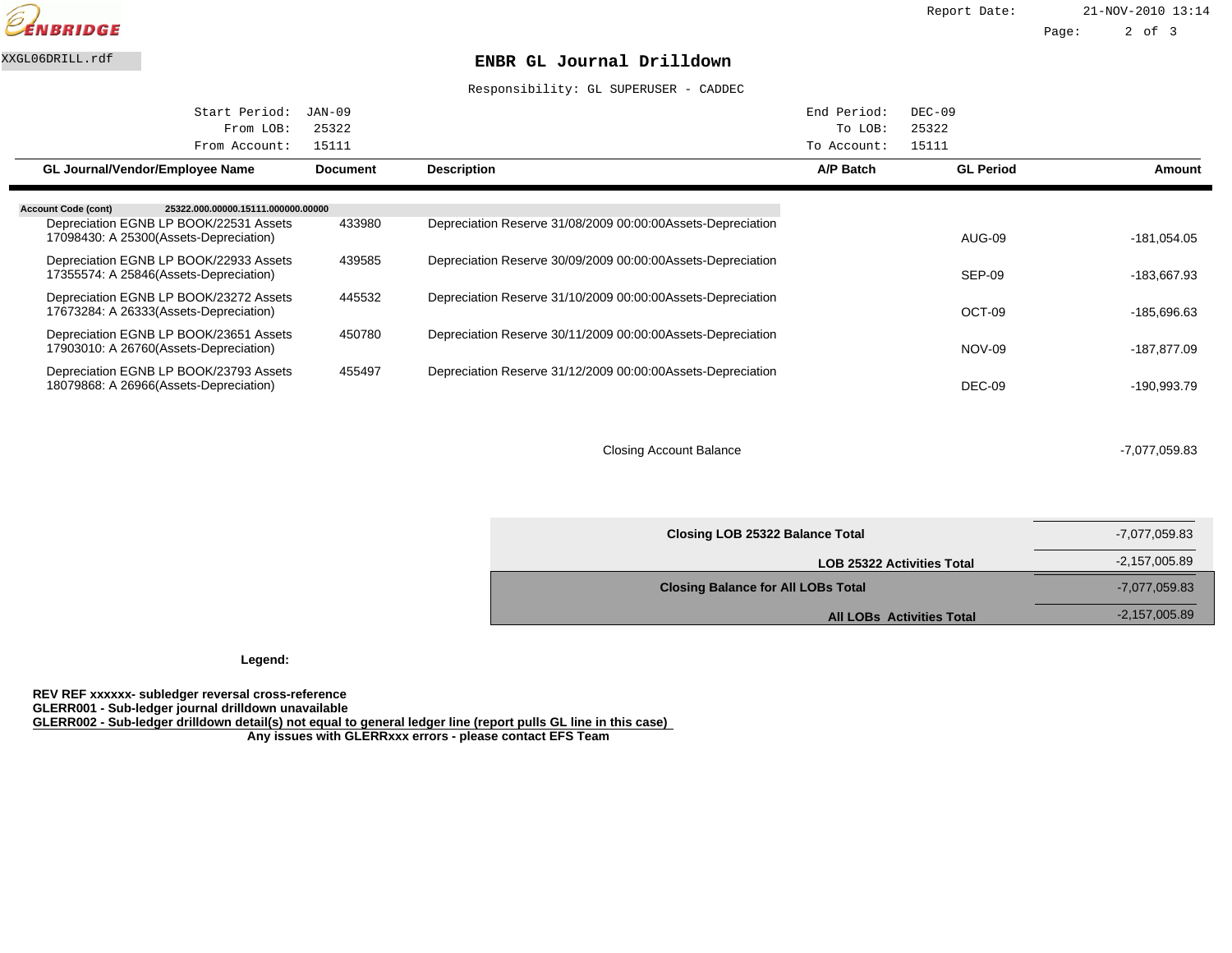| <b>EENBRIDGE</b> |                                        |                 |                                       |             | Report Date:     |       | 21-NOV-2010 13:14 |
|------------------|----------------------------------------|-----------------|---------------------------------------|-------------|------------------|-------|-------------------|
|                  |                                        |                 |                                       |             |                  | Page: | 3 of 3            |
| XXGL06DRILL.rdf  |                                        |                 | ENBR GL Journal Drilldown             |             |                  |       |                   |
|                  |                                        |                 | Responsibility: GL SUPERUSER - CADDEC |             |                  |       |                   |
|                  | Start Period:                          | JAN-09          |                                       | End Period: | DEC-09           |       |                   |
|                  | From LOB:                              | 25322           |                                       | To LOB:     | 25322            |       |                   |
|                  | From Account:                          | 15111           |                                       | To Account: | 15111            |       |                   |
|                  | <b>GL Journal/Vendor/Employee Name</b> | <b>Document</b> | <b>Description</b>                    | A/P Batch   | <b>GL Period</b> |       | Amount            |

#### **Parameters used:**

| Start Period: JAN-09                   |          |
|----------------------------------------|----------|
| End Period:                            | $DEC-09$ |
| From LOB: 25322                        |          |
| To LOB:                                | 25322    |
| From Cont:                             |          |
| To Cont:                               |          |
| From Cost Center:                      |          |
| To Cost Center:                        |          |
| From Account:                          | 15111    |
| To Account:                            | 15111    |
| From Sub Account:                      |          |
| To Sub Account:                        |          |
| From Inter LOB:                        |          |
| To Inter LOB:                          |          |
| Set Of Books:                          | CADDEC   |
| Operating Unit:                        | DEFAULT  |
| Payables Drilldown:                    | Υ        |
| Receivables Drilldown:                 | Y        |
| Inventory Drilldown:                   | N        |
| Projects Drilldown:                    | N        |
| PA Burden Details:                     | N        |
| Include Accounts with Zero Balances ?: | N        |
| Print Summary:                         | N        |
|                                        |          |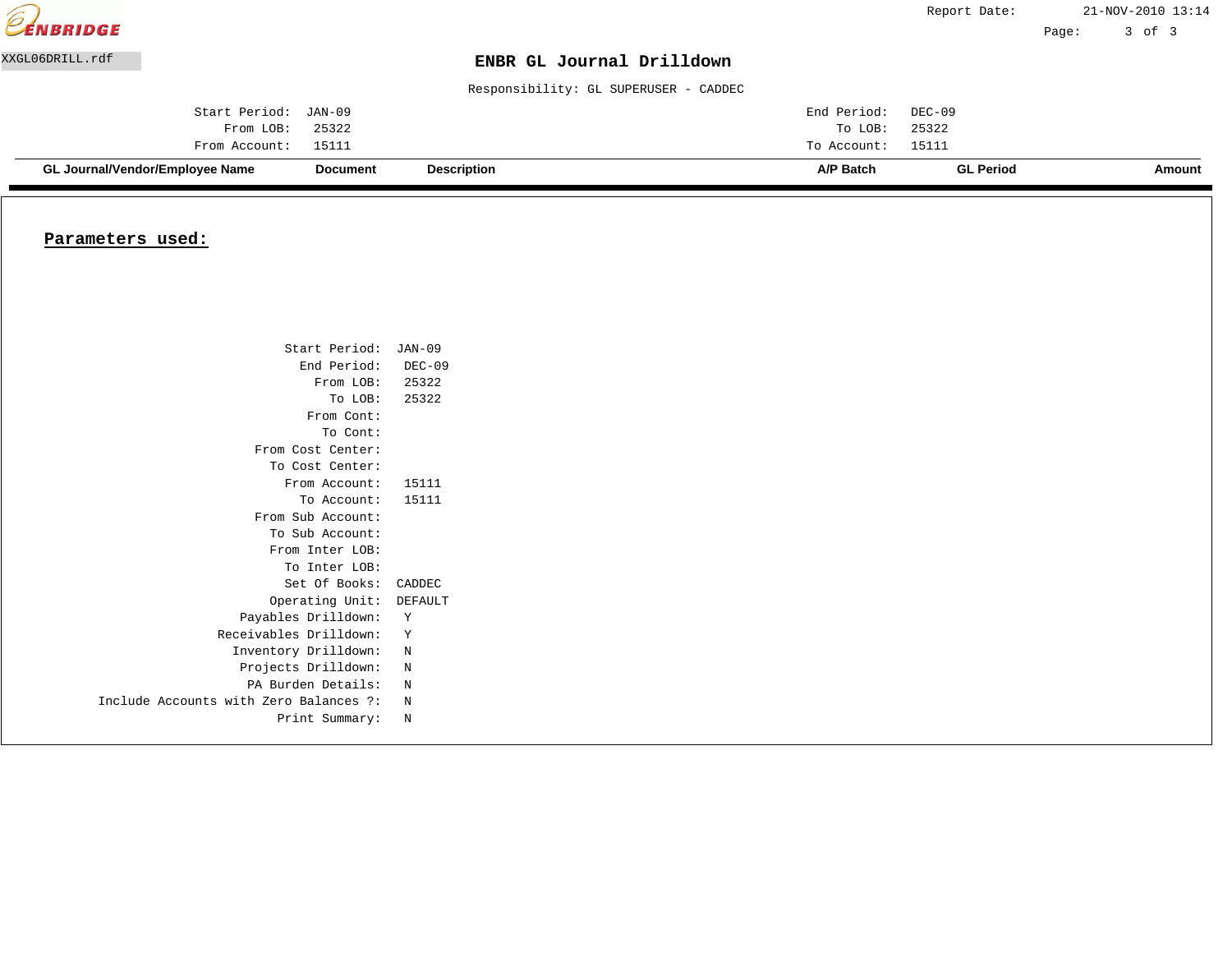

Page: 1 of 3

### XXGL06DRILL.rdf **ENBR GL Journal Drilldown**

Responsibility: GL SUPERUSER - CADDEC

| GL Journal/Vendor/Employee Name | Document | <b>Description</b> | A/P Batch   | <b>GL Period</b> | Amount |
|---------------------------------|----------|--------------------|-------------|------------------|--------|
| From Account: 15011             |          |                    | To Account: | 15011            |        |
| From LOB:                       | 25322    |                    | To LOB:     | 25322            |        |
| Start Period: JAN-09            |          |                    | End Period: | DEC-09           |        |
|                                 |          |                    |             |                  |        |

#### **Company: 25322 ENBRIDGE GAS NEW BRUNSWICK LIMITED PARTNERSHIP - Operations**

#### **Cost Center: 00000DEFAULT**

#### **Contribution Center: 000 DEFAULT**

| 25322.000.00000.15011.000000.00000<br><b>Account Code</b><br>Account: LEASEHOLD IMPROVEMENTS Inter LOB: DEFAULT Sub-Account: DEFAULT |        |                                                       |                               |                                  |
|--------------------------------------------------------------------------------------------------------------------------------------|--------|-------------------------------------------------------|-------------------------------|----------------------------------|
| Adjustment EGNB LP BOOK/20971 Assets<br>15554725: A 23142(Assets-Adjustment)                                                         | 403832 | Journal Import Created Assets-Adjustment              | Open Balance<br><b>MAR-09</b> | 84,236,104.06<br>$-1,696,066.59$ |
| Addition EGNB LP BOOK/20931 Assets<br>15499409: A 23101 (Assets-Addition)                                                            | 403313 | Journal Import Created Assets-Addition                | <b>MAR-09</b>                 | 2,420,441.81                     |
| Adjustment EGNB LP BOOK/21231 Assets<br>15831123: A 23502 (Assets-Adjustment)                                                        | 409193 | Journal Import Created Assets-Adjustment              | APR-09                        | 1,408,034.99                     |
| Adjustment EGNB LP BOOK/21411 Assets<br>15930488: A 23782(Assets-Adjustment)                                                         | 412338 | Adjustment Cost 30/04/2009 00:00:00 Assets-Adjustment | APR-09                        | 1,015,059.80                     |
| Adjustment EGNB LP BOOK/21651 Assets<br>16248138: A 24142(Assets-Adjustment)                                                         | 417680 | Adjustment Cost 31/05/2009 00:00:00 Assets-Adjustment | MAY-09                        | 885,885.96                       |
| Adjustment EGNB LP BOOK/21911 Assets<br>16525772: A 24522(Assets-Adjustment)                                                         | 423121 | Adjustment Cost 30/06/2009 00:00:00 Assets-Adjustment | <b>JUN-09</b>                 | 135,560.78                       |
| Adjustment EGNB LP BOOK/22191 Assets<br>16832635: A 24862(Assets-Adjustment)                                                         | 428691 | Adjustment Cost 31/07/2009 00:00:00 Assets-Adjustment | <b>JUL-09</b>                 | 1,004,386.96                     |
| Adjustment EGNB LP BOOK/22531 Assets<br>17098430: A 25302(Assets-Adjustment)                                                         | 433982 | Adjustment Cost 31/08/2009 00:00:00 Assets-Adjustment | AUG-09                        | 1,290,805.99                     |
| Adjustment EGNB LP BOOK/22933 Assets<br>17355574: A 25848 (Assets-Adjustment)                                                        | 439587 | Adjustment Cost 30/09/2009 00:00:00 Assets-Adjustment | <b>SEP-09</b>                 | 1,001,823.93                     |
| Adjustment EGNB LP BOOK/23272 Assets<br>17673284: A 26335(Assets-Adjustment)                                                         | 445534 | Adjustment Cost 31/10/2009 00:00:00 Assets-Adjustment | OCT-09                        | 1,076,773.94                     |
| Adjustment EGNB LP BOOK/23651 Assets<br>17903010: A 26762(Assets-Adjustment)                                                         | 450782 | Adjustment Cost 30/11/2009 00:00:00 Assets-Adjustment | <b>NOV-09</b>                 | 1,539,107.93                     |
| Adjustment EGNB LP BOOK/23793 Assets<br>18079868: A 26968(Assets-Adjustment)                                                         | 455499 | Adjustment Cost 31/12/2009 00:00:00 Assets-Adjustment | $DEC-09$                      | 1,087,091.39                     |

Closing Account Balance 95,405,010.95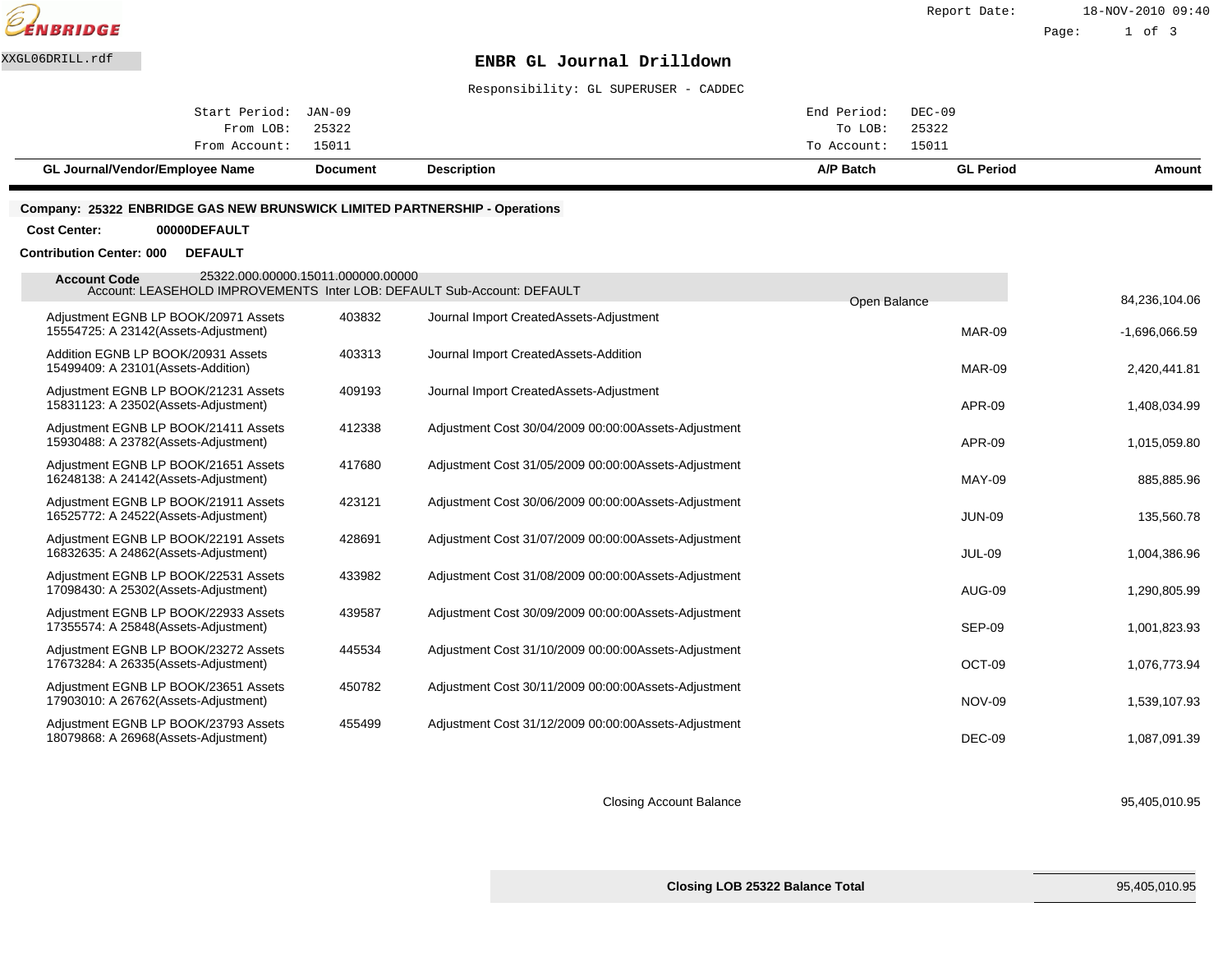| <b>ENBRIDGE</b>                                                                                                                                           |                                    |                    |                                           |                                   | Report Date:                     |       | 18-NOV-2010 10:11<br>$1$ of $2$ |
|-----------------------------------------------------------------------------------------------------------------------------------------------------------|------------------------------------|--------------------|-------------------------------------------|-----------------------------------|----------------------------------|-------|---------------------------------|
| XXGL06DRILL.rdf                                                                                                                                           |                                    |                    |                                           |                                   |                                  | Page: |                                 |
|                                                                                                                                                           |                                    |                    | ENBR GL Journal Drilldown                 |                                   |                                  |       |                                 |
|                                                                                                                                                           |                                    |                    | Responsibility: GL SUPERUSER - CADDEC     |                                   |                                  |       |                                 |
| Start Period:                                                                                                                                             | JAN-09                             |                    |                                           | End Period:                       | $DEC-09$                         |       |                                 |
| From LOB:                                                                                                                                                 | 25322                              |                    |                                           | To LOB:                           | 25322                            |       |                                 |
| From Account:                                                                                                                                             | 19217                              |                    |                                           | To Account:                       | 19217                            |       |                                 |
| GL Journal/Vendor/Employee Name                                                                                                                           | <b>Document</b>                    | <b>Description</b> |                                           | A/P Batch                         | <b>GL Period</b>                 |       | Amount                          |
| <b>Contribution Center: 000</b><br><b>DEFAULT</b><br><b>Account Code</b><br>Account: OTHER DEFERRED CHARGES Inter LOB: DEFAULT Sub-Account: FRANCHISE FEE | 25322.000.00000.19217.MCFRAN.00000 |                    | <b>Closing Account Balance</b>            | Open Balance                      |                                  |       | 1,500,000.00<br>1,500,000.00    |
|                                                                                                                                                           |                                    |                    | Closing LOB 25322 Balance Total           |                                   |                                  |       | 1,500,000.00                    |
|                                                                                                                                                           |                                    |                    |                                           | <b>LOB 25322 Activities Total</b> |                                  |       |                                 |
|                                                                                                                                                           |                                    |                    | <b>Closing Balance for All LOBs Total</b> |                                   |                                  |       | 1,500,000.00                    |
|                                                                                                                                                           |                                    |                    |                                           |                                   | <b>All LOBs Activities Total</b> |       |                                 |

**Legend:**

**REV REF xxxxxx- subledger reversal cross-reference GLERR001 - Sub-ledger journal drilldown unavailable GLERR002 - Sub-ledger drilldown detail(s) not equal to general ledger line (report pulls GL line in this case) Any issues with GLERRxxx errors - please contact EFS Team**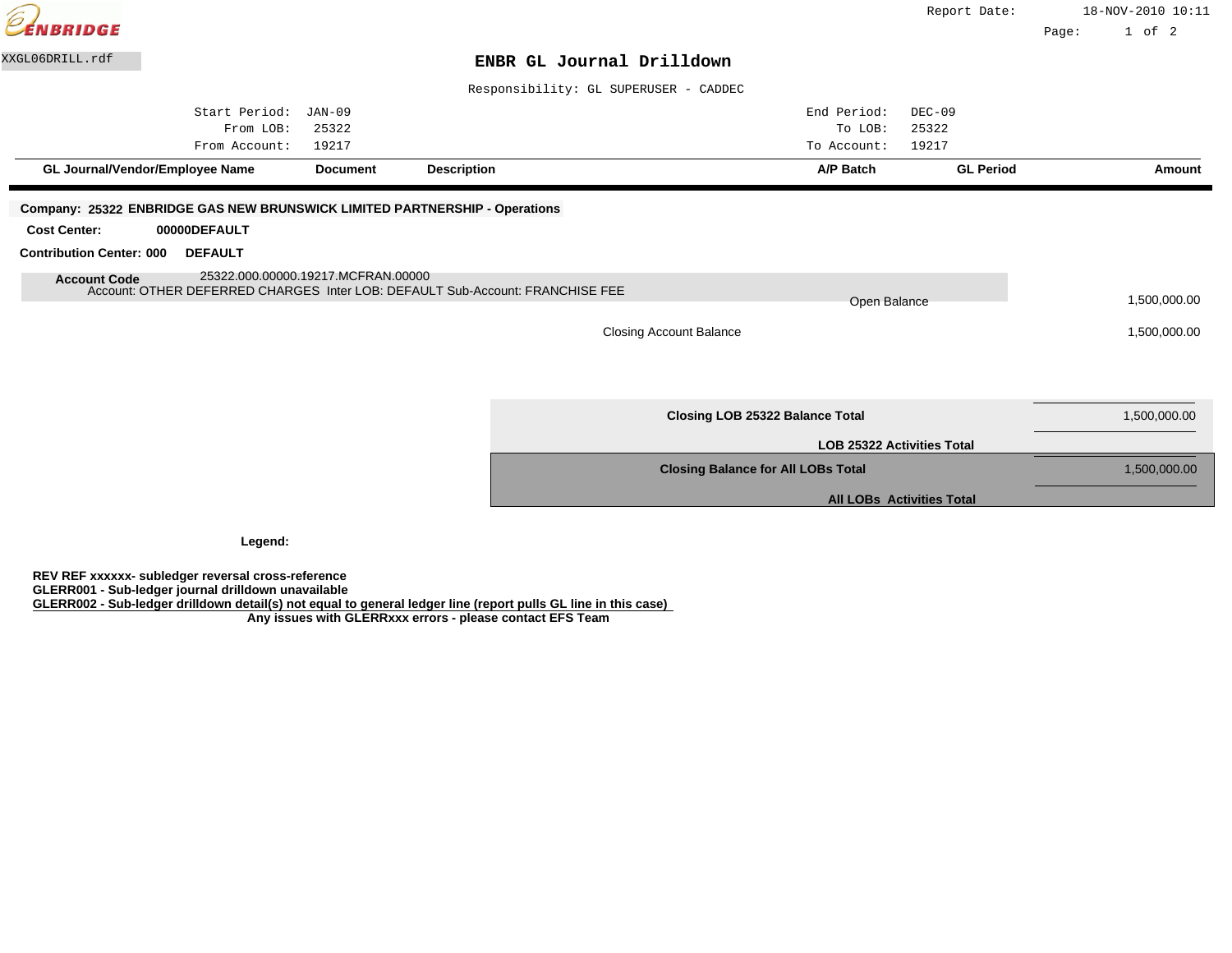|                 | GL Journal/Vendor/Employee Name | Document | <b>Description</b>                    | A/P Batch   | <b>GL Period</b> |       | Amount            |
|-----------------|---------------------------------|----------|---------------------------------------|-------------|------------------|-------|-------------------|
|                 | From Account:                   | 19217    |                                       | To Account: | 19217            |       |                   |
|                 | From LOB:                       | 25322    |                                       | To LOB:     | 25322            |       |                   |
|                 | Start Period:                   | JAN-09   |                                       | End Period: | DEC-09           |       |                   |
|                 |                                 |          | Responsibility: GL SUPERUSER - CADDEC |             |                  |       |                   |
| XXGL06DRILL.rdf |                                 |          | ENBR GL Journal Drilldown             |             |                  |       |                   |
|                 |                                 |          |                                       |             |                  | Page: | 2 of 2            |
| EENBRIDGE       |                                 |          |                                       |             | Report Date:     |       | 18-NOV-2010 10:11 |

#### **Parameters used:**

| Start Period:                          | JAN-09  |
|----------------------------------------|---------|
| End Period: DEC-09                     |         |
| From LOB: 25322                        |         |
| To LOB: 25322                          |         |
| From Cont:                             |         |
| To Cont:                               |         |
| From Cost Center:                      |         |
| To Cost Center:                        |         |
| From Account:                          | 19217   |
| To Account:                            | 19217   |
| From Sub Account: MCFRAN               |         |
| To Sub Account:                        | MCFRAN  |
| From Inter LOB:                        |         |
| To Inter LOB:                          |         |
| Set Of Books:                          | CADDEC  |
| Operating Unit:                        | DEFAULT |
| Payables Drilldown:                    | Y       |
| Receivables Drilldown:                 | Y       |
| Inventory Drilldown:                   | N       |
| Projects Drilldown:                    | N       |
| PA Burden Details:                     | N       |
| Include Accounts with Zero Balances ?: | N       |
| Print Summary:                         | N       |
|                                        |         |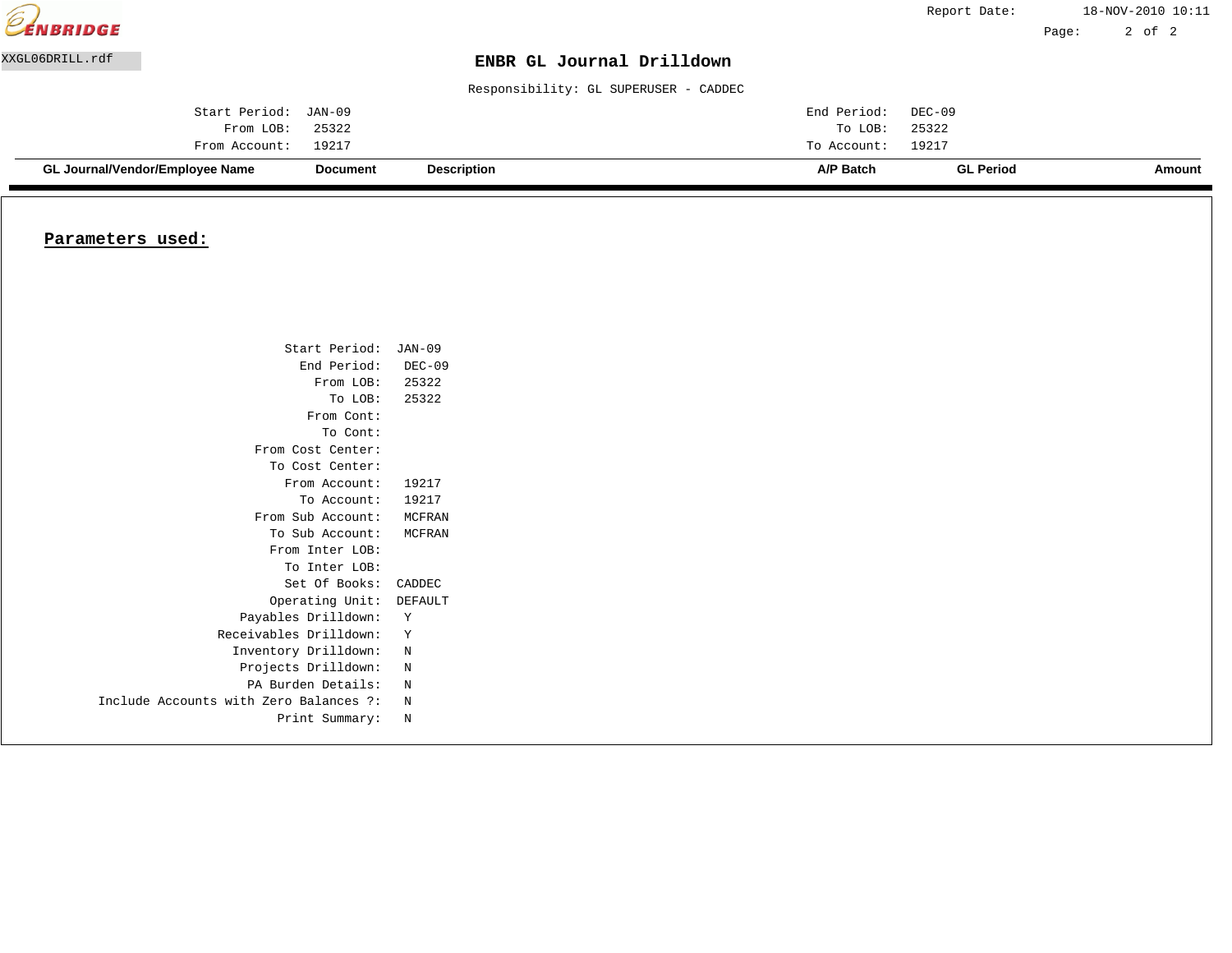|                                                                                                                   |                 |                    |                                                                                                                |                                   | Report Date:     |       | 18-NOV-2010 10:15 |
|-------------------------------------------------------------------------------------------------------------------|-----------------|--------------------|----------------------------------------------------------------------------------------------------------------|-----------------------------------|------------------|-------|-------------------|
| <b>BRIDGE</b>                                                                                                     |                 |                    |                                                                                                                |                                   |                  | Page: | $1$ of $2$        |
| XXGL06DRILL.rdf                                                                                                   |                 |                    | ENBR GL Journal Drilldown                                                                                      |                                   |                  |       |                   |
|                                                                                                                   |                 |                    | Responsibility: GL SUPERUSER - CADDEC                                                                          |                                   |                  |       |                   |
| Start Period: JAN-09                                                                                              |                 |                    |                                                                                                                | End Period:                       | $DEC-09$         |       |                   |
| From LOB:                                                                                                         | 25322           |                    |                                                                                                                | To LOB:                           | 25322            |       |                   |
| From Account:                                                                                                     | 19217           |                    |                                                                                                                | To Account:                       | 19217            |       |                   |
| GL Journal/Vendor/Employee Name                                                                                   | <b>Document</b> | <b>Description</b> |                                                                                                                | A/P Batch                         | <b>GL Period</b> |       | Amount            |
|                                                                                                                   |                 |                    |                                                                                                                |                                   |                  |       |                   |
| Company: 25322 ENBRIDGE GAS NEW BRUNSWICK LIMITED PARTNERSHIP - Operations<br><b>Cost Center:</b><br>00000DEFAULT |                 |                    |                                                                                                                |                                   |                  |       |                   |
| <b>Contribution Center: 000</b><br><b>DEFAULT</b>                                                                 |                 |                    |                                                                                                                |                                   |                  |       |                   |
|                                                                                                                   |                 |                    |                                                                                                                |                                   |                  |       |                   |
| 25322.000.00000.19217.MCDEFC.00000<br><b>Account Code</b>                                                         |                 |                    | Account: OTHER DEFERRED CHARGES Inter LOB: DEFAULT Sub-Account: DEFERRED CARRYING CHARGES                      |                                   |                  |       |                   |
|                                                                                                                   |                 |                    |                                                                                                                | Open Balance                      |                  |       | 1,125,072.39      |
| 25322 BCM To remove fully amortized items<br>from B/S 12-NOV-2009 12:44:27(Manual-                                | 446204          |                    | 25322 BCM To remove fully amortized items from B/S Manual-<br>Miscellaneous Transaction - No Subledger Details |                                   | <b>NOV-09</b>    |       | $-1,125,072.39$   |
| Miscellaneous Transaction)                                                                                        |                 |                    |                                                                                                                |                                   |                  |       |                   |
|                                                                                                                   |                 |                    |                                                                                                                |                                   |                  |       |                   |
|                                                                                                                   |                 |                    |                                                                                                                |                                   |                  |       |                   |
|                                                                                                                   |                 |                    | <b>Closing Account Balance</b>                                                                                 |                                   |                  |       | 0.00              |
| 25322.000.00000.19217.MCDEFD.00000<br><b>Account Code</b>                                                         |                 |                    |                                                                                                                |                                   |                  |       |                   |
|                                                                                                                   |                 |                    | Account: OTHER DEFERRED CHARGES Inter LOB: DEFAULT Sub-Account: DEFERRED DEVELOPMENT COSTS                     | Open Balance                      |                  |       | 13,837,086.14     |
| 25322 BCM To remove fully amortized items                                                                         | 446204          |                    | 25322 BCM To remove fully amortized items from B/S Manual-                                                     |                                   |                  |       |                   |
| from B/S 12-NOV-2009 12:44:27(Manual-                                                                             |                 |                    | Miscellaneous Transaction - No Subledger Details                                                               |                                   | <b>NOV-09</b>    |       | -13,837,086.14    |
| Miscellaneous Transaction)                                                                                        |                 |                    |                                                                                                                |                                   |                  |       |                   |
|                                                                                                                   |                 |                    |                                                                                                                |                                   |                  |       |                   |
|                                                                                                                   |                 |                    |                                                                                                                |                                   |                  |       |                   |
|                                                                                                                   |                 |                    | <b>Closing Account Balance</b>                                                                                 |                                   |                  |       | 0.00              |
|                                                                                                                   |                 |                    |                                                                                                                |                                   |                  |       |                   |
|                                                                                                                   |                 |                    |                                                                                                                |                                   |                  |       |                   |
|                                                                                                                   |                 |                    | <b>Closing LOB 25322 Balance Total</b>                                                                         |                                   |                  |       | 0.00              |
|                                                                                                                   |                 |                    |                                                                                                                |                                   |                  |       | -14,962,158.53    |
|                                                                                                                   |                 |                    |                                                                                                                | <b>LOB 25322 Activities Total</b> |                  |       |                   |

**Closing Balance for All LOBs Total** 0.00 **Closing Balance for All LOBs Total** 0.00

All LOBs Activities Total **All LOBs Activities Total** 

**Legend:**

 $\widehat{\mathcal{C}}$ 

**REV REF xxxxxx- subledger reversal cross-reference GLERR001 - Sub-ledger journal drilldown unavailable GLERR002 - Sub-ledger drilldown detail(s) not equal to general ledger line (report pulls GL line in this case) Any issues with GLERRxxx errors - please contact EFS Team**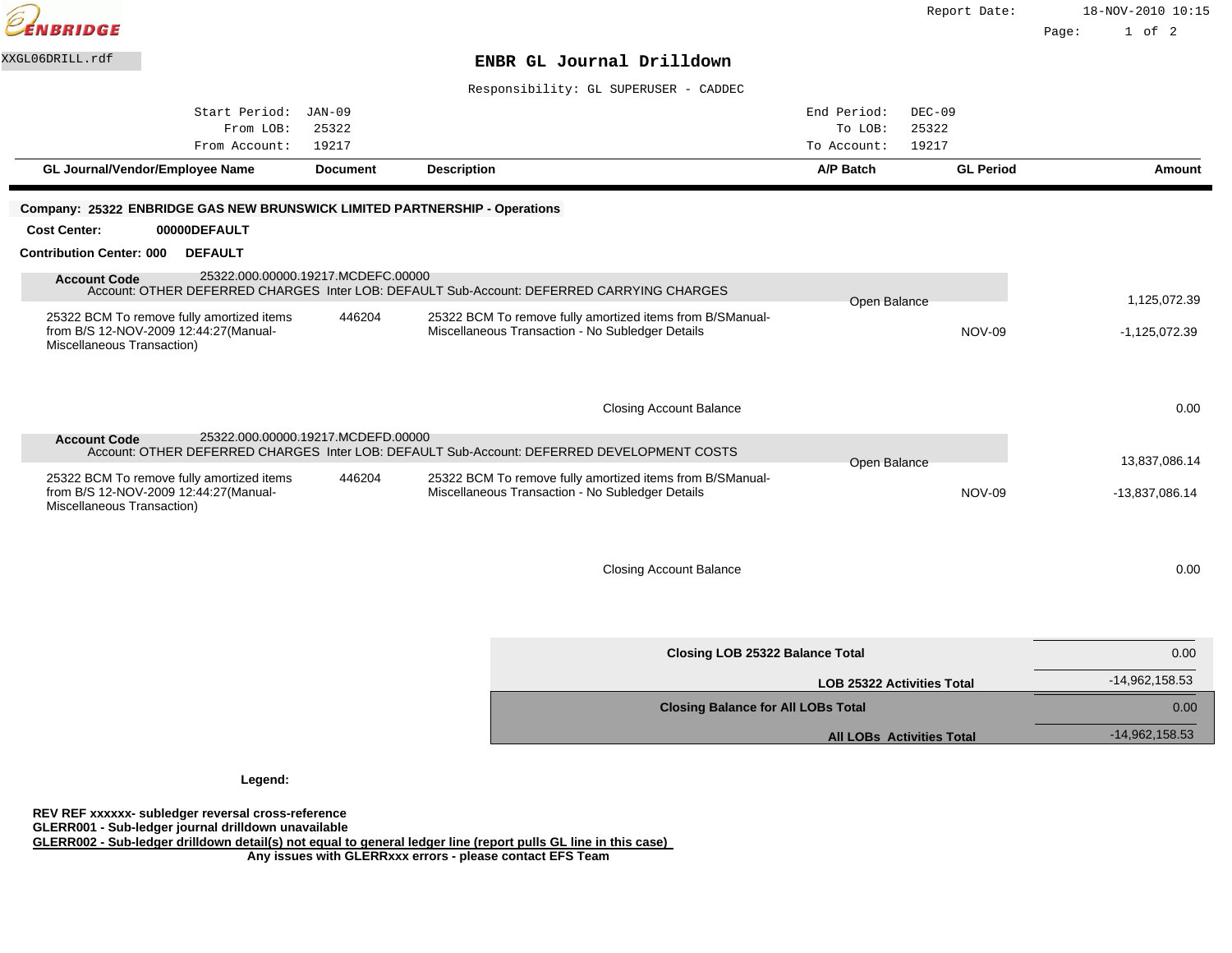|                 | GL Journal/Vendor/Employee Name | Document | <b>Description</b>                    | A/P Batch   | <b>GL Period</b> |       | Amount            |
|-----------------|---------------------------------|----------|---------------------------------------|-------------|------------------|-------|-------------------|
|                 | From Account:                   | 19217    |                                       | To Account: | 19217            |       |                   |
|                 | From LOB:                       | 25322    |                                       | To LOB:     | 25322            |       |                   |
|                 | Start Period:                   | JAN-09   |                                       | End Period: | DEC-09           |       |                   |
|                 |                                 |          | Responsibility: GL SUPERUSER - CADDEC |             |                  |       |                   |
| XXGL06DRILL.rdf |                                 |          | ENBR GL Journal Drilldown             |             |                  |       |                   |
|                 |                                 |          |                                       |             |                  | Page: | 2 of 2            |
| EENBRIDGE       |                                 |          |                                       |             | Report Date:     |       | 18-NOV-2010 10:15 |

#### **Parameters used:**

| Start Period:                          | JAN-09   |
|----------------------------------------|----------|
| End Period:                            | $DEC-09$ |
| From LOB: 25322                        |          |
| To LOB: 25322                          |          |
| From Cont:                             |          |
| To Cont:                               |          |
| From Cost Center:                      |          |
| To Cost Center:                        |          |
| From Account:                          | 19217    |
| To Account:                            | 19217    |
| From Sub Account: MCDEFC               |          |
| To Sub Account:                        | MCDEFD   |
| From Inter LOB:                        |          |
| To Inter LOB:                          |          |
| Set Of Books:                          | CADDEC   |
| Operating Unit:                        | DEFAULT  |
| Payables Drilldown:                    | Y        |
| Receivables Drilldown:                 | Y        |
| Inventory Drilldown:                   | N        |
| Projects Drilldown:                    | N        |
| PA Burden Details:                     | N        |
| Include Accounts with Zero Balances ?: | N        |
| Print Summary:                         | N        |
|                                        |          |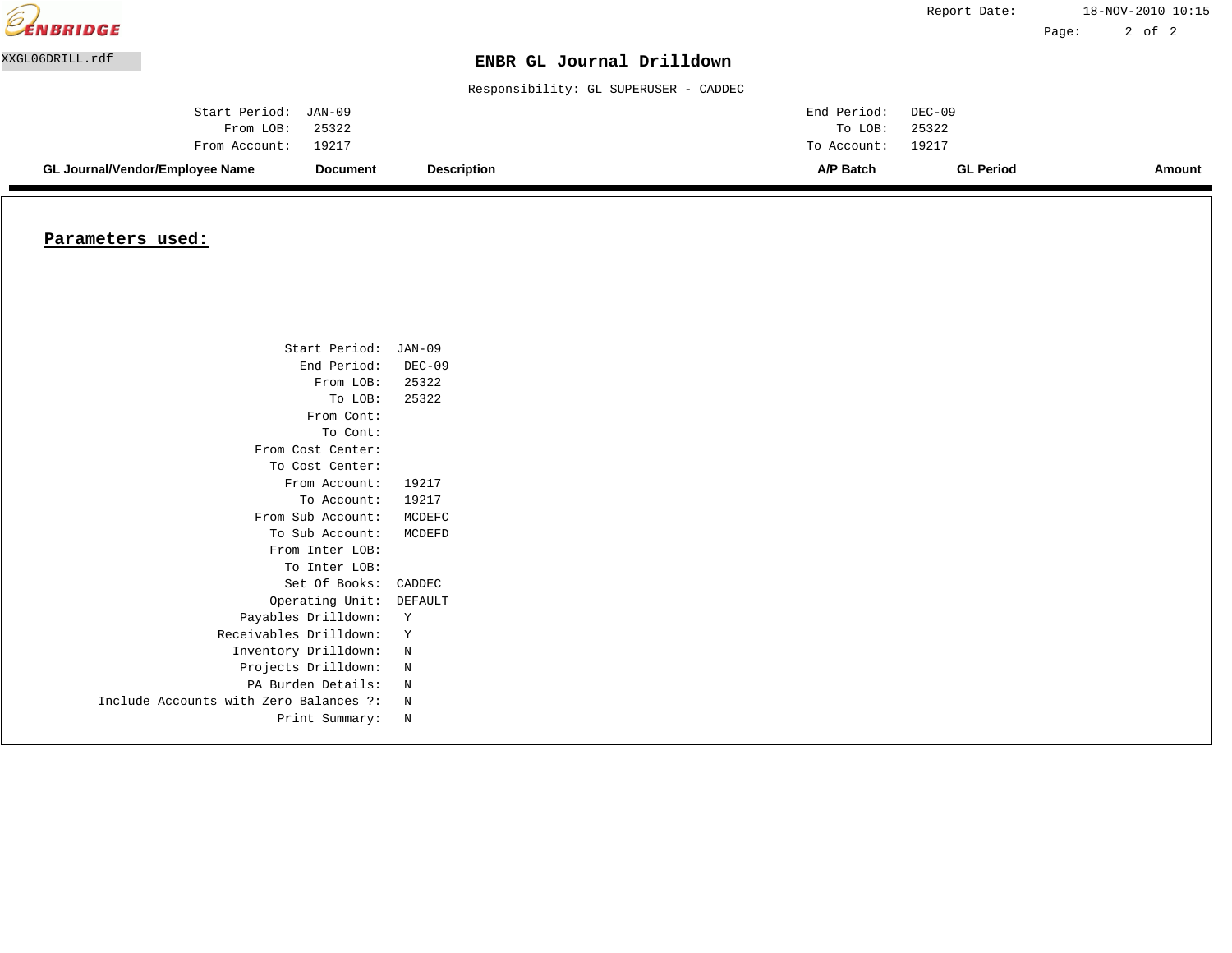

Page: 1 of 43

### XXGL06DRILL.rdf **ENBR GL Journal Drilldown**

Responsibility: GL SUPERUSER - CADDEC

| GL Journal/Vendor/Employee Name | Document | <b>Description</b> | A/P Batch          |               | <b>GL Period</b> | Amount |
|---------------------------------|----------|--------------------|--------------------|---------------|------------------|--------|
| From Account: 15002             |          |                    | To Account: 15002  |               |                  |        |
| From LOB: 25322                 |          |                    |                    | To LOB: 25322 |                  |        |
| Start Period: JAN-09            |          |                    | End Period: DEC-09 |               |                  |        |
|                                 |          |                    |                    |               |                  |        |

#### **Company: 25322 ENBRIDGE GAS NEW BRUNSWICK LIMITED PARTNERSHIP - Operations**

**Cost Center: 00000DEFAULT**

**Contribution Center: 000 DEFAULT**

| 25322.000.00000.15002.000000.00000<br><b>Account Code</b><br>Account: OTHER PLANT Inter LOB: DEFAULT Sub-Account: DEFAULT |        |                                                                              |                                     |               | 203,505.10    |
|---------------------------------------------------------------------------------------------------------------------------|--------|------------------------------------------------------------------------------|-------------------------------------|---------------|---------------|
| Reverses "25322 BMP Reverse "Auto R AUTO"<br>REVERSE CAD"13-JAN-09 13:31:03 -<br>14602956(Spreadsheet-45)                 | 391640 | Journal Import Created Spreadsheet-45 - No Subledger Details                 | Open Balance<br>REV REF rev: 736833 | <b>JAN-09</b> | $-43,505.10$  |
| Reverses "25322 BMP Reverse "Auto R AUTO"<br>REVERSE CAD"13-JAN-09 13:31:03 -<br>14602956(Spreadsheet-45)                 | 391640 | Journal Import Created Spreadsheet-45 - No Subledger Details                 | REV REF rev: 736833                 | <b>JAN-09</b> | $-160,000.00$ |
| 25322 BCM Accrue Monthly HEF BOD Audit<br>Monthly Jan 09 04-FEB-2009<br>13:50:29(Manual-128)                              | 395075 | Accrue HEF Manual-128 - No Subledger Details                                 | REV REF: 743429                     | <b>JAN-09</b> | 43,505.10     |
| 25322 BCM Accrue Monthly HEF BOD Audit<br>Monthly Jan 09 04-FEB-2009<br>13:50:29(Manual-128)                              | 395075 | Accrue Neison Roso Pipeline Manual-128 - No Subledger<br>Details             | REV REF: 743429                     | <b>JAN-09</b> | 160,000.00    |
| Reverses "25322 BCM Accrue Monthly HEF<br>BOD Audit Monthly Jan"09-FEB-09 23:41:26<br>- 15093185(Manual-128)              | 396462 | Accrue HEF Manual-128 - No Subledger Details                                 | <b>REV REF rev: 743429</b>          | <b>FEB-09</b> | $-43,505.10$  |
| Reverses "25322 BCM Accrue Monthly HEF<br>BOD Audit Monthly Jan"09-FEB-09 23:41:26<br>- 15093185(Manual-128)              | 396462 | Accrue Neison Roso Pipeline Manual-128 - No Subledger<br><b>Details</b>      | <b>REV REF rev: 743429</b>          | FEB-09        | $-160,000.00$ |
| 25322 HPM Accrue monthly HEF BOD Audit<br>Monthly Feb Spreadsheet 15287272:<br>A(Spreadsheet-128)                         | 398703 | Accrue HEF Spreadsheet-128 - No Subledger Details                            | REV REF: 749715                     | FEB-09        | 43,505.10     |
| 25322 HPM Accrue monthly HEF BOD Audit<br>Monthly Feb Spreadsheet 15287272:<br>A(Spreadsheet-128)                         | 398703 | Accrue Neison Roso Pipeline Spreadsheet-128 - No Subledger<br><b>Details</b> | REV REF: 749715                     | FEB-09        | 160,000.00    |
| Reverses "25322 HPM Accrue monthly Auto<br>Reverse and Post CAD"09-MAR-09 20:04:07<br>- 15371489(Spreadsheet-128)         | 401631 | Accrue HEF Spreadsheet-128 - No Subledger Details                            | <b>REV REF rev: 749715</b>          | <b>MAR-09</b> | $-43,505.10$  |
| Reverses "25322 HPM Accrue monthly Auto<br>Reverse and Post CAD"09-MAR-09 20:04:07<br>- 15371489(Spreadsheet-128)         | 401631 | Accrue Neison Roso Pipeline Spreadsheet-128 - No Subledger<br>Details        | <b>REV REF rev: 749715</b>          | MAR-09        | $-160,000.00$ |
| 25322 HPM Accrue monthly HEF BOD Audit<br>Monthly Mar Spreadsheet 15590703:<br>A(Spreadsheet-128)                         | 404633 | Accrue HEF Spreadsheet-128 - No Subledger Details                            | REV REF: 758961                     | MAR-09        | 43,505.10     |
| 25322 HPM Accrue monthly HEF BOD Audit<br>Monthly Mar Spreadsheet 15590703:<br>A(Spreadsheet-128)                         | 404633 | Accrue Neison Roso Pipeline Spreadsheet-128 - No Subledger<br><b>Details</b> | <b>REV REF: 758961</b>              | MAR-09        | 160,000.00    |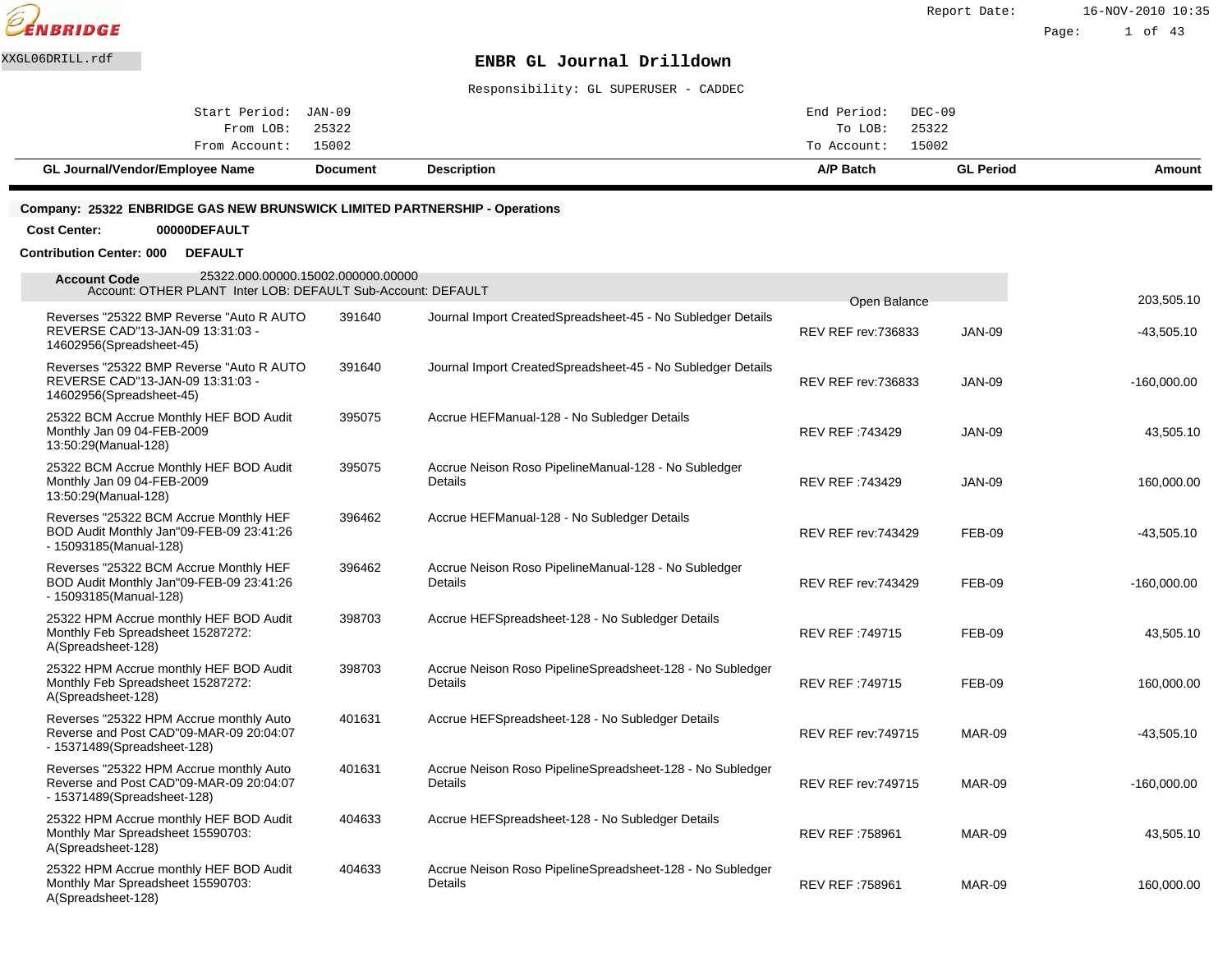

| Start Period: JAN-09                                                                                               |                 |                                                                       | End Period:<br>$DEC-09$    |                  |               |
|--------------------------------------------------------------------------------------------------------------------|-----------------|-----------------------------------------------------------------------|----------------------------|------------------|---------------|
| From LOB:                                                                                                          | 25322           |                                                                       | To LOB:                    | 25322            |               |
| From Account:                                                                                                      | 15002           |                                                                       | To Account:                | 15002            |               |
| GL Journal/Vendor/Employee Name                                                                                    | <b>Document</b> | <b>Description</b>                                                    | A/P Batch                  | <b>GL Period</b> | Amount        |
| <b>Account Code (cont)</b><br>25322.000.00000.15002.000000.00000                                                   |                 |                                                                       |                            |                  |               |
| Reverses "25322 HPM Accrue monthly Auto<br>Reverse and Post CAD"07-APR-09 21:32:27<br>- 15670915(Spreadsheet-128)  | 407326          | Accrue HEF Spreadsheet-128 - No Subledger Details                     | <b>REV REF rev: 758961</b> | <b>APR-09</b>    | $-43,505.10$  |
| Reverses "25322 HPM Accrue monthly Auto<br>Reverse and Post CAD"07-APR-09 21:32:27<br>- 15670915(Spreadsheet-128)  | 407326          | Accrue Neison Roso Pipeline Spreadsheet-128 - No Subledger<br>Details | <b>REV REF rev: 758961</b> | <b>APR-09</b>    | $-160,000.00$ |
| 25322 HPM Accrue monthly HEF BOD Audit<br>Monthly Apr Spreadsheet 15880713:<br>A(Spreadsheet-128)                  | 410750          | Accrue HEF Spreadsheet-128 - No Subledger Details                     | REV REF :768523            | APR-09           | 43,505.10     |
| 25322 HPM Accrue monthly HEF BOD Audit<br>Monthly Apr Spreadsheet 15880713:<br>A(Spreadsheet-128)                  | 410750          | Accrue Neison Roso Pipeline Spreadsheet-128 - No Subledger<br>Details | <b>REV REF: 768523</b>     | APR-09           | 160,000.00    |
| Reverses "25322 BCM Accrue monthly Auto<br>Reverse and Post CAD"08-MAY-09 20:16:57<br>- 15959006(Spreadsheet-128)  | 412732          | Accrue HEF Spreadsheet-128 - No Subledger Details                     | <b>REV REF rev: 768523</b> | <b>MAY-09</b>    | $-43,505.10$  |
| Reverses "25322 BCM Accrue monthly Auto<br>Reverse and Post CAD"08-MAY-09 20:16:57<br>- 15959006(Spreadsheet-128)  | 412732          | Accrue Neison Roso Pipeline Spreadsheet-128 - No Subledger<br>Details | <b>REV REF rev: 768523</b> | <b>MAY-09</b>    | $-160,000.00$ |
| 25322 BCM Accrue monthly HEF BOD Audit<br>Monthly May Spreadsheet 16171114:<br>A(Spreadsheet-128)                  | 415743          | Accrue HEF Spreadsheet-128 - No Subledger Details                     | REV REF :775986            | <b>MAY-09</b>    | 43,505.10     |
| 25322 BCM Accrue monthly HEF BOD Audit<br>Monthly May Spreadsheet 16171114:<br>A(Spreadsheet-128)                  | 415743          | Accrue Neison Roso Pipeline Spreadsheet-128 - No Subledger<br>Details | REV REF: 775986            | <b>MAY-09</b>    | 160,000.00    |
| Reverses "25322 BCM Accrue monthly Auto<br>Reverse and Post CAD"08-JUN-09 19:22:31<br>- 16260483(Spreadsheet-128)  | 417906          | Accrue HEF Spreadsheet-128 - No Subledger Details                     | <b>REV REF rev:775986</b>  | <b>JUN-09</b>    | $-43,505.10$  |
| Reverses "25322 BCM Accrue monthly Auto<br>Reverse and Post CAD"08-JUN-09 19:22:31<br>- 16260483(Spreadsheet-128)  | 417906          | Accrue Neison Roso Pipeline Spreadsheet-128 - No Subledger<br>Details | <b>REV REF rev: 775986</b> | <b>JUN-09</b>    | $-160,000.00$ |
| 25322 BCM Accrue monthly HEF BOD Audit<br>Monthly Jun Spreadsheet 16433079:<br>A(Spreadsheet-128)                  | 419850          | Accrue HEF Spreadsheet-128 - No Subledger Details                     | <b>REV REF: 782437</b>     | <b>JUN-09</b>    | 43,505.10     |
| 25322 BCM Accrue monthly HEF BOD Audit<br>Monthly Jun Spreadsheet 16433079:<br>A(Spreadsheet-128)                  | 419850          | Accrue Neison Roso Pipeline Spreadsheet-128 - No Subledger<br>Details | <b>REV REF: 782437</b>     | <b>JUN-09</b>    | 160,000.00    |
| Reverses "25322 BCM Accrue monthly Auto<br>Reverse and Post CAD"06-JUL-09 20:10:30 -<br>16533081 (Spreadsheet-128) | 423652          | Accrue HEF Spreadsheet-128 - No Subledger Details                     | <b>REV REF rev: 782437</b> | <b>JUL-09</b>    | $-43,505.10$  |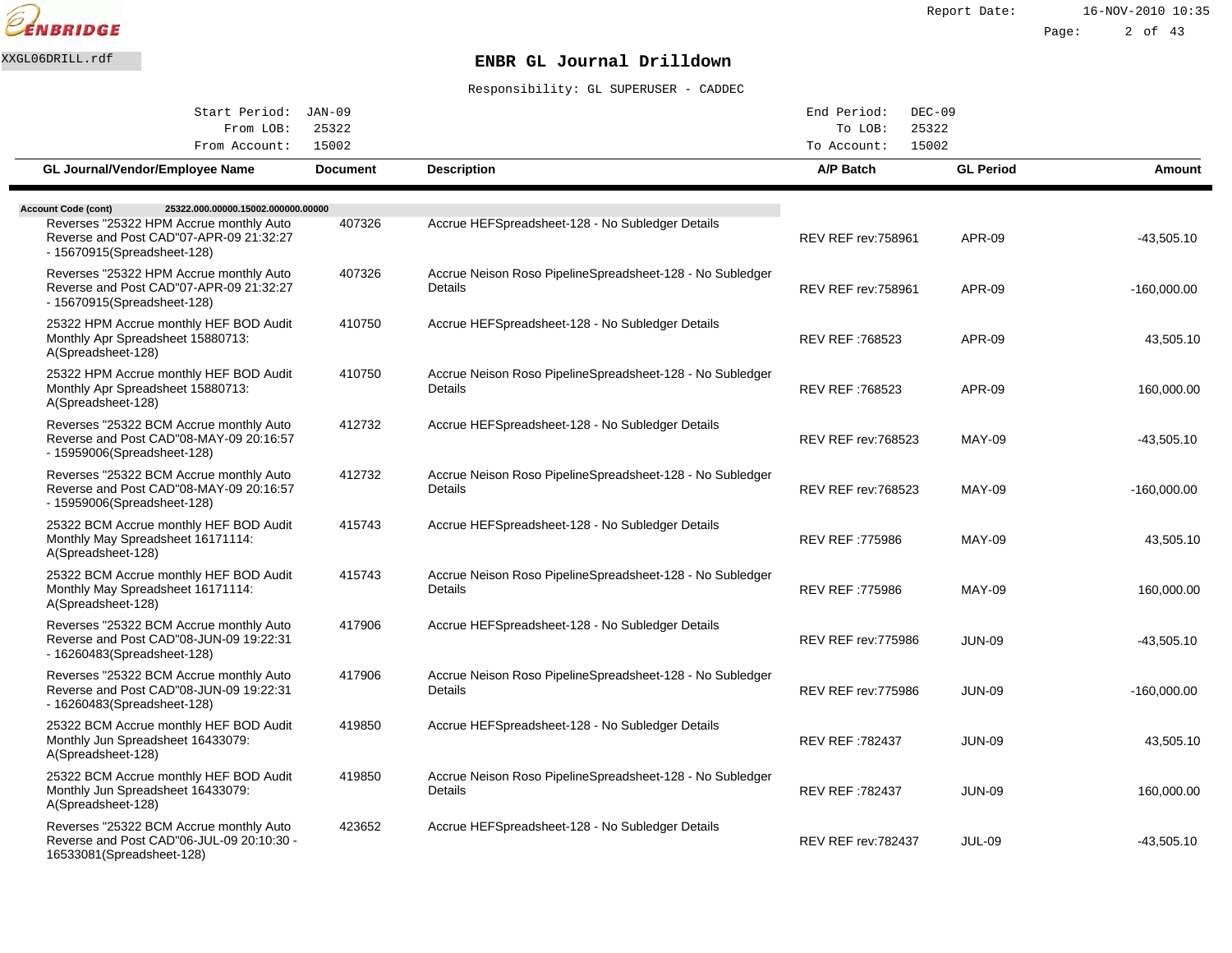

| Start Period: JAN-09                                                                                               |                 |                                                                          | End Period:<br>$DEC-09$    |                  |               |
|--------------------------------------------------------------------------------------------------------------------|-----------------|--------------------------------------------------------------------------|----------------------------|------------------|---------------|
| From LOB:                                                                                                          | 25322           |                                                                          | To LOB:                    | 25322            |               |
| From Account:                                                                                                      | 15002           |                                                                          | To Account:                | 15002            |               |
| GL Journal/Vendor/Employee Name                                                                                    | <b>Document</b> | <b>Description</b>                                                       | A/P Batch                  | <b>GL Period</b> | Amount        |
| <b>Account Code (cont)</b><br>25322.000.00000.15002.000000.00000                                                   |                 |                                                                          |                            |                  |               |
| Reverses "25322 BCM Accrue monthly Auto<br>Reverse and Post CAD"06-JUL-09 20:10:30 -<br>16533081 (Spreadsheet-128) | 423652          | Accrue Neison Roso Pipeline Spreadsheet-128 - No Subledger<br>Details    | <b>REV REF rev: 782437</b> | <b>JUL-09</b>    | $-160,000.00$ |
| 25322 BCM Accrue monthly HEF BOD Audit<br>Monthly Jul Spreadsheet 16741173:<br>A(Spreadsheet-128)                  | 426033          | Accrue HEF Spreadsheet-128 - No Subledger Details                        | REV REF: 792308            | <b>JUL-09</b>    | 43,505.10     |
| 25322 BCM Accrue monthly HEF BOD Audit<br>Monthly Jul Spreadsheet 16741173:<br>A(Spreadsheet-128)                  | 426033          | Accrue Neison Roso Pipeline Spreadsheet-128 - No Subledger<br>Details    | REV REF: 792308            | <b>JUL-09</b>    | 160,000.00    |
| Reverses "25322 BCM Accrue monthly Auto<br>Reverse and Post CAD"12-AUG-09 20:39:03<br>- 16859011(Spreadsheet-128)  | 429489          | Accrue HEF Spreadsheet-128 - No Subledger Details                        | <b>REV REF rev:792308</b>  | <b>AUG-09</b>    | -43,505.10    |
| Reverses "25322 BCM Accrue monthly Auto<br>Reverse and Post CAD"12-AUG-09 20:39:03<br>- 16859011(Spreadsheet-128)  | 429489          | Accrue Neison Roso Pipeline Spreadsheet-128 - No Subledger<br>Details    | <b>REV REF rev: 792308</b> | <b>AUG-09</b>    | $-160,000.00$ |
| 25322 BCM Accrue monthly HEF BOD Audit<br>Monthly Aug Spreadsheet 16985875:<br>A(Spreadsheet-128)                  | 431053          | Accrue HEF Spreadsheet-128 - No Subledger Details                        | REV REF: 800438            | <b>AUG-09</b>    | 43,505.10     |
| 25322 BCM Accrue monthly HEF BOD Audit<br>Monthly Aug Spreadsheet 16985875:<br>A(Spreadsheet-128)                  | 431053          | Accrue Neison Roso Pipeline Spreadsheet-128 - No Subledger<br>Details    | REV REF :800438            | <b>AUG-09</b>    | 160,000.00    |
| Reverses "25322 BCM Accrue monthly Auto<br>Reverse and Post CAD"09-SEP-09 19:27:30<br>- 17112751 (Spreadsheet-128) | 434384          | Accrue HEF Spreadsheet-128 - No Subledger Details                        | <b>REV REF rev:800438</b>  | <b>SEP-09</b>    | -43,505.10    |
| Reverses "25322 BCM Accrue monthly Auto<br>Reverse and Post CAD"09-SEP-09 19:27:30<br>- 17112751 (Spreadsheet-128) | 434384          | Accrue Neison Roso Pipeline Spreadsheet-128 - No Subledger<br>Details    | <b>REV REF rev:800438</b>  | <b>SEP-09</b>    | $-160,000.00$ |
| 25322 BCM Accrue monthly HEF BOD Audit<br>Monthly Sep Spreadsheet 17290455:<br>A(Spreadsheet-128)                  | 436553          | Accrue HEF Spreadsheet-128 - No Subledger Details                        | REV REF : 808750           | <b>SEP-09</b>    | 43,505.10     |
| 25322 BCM Accrue monthly HEF BOD Audit<br>Monthly Sep Spreadsheet 17290455:<br>A(Spreadsheet-128)                  | 436553          | Accrue Neison Roso Pipeline Spreadsheet-128 - No Subledger<br>Details    | REV REF: 808750            | <b>SEP-09</b>    | 160,000.00    |
| 25322 BAF OPS SEPT ACCRUAL 02-OCT-<br>2009 07:24:43 (Manual-128)                                                   | 437919          | 25322 BAF 2008 LPI SERVICES & MAINS Manual-128 - No<br>Subledger Details | REV REF :810633            | <b>SEP-09</b>    | 180,576.36    |
| 25322 BAF OPS SEPT ACCRUAL 02-OCT-<br>2009 07:24:43(Manual-128)                                                    | 437919          | 25322 BAF 2008 LPI EWO SERVICES Manual-128 - No<br>Subledger Details     | REV REF :810633            | <b>SEP-09</b>    | 58,471.63     |
| 25322 BAF OPS SEPT ACCRUAL 02-OCT-<br>2009 07:24:43 (Manual-128)                                                   | 437919          | 25322 BAF 2008 LPI EWO MAINS Manual-128 - No Subledger<br><b>Details</b> | REV REF :810633            | <b>SEP-09</b>    | 6,182.00      |
| 25322 BAF OPS SEPT ACCRUAL 02-OCT-<br>2009 07:24:43 (Manual-128)                                                   | 437919          | 25322 BAF 2008 PRESSURE INCREASE Manual-128 - No<br>Subledger Details    | REV REF :810633            | <b>SEP-09</b>    | 60.080.00     |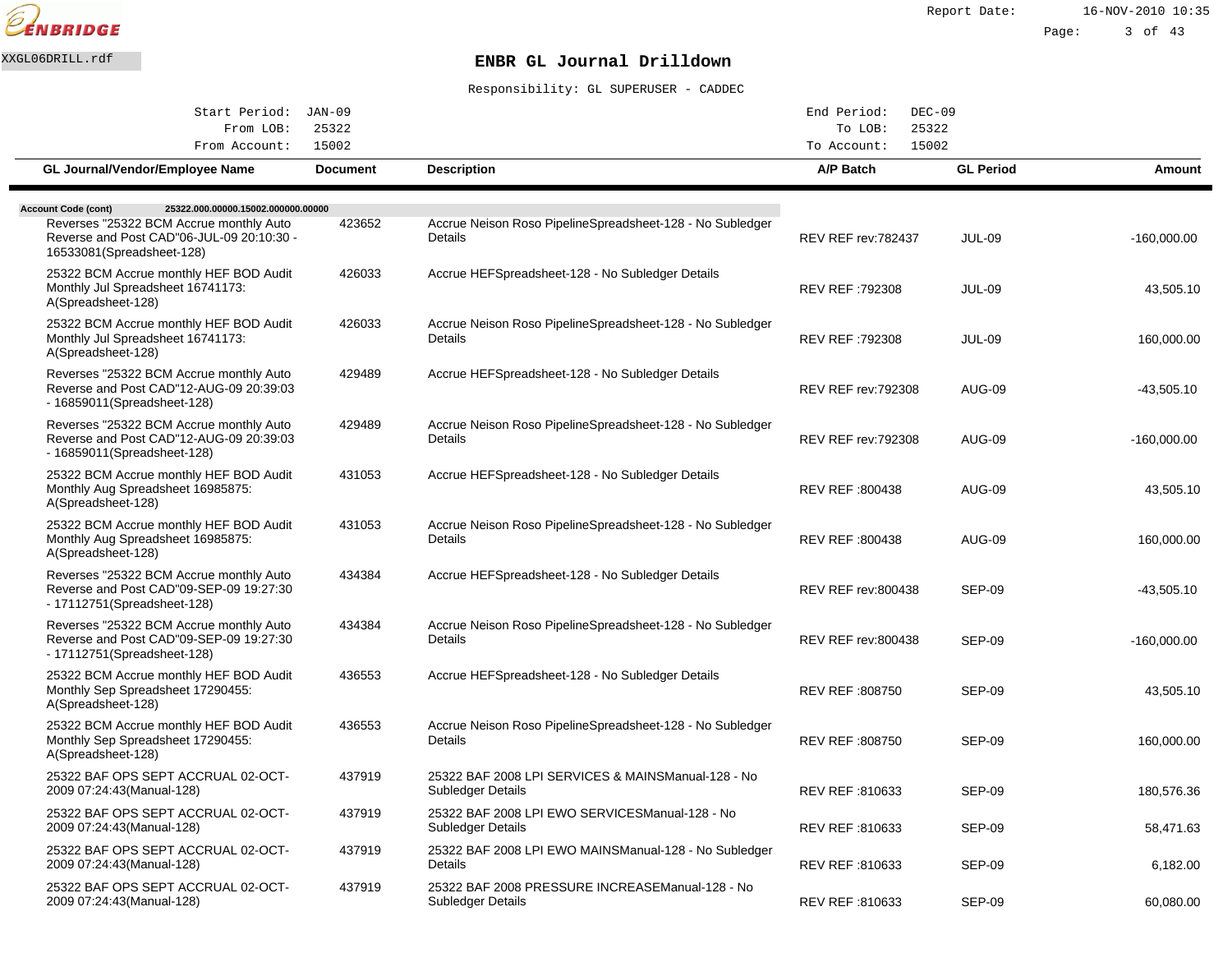

Report Date: 16-NOV-2010 10:35

#### Page: 4 of 43

# XXGL06DRILL.rdf **ENBR GL Journal Drilldown**

| Start Period: JAN-09                                                                                              |                 |                                                                                 | End Period:               | $DEC-09$         |                 |
|-------------------------------------------------------------------------------------------------------------------|-----------------|---------------------------------------------------------------------------------|---------------------------|------------------|-----------------|
| From LOB:<br>From Account:                                                                                        | 25322<br>15002  |                                                                                 | To LOB:<br>To Account:    | 25322<br>15002   |                 |
| GL Journal/Vendor/Employee Name                                                                                   | <b>Document</b> | <b>Description</b>                                                              | A/P Batch                 | <b>GL Period</b> | Amount          |
| <b>Account Code (cont)</b><br>25322.000.00000.15002.000000.00000                                                  |                 |                                                                                 |                           |                  |                 |
| 25322 BAF OPS SEPT ACCRUAL 02-OCT-<br>2009 07:24:43(Manual-128)                                                   | 437919          | 25322 BAF 2008SEWER LATERAL Manual-128 - No<br>Subledger Details                | REV REF: 810633           | <b>SEP-09</b>    | 1,440.62        |
| 25322 BAF OPS SEPT ACCRUAL 02-OCT-<br>2009 07:24:43(Manual-128)                                                   | 437919          | 25322 BAF 2009 LPI MAINS Manual-128 - No Subledger<br>Details                   | REV REF :810633           | <b>SEP-09</b>    | 2,010,052.00    |
| 25322 BAF OPS SEPT ACCRUAL 02-OCT-<br>2009 07:24:43 (Manual-128)                                                  | 437919          | 25322 BAF 2009 LPI SERVICES Manual-128 - No Subledger<br>Details                | REV REF :810633           | SEP-09           | 1,021,699.86    |
| 25322 BAF OPS SEPT ACCRUAL 02-OCT-<br>2009 07:24:43(Manual-128)                                                   | 437919          | 25322 BAF 2009 LPI EWO Manual-128 - No Subledger Details                        | REV REF :810633           | <b>SEP-09</b>    | 32,025.56       |
| 25322 BAF OPS SEPT ACCRUAL 02-OCT-<br>2009 07:24:43(Manual-128)                                                   | 437919          | 25322 BAF 2009 LPI EWO TO PROCESS Manual-128 - No<br>Subledger Details          | REV REF :810633           | <b>SEP-09</b>    | 160,000.00      |
| 25322 BAF OPS SEPT ACCRUAL 02-OCT-<br>2009 07:24:43 (Manual-128)                                                  | 437919          | 25322 BAF 2009 SEWER DAYLIGHT Manual-128 - No<br><b>Subledger Details</b>       | REV REF :810633           | SEP-09           | 6,595.93        |
| 25322 BAF OPS SEPT ACCRUAL 02-OCT-<br>2009 07:24:43 (Manual-128)                                                  | 437919          | 25322 BAF COOLSAET SERVICES Manual-128 - No<br>Subledger Details                | REV REF: 810633           | SEP-09           | 21,651.05       |
| 25322 BAF OPS SEPT ACCRUAL 02-OCT-<br>2009 07:24:43(Manual-128)                                                   | 437919          | 25322 BAF COOLSAET MAINS Manual-128 - No Subledger<br>Details                   | REV REF :810633           | <b>SEP-09</b>    | 40,171.86       |
| Reverses "25322 BCM Accrue monthly Auto<br>Reverse and Post CAD"07-OCT-09 19:22:13<br>- 17375916(Spreadsheet-128) | 440104          | Accrue HEF Spreadsheet-128 - No Subledger Details                               | <b>REV REF rev:808750</b> | OCT-09           | $-43,505.10$    |
| Reverses "25322 BCM Accrue monthly Auto<br>Reverse and Post CAD"07-OCT-09 19:22:13<br>- 17375916(Spreadsheet-128) | 440104          | Accrue Neison Roso Pipeline Spreadsheet-128 - No Subledger<br>Details           | <b>REV REF rev:808750</b> | OCT-09           | $-160,000.00$   |
| Reverses "25322 BAF OPS SEPT<br>ACCRUAL"07-OCT-09 19:22:52 -<br>17375916(Manual-128)                              | 440142          | 25322 BAF 2008 LPI SERVICES & MAINS Manual-128 - No<br><b>Subledger Details</b> | <b>REV REF rev:810633</b> | OCT-09           | -180,576.36     |
| Reverses "25322 BAF OPS SEPT<br>ACCRUAL"07-OCT-09 19:22:52 -<br>17375916(Manual-128)                              | 440142          | 25322 BAF 2008 LPI EWO SERVICES Manual-128 - No<br>Subledger Details            | <b>REV REF rev:810633</b> | OCT-09           | $-58,471.63$    |
| Reverses "25322 BAF OPS SEPT<br>ACCRUAL"07-OCT-09 19:22:52 -<br>17375916(Manual-128)                              | 440142          | 25322 BAF 2008 LPI EWO MAINS Manual-128 - No Subledger<br>Details               | <b>REV REF rev:810633</b> | OCT-09           | $-6,182.00$     |
| Reverses "25322 BAF OPS SEPT<br>ACCRUAL"07-OCT-09 19:22:52 -<br>17375916(Manual-128)                              | 440142          | 25322 BAF 2008 PRESSURE INCREASE Manual-128 - No<br>Subledger Details           | REV REF rev:810633        | OCT-09           | $-60,080.00$    |
| Reverses "25322 BAF OPS SEPT<br>ACCRUAL"07-OCT-09 19:22:52 -<br>17375916(Manual-128)                              | 440142          | 25322 BAF 2008SEWER LATERAL Manual-128 - No<br>Subledger Details                | <b>REV REF rev:810633</b> | OCT-09           | $-1.440.62$     |
| Reverses "25322 BAF OPS SEPT<br>ACCRUAL"07-OCT-09 19:22:52 -<br>17375916(Manual-128)                              | 440142          | 25322 BAF 2009 LPI MAINS Manual-128 - No Subledger<br>Details                   | <b>REV REF rev:810633</b> | OCT-09           | $-2,010,052.00$ |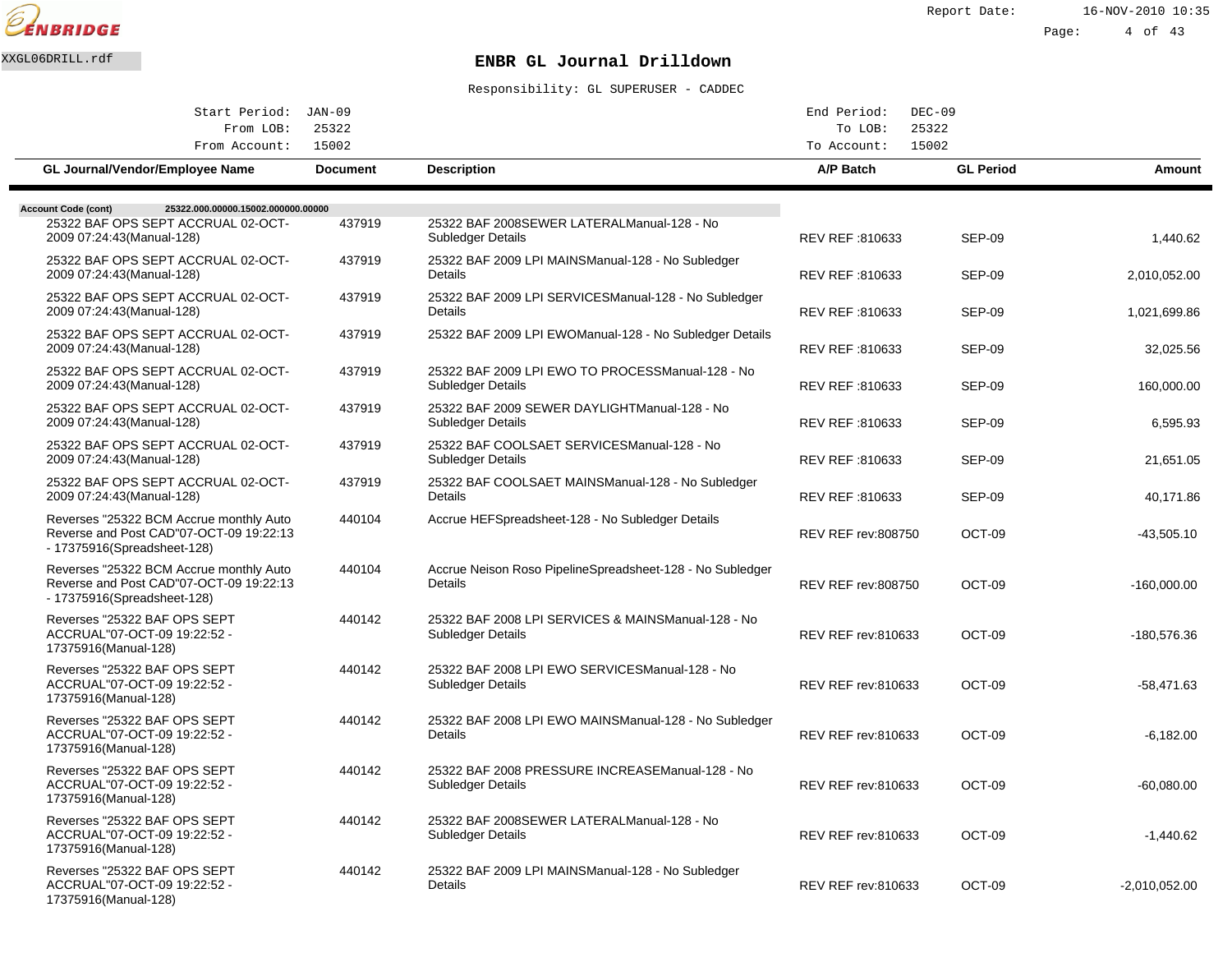

| Start Period: JAN-09                                                                                              |                 |                                                                        | End Period:<br>$DEC-09$   |                  |                 |
|-------------------------------------------------------------------------------------------------------------------|-----------------|------------------------------------------------------------------------|---------------------------|------------------|-----------------|
| From LOB:                                                                                                         | 25322           |                                                                        | To LOB:                   | 25322            |                 |
| From Account:                                                                                                     | 15002           |                                                                        | To Account:               | 15002            |                 |
| <b>GL Journal/Vendor/Employee Name</b>                                                                            | <b>Document</b> | <b>Description</b>                                                     | A/P Batch                 | <b>GL Period</b> | <b>Amount</b>   |
| 25322.000.00000.15002.000000.00000<br><b>Account Code (cont)</b>                                                  |                 |                                                                        |                           |                  |                 |
| Reverses "25322 BAF OPS SEPT<br>ACCRUAL"07-OCT-09 19:22:52 -<br>17375916(Manual-128)                              | 440142          | 25322 BAF 2009 LPI SERVICES Manual-128 - No Subledger<br>Details       | REV REF rev:810633        | OCT-09           | $-1,021,699.86$ |
| Reverses "25322 BAF OPS SEPT<br>ACCRUAL"07-OCT-09 19:22:52 -<br>17375916(Manual-128)                              | 440142          | 25322 BAF 2009 LPI EWO Manual-128 - No Subledger Details               | <b>REV REF rev:810633</b> | OCT-09           | $-32,025.56$    |
| Reverses "25322 BAF OPS SEPT<br>ACCRUAL"07-OCT-09 19:22:52 -<br>17375916(Manual-128)                              | 440142          | 25322 BAF 2009 LPI EWO TO PROCESS Manual-128 - No<br>Subledger Details | <b>REV REF rev:810633</b> | OCT-09           | $-160,000.00$   |
| Reverses "25322 BAF OPS SEPT<br>ACCRUAL"07-OCT-09 19:22:52 -<br>17375916(Manual-128)                              | 440142          | 25322 BAF 2009 SEWER DAYLIGHT Manual-128 - No<br>Subledger Details     | REV REF rev:810633        | OCT-09           | $-6,595.93$     |
| Reverses "25322 BAF OPS SEPT<br>ACCRUAL"07-OCT-09 19:22:52 -<br>17375916(Manual-128)                              | 440142          | 25322 BAF COOLSAET SERVICES Manual-128 - No<br>Subledger Details       | REV REF rev:810633        | OCT-09           | $-21,651.05$    |
| Reverses "25322 BAF OPS SEPT<br>ACCRUAL"07-OCT-09 19:22:52 -<br>17375916(Manual-128)                              | 440142          | 25322 BAF COOLSAET MAINS Manual-128 - No Subledger<br>Details          | REV REF rev:810633        | OCT-09           | $-40,171.86$    |
| 25322 BCM Accrue monthly HEF BOD Audit<br>Monthly Oct Spreadsheet 17603453:<br>A(Spreadsheet-128)                 | 443470          | Accrue HEF Spreadsheet-128 - No Subledger Details                      | REV REF: 818730           | OCT-09           | 43,505.10       |
| 25322 BCM Accrue monthly HEF BOD Audit<br>Monthly Oct Spreadsheet 17603453:<br>A(Spreadsheet-128)                 | 443470          | Accrue Neison Roso Pipeline Spreadsheet-128 - No Subledger<br>Details  | REV REF: 818730           | OCT-09           | 160,000.00      |
| Reverses "25322 BCM Accrue monthly Auto<br>Reverse and Post CAD"09-NOV-09 19:55:55<br>- 17676154(Spreadsheet-128) | 445823          | Accrue HEF Spreadsheet-128 - No Subledger Details                      | <b>REV REF rev:818730</b> | <b>NOV-09</b>    | $-43,505.10$    |
| Reverses "25322 BCM Accrue monthly Auto<br>Reverse and Post CAD"09-NOV-09 19:55:55<br>- 17676154(Spreadsheet-128) | 445823          | Accrue Neison Roso Pipeline Spreadsheet-128 - No Subledger<br>Details  | <b>REV REF rev:818730</b> | <b>NOV-09</b>    | $-160,000.00$   |
| 25322 BCM Accrue monthly HEF BOD Audit<br>Monthly Nov Spreadsheet 17842026:<br>A(Spreadsheet-128)                 | 448441          | Accrue HEF Spreadsheet-128 - No Subledger Details                      | REV REF: 826305           | <b>NOV-09</b>    | 43,505.10       |
| 25322 BCM Accrue monthly HEF BOD Audit<br>Monthly Nov Spreadsheet 17842026:<br>A(Spreadsheet-128)                 | 448441          | Accrue Neison Roso Pipeline Spreadsheet-128 - No Subledger<br>Details  | REV REF: 826305           | <b>NOV-09</b>    | 160,000.00      |
| Reverses "25322 BCM Accrue monthly Auto<br>Reverse and Post CAD"08-DEC-09 19:12:55<br>- 17906703(Spreadsheet-128) | 450938          | Accrue HEF Spreadsheet-128 - No Subledger Details                      | <b>REV REF rev:826305</b> | <b>DEC-09</b>    | $-43,505.10$    |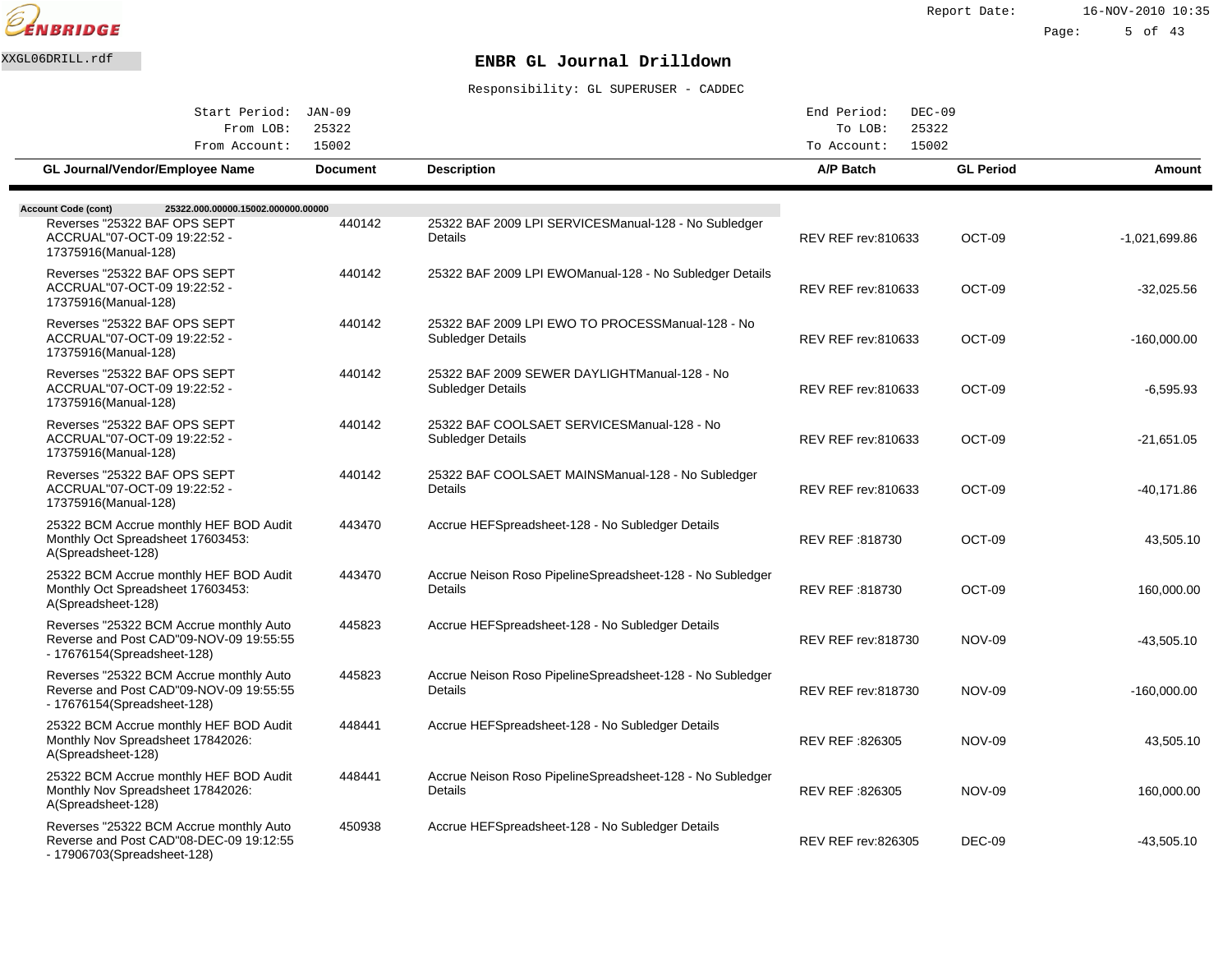

| Start Period:                                                                                                              | JAN-09          |                                                                       | End Period:<br>$DEC-09$                    |                  |               |
|----------------------------------------------------------------------------------------------------------------------------|-----------------|-----------------------------------------------------------------------|--------------------------------------------|------------------|---------------|
| From LOB:                                                                                                                  | 25322           |                                                                       | 25322<br>To LOB:                           |                  |               |
| From Account:                                                                                                              | 15002           |                                                                       | 15002<br>To Account:                       |                  |               |
| GL Journal/Vendor/Employee Name                                                                                            | <b>Document</b> | <b>Description</b>                                                    | A/P Batch                                  | <b>GL Period</b> | Amount        |
| <b>Account Code (cont)</b><br>25322.000.00000.15002.000000.00000                                                           |                 |                                                                       |                                            |                  |               |
| Reverses "25322 BCM Accrue monthly Auto<br>Reverse and Post CAD"08-DEC-09 19:12:55<br>- 17906703(Spreadsheet-128)          | 450938          | Accrue Neison Roso Pipeline Spreadsheet-128 - No Subledger<br>Details | REV REF rev:826305                         | <b>DEC-09</b>    | $-160,000.00$ |
| 25322 LAS Accrue monthly HEF BOD Audit<br>Monthly Dec Spreadsheet 18062590:<br>A(Spreadsheet-128)                          | 454224          | Accrue HEF Spreadsheet-128 - No Subledger Details                     | REV REF :835162                            | DEC-09           | 43,505.10     |
| 25322 LAS Accrue monthly HEF BOD Audit<br>Monthly Dec Spreadsheet 18062590:<br>A(Spreadsheet-128)                          | 454224          | Accrue Neison Roso Pipeline Spreadsheet-128 - No Subledger<br>Details | REV REF: 835162                            | <b>DEC-09</b>    | 160,000.00    |
|                                                                                                                            |                 | <b>Closing Account Balance</b>                                        |                                            |                  | 203.505.10    |
| 25322.000.00000.15002.MCACCR.00000<br><b>Account Code</b><br>Account: OTHER PLANT Inter LOB: DEFAULT Sub-Account: ACCRUALS |                 |                                                                       |                                            |                  | 2,353,775.06  |
| Reverses "25322 BMP Reverse "Auto R AUTO"<br>REVERSE CAD"13-JAN-09 13:31:03 -<br>14602956(Spreadsheet-45)                  | 391640          | Journal Import Created Spreadsheet-45 - No Subledger Details          | Open Balance<br><b>REV REF rev: 736833</b> | <b>JAN-09</b>    | $-150.00$     |
| Reverses "25322 BMP Reverse "Auto R AUTO<br>REVERSE CAD"13-JAN-09 13:31:03 -<br>14602956(Spreadsheet-45)                   | 391640          | Journal Import Created Spreadsheet-45 - No Subledger Details          | <b>REV REF rev: 736833</b>                 | <b>JAN-09</b>    | $-288.87$     |
| Reverses "25322 BMP Reverse "Auto R AUTO<br>REVERSE CAD"13-JAN-09 13:31:03 -<br>14602956(Spreadsheet-45)                   | 391640          | Journal Import Created Spreadsheet-45 - No Subledger Details          | <b>REV REF rev: 736833</b>                 | <b>JAN-09</b>    | $-401.62$     |
| Reverses "25322 BMP Reverse "Auto R AUTO"<br>REVERSE CAD"13-JAN-09 13:31:03 -<br>14602956(Spreadsheet-45)                  | 391640          | Journal Import Created Spreadsheet-45 - No Subledger Details          | REV REF rev: 736833                        | <b>JAN-09</b>    | $-416.62$     |
| Reverses "25322 BMP Reverse "Auto R AUTO<br>REVERSE CAD"13-JAN-09 13:31:03 -<br>14602956(Spreadsheet-45)                   | 391640          | Journal Import Created Spreadsheet-45 - No Subledger Details          | <b>REV REF rev: 736833</b>                 | <b>JAN-09</b>    | $-500.00$     |
| Reverses "25322 BMP Reverse "Auto R AUTO<br>REVERSE CAD"13-JAN-09 13:31:03 -<br>14602956(Spreadsheet-45)                   | 391640          | Journal Import Created Spreadsheet-45 - No Subledger Details          | <b>REV REF rev: 736833</b>                 | <b>JAN-09</b>    | $-909.33$     |
| Reverses "25322 BMP Reverse "Auto R AUTO"<br>REVERSE CAD"13-JAN-09 13:31:03 -<br>14602956(Spreadsheet-45)                  | 391640          | Journal Import Created Spreadsheet-45 - No Subledger Details          | <b>REV REF rev: 736833</b>                 | <b>JAN-09</b>    | $-960.00$     |
| Reverses "25322 BMP Reverse "Auto R AUTO<br>REVERSE CAD"13-JAN-09 13:31:03 -<br>14602956(Spreadsheet-45)                   | 391640          | Journal Import Created Spreadsheet-45 - No Subledger Details          | <b>REV REF rev:736833</b>                  | <b>JAN-09</b>    | $-1,043.36$   |
| Reverses "25322 BMP Reverse "Auto R AUTO<br>REVERSE CAD"13-JAN-09 13:31:03 -<br>14602956(Spreadsheet-45)                   | 391640          | Journal Import Created Spreadsheet-45 - No Subledger Details          | REV REF rev: 736833                        | <b>JAN-09</b>    | $-1,100.00$   |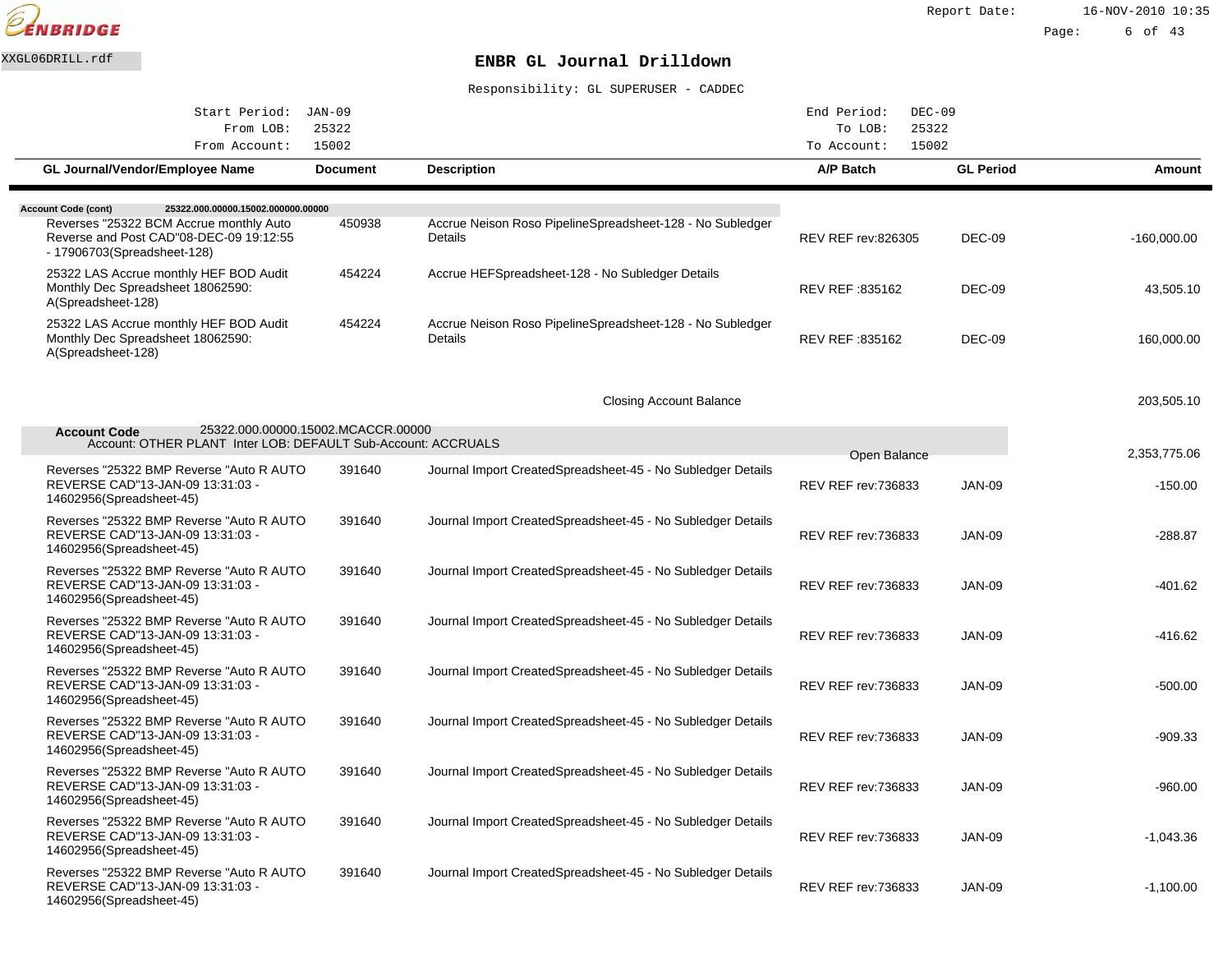

| Start Period: JAN-09                                                                                      |                 |                                                              | End Period:<br>$DEC-09$    |                  |              |
|-----------------------------------------------------------------------------------------------------------|-----------------|--------------------------------------------------------------|----------------------------|------------------|--------------|
| From LOB:                                                                                                 | 25322           |                                                              | To LOB:                    | 25322            |              |
| From Account:                                                                                             | 15002           |                                                              | To Account:                | 15002            |              |
| <b>GL Journal/Vendor/Employee Name</b>                                                                    | <b>Document</b> | <b>Description</b>                                           | A/P Batch                  | <b>GL Period</b> | Amount       |
| 25322.000.00000.15002.MCACCR.00000<br><b>Account Code (cont)</b>                                          |                 |                                                              |                            |                  |              |
| Reverses "25322 BMP Reverse "Auto R AUTO"<br>REVERSE CAD"13-JAN-09 13:31:03 -<br>14602956(Spreadsheet-45) | 391640          | Journal Import Created Spreadsheet-45 - No Subledger Details | <b>REV REF rev: 736833</b> | <b>JAN-09</b>    | $-1,116.60$  |
| Reverses "25322 BMP Reverse "Auto R AUTO"<br>REVERSE CAD"13-JAN-09 13:31:03 -<br>14602956(Spreadsheet-45) | 391640          | Journal Import Created Spreadsheet-45 - No Subledger Details | <b>REV REF rev: 736833</b> | <b>JAN-09</b>    | $-2,859.27$  |
| Reverses "25322 BMP Reverse "Auto R AUTO<br>REVERSE CAD"13-JAN-09 13:31:03 -<br>14602956(Spreadsheet-45)  | 391640          | Journal Import Created Spreadsheet-45 - No Subledger Details | <b>REV REF rev: 736833</b> | <b>JAN-09</b>    | $-4,140.73$  |
| Reverses "25322 BMP Reverse "Auto R AUTO<br>REVERSE CAD"13-JAN-09 13:31:03 -<br>14602956(Spreadsheet-45)  | 391640          | Journal Import Created Spreadsheet-45 - No Subledger Details | <b>REV REF rev: 736833</b> | <b>JAN-09</b>    | $-6,000.00$  |
| Reverses "25322 BMP Reverse "Auto R AUTO"<br>REVERSE CAD"13-JAN-09 13:31:03 -<br>14602956(Spreadsheet-45) | 391640          | Journal Import Created Spreadsheet-45 - No Subledger Details | <b>REV REF rev: 736833</b> | <b>JAN-09</b>    | $-6,000.00$  |
| Reverses "25322 BMP Reverse "Auto R AUTO<br>REVERSE CAD"13-JAN-09 13:31:03 -<br>14602956(Spreadsheet-45)  | 391640          | Journal Import Created Spreadsheet-45 - No Subledger Details | <b>REV REF rev: 736833</b> | <b>JAN-09</b>    | $-10,500.00$ |
| Reverses "25322 BMP Reverse "Auto R AUTO"<br>REVERSE CAD"13-JAN-09 13:31:03 -<br>14602956(Spreadsheet-45) | 391640          | Journal Import Created Spreadsheet-45 - No Subledger Details | <b>REV REF rev:736833</b>  | <b>JAN-09</b>    | $-15,000.00$ |
| Reverses "25322 BMP Reverse "Auto R AUTO<br>REVERSE CAD"13-JAN-09 13:31:03 -<br>14602956(Spreadsheet-45)  | 391640          | Journal Import Created Spreadsheet-45 - No Subledger Details | <b>REV REF rev: 736833</b> | <b>JAN-09</b>    | $-20,000.00$ |
| Reverses "25322 BMP Reverse "Auto R AUTO"<br>REVERSE CAD"13-JAN-09 13:31:03 -<br>14602956(Spreadsheet-45) | 391640          | Journal Import Created Spreadsheet-45 - No Subledger Details | <b>REV REF rev: 736833</b> | <b>JAN-09</b>    | $-21.651.05$ |
| Reverses "25322 BMP Reverse "Auto R AUTO<br>REVERSE CAD"13-JAN-09 13:31:03 -<br>14602956(Spreadsheet-45)  | 391640          | Journal Import Created Spreadsheet-45 - No Subledger Details | <b>REV REF rev: 736833</b> | <b>JAN-09</b>    | -25,000.00   |
| Reverses "25322 BMP Reverse "Auto R AUTO"<br>REVERSE CAD"13-JAN-09 13:31:03 -<br>14602956(Spreadsheet-45) | 391640          | Journal Import Created Spreadsheet-45 - No Subledger Details | <b>REV REF rev: 736833</b> | <b>JAN-09</b>    | -38,817.00   |
| Reverses "25322 BMP Reverse "Auto R AUTO<br>REVERSE CAD"13-JAN-09 13:31:03 -<br>14602956(Spreadsheet-45)  | 391640          | Journal Import Created Spreadsheet-45 - No Subledger Details | <b>REV REF rev: 736833</b> | <b>JAN-09</b>    | $-40,171.86$ |
| Reverses "25322 BMP Reverse "Auto R AUTO<br>REVERSE CAD"13-JAN-09 13:31:03 -<br>14602956(Spreadsheet-45)  | 391640          | Journal Import Created Spreadsheet-45 - No Subledger Details | <b>REV REF rev: 736833</b> | <b>JAN-09</b>    | $-55,000.00$ |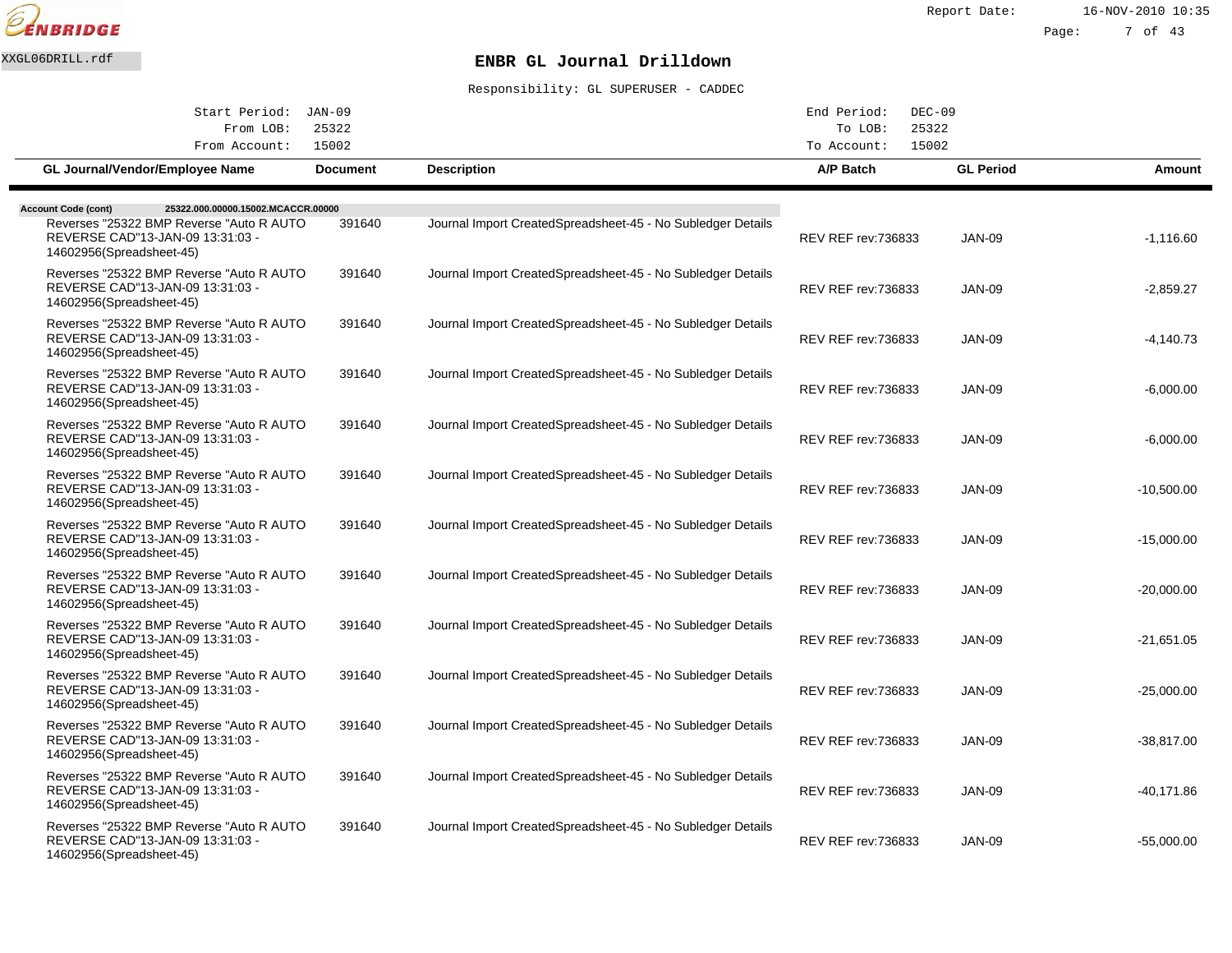

| Start Period: JAN-09                                                                                      |                 |                                                                                                  | End Period:<br>$DEC-09$    |                  |               |
|-----------------------------------------------------------------------------------------------------------|-----------------|--------------------------------------------------------------------------------------------------|----------------------------|------------------|---------------|
| From LOB:                                                                                                 | 25322           |                                                                                                  | To LOB:                    | 25322            |               |
| From Account:                                                                                             | 15002           |                                                                                                  | To Account:                | 15002            |               |
| GL Journal/Vendor/Employee Name                                                                           | <b>Document</b> | <b>Description</b>                                                                               | A/P Batch                  | <b>GL Period</b> | Amount        |
| 25322.000.00000.15002.MCACCR.00000<br><b>Account Code (cont)</b>                                          |                 |                                                                                                  |                            |                  |               |
| Reverses "25322 BMP Reverse "Auto R AUTO"<br>REVERSE CAD"13-JAN-09 13:31:03 -<br>14602956(Spreadsheet-45) | 391640          | Journal Import Created Spreadsheet-45 - No Subledger Details                                     | <b>REV REF rev:736833</b>  | <b>JAN-09</b>    | $-65,000.00$  |
| Reverses "25322 BMP Reverse "Auto R AUTO"<br>REVERSE CAD"13-JAN-09 13:31:03 -<br>14602956(Spreadsheet-45) | 391640          | Journal Import Created Spreadsheet-45 - No Subledger Details                                     | <b>REV REF rev: 736833</b> | <b>JAN-09</b>    | -71,500.00    |
| Reverses "25322 BMP Reverse "Auto R AUTO<br>REVERSE CAD"13-JAN-09 13:31:03 -<br>14602956(Spreadsheet-45)  | 391640          | Journal Import Created Spreadsheet-45 - No Subledger Details                                     | <b>REV REF rev: 736833</b> | <b>JAN-09</b>    | $-85, 193.33$ |
| Reverses "25322 BMP Reverse "Auto R AUTO"<br>REVERSE CAD"13-JAN-09 13:31:03 -<br>14602956(Spreadsheet-45) | 391640          | Journal Import Created Spreadsheet-45 - No Subledger Details                                     | <b>REV REF rev: 736833</b> | <b>JAN-09</b>    | $-146,600.00$ |
| Reverses "25322 BMP Reverse "Auto R AUTO<br>REVERSE CAD"13-JAN-09 13:31:03 -<br>14602956(Spreadsheet-45)  | 391640          | Journal Import Created Spreadsheet-45 - No Subledger Details                                     | <b>REV REF rev: 736833</b> | <b>JAN-09</b>    | $-185,000.00$ |
| Reverses "25322 BMP Reverse "Auto R AUTO<br>REVERSE CAD"13-JAN-09 13:31:03 -<br>14602956(Spreadsheet-45)  | 391640          | Journal Import Created Spreadsheet-45 - No Subledger Details                                     | <b>REV REF rev:736833</b>  | JAN-09           | -615,586.73   |
| Reverses "25322 BMP Reverse "Auto R AUTO<br>REVERSE CAD"13-JAN-09 13:31:03 -<br>14602956(Spreadsheet-45)  | 391640          | Journal Import Created Spreadsheet-45 - No Subledger Details                                     | <b>REV REF rev: 736833</b> | <b>JAN-09</b>    | -964,976.00   |
| 25322 BCM Accrue Saint John (warehouse<br>and truck) Jan 09 02-FEB-2009<br>08:18:47 (Manual-128)          | 393693          | Saint John Warehouse - IS Labour and Materials<br>(NB.0484.08) Manual-128 - No Subledger Details | REV REF: 741262            | <b>JAN-09</b>    | 7,200.00      |
| 25322 BCM Accrue Saint John (warehouse<br>and truck) Jan 09 02-FEB-2009<br>08:18:47(Manual-128)           | 393693          | Fleet (NB.0484.08) Manual-128 - No Subledger Details                                             | REV REF: 741262            | <b>JAN-09</b>    | 436,160.00    |
| 25322 BCM Accrue IT Jan 2009 02-FEB-2009<br>13:35:32 (Manual-128)                                         | 393869          | 25322 BCM Accrue IT Jan 2009 Manual-128 - No Subledger<br>Details                                | <b>REV REF: 741477</b>     | <b>JAN-09</b>    | 176,521.95    |
| 25322 BAF OPS JAN ACCRUAL 02-FEB-<br>2009 13:46:24 (Manual-128)                                           | 393874          | 25322 BAF STATIONS Manual-128 - No Subledger Details                                             | REV REF :741485            | <b>JAN-09</b>    | 1,100.00      |
| 25322 BAF OPS JAN ACCRUAL 02-FEB-<br>2009 13:46:24 (Manual-128)                                           | 393874          | 25322 BAF SERVICES Manual-128 - No Subledger Details                                             | REV REF :741485            | <b>JAN-09</b>    | 1,116.60      |
| 25322 BAF OPS JAN ACCRUAL 02-FEB-<br>2009 13:46:24 (Manual-128)                                           | 393874          | 25322 BAF OT COOLSAET Manual-128 - No Subledger<br>Details                                       | REV REF :741485            | <b>JAN-09</b>    | 2,859.26      |
| 25322 BAF OPS JAN ACCRUAL 02-FEB-<br>2009 13:46:24 (Manual-128)                                           | 393874          | 25322 BAF MEDIA GROUP Manual-128 - No Subledger<br>Details                                       | REV REF :741485            | <b>JAN-09</b>    | 4,140.73      |
| 25322 BAF OPS JAN ACCRUAL 02-FEB-<br>2009 13:46:24 (Manual-128)                                           | 393874          | 25322 BAF RADIOGRAPHY Manual-128 - No Subledger<br>Details                                       | REV REF: 741485            | <b>JAN-09</b>    | 38,817.00     |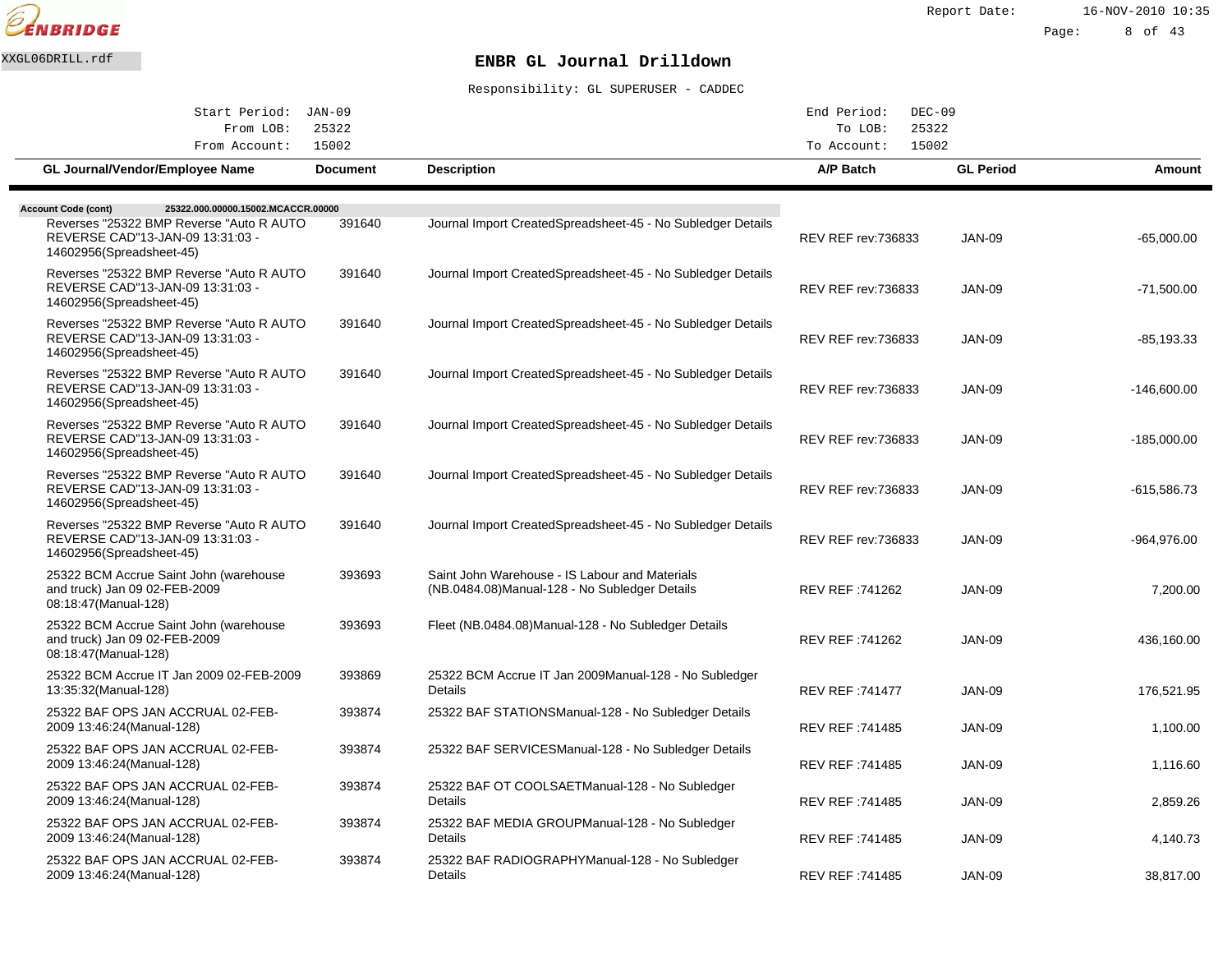

Report Date: 16-NOV-2010 10:35

#### Page: 9 of 43

# XXGL06DRILL.rdf **ENBR GL Journal Drilldown**

| Start Period: JAN-09                                                   |                 |                                                                                | End Period:            | $DEC-09$         |            |
|------------------------------------------------------------------------|-----------------|--------------------------------------------------------------------------------|------------------------|------------------|------------|
| From LOB:<br>From Account:                                             | 25322<br>15002  |                                                                                | To LOB:<br>To Account: | 25322<br>15002   |            |
| GL Journal/Vendor/Employee Name                                        | <b>Document</b> | <b>Description</b>                                                             | A/P Batch              | <b>GL Period</b> | Amount     |
| <b>Account Code (cont)</b><br>25322.000.00000.15002.MCACCR.00000       |                 |                                                                                |                        |                  |            |
| 25322 BAF OPS JAN ACCRUAL 02-FEB-<br>2009 13:46:24 (Manual-128)        | 393874          | 25322 BAF TERRAIN GROUP Manual-128 - No Subledger<br>Details                   | REV REF: 741485        | <b>JAN-09</b>    | 758.50     |
| 25322 BAF OPS JAN ACCRUAL 02-FEB-<br>2009 13:46:24 (Manual-128)        | 393874          | 25322 BAF '0498" FREIGHT Manual-128 - No Subledger<br>Details                  | REV REF: 741485        | <b>JAN-09</b>    | 344.70     |
| 25322 BAF DPR JAN ACCRUAL 02-FEB-<br>2009 13:51:54 (Manual-128)        | 393875          | 25322 BAF 2008 LPI MAINS Manual-128 - No Subledger<br>Details                  | REV REF: 741486        | <b>JAN-09</b>    | 978,511.00 |
| 25322 BAF DPR JAN ACCRUAL 02-FEB-<br>2009 13:51:54 (Manual-128)        | 393875          | 25322 BAF 2008 LPI SERVICES Manual-128 - No Subledger<br>Details               | REV REF: 741486        | <b>JAN-09</b>    | 857.695.67 |
| 25322 BAF DPR JAN ACCRUAL 02-FEB-<br>2009 13:51:54 (Manual-128)        | 393875          | 25322 BAF 2007 EWO Manual-128 - No Subledger Details                           | REV REF: 741486        | <b>JAN-09</b>    | 65,000.00  |
| 25322 BAF DPR JAN ACCRUAL 02-FEB-<br>2009 13:51:54 (Manual-128)        | 393875          | 25322 BAF FREDERICK HEADER Manual-128 - No<br>Subledger Details                | REV REF: 741486        | <b>JAN-09</b>    | 25,000.00  |
| 25322 BAF DPR JAN ACCRUAL 02-FEB-<br>2009 13:51:54 (Manual-128)        | 393875          | 25322 BAF 2008 SERVICE EWO Manual-128 - No Subledger<br>Details                | REV REF: 741486        | <b>JAN-09</b>    | 75,000.00  |
| 25322 BAF DPR JAN ACCRUAL 02-FEB-<br>2009 13:51:54 (Manual-128)        | 393875          | 25322 BAF 2008 MAIN EWO Manual-128 - No Subledger<br>Details                   | REV REF: 741486        | <b>JAN-09</b>    | 46,000.00  |
| 25322 BAF DPR JAN ACCRUAL 02-FEB-<br>2009 13:51:54 (Manual-128)        | 393875          | 25322 2008 PRESSURE INCREASE Manual-128 - No<br><b>Subledger Details</b>       | REV REF: 741486        | <b>JAN-09</b>    | 180,000.00 |
| 25322 BAF DPR JAN ACCRUAL 02-FEB-<br>2009 13:51:54 (Manual-128)        | 393875          | 25322 BAF 2008 SEWER LATERAL Manual-128 - No<br>Subledger Details              | REV REF: 741486        | <b>JAN-09</b>    | 55,000.00  |
| 25322 BAF DPR JAN ACCRUAL 02-FEB-<br>2009 13:51:54 (Manual-128)        | 393875          | 25322 BAF INVOICES IN PTS Manual-128 - No Subledger<br>Details                 | REV REF: 741486        | <b>JAN-09</b>    | 124,500.00 |
| 25322 BAF DPR JAN ACCRUAL 02-FEB-<br>2009 13:51:54 (Manual-128)        | 393875          | 25322 BAF 2008 SACKVILLE LIVE OUT Manual-128 - No<br><b>Subledger Details</b>  | REV REF: 741486        | <b>JAN-09</b>    | 6,000.00   |
| 25322 BAF DPR JAN ACCRUAL 02-FEB-<br>2009 13:51:54 (Manual-128)        | 393875          | 25322 BAF SEWER LATERAL(IND HYDRO) Manual-128 - No<br><b>Subledger Details</b> | REV REF: 741486        | <b>JAN-09</b>    | 15,000.00  |
| 25322 BAF DPR JAN ACCRUAL 02-FEB-<br>2009 13:51:54 (Manual-128)        | 393875          | 25322 BAF 2009 LPI MAINS Manual-128 - No Subledger<br>Details                  | REV REF: 741486        | <b>JAN-09</b>    | 7,702.88   |
| 25322 BAF DPR JAN ACCRUAL 02-FEB-<br>2009 13:51:54 (Manual-128)        | 393875          | 25322 BAF 2009 LPI SERVICES Manual-128 - No Subledger<br>Details               |                        | <b>JAN-09</b>    |            |
| 25322 BAF DPR JAN ACCRUAL 02-FEB-                                      | 393875          | 25322 BAF SERVICES COOLSAET Manual-128 - No                                    | REV REF: 741486        |                  | 39,823.86  |
| 2009 13:51:54 (Manual-128)<br>25322 BAF DPR JAN ACCRUAL 02-FEB-        | 393875          | <b>Subledger Details</b><br>25322 BAF MAINS COOLSAET Manual-128 - No Subledger | REV REF: 741486        | <b>JAN-09</b>    | 21,651.05  |
| 2009 13:51:54 (Manual-128)<br>25322 BAF TO RECORD LPI INVOICE IN AP    | 394220          | Details<br>25322 BAF TO RECORD LPI INVOICE IN AP Manual-128 -                  | REV REF: 741486        | <b>JAN-09</b>    | 40,171.86  |
| 03-FEB-2009 08:12:10(Manual-128)                                       |                 | No Subledger Details                                                           | REV REF: 742104        | <b>JAN-09</b>    | 13,277.12  |
| 25322 BCM To Accrue ENG QA Jan 09 05-<br>FEB-2009 11:08:17(Manual-128) | 395415          | 25322 BCM To Accrue ENG QA Jan 09 Manual-128 - No<br><b>Subledger Details</b>  | REV REF: 743901        | <b>JAN-09</b>    | 909.33     |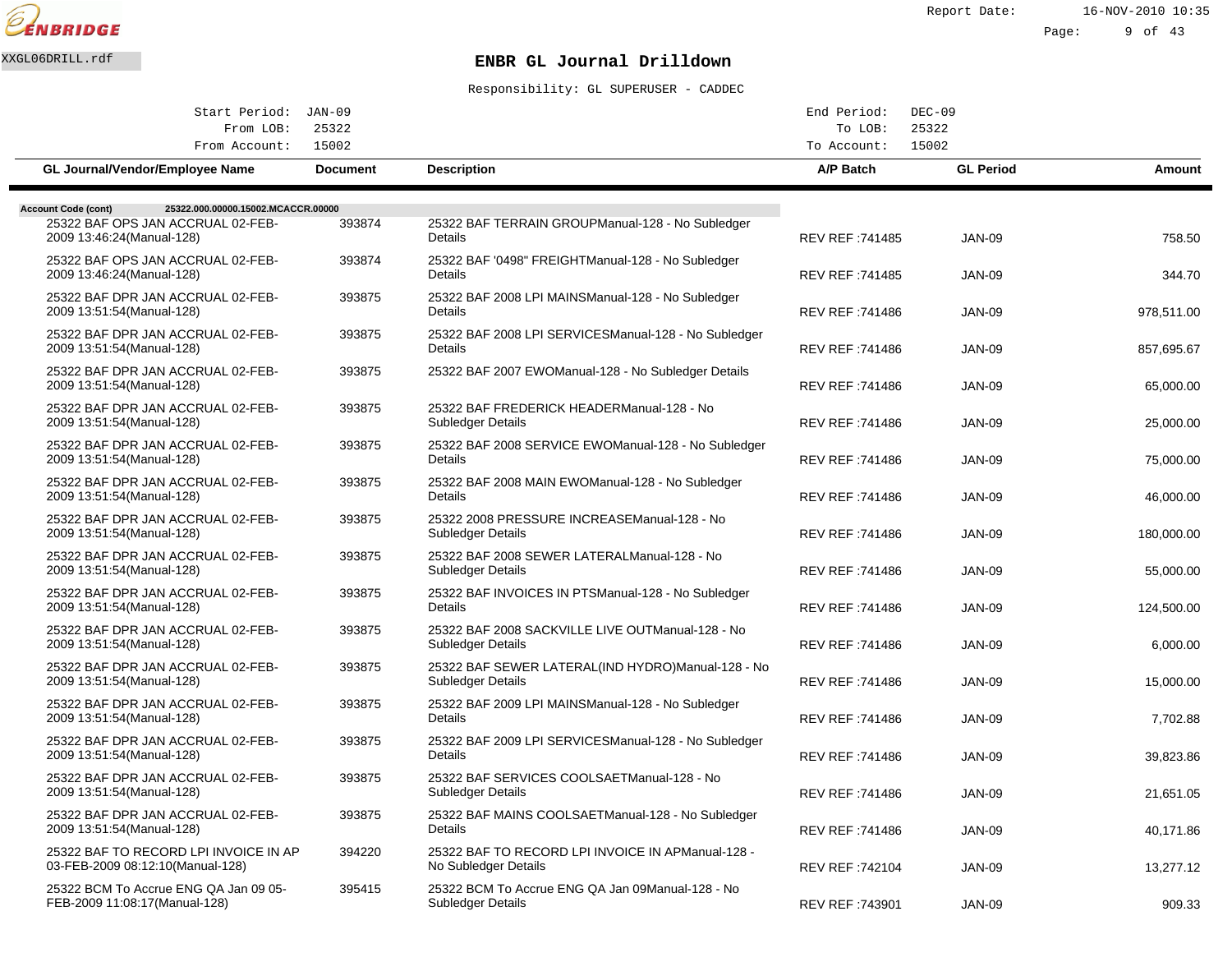

Report Date: 16-NOV-2010 10:35 Page: 10 of 43

# XXGL06DRILL.rdf **ENBR GL Journal Drilldown**

| Start Period: JAN-09                                                                                         |                 |                                                                                                  | End Period:<br>$DEC-09$    |                  |               |
|--------------------------------------------------------------------------------------------------------------|-----------------|--------------------------------------------------------------------------------------------------|----------------------------|------------------|---------------|
| From LOB:                                                                                                    | 25322           |                                                                                                  | To LOB:<br>25322           |                  |               |
| From Account:                                                                                                | 15002           |                                                                                                  | 15002<br>To Account:       |                  |               |
| GL Journal/Vendor/Employee Name                                                                              | <b>Document</b> | <b>Description</b>                                                                               | A/P Batch                  | <b>GL Period</b> | Amount        |
|                                                                                                              |                 |                                                                                                  |                            |                  |               |
| 25322.000.00000.15002.MCACCR.00000<br><b>Account Code (cont)</b><br>25322 BCM To Accrue ENG QA Jan 09 05-    | 395415          | 25322 BCM To Accrue ENG QA Jan 09 Manual-128 - No                                                |                            |                  |               |
| FEB-2009 11:08:17(Manual-128)                                                                                |                 | <b>Subledger Details</b>                                                                         | REV REF :743901            | <b>JAN-09</b>    | 10,500.00     |
| Reverses "25322 BCM Accrue IT Jan<br>2009"09-FEB-09 23:39:38 -<br>15093185(Manual-128)                       | 396360          | 25322 BCM Accrue IT Jan 2009 Manual-128 - No Subledger<br>Details                                | <b>REV REF rev: 741477</b> | <b>FEB-09</b>    | -176,521.95   |
| Reverses "25322 BCM Accrue Saint John<br>(warehouse and truck) "09-FEB-09 23:39:47 -<br>15093185(Manual-128) | 396368          | Saint John Warehouse - IS Labour and Materials<br>(NB.0484.08) Manual-128 - No Subledger Details | <b>REV REF rev:741262</b>  | FEB-09           | $-7,200.00$   |
| Reverses "25322 BCM Accrue Saint John<br>(warehouse and truck) "09-FEB-09 23:39:47 -<br>15093185(Manual-128) | 396368          | Fleet (NB.0484.08) Manual-128 - No Subledger Details                                             | <b>REV REF rev:741262</b>  | <b>FEB-09</b>    | -436,160.00   |
| Reverses "25322 BAF OPS JAN<br>ACCRUAL"09-FEB-09 23:40:05 -<br>15093185(Manual-128)                          | 396384          | 25322 BAF STATIONS Manual-128 - No Subledger Details                                             | <b>REV REF rev: 741485</b> | <b>FEB-09</b>    | $-1,100.00$   |
| Reverses "25322 BAF OPS JAN<br>ACCRUAL"09-FEB-09 23:40:05 -<br>15093185(Manual-128)                          | 396384          | 25322 BAF SERVICES Manual-128 - No Subledger Details                                             | <b>REV REF rev:741485</b>  | <b>FEB-09</b>    | $-1,116.60$   |
| Reverses "25322 BAF OPS JAN<br>ACCRUAL"09-FEB-09 23:40:05 -<br>15093185(Manual-128)                          | 396384          | 25322 BAF OT COOLSAET Manual-128 - No Subledger<br>Details                                       | <b>REV REF rev:741485</b>  | FEB-09           | $-2,859.26$   |
| Reverses "25322 BAF OPS JAN<br>ACCRUAL"09-FEB-09 23:40:05 -<br>15093185(Manual-128)                          | 396384          | 25322 BAF MEDIA GROUP Manual-128 - No Subledger<br>Details                                       | <b>REV REF rev: 741485</b> | <b>FEB-09</b>    | $-4,140.73$   |
| Reverses "25322 BAF OPS JAN<br>ACCRUAL"09-FEB-09 23:40:05 -<br>15093185(Manual-128)                          | 396384          | 25322 BAF RADIOGRAPHY Manual-128 - No Subledger<br>Details                                       | <b>REV REF rev: 741485</b> | <b>FEB-09</b>    | -38,817.00    |
| Reverses "25322 BAF OPS JAN<br>ACCRUAL"09-FEB-09 23:40:05 -<br>15093185(Manual-128)                          | 396384          | 25322 BAF TERRAIN GROUP Manual-128 - No Subledger<br>Details                                     | <b>REV REF rev: 741485</b> | <b>FEB-09</b>    | $-758.50$     |
| Reverses "25322 BAF OPS JAN<br>ACCRUAL"09-FEB-09 23:40:05 -<br>15093185(Manual-128)                          | 396384          | 25322 BAF '0498" FREIGHT Manual-128 - No Subledger<br>Details                                    | <b>REV REF rev: 741485</b> | <b>FEB-09</b>    | $-344.70$     |
| Reverses "25322 BAF DPR JAN<br>ACCRUAL"09-FEB-09 23:40:06 -<br>15093185(Manual-128)                          | 396385          | 25322 BAF 2008 LPI MAINS Manual-128 - No Subledger<br>Details                                    | REV REF rev:741486         | <b>FEB-09</b>    | $-978,511.00$ |
| Reverses "25322 BAF DPR JAN<br>ACCRUAL"09-FEB-09 23:40:06 -<br>15093185(Manual-128)                          | 396385          | 25322 BAF 2008 LPI SERVICES Manual-128 - No Subledger<br>Details                                 | <b>REV REF rev: 741486</b> | <b>FEB-09</b>    | $-857,695.67$ |
| Reverses "25322 BAF DPR JAN<br>ACCRUAL"09-FEB-09 23:40:06 -<br>15093185(Manual-128)                          | 396385          | 25322 BAF 2007 EWO Manual-128 - No Subledger Details                                             | <b>REV REF rev: 741486</b> | <b>FEB-09</b>    | $-65.000.00$  |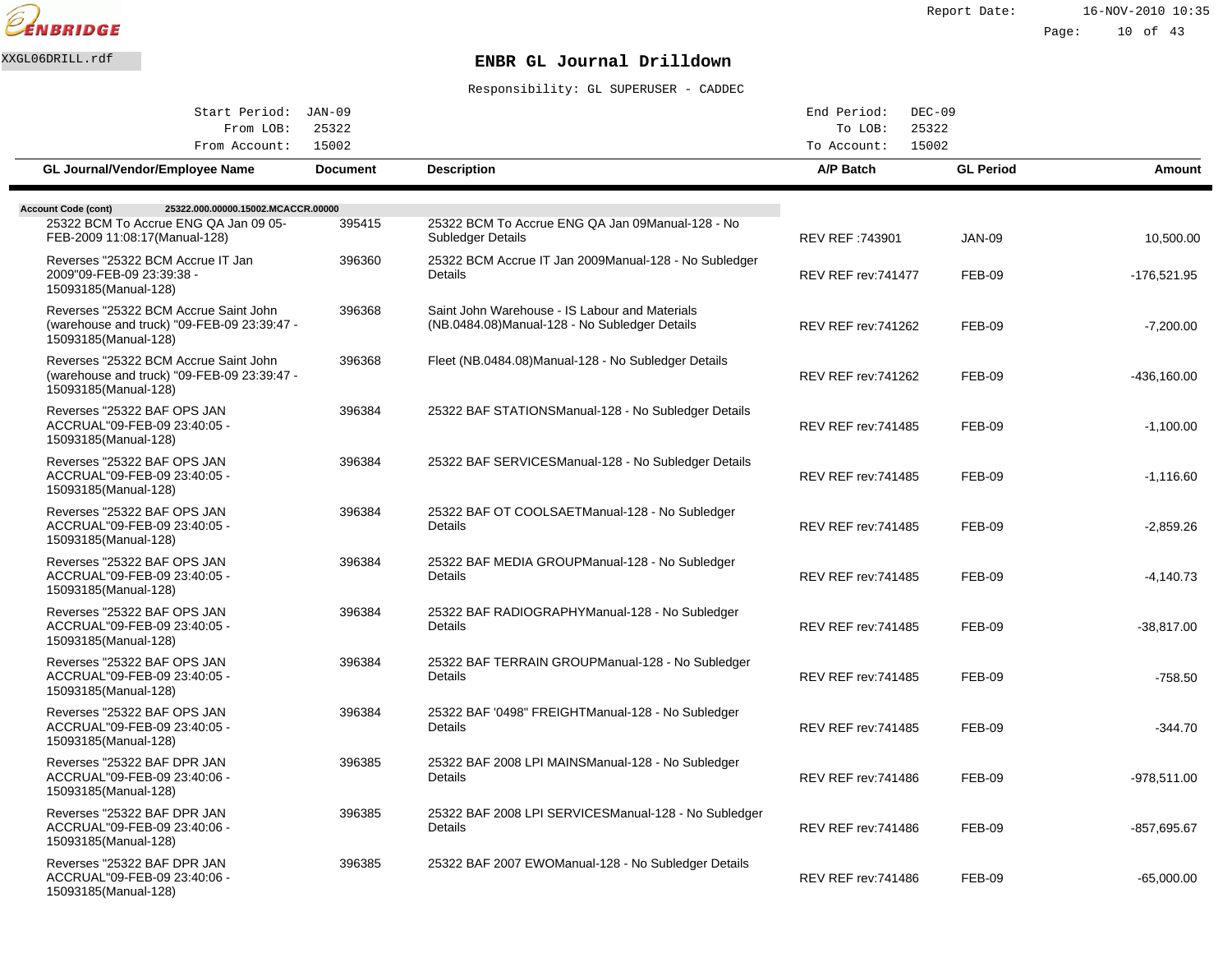

| Start Period: JAN-09<br>25322<br>From LOB:                                                      |                 |                                                                            | End Period:<br>$DEC-09$<br>To LOB:<br>25322 |                  |               |
|-------------------------------------------------------------------------------------------------|-----------------|----------------------------------------------------------------------------|---------------------------------------------|------------------|---------------|
| From Account:                                                                                   | 15002           |                                                                            | 15002<br>To Account:                        |                  |               |
| GL Journal/Vendor/Employee Name                                                                 | <b>Document</b> | <b>Description</b>                                                         | A/P Batch                                   | <b>GL Period</b> | Amount        |
| 25322.000.00000.15002.MCACCR.00000<br><b>Account Code (cont)</b>                                |                 |                                                                            |                                             |                  |               |
| Reverses "25322 BAF DPR JAN<br>ACCRUAL"09-FEB-09 23:40:06 -<br>15093185(Manual-128)             | 396385          | 25322 BAF FREDERICK HEADER Manual-128 - No<br>Subledger Details            | <b>REV REF rev: 741486</b>                  | FEB-09           | $-25.000.00$  |
| Reverses "25322 BAF DPR JAN<br>ACCRUAL"09-FEB-09 23:40:06 -<br>15093185(Manual-128)             | 396385          | 25322 BAF 2008 SERVICE EWO Manual-128 - No Subledger<br>Details            | <b>REV REF rev: 741486</b>                  | <b>FEB-09</b>    | $-75,000.00$  |
| Reverses "25322 BAF DPR JAN<br>ACCRUAL"09-FEB-09 23:40:06 -<br>15093185(Manual-128)             | 396385          | 25322 BAF 2008 MAIN EWO Manual-128 - No Subledger<br>Details               | <b>REV REF rev: 741486</b>                  | <b>FEB-09</b>    | $-46,000.00$  |
| Reverses "25322 BAF DPR JAN<br>ACCRUAL"09-FEB-09 23:40:06 -<br>15093185(Manual-128)             | 396385          | 25322 2008 PRESSURE INCREASE Manual-128 - No<br>Subledger Details          | <b>REV REF rev: 741486</b>                  | <b>FEB-09</b>    | $-180,000.00$ |
| Reverses "25322 BAF DPR JAN<br>ACCRUAL"09-FEB-09 23:40:06 -<br>15093185(Manual-128)             | 396385          | 25322 BAF 2008 SEWER LATERAL Manual-128 - No<br>Subledger Details          | <b>REV REF rev: 741486</b>                  | <b>FEB-09</b>    | $-55,000.00$  |
| Reverses "25322 BAF DPR JAN<br>ACCRUAL"09-FEB-09 23:40:06 -<br>15093185(Manual-128)             | 396385          | 25322 BAF INVOICES IN PTS Manual-128 - No Subledger<br>Details             | <b>REV REF rev: 741486</b>                  | <b>FEB-09</b>    | $-124,500.00$ |
| Reverses "25322 BAF DPR JAN<br>ACCRUAL"09-FEB-09 23:40:06 -<br>15093185(Manual-128)             | 396385          | 25322 BAF 2008 SACKVILLE LIVE OUT Manual-128 - No<br>Subledger Details     | <b>REV REF rev: 741486</b>                  | <b>FEB-09</b>    | $-6,000.00$   |
| Reverses "25322 BAF DPR JAN<br>ACCRUAL"09-FEB-09 23:40:06 -<br>15093185(Manual-128)             | 396385          | 25322 BAF SEWER LATERAL(IND HYDRO) Manual-128 - No<br>Subledger Details    | <b>REV REF rev: 741486</b>                  | <b>FEB-09</b>    | $-15,000.00$  |
| Reverses "25322 BAF DPR JAN<br>ACCRUAL"09-FEB-09 23:40:06 -<br>15093185(Manual-128)             | 396385          | 25322 BAF 2009 LPI MAINS Manual-128 - No Subledger<br>Details              | <b>REV REF rev: 741486</b>                  | <b>FEB-09</b>    | $-7,702.88$   |
| Reverses "25322 BAF DPR JAN<br>ACCRUAL"09-FEB-09 23:40:06 -<br>15093185(Manual-128)             | 396385          | 25322 BAF 2009 LPI SERVICES Manual-128 - No Subledger<br>Details           | <b>REV REF rev: 741486</b>                  | <b>FEB-09</b>    | $-39,823.86$  |
| Reverses "25322 BAF DPR JAN<br>ACCRUAL"09-FEB-09 23:40:06 -<br>15093185(Manual-128)             | 396385          | 25322 BAF SERVICES COOLSAET Manual-128 - No<br>Subledger Details           | <b>REV REF rev: 741486</b>                  | <b>FEB-09</b>    | $-21,651.05$  |
| Reverses "25322 BAF DPR JAN<br>ACCRUAL"09-FEB-09 23:40:06 -<br>15093185(Manual-128)             | 396385          | 25322 BAF MAINS COOLSAET Manual-128 - No Subledger<br><b>Details</b>       | <b>REV REF rev: 741486</b>                  | <b>FEB-09</b>    | $-40,171.86$  |
| Reverses "25322 BAF TO RECORD LPI<br>INVOICE IN AP"09-FEB-09 23:40:28 -<br>15093185(Manual-128) | 396406          | 25322 BAF TO RECORD LPI INVOICE IN AP Manual-128 -<br>No Subledger Details | <b>REV REF rev: 742104</b>                  | <b>FEB-09</b>    | $-13,277.12$  |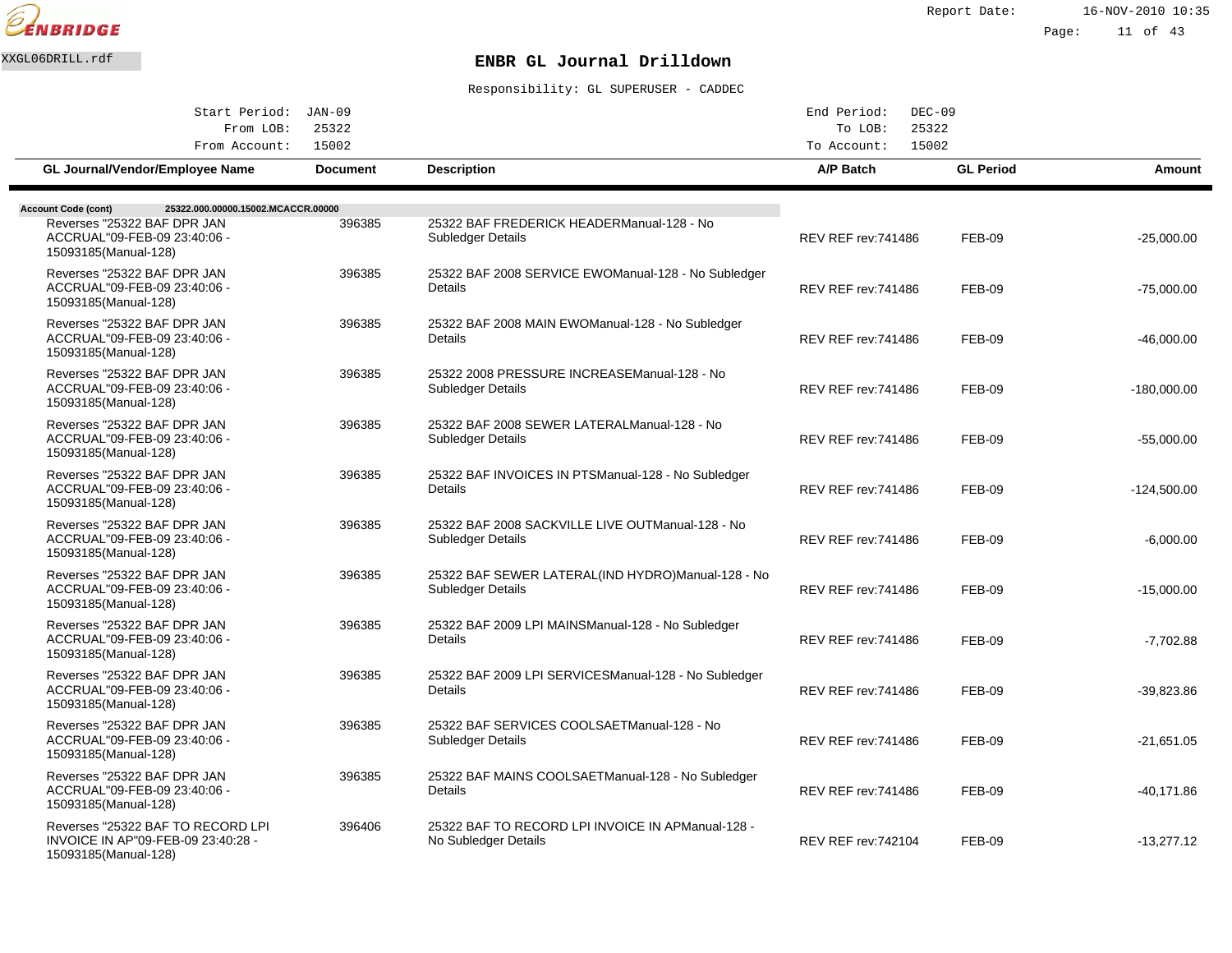

Report Date: 16-NOV-2010 10:35

Page: 12 of 43

## XXGL06DRILL.rdf **ENBR GL Journal Drilldown**

| Start Period: JAN-09                                                                            |                 |                                                                                   | End Period:<br>$DEC-09$    |                  |              |
|-------------------------------------------------------------------------------------------------|-----------------|-----------------------------------------------------------------------------------|----------------------------|------------------|--------------|
| From LOB:<br>25322                                                                              |                 | 25322<br>To LOB:                                                                  |                            |                  |              |
| From Account:                                                                                   | 15002           |                                                                                   | 15002<br>To Account:       |                  |              |
| <b>GL Journal/Vendor/Employee Name</b>                                                          | <b>Document</b> | <b>Description</b>                                                                | A/P Batch                  | <b>GL Period</b> | Amount       |
|                                                                                                 |                 |                                                                                   |                            |                  |              |
| 25322.000.00000.15002.MCACCR.00000<br><b>Account Code (cont)</b>                                |                 |                                                                                   |                            |                  |              |
| Reverses "25322 BCM To Accrue ENG QA<br>Jan 09"09-FEB-09 23:41:56 -<br>15093185(Manual-128)     | 396491          | 25322 BCM To Accrue ENG QA Jan 09 Manual-128 - No<br><b>Subledger Details</b>     | <b>REV REF rev: 743901</b> | <b>FEB-09</b>    | $-909.33$    |
| Reverses "25322 BCM To Accrue ENG QA<br>Jan 09"09-FEB-09 23:41:56 -<br>15093185(Manual-128)     | 396491          | 25322 BCM To Accrue ENG QA Jan 09 Manual-128 - No<br>Subledger Details            | <b>REV REF rev: 743901</b> | <b>FEB-09</b>    | $-10.500.00$ |
| 25322 BCM Accrue IT Feb 2009 25-FEB-<br>2009 15:06:25 (Manual-128)                              | 398207          | 25322 BCM Accrue IT Feb 2009 Manual-128 - No Subledger<br>Details                 | <b>REV REF: 748925</b>     | <b>FEB-09</b>    | 59,924.39    |
| 25322 HPM Accrue ENG Q&A Tools February<br>2009 27-FEB-2009 10:27:18(Manual-128)                | 398683          | Accrue ENG Q&A Tools February 2009 Manual-128 - No<br><b>Subledger Details</b>    | REV REF: 749671            | <b>FEB-09</b>    | 909.33       |
| 25322 HPM Accrue ENG Q&A Tools February<br>2009 27-FEB-2009 10:27:18(Manual-128)                | 398683          | Accrue ENG Q&A Tools February 2009 Manual-128 - No<br>Subledger Details           | REV REF :749671            | <b>FEB-09</b>    | 10,500.00    |
| 25322 HPM Accrue Saint John (warehouse<br>and truck) Feb 09 27-FEB-2009<br>10:34:18(Manual-128) | 398688          | Accrue Saint John warehouse is labour Feb 09 Manual-128 -<br>No Subledger Details | REV REF: 749678            | <b>FEB-09</b>    | 7,200.00     |
| 25322 HPM Accrue Saint John (warehouse<br>and truck) Feb 09 27-FEB-2009<br>10:34:18(Manual-128) | 398688          | Accrue Saint John trucks Feb 09 Manual-128 - No Subledger<br>Details              | <b>REV REF: 749678</b>     | <b>FEB-09</b>    | 436,160.00   |
| 25322 BAF DPR FEB ACCRUAL 27-FEB-<br>2009 14:24:58(Manual-128)                                  | 398796          | 25322 BAF LPI MAINS 2008 Manual-128 - No Subledger<br>Details                     | REV REF :749836            | <b>FEB-09</b>    | 521,173.00   |
| 25322 BAF DPR FEB ACCRUAL 27-FEB-<br>2009 14:24:58(Manual-128)                                  | 398796          | 25322 BAF LPI SERVICES 2008 Manual-128 - No Subledger<br>Details                  | REV REF: 749836            | <b>FEB-09</b>    | 79,162.54    |
| 25322 BAF DPR FEB ACCRUAL 27-FEB-<br>2009 14:24:58(Manual-128)                                  | 398796          | 25322 BAF FREDERICK HEADER Manual-128 - No<br>Subledger Details                   | REV REF: 749836            | <b>FEB-09</b>    | 25,000.00    |
| 25322 BAF DPR FEB ACCRUAL 27-FEB-<br>2009 14:24:58(Manual-128)                                  | 398796          | 25322 BAF 2008 SERVICE EWO Manual-128 - No Subledger<br>Details                   | REV REF: 749836            | <b>FEB-09</b>    | 72,500.00    |
| 25322 BAF DPR FEB ACCRUAL 27-FEB-<br>2009 14:24:58(Manual-128)                                  | 398796          | 25322 BAF 2008 MAIN EWO Manual-128 - No Subledger<br>Details                      | REV REF :749836            | <b>FEB-09</b>    | 28,601.00    |
| 25322 BAF DPR FEB ACCRUAL 27-FEB-<br>2009 14:24:58(Manual-128)                                  | 398796          | 25322 BAF 2008 PRESSURE INCREASE Manual-128 - No<br><b>Subledger Details</b>      | REV REF: 749836            | <b>FEB-09</b>    | 170,000.00   |
| 25322 BAF DPR FEB ACCRUAL 27-FEB-<br>2009 14:24:58(Manual-128)                                  | 398796          | 25322 BAF 2008 SEWER LATERAL Manual-128 - No<br>Subledger Details                 | REV REF: 749836            | <b>FEB-09</b>    | 55,000.00    |
| 25322 BAF DPR FEB ACCRUAL 27-FEB-<br>2009 14:24:58(Manual-128)                                  | 398796          | 25322 BAF INVOICES IN PTS Manual-128 - No Subledger<br>Details                    | REV REF :749836            | <b>FEB-09</b>    | 125,000.00   |
| 25322 BAF DPR FEB ACCRUAL 27-FEB-<br>2009 14:24:58(Manual-128)                                  | 398796          | 25322 BAF 2009 UNINVOICED MAINS Manual-128 - No<br>Subledger Details              | REV REF :749836            | <b>FEB-09</b>    | 25,500.00    |
| 25322 BAF DPR FEB ACCRUAL 27-FEB-<br>2009 14:24:58(Manual-128)                                  | 398796          | 25322 BAF 2009 UNINVOICED SERVICES Manual-128 - No<br>Subledger Details           | REV REF: 749836            | <b>FEB-09</b>    | 47.000.00    |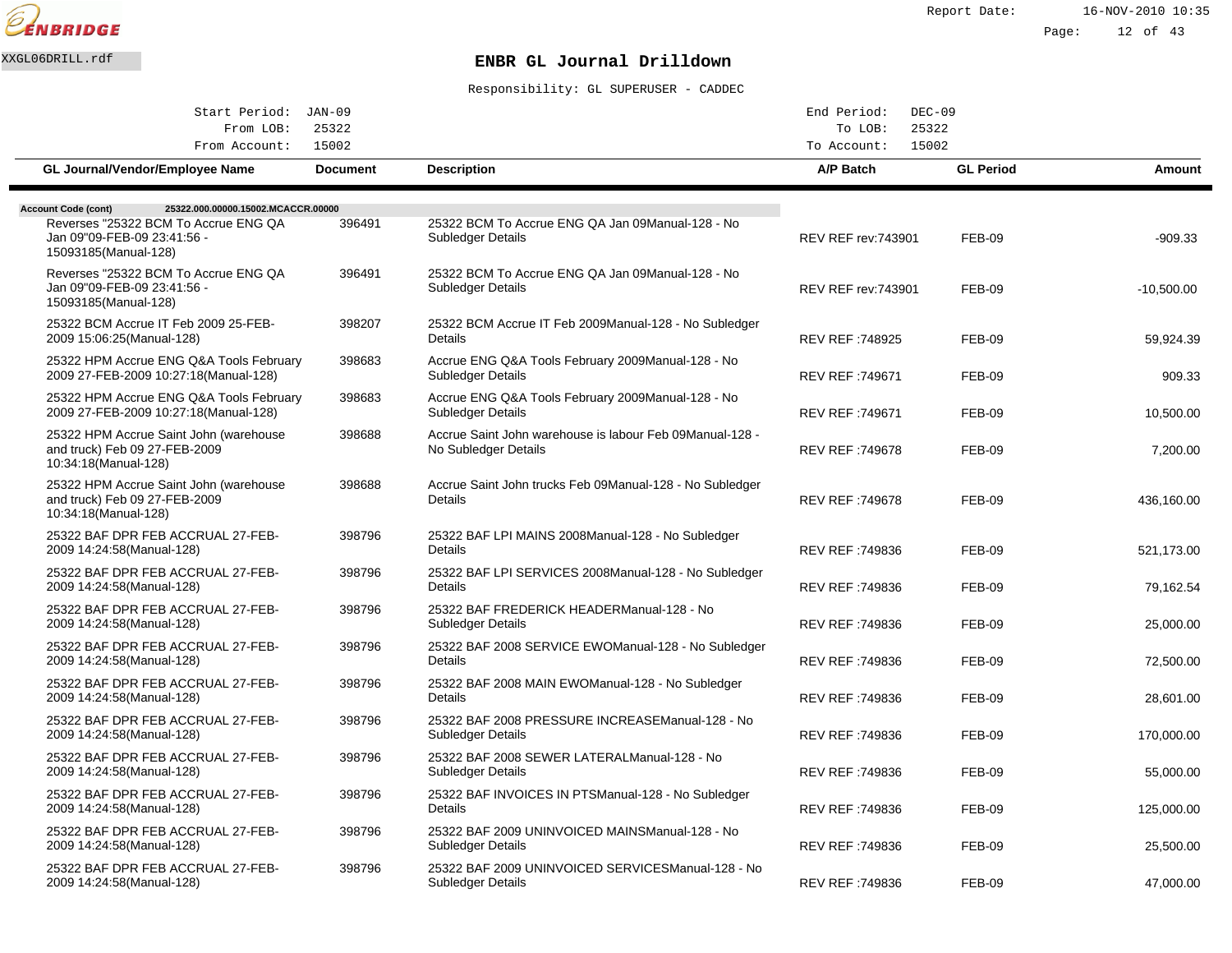

Report Date: 16-NOV-2010 10:35 Page: 13 of 43

# XXGL06DRILL.rdf **ENBR GL Journal Drilldown**

| Start Period: JAN-09                                                                   |                 |                                                                          | End Period:                | $DEC-09$         |               |
|----------------------------------------------------------------------------------------|-----------------|--------------------------------------------------------------------------|----------------------------|------------------|---------------|
| From LOB:<br>From Account:                                                             | 25322<br>15002  |                                                                          | To LOB:<br>To Account:     | 25322<br>15002   |               |
| <b>GL Journal/Vendor/Employee Name</b>                                                 | <b>Document</b> | <b>Description</b>                                                       | A/P Batch                  | <b>GL Period</b> | Amount        |
| <b>Account Code (cont)</b><br>25322.000.00000.15002.MCACCR.00000                       |                 |                                                                          |                            |                  |               |
| 25322 BAF DPR FEB ACCRUAL 27-FEB-<br>2009 14:24:58(Manual-128)                         | 398796          | 25322 BAF COOLSAET MAINS Manual-128 - No Subledger<br>Details            | REV REF: 749836            | <b>FEB-09</b>    | 40,171.86     |
| 25322 BAF DPR FEB ACCRUAL 27-FEB-<br>2009 14:24:58(Manual-128)                         | 398796          | 25322 BAF COOLSAET SERVICES Manual-128 - No<br><b>Subledger Details</b>  | REV REF: 749836            | <b>FEB-09</b>    | 21,651.05     |
| 25322 BAF OPS FEB ACCRUAL 02-MAR-<br>2009 09:37:12(Manual-128)                         | 399050          | 25322 BAF STATIONS Manual-128 - No Subledger Details                     | <b>REV REF: 750298</b>     | <b>FEB-09</b>    | 1,100.00      |
| 25322 BAF OPS FEB ACCRUAL 02-MAR-<br>2009 09:37:12(Manual-128)                         | 399050          | 25322 BAF SERVICES Manual-128 - No Subledger Details                     | <b>REV REF: 750298</b>     | <b>FEB-09</b>    | 1.116.60      |
| 25322 BAF OPS FEB ACCRUAL 02-MAR-<br>2009 09:37:12(Manual-128)                         | 399050          | 25322 BAF OT COOLSAET Manual-128 - No Subledger<br><b>Details</b>        | REV REF: 750298            | <b>FEB-09</b>    | 2,859.26      |
| 25322 BAF OPS FEB ACCRUAL 02-MAR-<br>2009 09:37:12(Manual-128)                         | 399050          | 25322 BAF INDUSTRIAL HYDROVAC Manual-128 - No<br>Subledger Details       | REV REF: 750298            | <b>FEB-09</b>    | 6,380.50      |
| 25322 BAF OPS FEB ACCRUAL 02-MAR-<br>2009 09:37:12 (Manual-128)                        | 399050          | 25322 BAF NS MEDIA GROUP Manual-128 - No Subledger<br>Details            | REV REF: 750298            | <b>FEB-09</b>    | 4,140.73      |
| 25322 BAF OPS FEB ACCRUAL 02-MAR-<br>2009 09:37:12 (Manual-128)                        | 399050          | 25322 BAF "0498" FREIGHT Manual-128 - No Subledger<br>Details            | REV REF: 750298            | <b>FEB-09</b>    | 157.61        |
| 25322 ABR ACCRUE EGD FEB 09 02-MAR-<br>2009 13:06:01 (Manual-128)                      | 399239          | METER INVENTORY RECONCILIATION Manual-128 - No<br>Subledger Details      | REV REF: 750617            | <b>FEB-09</b>    | 102.30        |
| Reverses "25322 BCM Accrue IT Feb<br>2009"09-MAR-09 20:03:47 -<br>15371489(Manual-128) | 401612          | 25322 BCM Accrue IT Feb 2009 Manual-128 - No Subledger<br><b>Details</b> | <b>REV REF rev: 748925</b> | MAR-09           | -59,924.39    |
| Reverses "25322 BAF DPR FEB<br>ACCRUAL"09-MAR-09 20:04:17 -<br>15371489(Manual-128)    | 401640          | 25322 BAF LPI MAINS 2008 Manual-128 - No Subledger<br>Details            | <b>REV REF rev: 749836</b> | <b>MAR-09</b>    | $-521.173.00$ |
| Reverses "25322 BAF DPR FEB<br>ACCRUAL"09-MAR-09 20:04:17 -<br>15371489(Manual-128)    | 401640          | 25322 BAF LPI SERVICES 2008 Manual-128 - No Subledger<br>Details         | <b>REV REF rev: 749836</b> | <b>MAR-09</b>    | -79,162.54    |
| Reverses "25322 BAF DPR FEB<br>ACCRUAL"09-MAR-09 20:04:17 -<br>15371489(Manual-128)    | 401640          | 25322 BAF FREDERICK HEADER Manual-128 - No<br>Subledger Details          | <b>REV REF rev: 749836</b> | <b>MAR-09</b>    | $-25,000.00$  |
| Reverses "25322 BAF DPR FEB<br>ACCRUAL"09-MAR-09 20:04:17 -<br>15371489(Manual-128)    | 401640          | 25322 BAF 2008 SERVICE EWO Manual-128 - No Subledger<br><b>Details</b>   | <b>REV REF rev: 749836</b> | <b>MAR-09</b>    | $-72,500.00$  |
| Reverses "25322 BAF DPR FEB<br>ACCRUAL"09-MAR-09 20:04:17 -<br>15371489(Manual-128)    | 401640          | 25322 BAF 2008 MAIN EWO Manual-128 - No Subledger<br><b>Details</b>      | <b>REV REF rev: 749836</b> | <b>MAR-09</b>    | -28,601.00    |
| Reverses "25322 BAF DPR FEB<br>ACCRUAL"09-MAR-09 20:04:17 -<br>15371489(Manual-128)    | 401640          | 25322 BAF 2008 PRESSURE INCREASE Manual-128 - No<br>Subledger Details    | <b>REV REF rev: 749836</b> | MAR-09           | $-170,000.00$ |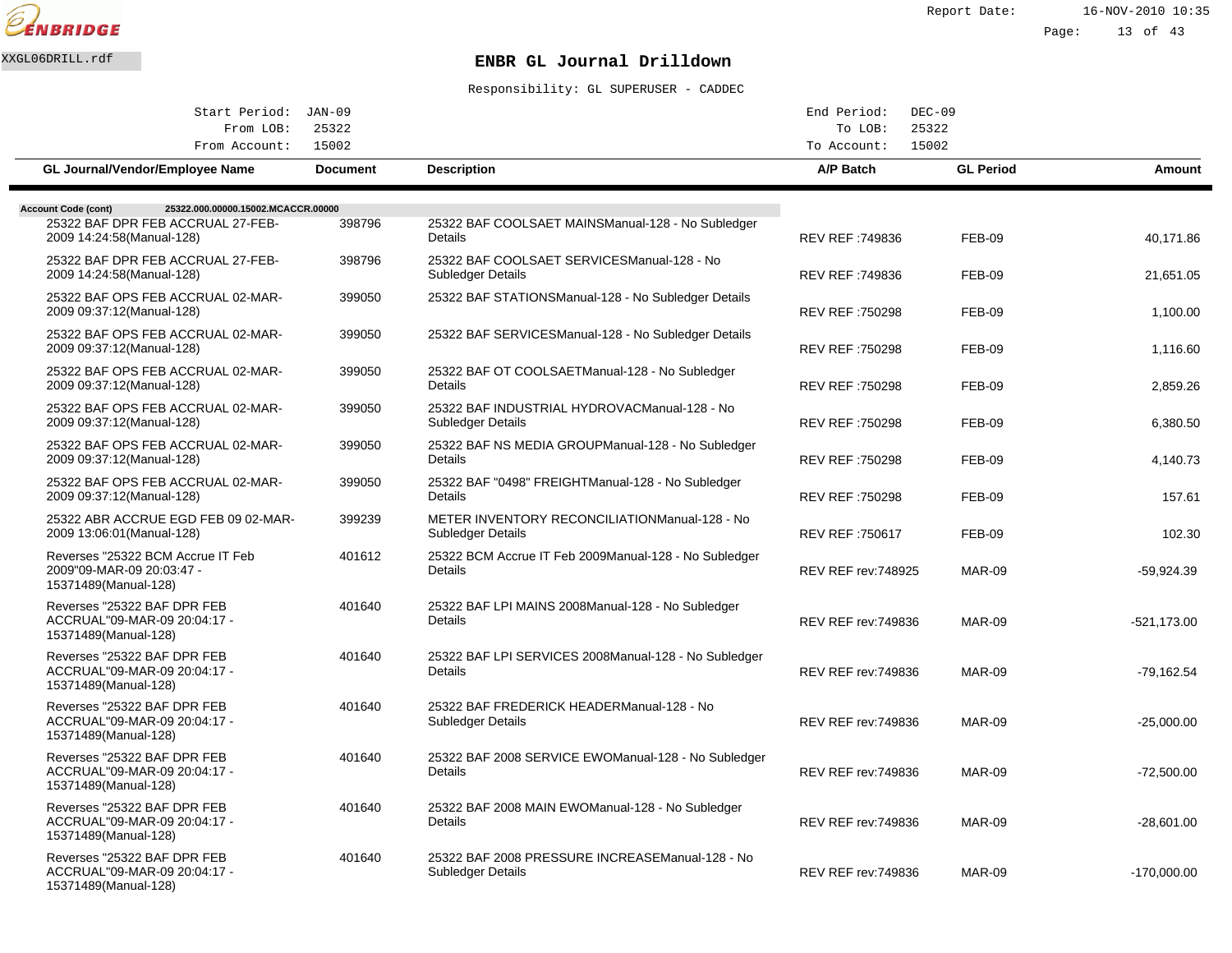

| Start Period: JAN-09                                                                                           |                 |                                                                                   | End Period:<br>$DEC-09$    |                  |               |
|----------------------------------------------------------------------------------------------------------------|-----------------|-----------------------------------------------------------------------------------|----------------------------|------------------|---------------|
| 25322<br>From LOB:<br>15002                                                                                    |                 |                                                                                   | To LOB:<br>To Account:     | 25322<br>15002   |               |
| From Account:<br>GL Journal/Vendor/Employee Name                                                               | <b>Document</b> | <b>Description</b>                                                                | A/P Batch                  | <b>GL Period</b> | Amount        |
|                                                                                                                |                 |                                                                                   |                            |                  |               |
| 25322.000.00000.15002.MCACCR.00000<br><b>Account Code (cont)</b>                                               |                 |                                                                                   |                            |                  |               |
| Reverses "25322 BAF DPR FEB<br>ACCRUAL"09-MAR-09 20:04:17 -<br>15371489(Manual-128)                            | 401640          | 25322 BAF 2008 SEWER LATERAL Manual-128 - No<br><b>Subledger Details</b>          | <b>REV REF rev:749836</b>  | <b>MAR-09</b>    | $-55,000.00$  |
| Reverses "25322 BAF DPR FEB<br>ACCRUAL"09-MAR-09 20:04:17 -<br>15371489(Manual-128)                            | 401640          | 25322 BAF INVOICES IN PTS Manual-128 - No Subledger<br>Details                    | <b>REV REF rev: 749836</b> | <b>MAR-09</b>    | $-125,000.00$ |
| Reverses "25322 BAF DPR FEB<br>ACCRUAL"09-MAR-09 20:04:17 -<br>15371489(Manual-128)                            | 401640          | 25322 BAF 2009 UNINVOICED MAINS Manual-128 - No<br><b>Subledger Details</b>       | <b>REV REF rev: 749836</b> | <b>MAR-09</b>    | $-25,500.00$  |
| Reverses "25322 BAF DPR FEB<br>ACCRUAL"09-MAR-09 20:04:17 -<br>15371489(Manual-128)                            | 401640          | 25322 BAF 2009 UNINVOICED SERVICES Manual-128 - No<br>Subledger Details           | <b>REV REF rev: 749836</b> | <b>MAR-09</b>    | $-47,000.00$  |
| Reverses "25322 BAF DPR FEB<br>ACCRUAL"09-MAR-09 20:04:17 -<br>15371489(Manual-128)                            | 401640          | 25322 BAF COOLSAET MAINS Manual-128 - No Subledger<br>Details                     | <b>REV REF rev: 749836</b> | <b>MAR-09</b>    | $-40,171.86$  |
| Reverses "25322 BAF DPR FEB<br>ACCRUAL"09-MAR-09 20:04:17 -<br>15371489(Manual-128)                            | 401640          | 25322 BAF COOLSAET SERVICES Manual-128 - No<br>Subledger Details                  | <b>REV REF rev:749836</b>  | <b>MAR-09</b>    | $-21,651.05$  |
| Reverses "25322 HPM Accrue ENG Q&A<br>Tools February 2009"09-MAR-09 20:04:20 -<br>15371489(Manual-128)         | 401643          | Accrue ENG Q&A Tools February 2009 Manual-128 - No<br>Subledger Details           | <b>REV REF rev: 749671</b> | <b>MAR-09</b>    | $-909.33$     |
| Reverses "25322 HPM Accrue ENG Q&A<br>Tools February 2009"09-MAR-09 20:04:20 -<br>15371489(Manual-128)         | 401643          | Accrue ENG Q&A Tools February 2009 Manual-128 - No<br><b>Subledger Details</b>    | <b>REV REF rev: 749671</b> | <b>MAR-09</b>    | $-10,500.00$  |
| Reverses "25322 HPM Accrue Saint John<br>(warehouse and truck) "09-MAR-09 20:04:21<br>- 15371489(Manual-128)   | 401644          | Accrue Saint John warehouse is labour Feb 09 Manual-128 -<br>No Subledger Details | <b>REV REF rev: 749678</b> | <b>MAR-09</b>    | $-7.200.00$   |
| Reverses "25322 HPM Accrue Saint John<br>(warehouse and truck) "09-MAR-09 20:04:21<br>$-15371489$ (Manual-128) | 401644          | Accrue Saint John trucks Feb 09 Manual-128 - No Subledger<br>Details              | <b>REV REF rev: 749678</b> | <b>MAR-09</b>    | $-436,160.00$ |
| Reverses "25322 BAF OPS FEB<br>ACCRUAL"09-MAR-09 20:04:31 -<br>15371489(Manual-128)                            | 401654          | 25322 BAF STATIONS Manual-128 - No Subledger Details                              | <b>REV REF rev: 750298</b> | <b>MAR-09</b>    | $-1,100.00$   |
| Reverses "25322 BAF OPS FEB<br>ACCRUAL"09-MAR-09 20:04:31 -<br>15371489(Manual-128)                            | 401654          | 25322 BAF SERVICES Manual-128 - No Subledger Details                              | <b>REV REF rev: 750298</b> | <b>MAR-09</b>    | $-1,116.60$   |
| Reverses "25322 BAF OPS FEB<br>ACCRUAL"09-MAR-09 20:04:31 -<br>15371489(Manual-128)                            | 401654          | 25322 BAF OT COOLSAET Manual-128 - No Subledger<br>Details                        | <b>REV REF rev: 750298</b> | <b>MAR-09</b>    | $-2,859.26$   |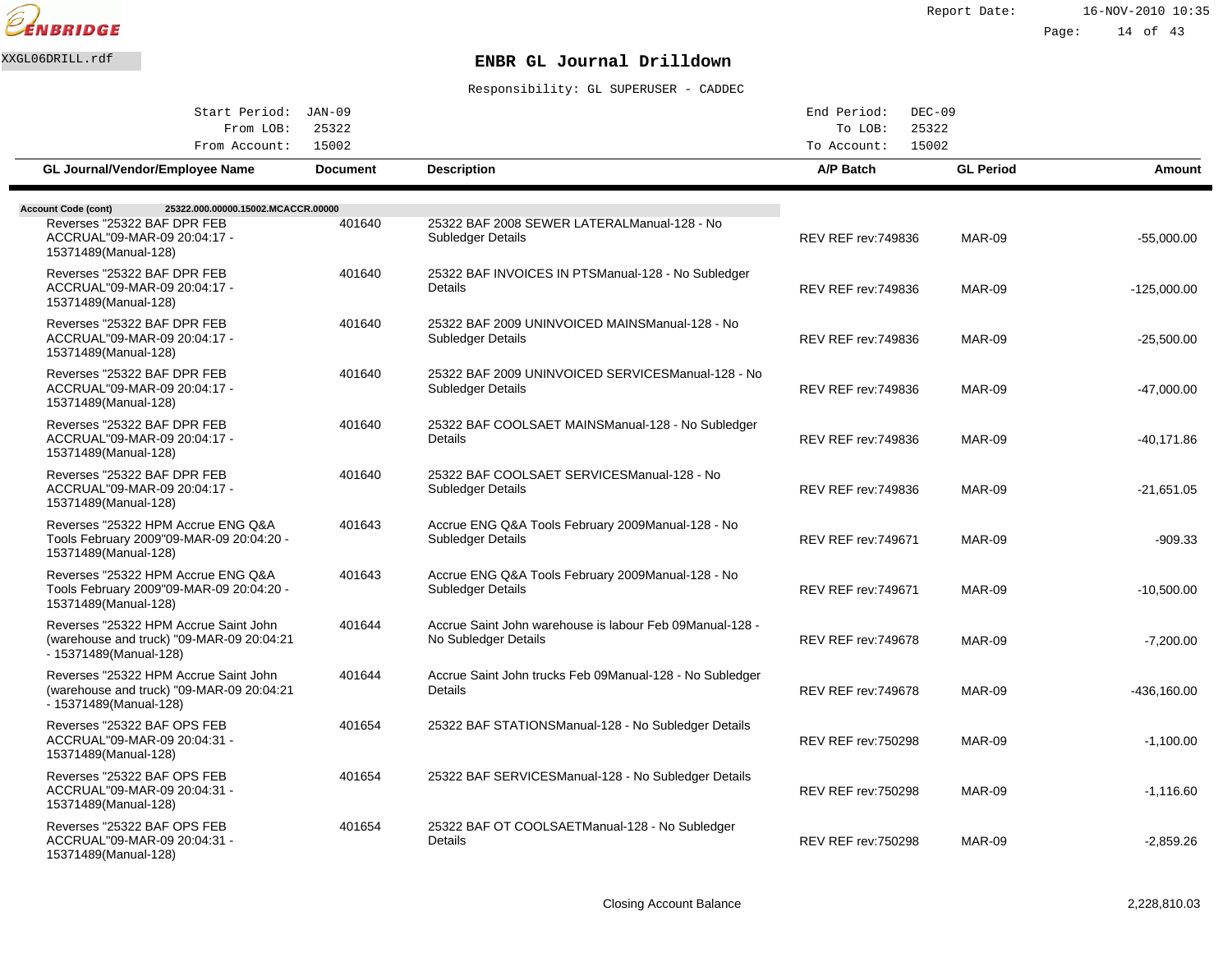

| Start Period: JAN-09                                                                  |                          |                                                                            | End Period:<br>$DEC-09$    |                  |             |
|---------------------------------------------------------------------------------------|--------------------------|----------------------------------------------------------------------------|----------------------------|------------------|-------------|
| From LOB:                                                                             | 25322                    |                                                                            | To LOB:                    | 25322<br>15002   |             |
| From Account:<br>GL Journal/Vendor/Employee Name                                      | 15002<br><b>Document</b> | <b>Description</b>                                                         | To Account:<br>A/P Batch   | <b>GL Period</b> | Amount      |
|                                                                                       |                          |                                                                            |                            |                  |             |
| 25322.000.00000.15002.MCACCR.00000<br><b>Account Code (cont)</b>                      |                          |                                                                            |                            |                  |             |
| Reverses "25322 BAF OPS FEB<br>ACCRUAL"09-MAR-09 20:04:31 -<br>15371489(Manual-128)   | 401654                   | 25322 BAF INDUSTRIAL HYDROVAC Manual-128 - No<br>Subledger Details         | <b>REV REF rev: 750298</b> | <b>MAR-09</b>    | $-6,380.50$ |
| Reverses "25322 BAF OPS FEB<br>ACCRUAL"09-MAR-09 20:04:31 -<br>15371489(Manual-128)   | 401654                   | 25322 BAF NS MEDIA GROUP Manual-128 - No Subledger<br>Details              | <b>REV REF rev: 750298</b> | <b>MAR-09</b>    | -4,140.73   |
| Reverses "25322 BAF OPS FEB<br>ACCRUAL"09-MAR-09 20:04:31 -<br>15371489(Manual-128)   | 401654                   | 25322 BAF "0498" FREIGHT Manual-128 - No Subledger<br>Details              | <b>REV REF rev: 750298</b> | <b>MAR-09</b>    | $-157.61$   |
| Reverses "25322 ABR ACCRUE EGD FEB<br>09"09-MAR-09 20:04:43 -<br>15371489(Manual-128) | 401665                   | METER INVENTORY RECONCILIATION Manual-128 - No<br>Subledger Details        | <b>REV REF rev: 750617</b> | <b>MAR-09</b>    | $-102.30$   |
| 25322 HPM Accrue 5 Cube Vans Mar 09<br>Spreadsheet 15498789: A(Spreadsheet-128)       | 403282                   | Accrue 5 Cube Vans Mar 09 Spreadsheet-128 - No Subledger<br>Details        | REV REF: 756828            | <b>MAR-09</b>    | 270,000.00  |
| 25322 HPM Accrue IT Expenses March 09<br>Spreadsheet 15567667: A(Spreadsheet-128)     | 404021                   | Monthly Capital accrual March 09 Spreadsheet-128 - No<br>Subledger Details | REV REF: 758036            | <b>MAR-09</b>    | 75,321.57   |
| 25322 HPM Accrue ENG. Q&A Tools Mar<br>2009 31-MAR-2009 15:06:24(Manual-128)          | 404475                   | Accrue ENG. Q&A Tools Mar 2009 Manual-128 - No Subledger<br>Details        | REV REF: 758690            | <b>MAR-09</b>    | 909.33      |
| 25322 HPM Accrue ENG. Q&A Tools Mar<br>2009 31-MAR-2009 15:06:24 (Manual-128)         | 404475                   | Accrue ENG. Q&A Tools Mar 2009 Manual-128 - No Subledger<br>Details        | REV REF: 758690            | <b>MAR-09</b>    | 10,500.00   |
| 25322 BAF OPS MAR ACCRUAL 01-APR-<br>2009 10:28:00 (Manual-128)                       | 404692                   | 25322 BAF OT COOLSAET Manual-128 - No Subledger<br>Details                 | REV REF: 759032            | <b>MAR-09</b>    | 2,859.27    |
| 25322 BAF OPS MAR ACCRUAL 01-APR-<br>2009 10:28:00(Manual-128)                        | 404692                   | 25322 BAF NS MEDIA GROUP Manual-128 - No Subledger<br>Details              | REV REF: 759032            | <b>MAR-09</b>    | 4,140.73    |
| 25322 BAF OPS MAR ACCRUAL 01-APR-<br>2009 10:28:00 (Manual-128)                       | 404692                   | 25322 BAF ENVIRONMENTAL Manual-128 - No Subledger<br>Details               | REV REF: 759032            | <b>MAR-09</b>    | 750.00      |
| 25322 BAF OPS MAR ACCRUAL 01-APR-<br>2009 10:28:00(Manual-128)                        | 404692                   | 25322 BAF "0498" FREIGHT Manual-128 - No Subledger<br>Details              | REV REF: 759032            | <b>MAR-09</b>    | 4,511.50    |
| 25322 BAF OPS MAR ACCRUAL 01-APR-<br>2009 10:28:00(Manual-128)                        | 404692                   | 25322 BAF STATIONS Manual-128 - No Subledger Details                       | REV REF: 759032            | <b>MAR-09</b>    | 1,100.00    |
| 25322 BAF OPS MAR ACCRUAL 01-APR-<br>2009 10:28:00(Manual-128)                        | 404692                   | 25322 BAF SERVICES Manual-128 - No Subledger Details                       | REV REF: 759032            | <b>MAR-09</b>    | 1,116.60    |
| 25322 BAF DPR MARCH ACCRUAL 02-<br>APR-2009 09:01:11 (Manual-128)                     | 405362                   | 25322 BAF LPI MAINS 2008 Manual-128 - No Subledger<br>Details              | REV REF: 760066            | <b>MAR-09</b>    | 363,490.36  |
| 25322 BAF DPR MARCH ACCRUAL 02-<br>APR-2009 09:01:11 (Manual-128)                     | 405362                   | 25322 BAF FREDERICK HEADER Manual-128 - No<br>Subledger Details            | REV REF: 760066            | <b>MAR-09</b>    | 25,000.00   |
| 25322 BAF DPR MARCH ACCRUAL 02-<br>APR-2009 09:01:11 (Manual-128)                     | 405362                   | 25322 BAF LPI SERVICE EWO 2008 Manual-128 - No<br>Subledger Details        | REV REF: 760066            | <b>MAR-09</b>    | 60,000.00   |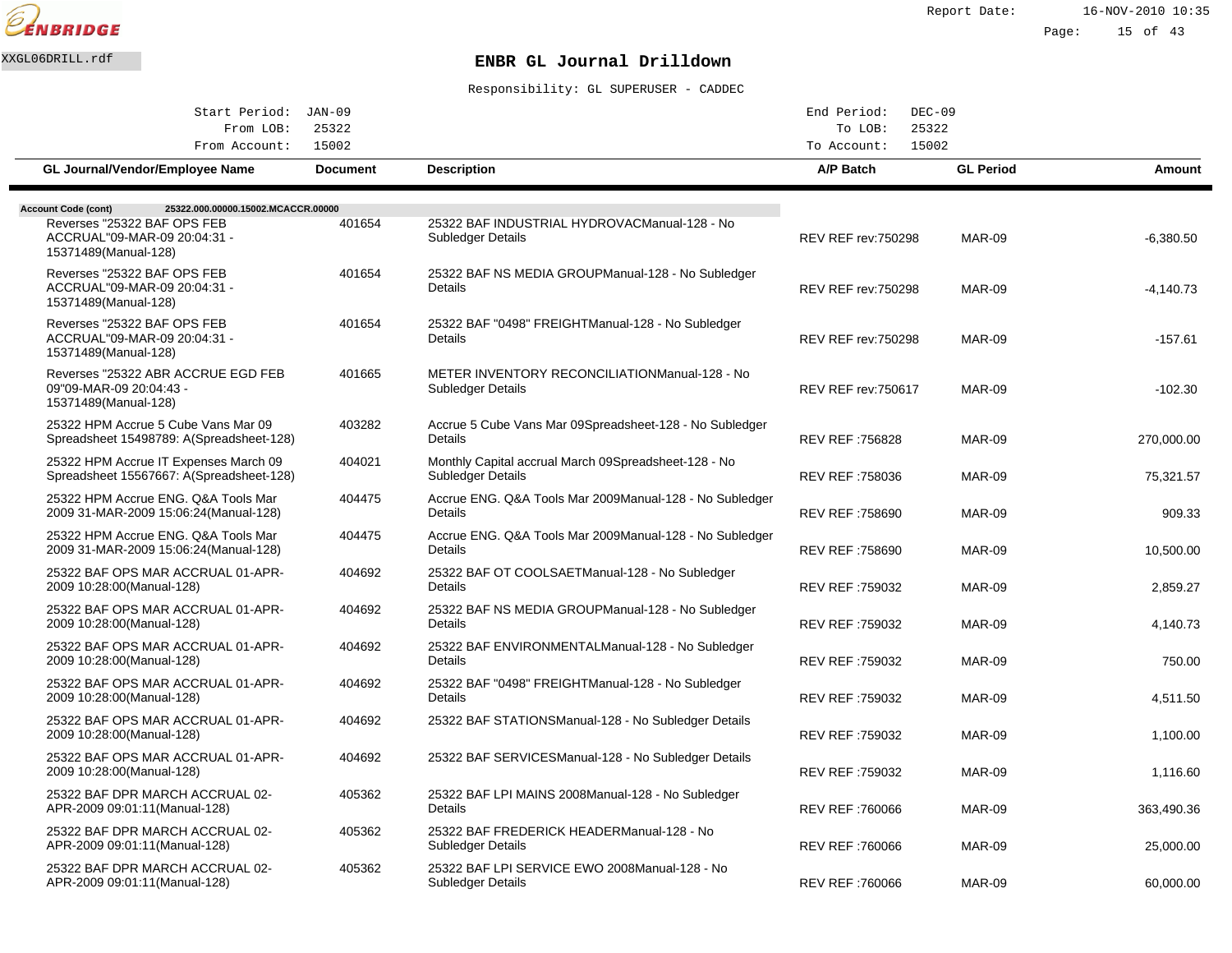

Report Date: 16-NOV-2010 10:35

# Page: 16 of 43

# XXGL06DRILL.rdf **ENBR GL Journal Drilldown**

| Start Period: JAN-09                                                                                              |                 |                                                                              | End Period:                | $DEC-09$         |               |
|-------------------------------------------------------------------------------------------------------------------|-----------------|------------------------------------------------------------------------------|----------------------------|------------------|---------------|
| From LOB:<br>From Account:                                                                                        | 25322<br>15002  |                                                                              | To LOB:<br>To Account:     | 25322<br>15002   |               |
| GL Journal/Vendor/Employee Name                                                                                   | <b>Document</b> | <b>Description</b>                                                           | A/P Batch                  | <b>GL Period</b> | Amount        |
| 25322.000.00000.15002.MCACCR.00000<br><b>Account Code (cont)</b>                                                  |                 |                                                                              |                            |                  |               |
| 25322 BAF DPR MARCH ACCRUAL 02-<br>APR-2009 09:01:11 (Manual-128)                                                 | 405362          | 25322 BAF LPI MAINS EWO 2008 Manual-128 - No Subledger<br>Details            | REV REF: 760066            | <b>MAR-09</b>    | 10,114.00     |
| 25322 BAF DPR MARCH ACCRUAL 02-<br>APR-2009 09:01:11 (Manual-128)                                                 | 405362          | 25322 BAF 2008 PRESSURE INCREASE Manual-128 - No<br><b>Subledger Details</b> | REV REF : 760066           | <b>MAR-09</b>    | 61,000.00     |
| 25322 BAF DPR MARCH ACCRUAL 02-<br>APR-2009 09:01:11 (Manual-128)                                                 | 405362          | 25322 BAF 2008 SEWER LATERAL Manual-128 - No<br>Subledger Details            | REV REF: 760066            | <b>MAR-09</b>    | 15,000.00     |
| 25322 BAF DPR MARCH ACCRUAL 02-<br>APR-2009 09:01:11 (Manual-128)                                                 | 405362          | 25322 BAF 2008 INVOICES IN PTS Manual-128 - No<br>Subledger Details          | REV REF: 760066            | <b>MAR-09</b>    | 156,834.00    |
| 25322 BAF DPR MARCH ACCRUAL 02-<br>APR-2009 09:01:11 (Manual-128)                                                 | 405362          | 25322 BAF LPI MAINS 2009 Manual-128 - No Subledger<br>Details                | REV REF: 760066            | <b>MAR-09</b>    | 26,949.00     |
| 25322 BAF DPR MARCH ACCRUAL 02-<br>APR-2009 09:01:11 (Manual-128)                                                 | 405362          | 25322 BAF LPI SERVICES 2009 Manual-128 - No Subledger<br><b>Details</b>      | REV REF: 760066            | <b>MAR-09</b>    | 44,157.00     |
| 25322 BAF DPR MARCH ACCRUAL 02-<br>APR-2009 09:01:11 (Manual-128)                                                 | 405362          | 25322 BAF LPI EWO 2009 Manual-128 - No Subledger Details                     | REV REF: 760066            | <b>MAR-09</b>    | 30,562.00     |
| 25322 BAF DPR MARCH ACCRUAL 02-<br>APR-2009 09:01:11 (Manual-128)                                                 | 405362          | 25322 BAF COOLSAET SERVICES Manual-128 - No<br>Subledger Details             | REV REF: 760066            | <b>MAR-09</b>    | 21,651.05     |
| 25322 BAF DPR MARCH ACCRUAL 02-<br>APR-2009 09:01:11 (Manual-128)                                                 | 405362          | 25322 BAF COOLSAET MAINS Manual-128 - No Subledger<br>Details                | REV REF: 760066            | <b>MAR-09</b>    | 40,171.86     |
| Reverses "25322 HPM Accrue 5 Cube V Auto<br>Reverse and Post CA"07-APR-09 21:31:46 -<br>15670915(Spreadsheet-128) | 407288          | Accrue 5 Cube Vans Mar 09 Spreadsheet-128 - No Subledger<br><b>Details</b>   | <b>REV REF rev: 756828</b> | <b>APR-09</b>    | $-270,000.00$ |
| Reverses "25322 HPM Accrue IT Expen Auto<br>Reverse and Post CA"07-APR-09 21:32:04 -<br>15670915(Spreadsheet-128) | 407306          | Monthly Capital accrual March 09 Spreadsheet-128 - No<br>Subledger Details   | <b>REV REF rev: 758036</b> | <b>APR-09</b>    | $-75,321.57$  |
| Reverses "25322 HPM Accrue ENG. Q&A<br>Tools Mar 2009"07-APR-09 21:32:24 -<br>15670915(Manual-128)                | 407324          | Accrue ENG. Q&A Tools Mar 2009 Manual-128 - No Subledger<br>Details          | <b>REV REF rev: 758690</b> | APR-09           | $-909.33$     |
| Reverses "25322 HPM Accrue ENG, Q&A<br>Tools Mar 2009"07-APR-09 21:32:24<br>15670915(Manual-128)                  | 407324          | Accrue ENG. Q&A Tools Mar 2009 Manual-128 - No Subledger<br><b>Details</b>   | <b>REV REF rev: 758690</b> | <b>APR-09</b>    | $-10,500.00$  |
| Reverses "25322 BAF OPS MAR<br>ACCRUAL"07-APR-09 21:32:45 -<br>15670915(Manual-128)                               | 407344          | 25322 BAF OT COOLSAET Manual-128 - No Subledger<br>Details                   | <b>REV REF rev: 759032</b> | <b>APR-09</b>    | $-2,859.27$   |
| Reverses "25322 BAF OPS MAR<br>ACCRUAL"07-APR-09 21:32:45 -<br>15670915(Manual-128)                               | 407344          | 25322 BAF NS MEDIA GROUP Manual-128 - No Subledger<br>Details                | <b>REV REF rev: 759032</b> | APR-09           | $-4,140.73$   |
| Reverses "25322 BAF OPS MAR<br>ACCRUAL"07-APR-09 21:32:45 -<br>15670915(Manual-128)                               | 407344          | 25322 BAF ENVIRONMENTAL Manual-128 - No Subledger<br>Details                 | <b>REV REF rev: 759032</b> | <b>APR-09</b>    | $-750.00$     |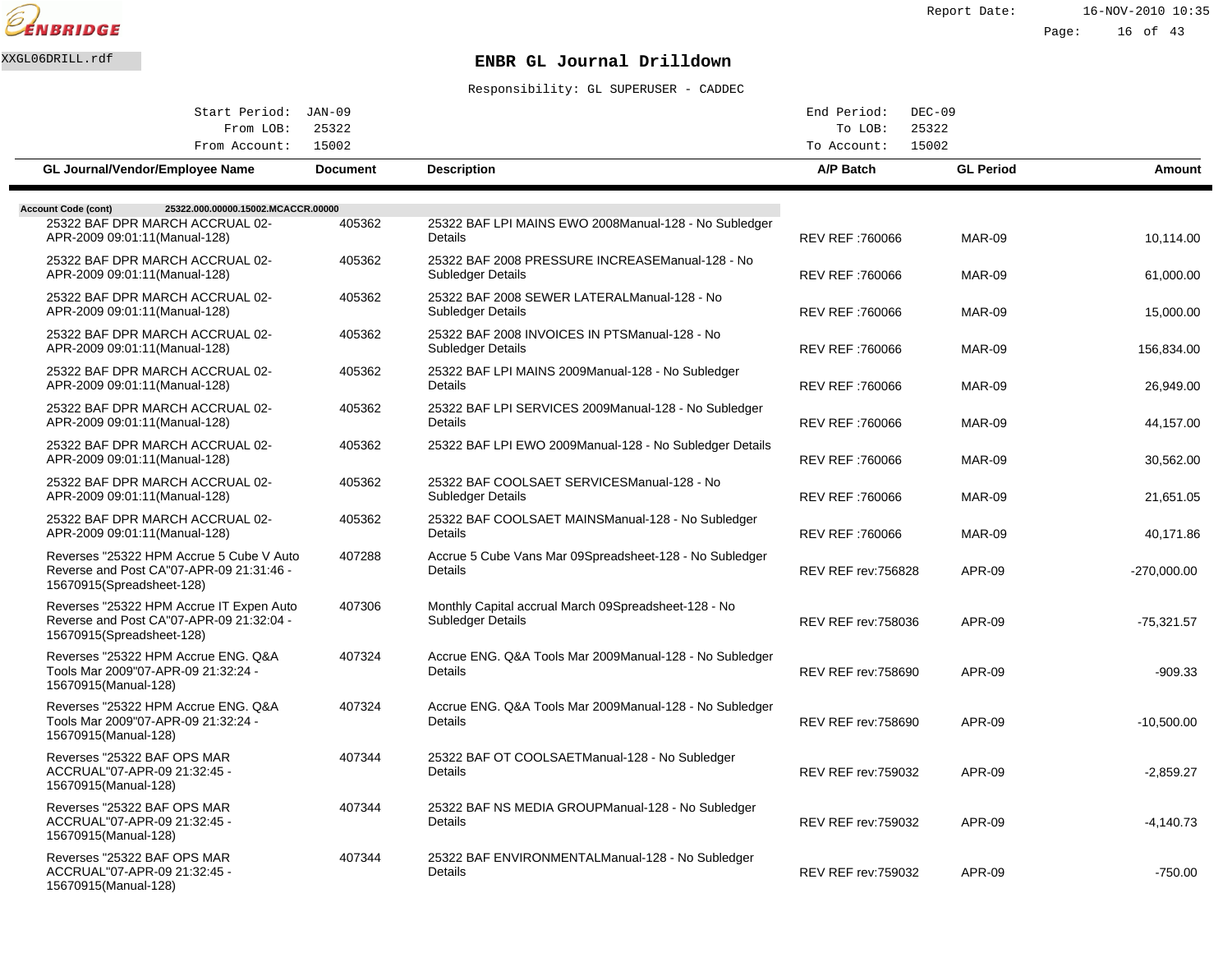

| Start Period: JAN-09                                                                  |                 |                                                                              | End Period:<br>$DEC-09$                  |                  |               |
|---------------------------------------------------------------------------------------|-----------------|------------------------------------------------------------------------------|------------------------------------------|------------------|---------------|
| From LOB:<br>From Account:                                                            | 25322<br>15002  |                                                                              | To LOB:<br>25322<br>To Account:<br>15002 |                  |               |
| <b>GL Journal/Vendor/Employee Name</b>                                                | <b>Document</b> | <b>Description</b>                                                           | A/P Batch                                | <b>GL Period</b> | Amount        |
| <b>Account Code (cont)</b><br>25322.000.00000.15002.MCACCR.00000                      |                 |                                                                              |                                          |                  |               |
| Reverses "25322 BAF OPS MAR<br>ACCRUAL"07-APR-09 21:32:45 -<br>15670915(Manual-128)   | 407344          | 25322 BAF "0498" FREIGHT Manual-128 - No Subledger<br>Details                | <b>REV REF rev: 759032</b>               | <b>APR-09</b>    | $-4.511.50$   |
| Reverses "25322 BAF OPS MAR<br>ACCRUAL"07-APR-09 21:32:45 -<br>15670915(Manual-128)   | 407344          | 25322 BAF STATIONS Manual-128 - No Subledger Details                         | <b>REV REF rev: 759032</b>               | <b>APR-09</b>    | $-1,100.00$   |
| Reverses "25322 BAF OPS MAR<br>ACCRUAL"07-APR-09 21:32:45 -<br>15670915(Manual-128)   | 407344          | 25322 BAF SERVICES Manual-128 - No Subledger Details                         | <b>REV REF rev: 759032</b>               | <b>APR-09</b>    | $-1,116.60$   |
| Reverses "25322 BAF DPR MARCH<br>ACCRUAL"07-APR-09 21:33:12 -<br>15670915(Manual-128) | 407370          | 25322 BAF LPI MAINS 2008 Manual-128 - No Subledger<br>Details                | <b>REV REF rev: 760066</b>               | <b>APR-09</b>    | -363,490.36   |
| Reverses "25322 BAF DPR MARCH<br>ACCRUAL"07-APR-09 21:33:12 -<br>15670915(Manual-128) | 407370          | 25322 BAF FREDERICK HEADER Manual-128 - No<br>Subledger Details              | <b>REV REF rev:760066</b>                | APR-09           | $-25,000.00$  |
| Reverses "25322 BAF DPR MARCH<br>ACCRUAL"07-APR-09 21:33:12 -<br>15670915(Manual-128) | 407370          | 25322 BAF LPI SERVICE EWO 2008 Manual-128 - No<br>Subledger Details          | <b>REV REF rev: 760066</b>               | APR-09           | $-60,000.00$  |
| Reverses "25322 BAF DPR MARCH<br>ACCRUAL"07-APR-09 21:33:12 -<br>15670915(Manual-128) | 407370          | 25322 BAF LPI MAINS EWO 2008 Manual-128 - No Subledger<br>Details            | <b>REV REF rev: 760066</b>               | <b>APR-09</b>    | $-10,114.00$  |
| Reverses "25322 BAF DPR MARCH<br>ACCRUAL"07-APR-09 21:33:12 -<br>15670915(Manual-128) | 407370          | 25322 BAF 2008 PRESSURE INCREASE Manual-128 - No<br><b>Subledger Details</b> | <b>REV REF rev: 760066</b>               | <b>APR-09</b>    | $-61,000.00$  |
| Reverses "25322 BAF DPR MARCH<br>ACCRUAL"07-APR-09 21:33:12 -<br>15670915(Manual-128) | 407370          | 25322 BAF 2008 SEWER LATERAL Manual-128 - No<br>Subledger Details            | <b>REV REF rev: 760066</b>               | <b>APR-09</b>    | $-15,000.00$  |
| Reverses "25322 BAF DPR MARCH<br>ACCRUAL"07-APR-09 21:33:12 -<br>15670915(Manual-128) | 407370          | 25322 BAF 2008 INVOICES IN PTS Manual-128 - No<br>Subledger Details          | <b>REV REF rev: 760066</b>               | <b>APR-09</b>    | $-156.834.00$ |
| Reverses "25322 BAF DPR MARCH<br>ACCRUAL"07-APR-09 21:33:12 -<br>15670915(Manual-128) | 407370          | 25322 BAF LPI MAINS 2009 Manual-128 - No Subledger<br>Details                | <b>REV REF rev:760066</b>                | APR-09           | $-26,949.00$  |
| Reverses "25322 BAF DPR MARCH<br>ACCRUAL"07-APR-09 21:33:12 -<br>15670915(Manual-128) | 407370          | 25322 BAF LPI SERVICES 2009 Manual-128 - No Subledger<br>Details             | <b>REV REF rev: 760066</b>               | APR-09           | $-44, 157.00$ |
| Reverses "25322 BAF DPR MARCH<br>ACCRUAL"07-APR-09 21:33:12 -<br>15670915(Manual-128) | 407370          | 25322 BAF LPI EWO 2009 Manual-128 - No Subledger Details                     | <b>REV REF rev: 760066</b>               | APR-09           | $-30,562.00$  |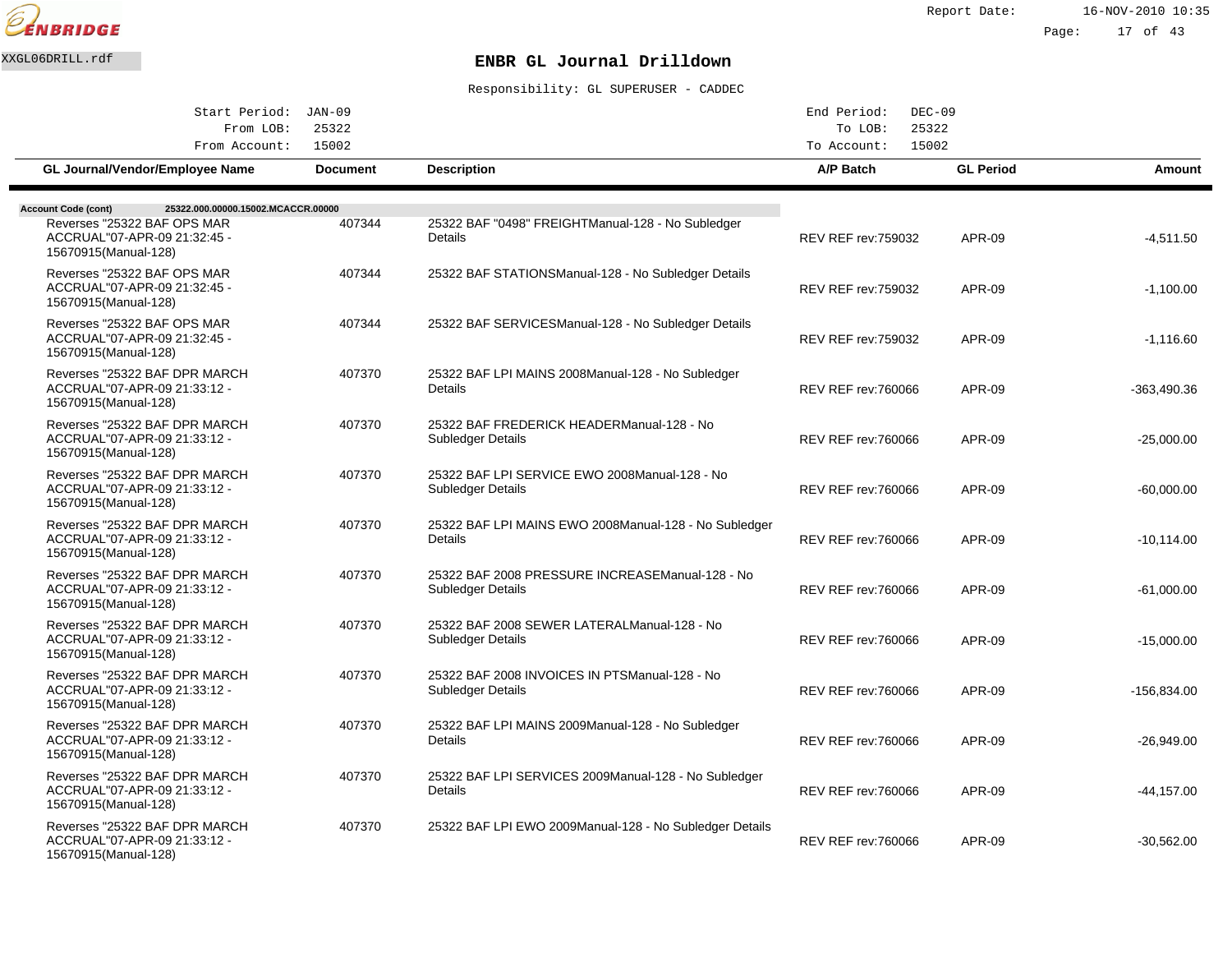

Report Date: 16-NOV-2010 10:35

Page: 18 of 43

## XXGL06DRILL.rdf **ENBR GL Journal Drilldown**

| Start Period: JAN-09                                                                  |                 |                                                                                    | $DEC-09$<br>End Period:    |                  |              |
|---------------------------------------------------------------------------------------|-----------------|------------------------------------------------------------------------------------|----------------------------|------------------|--------------|
| From LOB:                                                                             | 25322           |                                                                                    | To LOB:                    | 25322            |              |
| From Account:                                                                         | 15002           |                                                                                    | 15002<br>To Account:       |                  |              |
| GL Journal/Vendor/Employee Name                                                       | <b>Document</b> | <b>Description</b>                                                                 | A/P Batch                  | <b>GL Period</b> | Amount       |
| <b>Account Code (cont)</b><br>25322.000.00000.15002.MCACCR.00000                      |                 |                                                                                    |                            |                  |              |
| Reverses "25322 BAF DPR MARCH<br>ACCRUAL"07-APR-09 21:33:12 -<br>15670915(Manual-128) | 407370          | 25322 BAF COOLSAET SERVICES Manual-128 - No<br>Subledger Details                   | <b>REV REF rev: 760066</b> | <b>APR-09</b>    | $-21,651.05$ |
| Reverses "25322 BAF DPR MARCH<br>ACCRUAL"07-APR-09 21:33:12 -<br>15670915(Manual-128) | 407370          | 25322 BAF COOLSAET MAINS Manual-128 - No Subledger<br>Details                      | <b>REV REF rev: 760066</b> | APR-09           | $-40,171.86$ |
| 25322 BCM Accrue ENG QA Tools Apr 2009<br>29-APR-2009 15:38:31 (Manual-128)           | 409562          | 25322 BCM Accrue ENG QA Tools Apr 2009 Manual-128 - No<br><b>Subledger Details</b> | REV REF: 766594            | APR-09           | 11,409.33    |
| 25322 BCM 5 Cube Vans Apr 09 30-APR-<br>2009 07:33:41 (Manual-128)                    | 409762          | 25322 BCM 5 Cube Vans Apr 09 Manual-128 - No Subledger<br>Details                  | REV REF: 766892            | APR-09           | 270,000.00   |
| 25322 BCM Accrue IT Expenses April 09 30-<br>APR-2009 10:00:24(Manual-128)            | 409782          | Monthly Capital Accrual April 09 Manual-128 - No Subledger<br>Details              | REV REF: 766955            | <b>APR-09</b>    | 75,321.57    |
| 25322 BAF OPS APRIL ACCRUAL 01-MAY-<br>2009 14:51:48(Manual-128)                      | 410493          | 25322 BAF M&NP Manual-128 - No Subledger Details                                   | REV REF: 768117            | APR-09           | 15,162.43    |
| 25322 BAF OPS APRIL ACCRUAL 01-MAY-<br>2009 14:51:48(Manual-128)                      | 410493          | 25322 BAF INDUSTRIAL HYDROVAC Manual-128 - No<br>Subledger Details                 | REV REF: 768117            | <b>APR-09</b>    | 30,018.20    |
| 25322 BAF OPS APRIL ACCRUAL 01-MAY-<br>2009 14:51:48 (Manual-128)                     | 410493          | 25322 BAF HANWELL ADS Manual-128 - No Subledger<br>Details                         | REV REF: 768117            | APR-09           | 2,104.32     |
| 25322 BAF OPS APRIL ACCRUAL 01-MAY-<br>2009 14:51:48(Manual-128)                      | 410493          | 25322 BAF "0498" FREIGHT Manual-128 - No Subledger<br>Details                      | REV REF: 768117            | APR-09           | 86.18        |
| 25322 BAF OPS APRIL ACCRUAL 01-MAY-<br>2009 14:51:48(Manual-128)                      | 410493          | 25322 BAF OT COOLSAET Manual-128 - No Subledger<br>Details                         | REV REF: 768117            | APR-09           | 2,859.27     |
| 25322 BAF OPS APRIL ACCRUAL 01-MAY-<br>2009 14:51:48(Manual-128)                      | 410493          | 25322 BAF STATIONS Manual-128 - No Subledger Details                               | REV REF: 768117            | APR-09           | 1,100.00     |
| 25322 BAF OPS APRIL ACCRUAL 01-MAY-<br>2009 14:51:48(Manual-128)                      | 410493          | 25322 BAF SERVICES Manual-128 - No Subledger Details                               | REV REF: 768117            | APR-09           | 1.116.60     |
| 25322 BAF DPR APRIL ACCRUAL 04-MAY-<br>2009 14:25:10(Manual-128)                      | 411031          | 25322 BAF 2008 LPI MAINS & SERVICES Manual-128 - No<br><b>Subledger Details</b>    | <b>REV REF: 768937</b>     | APR-09           | 573,344.00   |
| 25322 BAF DPR APRIL ACCRUAL 04-MAY-<br>2009 14:25:10 (Manual-128)                     | 411031          | 25322 BAF 2008 LPI EWO SERVICES Manual-128 - No<br><b>Subledger Details</b>        | <b>REV REF: 768937</b>     | APR-09           | 60,000.00    |
| 25322 BAF DPR APRIL ACCRUAL 04-MAY-<br>2009 14:25:10(Manual-128)                      | 411031          | 25322 BAF 2008 LPI EWO MAINS Manual-128 - No Subledger<br>Details                  | <b>REV REF: 768937</b>     | APR-09           | 6,000.00     |
| 25322 BAF DPR APRIL ACCRUAL 04-MAY-<br>2009 14:25:10(Manual-128)                      | 411031          | 25322 BAF 2008 PRESSURE INCREASE Manual-128 - No<br><b>Subledger Details</b>       | <b>REV REF: 768937</b>     | APR-09           | 61,000.00    |
| 25322 BAF DPR APRIL ACCRUAL 04-MAY-<br>2009 14:25:10(Manual-128)                      | 411031          | 25322 BAF 2008 INVOICES IN PTS Manual-128 - No<br><b>Subledger Details</b>         | <b>REV REF: 768937</b>     | APR-09           | 12,195.00    |
| 25322 BAF DPR APRIL ACCRUAL 04-MAY-<br>2009 14:25:10(Manual-128)                      | 411031          | 25322 BAF 2009 LPI MAINS Manual-128 - No Subledger<br><b>Details</b>               | <b>REV REF: 768937</b>     | APR-09           | 21.747.00    |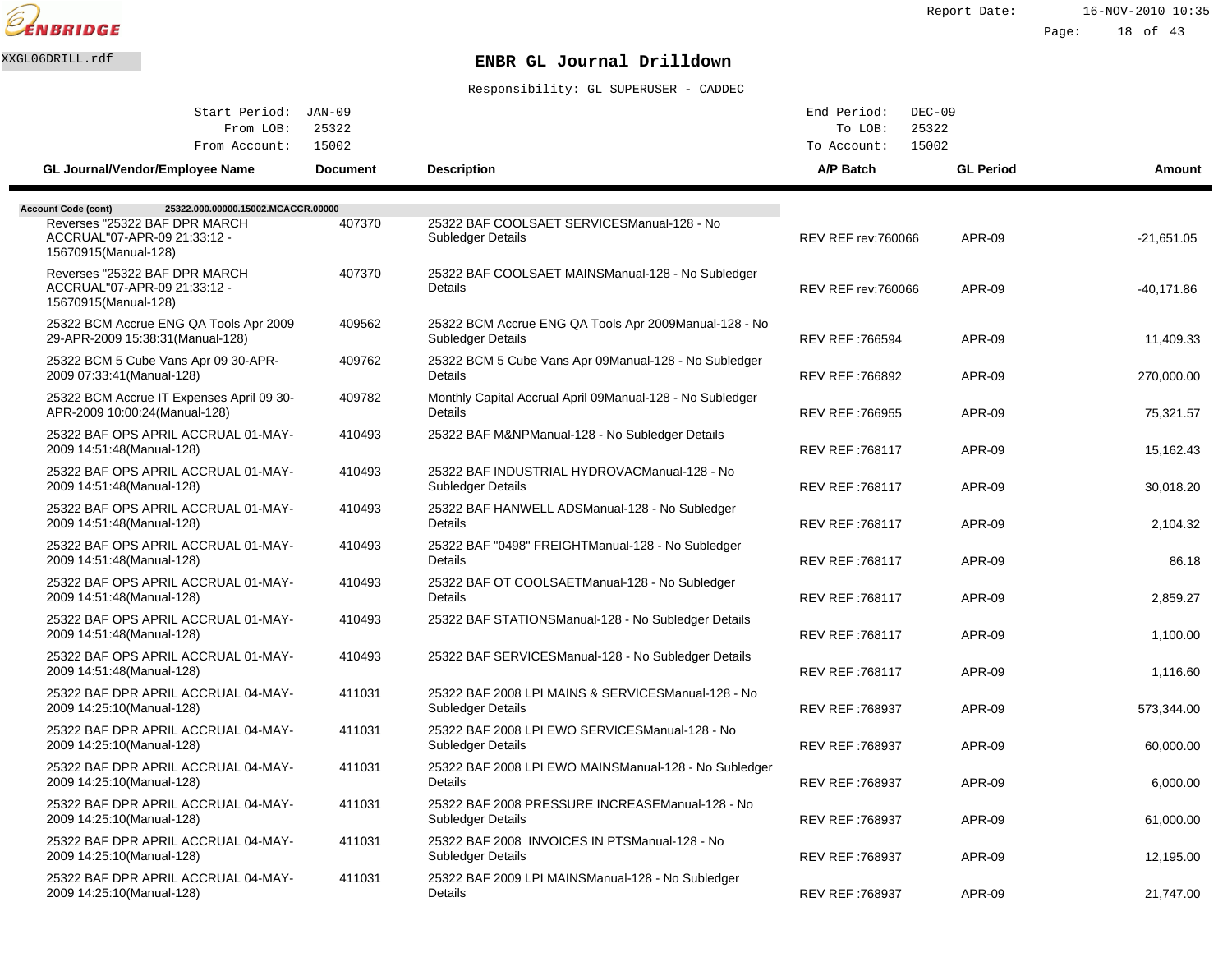

Report Date: 16-NOV-2010 10:35 Page: 19 of 43

## XXGL06DRILL.rdf **ENBR GL Journal Drilldown**

| Start Period: JAN-09<br>From LOB:<br>From Account:                                                                                   | 25322<br>15002  |                                                                              | End Period:<br>To LOB:<br>To Account: | $DEC-09$<br>25322<br>15002 |               |
|--------------------------------------------------------------------------------------------------------------------------------------|-----------------|------------------------------------------------------------------------------|---------------------------------------|----------------------------|---------------|
| GL Journal/Vendor/Employee Name                                                                                                      | <b>Document</b> | <b>Description</b>                                                           | A/P Batch                             | <b>GL Period</b>           | <b>Amount</b> |
| <b>Account Code (cont)</b><br>25322.000.00000.15002.MCACCR.00000<br>25322 BAF DPR APRIL ACCRUAL 04-MAY-<br>2009 14:25:10(Manual-128) | 411031          | 25322 BAF 2009 LPI SERVICES Manual-128 - No Subledger<br>Details             | <b>REV REF: 768937</b>                | APR-09                     | 115,027.00    |
| 25322 BAF DPR APRIL ACCRUAL 04-MAY-<br>2009 14:25:10(Manual-128)                                                                     | 411031          | 25322 BAF 2009 LPI EWO Manual-128 - No Subledger Details                     | <b>REV REF: 768937</b>                | <b>APR-09</b>              | 33,739.00     |
| 25322 BAF DPR APRIL ACCRUAL 04-MAY-<br>2009 14:25:10 (Manual-128)                                                                    | 411031          | 25322 BAF COOSAET SERVICES Manual-128 - No<br>Subledger Details              | <b>REV REF: 768937</b>                | APR-09                     | 21,651.05     |
| 25322 BAF DPR APRIL ACCRUAL 04-MAY-<br>2009 14:25:10(Manual-128)                                                                     | 411031          | 25322 BAF COOSAET MAINS Manual-128 - No Subledger<br>Details                 | <b>REV REF: 768937</b>                | <b>APR-09</b>              | 40,171.86     |
| Reverses "25322 BCM Accrue ENG QA Tools<br>Apr 2009"08-MAY-09 20:16:14 -<br>15959006(Manual-128)                                     | 412691          | 25322 BCM Accrue ENG QA Tools Apr 2009 Manual-128 - No<br>Subledger Details  | <b>REV REF rev: 766594</b>            | <b>MAY-09</b>              | $-11,409.33$  |
| Reverses "25322 BCM Accrue IT Expenses<br>April 09"08-MAY-09 20:16:17 -<br>15959006(Manual-128)                                      | 412693          | Monthly Capital Accrual April 09 Manual-128 - No Subledger<br><b>Details</b> | <b>REV REF rev: 766955</b>            | <b>MAY-09</b>              | $-75,321.57$  |
| Reverses "25322 BCM 5 Cube Vans Apr<br>09"08-MAY-09 20:16:24 - 15959006(Manual-<br>128)                                              | 412700          | 25322 BCM 5 Cube Vans Apr 09 Manual-128 - No Subledger<br>Details            | <b>REV REF rev: 766892</b>            | <b>MAY-09</b>              | $-270,000.00$ |
| Reverses "25322 BAF OPS APRIL<br>ACCRUAL"08-MAY-09 20:16:53 -<br>15959006(Manual-128)                                                | 412728          | 25322 BAF M&NP Manual-128 - No Subledger Details                             | <b>REV REF rev: 768117</b>            | <b>MAY-09</b>              | $-15,162.43$  |
| Reverses "25322 BAF OPS APRIL<br>ACCRUAL"08-MAY-09 20:16:53 -<br>15959006(Manual-128)                                                | 412728          | 25322 BAF INDUSTRIAL HYDROVAC Manual-128 - No<br>Subledger Details           | <b>REV REF rev: 768117</b>            | <b>MAY-09</b>              | $-30,018.20$  |
| Reverses "25322 BAF OPS APRIL<br>ACCRUAL"08-MAY-09 20:16:53 -<br>15959006(Manual-128)                                                | 412728          | 25322 BAF HANWELL ADS Manual-128 - No Subledger<br>Details                   | <b>REV REF rev: 768117</b>            | <b>MAY-09</b>              | $-2.104.32$   |
| Reverses "25322 BAF OPS APRIL<br>ACCRUAL"08-MAY-09 20:16:53 -<br>15959006(Manual-128)                                                | 412728          | 25322 BAF "0498" FREIGHT Manual-128 - No Subledger<br><b>Details</b>         | REV REF rev: 768117                   | <b>MAY-09</b>              | $-86.18$      |
| Reverses "25322 BAF OPS APRIL<br>ACCRUAL"08-MAY-09 20:16:53 -<br>15959006(Manual-128)                                                | 412728          | 25322 BAF OT COOLSAET Manual-128 - No Subledger<br>Details                   | REV REF rev: 768117                   | <b>MAY-09</b>              | $-2,859.27$   |
| Reverses "25322 BAF OPS APRIL<br>ACCRUAL"08-MAY-09 20:16:53 -<br>15959006(Manual-128)                                                | 412728          | 25322 BAF STATIONS Manual-128 - No Subledger Details                         | <b>REV REF rev: 768117</b>            | <b>MAY-09</b>              | $-1,100.00$   |
| Reverses "25322 BAF OPS APRIL<br>ACCRUAL"08-MAY-09 20:16:53 -<br>15959006(Manual-128)                                                | 412728          | 25322 BAF SERVICES Manual-128 - No Subledger Details                         | <b>REV REF rev: 768117</b>            | <b>MAY-09</b>              | $-1,116.60$   |
| Reverses "25322 BAF DPR APRIL<br>ACCRUAL"08-MAY-09 20:17:32 -<br>15959006(Manual-128)                                                | 412765          | 25322 BAF 2008 LPI MAINS & SERVICES Manual-128 - No<br>Subledger Details     | REV REF rev: 768937                   | <b>MAY-09</b>              | $-573,344.00$ |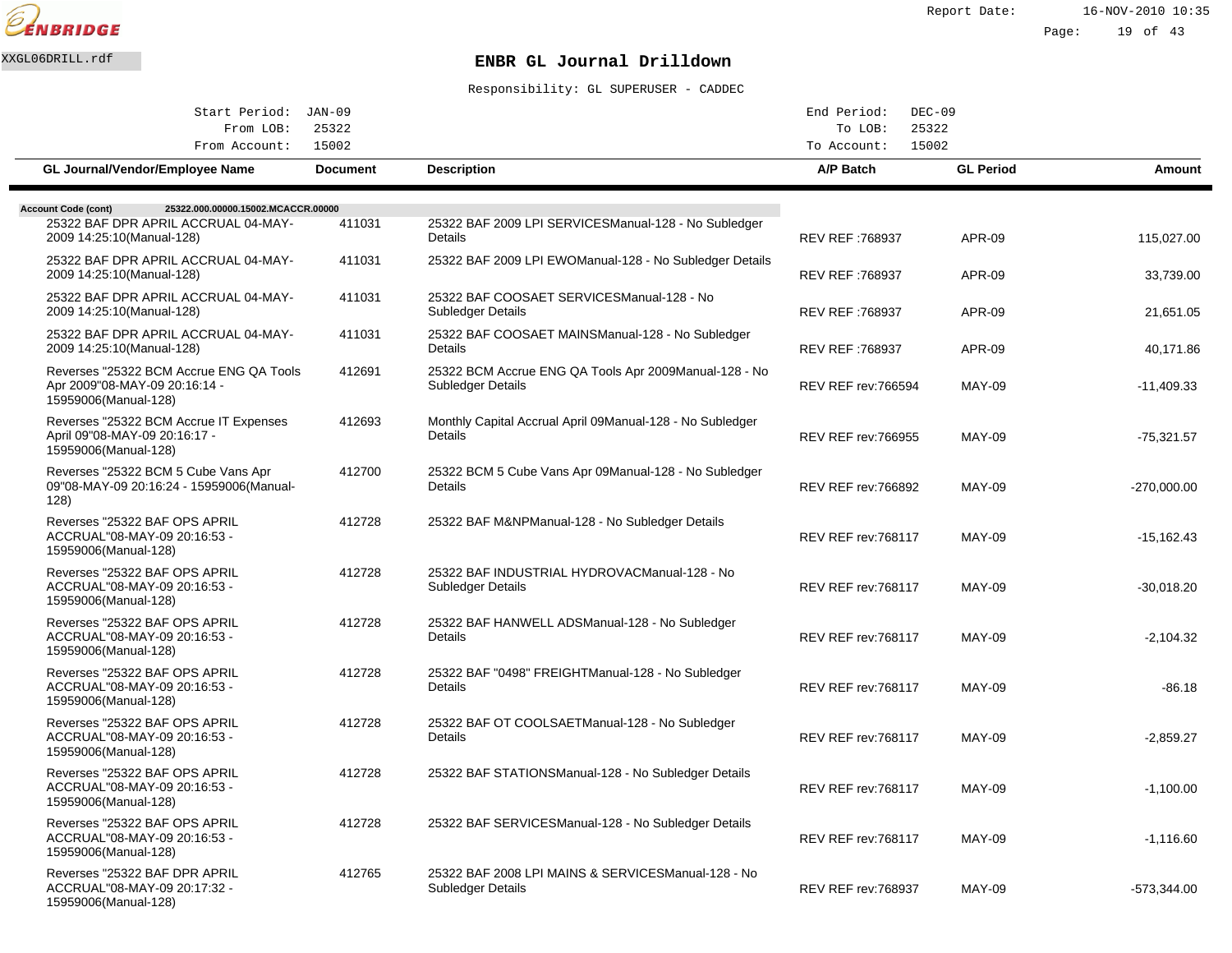

Report Date: 16-NOV-2010 10:35

Page: 20 of 43

## XXGL06DRILL.rdf **ENBR GL Journal Drilldown**

| Start Period: JAN-09                                                                     |                 |                                                                                        | End Period:<br>$DEC-09$<br>25322<br>To LOB: |                  |               |
|------------------------------------------------------------------------------------------|-----------------|----------------------------------------------------------------------------------------|---------------------------------------------|------------------|---------------|
| 25322<br>From LOB:                                                                       |                 |                                                                                        |                                             |                  |               |
| From Account:                                                                            | 15002           |                                                                                        | 15002<br>To Account:                        |                  |               |
| GL Journal/Vendor/Employee Name                                                          | <b>Document</b> | <b>Description</b>                                                                     | A/P Batch                                   | <b>GL Period</b> | Amount        |
|                                                                                          |                 |                                                                                        |                                             |                  |               |
| 25322.000.00000.15002.MCACCR.00000<br><b>Account Code (cont)</b>                         |                 |                                                                                        |                                             |                  |               |
| Reverses "25322 BAF DPR APRIL<br>ACCRUAL"08-MAY-09 20:17:32 -<br>15959006(Manual-128)    | 412765          | 25322 BAF 2008 LPI EWO SERVICES Manual-128 - No<br><b>Subledger Details</b>            | <b>REV REF rev: 768937</b>                  | <b>MAY-09</b>    | $-60,000.00$  |
| Reverses "25322 BAF DPR APRIL<br>ACCRUAL"08-MAY-09 20:17:32 -<br>15959006(Manual-128)    | 412765          | 25322 BAF 2008 LPI EWO MAINS Manual-128 - No Subledger<br>Details                      | <b>REV REF rev: 768937</b>                  | <b>MAY-09</b>    | $-6,000.00$   |
| Reverses "25322 BAF DPR APRIL<br>ACCRUAL"08-MAY-09 20:17:32 -<br>15959006(Manual-128)    | 412765          | 25322 BAF 2008 PRESSURE INCREASE Manual-128 - No<br>Subledger Details                  | <b>REV REF rev: 768937</b>                  | <b>MAY-09</b>    | $-61,000.00$  |
| Reverses "25322 BAF DPR APRIL<br>ACCRUAL"08-MAY-09 20:17:32 -<br>15959006(Manual-128)    | 412765          | 25322 BAF 2008 INVOICES IN PTS Manual-128 - No<br>Subledger Details                    | <b>REV REF rev: 768937</b>                  | <b>MAY-09</b>    | $-12,195.00$  |
| Reverses "25322 BAF DPR APRIL<br>ACCRUAL"08-MAY-09 20:17:32 -<br>15959006(Manual-128)    | 412765          | 25322 BAF 2009 LPI MAINS Manual-128 - No Subledger<br>Details                          | <b>REV REF rev: 768937</b>                  | <b>MAY-09</b>    | $-21,747.00$  |
| Reverses "25322 BAF DPR APRIL<br>ACCRUAL"08-MAY-09 20:17:32 -<br>15959006(Manual-128)    | 412765          | 25322 BAF 2009 LPI SERVICES Manual-128 - No Subledger<br>Details                       | <b>REV REF rev: 768937</b>                  | <b>MAY-09</b>    | $-115,027.00$ |
| Reverses "25322 BAF DPR APRIL<br>ACCRUAL"08-MAY-09 20:17:32 -<br>15959006(Manual-128)    | 412765          | 25322 BAF 2009 LPI EWO Manual-128 - No Subledger Details                               | <b>REV REF rev: 768937</b>                  | <b>MAY-09</b>    | -33,739.00    |
| Reverses "25322 BAF DPR APRIL<br>ACCRUAL"08-MAY-09 20:17:32 -<br>15959006(Manual-128)    | 412765          | 25322 BAF COOSAET SERVICES Manual-128 - No<br><b>Subledger Details</b>                 | <b>REV REF rev: 768937</b>                  | <b>MAY-09</b>    | $-21,651.05$  |
| Reverses "25322 BAF DPR APRIL<br>ACCRUAL"08-MAY-09 20:17:32 -<br>15959006(Manual-128)    | 412765          | 25322 BAF COOSAET MAINS Manual-128 - No Subledger<br>Details                           | <b>REV REF rev: 768937</b>                  | <b>MAY-09</b>    | $-40,171.86$  |
| 25322 BCM Conestoga-Rovers and<br>Associates Accrual 25-MAY-2009<br>14:47:20(Manual-128) | 414288          | 25322 BCM Conestoga-Rovers and Associates<br>Accrual Manual-128 - No Subledger Details | REV REF :773880                             | <b>MAY-09</b>    | 25,000.00     |
| 25322 JDM Accrue ENG QA Tools 29-MAY-<br>2009 08:47:23(Manual-128)                       | 415186          | Accrue ENG QA Tools May-09 Manual-128 - No Subledger<br>Details                        | REV REF: 775191                             | <b>MAY-09</b>    | 11,409.33     |
| 25322 BCM Accrue 5 Cube Vans May 09 01-<br>JUN-2009 07:12:19(Manual-128)                 | 415501          | 25322 BCM Accrue 5 Cube Vans May 09 Manual-128 - No<br><b>Subledger Details</b>        | REV REF: 775657                             | <b>MAY-09</b>    | 270,000.00    |
| 25322 BCM Accrue IT Expenses May 2009<br>01-JUN-2009 09:38:46(Manual-128)                | 415549          | 25322 BCM Accrue IT Expenses May 2009 Manual-128 - No<br>Subledger Details             | <b>REV REF: 775742</b>                      | <b>MAY-09</b>    | 63,821.57     |
| 25322 BAF DPR MAY ACCRUAL 01-JUN-<br>2009 10:11:11 (Manual-128)                          | 415570          | 25322 BAF 2008 MAINS & SERVICES LPI Manual-128 - No<br>Subledger Details               | REV REF: 775768                             | <b>MAY-09</b>    | 513,556.73    |
| 25322 BAF DPR MAY ACCRUAL 01-JUN-<br>2009 10:11:11 (Manual-128)                          | 415570          | 25322 BAF 2008 SERVICE EWO LPI Manual-128 - No<br><b>Subledger Details</b>             | <b>REV REF: 775768</b>                      | <b>MAY-09</b>    | 60,000.00     |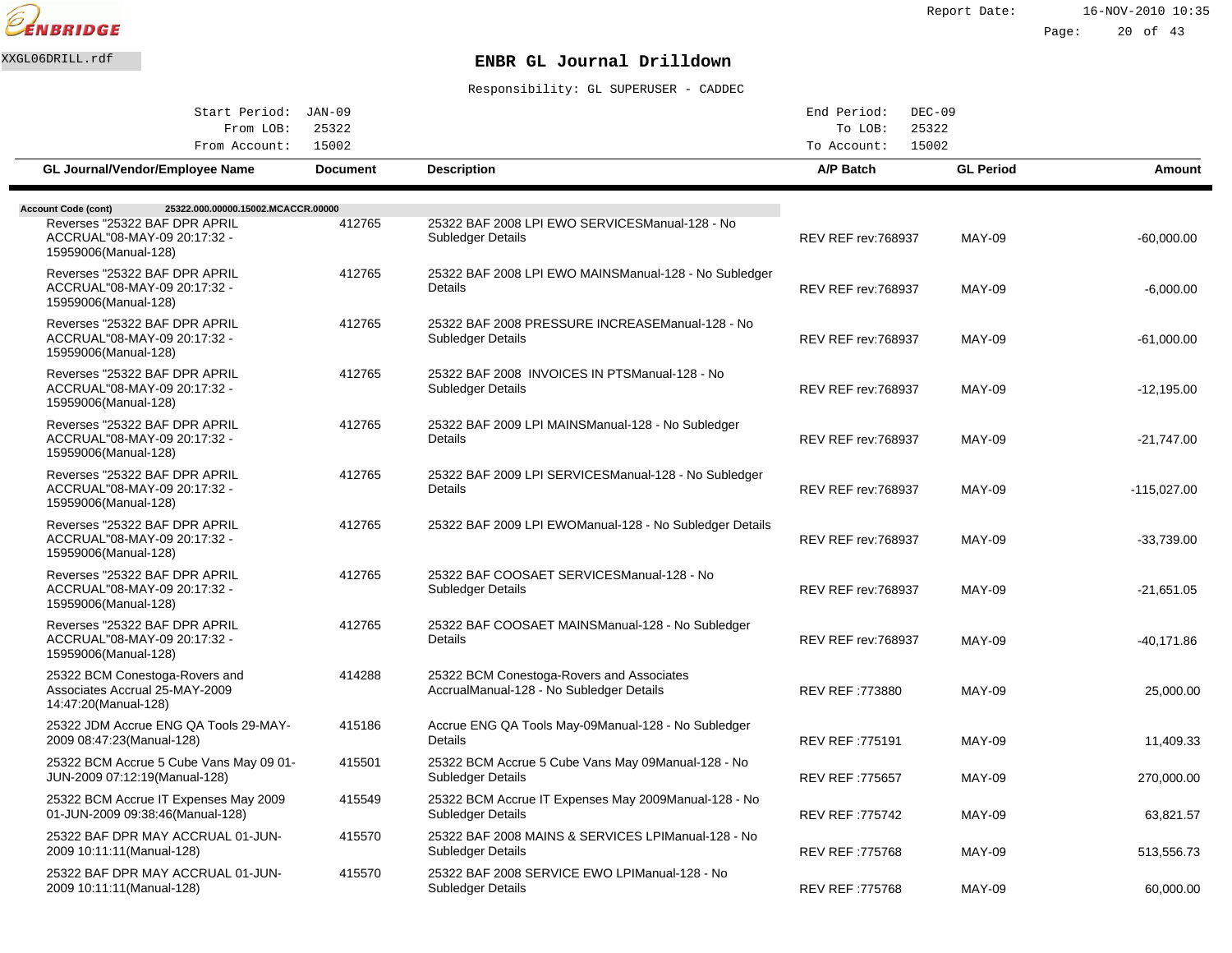

Report Date: 16-NOV-2010 10:35

# Page: 21 of 43

# XXGL06DRILL.rdf **ENBR GL Journal Drilldown**

| Start Period: JAN-09                                                                                        |                 |                                                                                        | End Period:                | $DEC-09$         |              |
|-------------------------------------------------------------------------------------------------------------|-----------------|----------------------------------------------------------------------------------------|----------------------------|------------------|--------------|
| From LOB:<br>From Account:                                                                                  | 25322<br>15002  |                                                                                        | To LOB:<br>To Account:     | 25322<br>15002   |              |
| <b>GL Journal/Vendor/Employee Name</b>                                                                      | <b>Document</b> | <b>Description</b>                                                                     | A/P Batch                  | <b>GL Period</b> | Amount       |
| <b>Account Code (cont)</b><br>25322.000.00000.15002.MCACCR.00000                                            |                 |                                                                                        |                            |                  |              |
| 25322 BAF DPR MAY ACCRUAL 01-JUN-<br>2009 10:11:11 (Manual-128)                                             | 415570          | 25322 BAF 2008 MAIN EWO LPI Manual-128 - No Subledger<br>Details                       | REV REF: 775768            | <b>MAY-09</b>    | 6,000.00     |
| 25322 BAF DPR MAY ACCRUAL 01-JUN-<br>2009 10:11:11 (Manual-128)                                             | 415570          | 25322 BAF 2008 PRESSURE INCREASE Manual-128 - No<br>Subledger Details                  | <b>REV REF: 775768</b>     | <b>MAY-09</b>    | 61,000.00    |
| 25322 BAF DPR MAY ACCRUAL 01-JUN-<br>2009 10:11:11 (Manual-128)                                             | 415570          | 25322 BAF 2009 MAINS LPI Manual-128 - No Subledger<br>Details                          | <b>REV REF: 775768</b>     | <b>MAY-09</b>    | 233,484.86   |
| 25322 BAF DPR MAY ACCRUAL 01-JUN-<br>2009 10:11:11 (Manual-128)                                             | 415570          | 25322 BAF 2009 SERVICE LPI Manual-128 - No Subledger<br><b>Details</b>                 | REV REF: 775768            | <b>MAY-09</b>    | 369,993.10   |
| 25322 BAF DPR MAY ACCRUAL 01-JUN-<br>2009 10:11:11 (Manual-128)                                             | 415570          | 25322 BAF 2009 EWO LPI Manual-128 - No Subledger Details                               | REV REF: 775768            | <b>MAY-09</b>    | 43,550.78    |
| 25322 BAF DPR MAY ACCRUAL 01-JUN-<br>2009 10:11:11 (Manual-128)                                             | 415570          | 25322 BAF COOLSAET MAINS Manual-128 - No Subledger<br>Details                          | REV REF: 775768            | <b>MAY-09</b>    | 40,171.86    |
| 25322 BAF DPR MAY ACCRUAL 01-JUN-<br>2009 10:11:11 (Manual-128)                                             | 415570          | 25322 BAF COOLSAET SERVICES Manual-128 - No<br>Subledger Details                       | <b>REV REF: 775768</b>     | <b>MAY-09</b>    | 21.651.05    |
| 25322 BAF OPS MAY ACCRUAL 01-JUN-<br>2009 10:34:20(Manual-128)                                              | 415612          | 25322 BAF STATIONS Manual-128 - No Subledger Details                                   | <b>REV REF: 775817</b>     | <b>MAY-09</b>    | 1,100.00     |
| 25322 BAF OPS MAY ACCRUAL 01-JUN-<br>2009 10:34:20(Manual-128)                                              | 415612          | 25322 BAF SERVICES Manual-128 - No Subledger Details                                   | REV REF: 775817            | <b>MAY-09</b>    | 1,116.60     |
| 25322 BAF OPS MAY ACCRUAL 01-JUN-<br>2009 10:34:20(Manual-128)                                              | 415612          | 25322 BAF OT COOLSAET Manual-128 - No Subledger<br>Details                             | REV REF: 775817            | <b>MAY-09</b>    | 2,859.27     |
| 25322 BAF OPS MAY ACCRUAL 01-JUN-<br>2009 10:34:20(Manual-128)                                              | 415612          | 25322 BAF M&NP Manual-128 - No Subledger Details                                       | REV REF: 775817            | <b>MAY-09</b>    | 15,162.43    |
| 25322 BAF OPS MAY ACCRUAL 01-JUN-<br>2009 10:34:20(Manual-128)                                              | 415612          | 25322 BAF BASEMAPPING Manual-128 - No Subledger<br>Details                             | REV REF: 775817            | <b>MAY-09</b>    | 5,943.20     |
| 25322 BAF OPS MAY ACCRUAL 01-JUN-<br>2009 10:34:20(Manual-128)                                              | 415612          | 25322 BAF INDUSTRIAL HYRDROVAC Manual-128 - No<br>Subledger Details                    | <b>REV REF: 775817</b>     | <b>MAY-09</b>    | 21,140.20    |
| 25322 BAF OPS MAY ACCRUAL 01-JUN-<br>2009 10:34:20(Manual-128)                                              | 415612          | 25322 BAF FREIGHT "0498" Manual-128 - No Subledger<br><b>Details</b>                   | REV REF: 775817            | <b>MAY-09</b>    | 323.53       |
| 25322 ABR Accrue EGD MAY 09 Spreadsheet<br>16193862: A(Spreadsheet-128)                                     | 416511          | Journal Import Created Spreadsheet-128 - No Subledger<br>Details                       | REV REF: 777161            | <b>MAY-09</b>    | 7,500.63     |
| Reverses "25322 BCM Conestoga-Rovers and<br>Associates Accrual"08-JUN-09 19:21:28 -<br>16260483(Manual-128) | 417845          | 25322 BCM Conestoga-Rovers and Associates<br>Accrual Manual-128 - No Subledger Details | <b>REV REF rev: 773880</b> | <b>JUN-09</b>    | $-25,000.00$ |
| Reverses "25322 JDM Accrue ENG QA<br>Tools"08-JUN-09 19:21:47 -<br>16260483(Manual-128)                     | 417863          | Accrue ENG QA Tools May-09 Manual-128 - No Subledger<br>Details                        | <b>REV REF rev: 775191</b> | <b>JUN-09</b>    | $-11,409.33$ |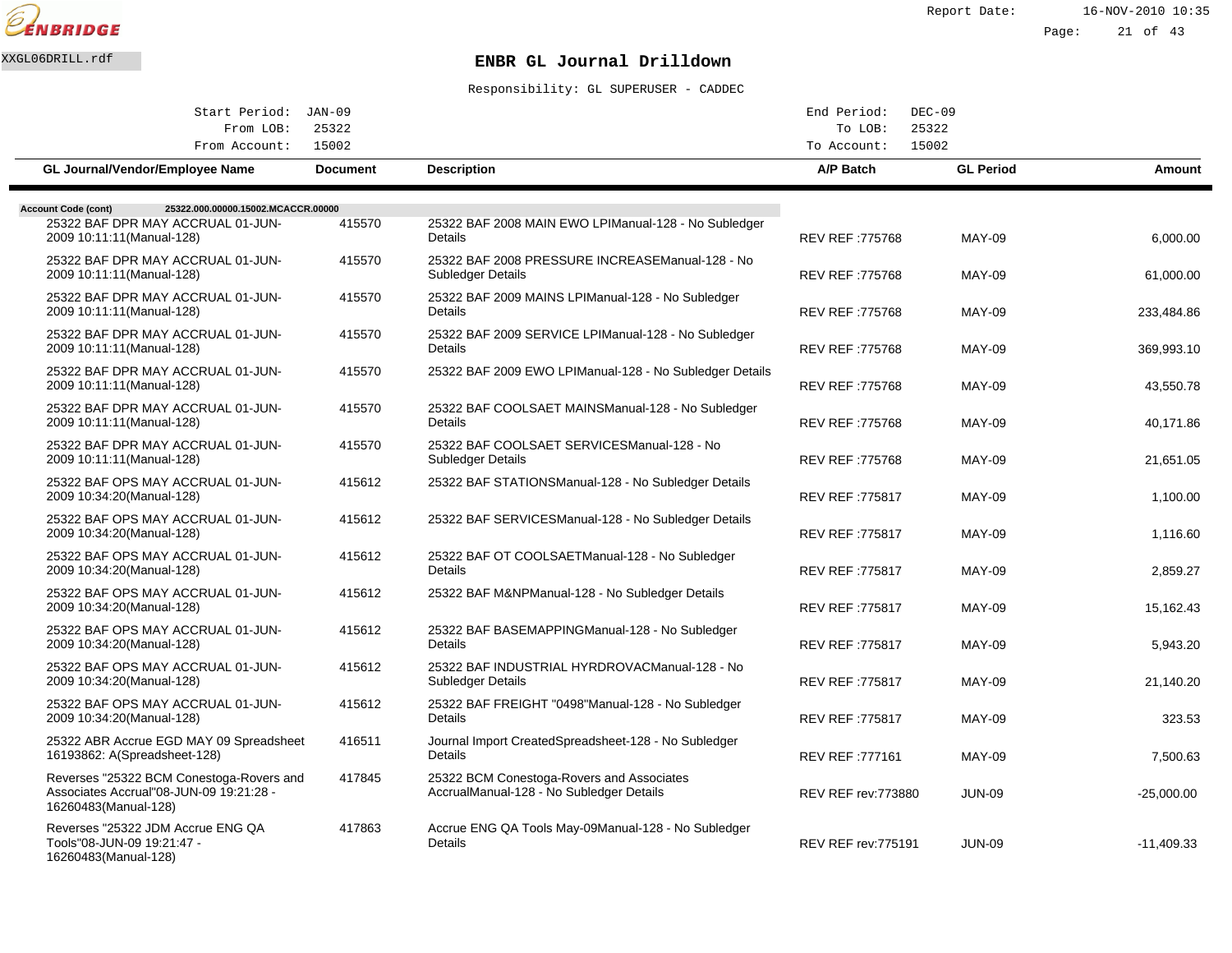

| Start Period: JAN-09                                                                                                          |                 |                                                                            | End Period:<br>$DEC-09$                  |                  |               |
|-------------------------------------------------------------------------------------------------------------------------------|-----------------|----------------------------------------------------------------------------|------------------------------------------|------------------|---------------|
| From LOB:<br>From Account:                                                                                                    | 25322<br>15002  |                                                                            | 25322<br>To LOB:<br>15002<br>To Account: |                  |               |
| GL Journal/Vendor/Employee Name                                                                                               | <b>Document</b> | <b>Description</b>                                                         | A/P Batch                                | <b>GL Period</b> | Amount        |
| 25322.000.00000.15002.MCACCR.00000                                                                                            |                 |                                                                            |                                          |                  |               |
| <b>Account Code (cont)</b><br>Reverses "25322 BCM Accrue IT Expenses<br>May 2009"08-JUN-09 19:21:52 -<br>16260483(Manual-128) | 417868          | 25322 BCM Accrue IT Expenses May 2009 Manual-128 - No<br>Subledger Details | <b>REV REF rev: 775742</b>               | <b>JUN-09</b>    | $-63,821.57$  |
| Reverses "25322 BAF DPR MAY<br>ACCRUAL"08-JUN-09 19:21:58 -<br>16260483(Manual-128)                                           | 417874          | 25322 BAF 2008 MAINS & SERVICES LPI Manual-128 - No<br>Subledger Details   | <b>REV REF rev: 775768</b>               | <b>JUN-09</b>    | $-513,556.73$ |
| Reverses "25322 BAF DPR MAY<br>ACCRUAL"08-JUN-09 19:21:58 -<br>16260483(Manual-128)                                           | 417874          | 25322 BAF 2008 SERVICE EWO LPI Manual-128 - No<br>Subledger Details        | <b>REV REF rev: 775768</b>               | <b>JUN-09</b>    | $-60,000.00$  |
| Reverses "25322 BAF DPR MAY<br>ACCRUAL"08-JUN-09 19:21:58 -<br>16260483(Manual-128)                                           | 417874          | 25322 BAF 2008 MAIN EWO LPI Manual-128 - No Subledger<br>Details           | <b>REV REF rev: 775768</b>               | <b>JUN-09</b>    | $-6,000.00$   |
| Reverses "25322 BAF DPR MAY<br>ACCRUAL"08-JUN-09 19:21:58 -<br>16260483(Manual-128)                                           | 417874          | 25322 BAF 2008 PRESSURE INCREASE Manual-128 - No<br>Subledger Details      | <b>REV REF rev: 775768</b>               | <b>JUN-09</b>    | $-61,000.00$  |
| Reverses "25322 BAF DPR MAY<br>ACCRUAL"08-JUN-09 19:21:58 -<br>16260483(Manual-128)                                           | 417874          | 25322 BAF 2009 MAINS LPI Manual-128 - No Subledger<br>Details              | <b>REV REF rev: 775768</b>               | <b>JUN-09</b>    | $-233,484.86$ |
| Reverses "25322 BAF DPR MAY<br>ACCRUAL"08-JUN-09 19:21:58 -<br>16260483(Manual-128)                                           | 417874          | 25322 BAF 2009 SERVICE LPI Manual-128 - No Subledger<br>Details            | <b>REV REF rev: 775768</b>               | <b>JUN-09</b>    | $-369,993.10$ |
| Reverses "25322 BAF DPR MAY<br>ACCRUAL"08-JUN-09 19:21:58 -<br>16260483(Manual-128)                                           | 417874          | 25322 BAF 2009 EWO LPI Manual-128 - No Subledger Details                   | <b>REV REF rev: 775768</b>               | <b>JUN-09</b>    | $-43,550.78$  |
| Reverses "25322 BAF DPR MAY<br>ACCRUAL"08-JUN-09 19:21:58 -<br>16260483(Manual-128)                                           | 417874          | 25322 BAF COOLSAET MAINS Manual-128 - No Subledger<br>Details              | <b>REV REF rev: 775768</b>               | <b>JUN-09</b>    | $-40,171.86$  |
| Reverses "25322 BAF DPR MAY<br>ACCRUAL"08-JUN-09 19:21:58 -<br>16260483(Manual-128)                                           | 417874          | 25322 BAF COOLSAET SERVICES Manual-128 - No<br><b>Subledger Details</b>    | <b>REV REF rev: 775768</b>               | <b>JUN-09</b>    | $-21,651.05$  |
| Reverses "25322 BAF OPS MAY<br>ACCRUAL"08-JUN-09 19:21:59 -<br>16260483(Manual-128)                                           | 417875          | 25322 BAF STATIONS Manual-128 - No Subledger Details                       | <b>REV REF rev: 775817</b>               | <b>JUN-09</b>    | $-1,100.00$   |
| Reverses "25322 BAF OPS MAY<br>ACCRUAL"08-JUN-09 19:21:59 -<br>16260483(Manual-128)                                           | 417875          | 25322 BAF SERVICES Manual-128 - No Subledger Details                       | <b>REV REF rev: 775817</b>               | <b>JUN-09</b>    | $-1,116.60$   |
| Reverses "25322 BAF OPS MAY<br>ACCRUAL"08-JUN-09 19:21:59 -<br>16260483(Manual-128)                                           | 417875          | 25322 BAF OT COOLSAET Manual-128 - No Subledger<br>Details                 | <b>REV REF rev: 775817</b>               | <b>JUN-09</b>    | $-2,859.27$   |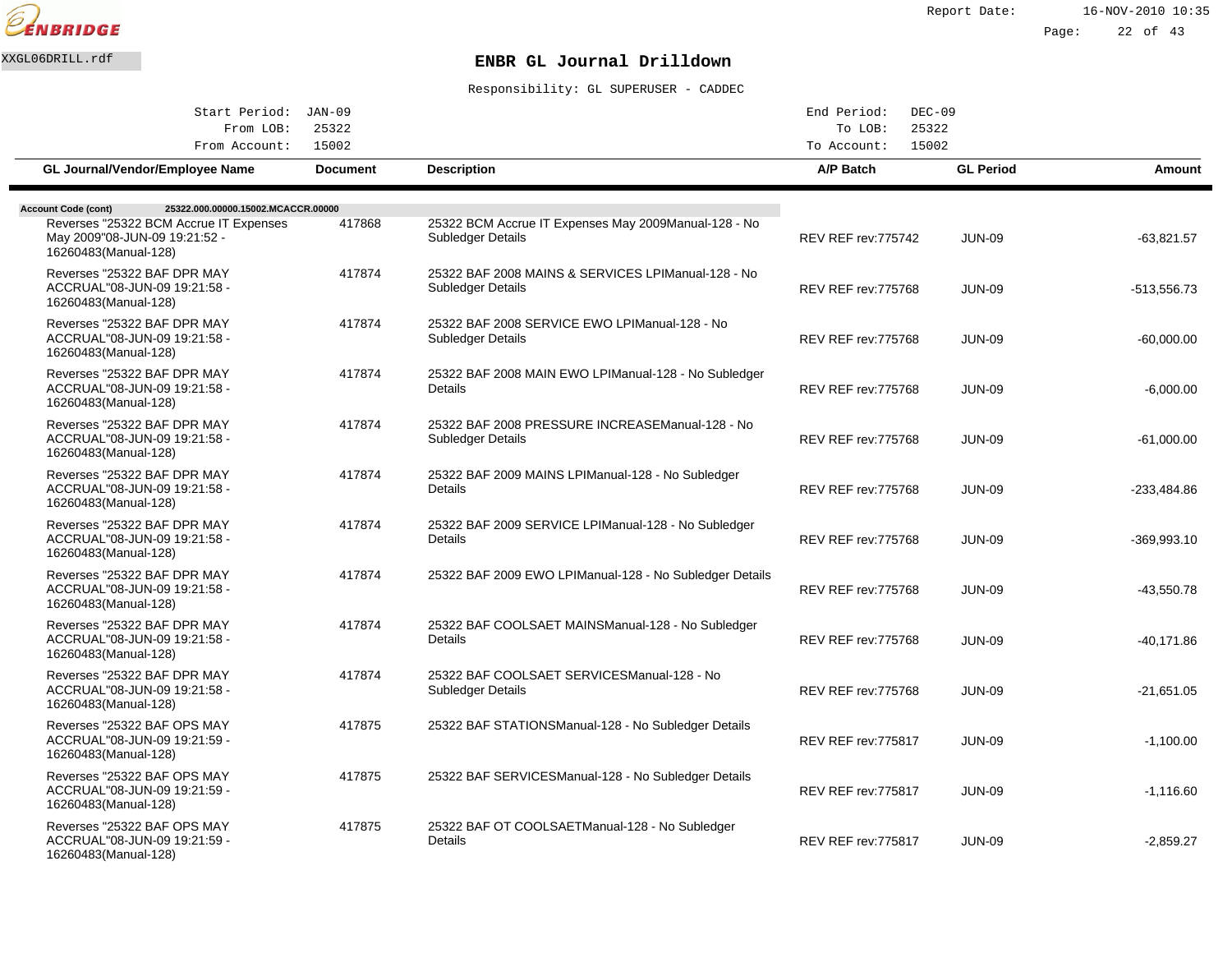

Page: 23 of 43

# XXGL06DRILL.rdf **ENBR GL Journal Drilldown**

| Start Period: JAN-09                                                                                              |                 |                                                                                    | End Period:<br>$DEC-09$    |                  |               |  |
|-------------------------------------------------------------------------------------------------------------------|-----------------|------------------------------------------------------------------------------------|----------------------------|------------------|---------------|--|
| From LOB:                                                                                                         | 25322           |                                                                                    | To LOB:                    | 25322            |               |  |
| From Account:                                                                                                     | 15002           |                                                                                    | To Account:<br>15002       |                  |               |  |
| GL Journal/Vendor/Employee Name                                                                                   | <b>Document</b> | <b>Description</b>                                                                 | A/P Batch                  | <b>GL Period</b> | <b>Amount</b> |  |
| 25322.000.00000.15002.MCACCR.00000<br><b>Account Code (cont)</b>                                                  |                 |                                                                                    |                            |                  |               |  |
| Reverses "25322 BAF OPS MAY<br>ACCRUAL"08-JUN-09 19:21:59 -<br>16260483(Manual-128)                               | 417875          | 25322 BAF M&NP Manual-128 - No Subledger Details                                   | <b>REV REF rev: 775817</b> | <b>JUN-09</b>    | $-15,162.43$  |  |
| Reverses "25322 BAF OPS MAY<br>ACCRUAL"08-JUN-09 19:21:59 -<br>16260483(Manual-128)                               | 417875          | 25322 BAF BASEMAPPING Manual-128 - No Subledger<br>Details                         | <b>REV REF rev: 775817</b> | <b>JUN-09</b>    | $-5,943.20$   |  |
| Reverses "25322 BAF OPS MAY<br>ACCRUAL"08-JUN-09 19:21:59 -<br>16260483(Manual-128)                               | 417875          | 25322 BAF INDUSTRIAL HYRDROVAC Manual-128 - No<br>Subledger Details                | <b>REV REF rev: 775817</b> | <b>JUN-09</b>    | -21,140.20    |  |
| Reverses "25322 BAF OPS MAY<br>ACCRUAL"08-JUN-09 19:21:59 -<br>16260483(Manual-128)                               | 417875          | 25322 BAF FREIGHT "0498" Manual-128 - No Subledger<br>Details                      | <b>REV REF rev: 775817</b> | <b>JUN-09</b>    | -323.53       |  |
| Reverses "25322 BCM Accrue 5 Cube Vans<br>May 09"08-JUN-09 19:22:06 -<br>16260483(Manual-128)                     | 417882          | 25322 BCM Accrue 5 Cube Vans May 09 Manual-128 - No<br><b>Subledger Details</b>    | <b>REV REF rev: 775657</b> | <b>JUN-09</b>    | $-270,000.00$ |  |
| Reverses "25322 ABR Accrue EGD MAY Auto<br>Reverse and Post CAD"08-JUN-09 19:23:20<br>- 16260483(Spreadsheet-128) | 417953          | Journal Import Created Spreadsheet-128 - No Subledger<br>Details                   | <b>REV REF rev: 777161</b> | <b>JUN-09</b>    | $-7,500.63$   |  |
| 25322 BCM Accrue IT Expenses June 2009<br>22-JUN-2009 07:56:59(Manual-128)                                        | 419115          | 25322 BCM Accrue IT Expenses June 2009 Manual-128 - No<br><b>Subledger Details</b> | REV REF: 781397            | <b>JUN-09</b>    | 56,821.57     |  |
| 25322 BCM Accrue 5 Cube Vans June 2009<br>23-JUN-2009 09:00:25(Manual-128)                                        | 419270          | 25322 BCM Accrue 5 Cube Vans June 2009 Manual-128 - No<br><b>Subledger Details</b> | REV REF: 781626            | <b>JUN-09</b>    | 270,000.00    |  |
| 25322 BAF DPR JUNE ACCRUAL 26-JUN-<br>2009 08:44:23(Manual-128)                                                   | 420063          | 25322 BAF 2008 UNINVOICED SERVICES 2008 Manual-128<br>- No Subledger Details       | REV REF: 782743            | <b>JUN-09</b>    | 180,576.36    |  |
| 25322 BAF DPR JUNE ACCRUAL 26-JUN-<br>2009 08:44:23(Manual-128)                                                   | 420063          | 25322 BAF 2008 SERVICE EWO Manual-128 - No Subledger<br>Details                    | REV REF: 782743            | <b>JUN-09</b>    | 58,471.63     |  |
| 25322 BAF DPR JUNE ACCRUAL 26-JUN-<br>2009 08:44:23 (Manual-128)                                                  | 420063          | 25322 BAF 2008 MAIN EWO Manual-128 - No Subledger<br>Details                       | REV REF: 782743            | <b>JUN-09</b>    | 6,182.00      |  |
| 25322 BAF DPR JUNE ACCRUAL 26-JUN-<br>2009 08:44:23(Manual-128)                                                   | 420063          | 25322 BAF 2008 PRESSURE INCREASE Manual-128 - No<br>Subledger Details              | REV REF: 782743            | <b>JUN-09</b>    | 60,080.00     |  |
| 25322 BAF DPR JUNE ACCRUAL 26-JUN-<br>2009 08:44:23 (Manual-128)                                                  | 420063          | 25322 BAF 2008 SEWER LATERAL Manual-128 - No<br><b>Subledger Details</b>           | REV REF: 782743            | <b>JUN-09</b>    | 1,440.62      |  |
| 25322 BAF DPR JUNE ACCRUAL 26-JUN-<br>2009 08:44:23(Manual-128)                                                   | 420063          | 25322 BAF 2009 UNINVOICED MAINS Manual-128 - No<br><b>Subledger Details</b>        | REV REF: 782743            | <b>JUN-09</b>    | 500,000.00    |  |
| 25322 BAF DPR JUNE ACCRUAL 26-JUN-<br>2009 08:44:23(Manual-128)                                                   | 420063          | 25322 BAF 2009 UNINVOICED SERVICES Manual-128 - No<br>Subledger Details            | <b>REV REF: 782743</b>     | <b>JUN-09</b>    | 591,976.27    |  |
| 25322 BAF DPR JUNE ACCRUAL 26-JUN-<br>2009 08:44:23(Manual-128)                                                   | 420063          | 25322 BAF 2009 EWO SERVICES Manual-128 - No<br>Subledger Details                   | <b>REV REF: 782743</b>     | <b>JUN-09</b>    | 31,538.00     |  |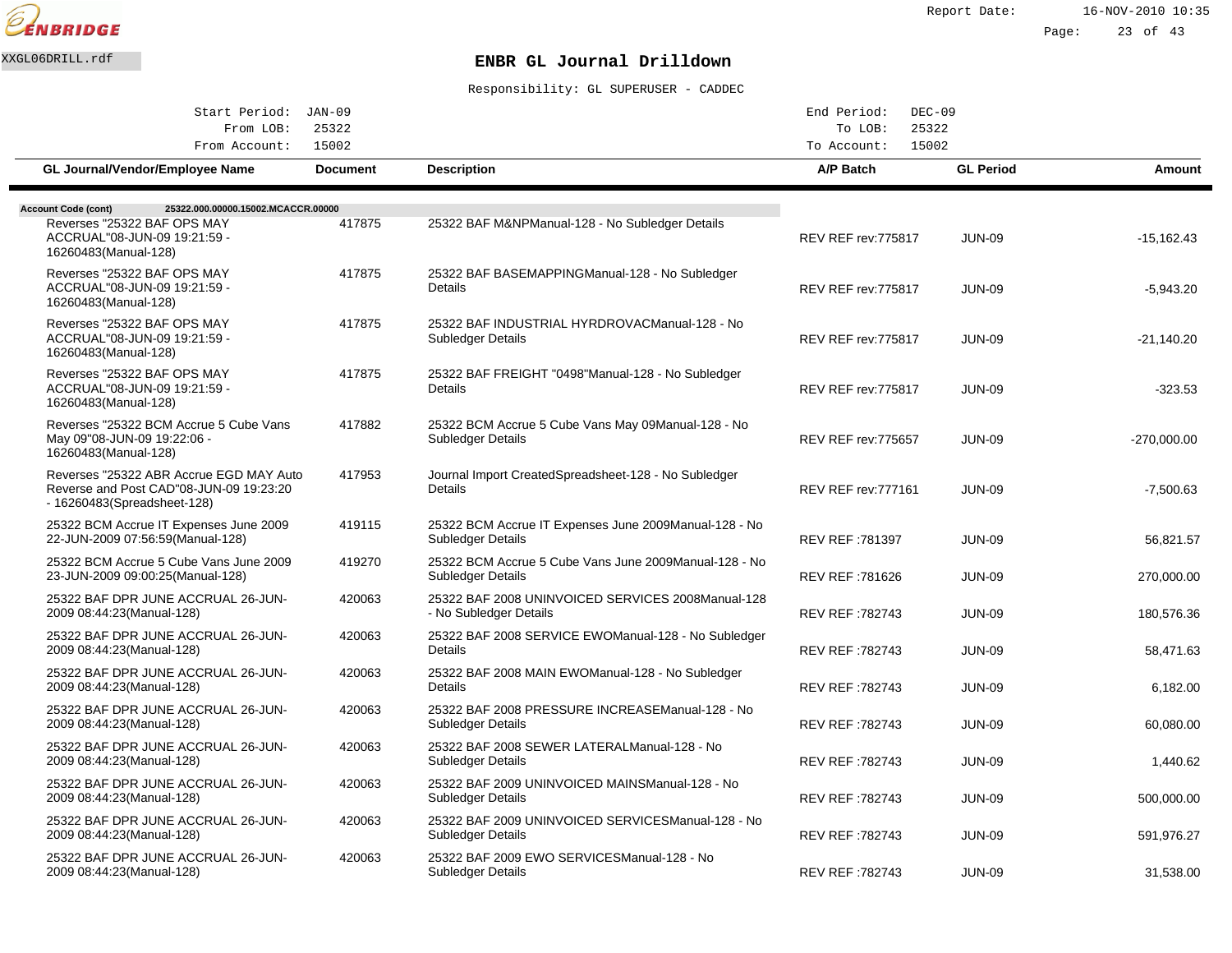

Report Date: 16-NOV-2010 10:35 Page: 24 of 43

## XXGL06DRILL.rdf **ENBR GL Journal Drilldown**

| Start Period: JAN-09                                                                                                                 |                 |                                                                              | End Period:                | $DEC-09$         |               |
|--------------------------------------------------------------------------------------------------------------------------------------|-----------------|------------------------------------------------------------------------------|----------------------------|------------------|---------------|
| From LOB:<br>From Account:                                                                                                           | 25322<br>15002  |                                                                              | To LOB:<br>To Account:     | 25322<br>15002   |               |
| <b>GL Journal/Vendor/Employee Name</b>                                                                                               | <b>Document</b> | <b>Description</b>                                                           | A/P Batch                  | <b>GL Period</b> | Amount        |
|                                                                                                                                      |                 |                                                                              |                            |                  |               |
| 25322.000.00000.15002.MCACCR.00000<br><b>Account Code (cont)</b><br>25322 BAF DPR JUNE ACCRUAL 26-JUN-<br>2009 08:44:23 (Manual-128) | 420063          | 25322 BAF 2009 EWO MAINS Manual-128 - No Subledger<br>Details                | REV REF: 782743            | <b>JUN-09</b>    | 8,043.00      |
| 25322 BAF DPR JUNE ACCRUAL 26-JUN-<br>2009 08:44:23 (Manual-128)                                                                     | 420063          | 25322 BAF EWO CUT OFFS Manual-128 - No Subledger<br><b>Details</b>           | <b>REV REF: 782743</b>     | <b>JUN-09</b>    | 7.520.00      |
| 25322 BAF DPR JUNE ACCRUAL 26-JUN-<br>2009 08:44:23 (Manual-128)                                                                     | 420063          | 25322 BAF EWO NOT PROCESSED Manual-128 - No<br>Subledger Details             | REV REF: 782743            | <b>JUN-09</b>    | 35,000.00     |
| 25322 BAF DPR JUNE ACCRUAL 26-JUN-<br>2009 08:44:23(Manual-128)                                                                      | 420063          | 25322 BAF COOLSAET MAINS Manual-128 - No Subledger<br>Details                | REV REF: 782743            | <b>JUN-09</b>    | 40,171.86     |
| 25322 BAF DPR JUNE ACCRUAL 26-JUN-<br>2009 08:44:23 (Manual-128)                                                                     | 420063          | 25322 BAF COOLSAET SERVICES Manual-128 - No<br>Subledger Details             | <b>REV REF: 782743</b>     | <b>JUN-09</b>    | 21.651.05     |
| 25322 BAF OPS JUNE ACCRUAL 30-JUN-<br>2009 08:18:50 (Manual-128)                                                                     | 420540          | 25322 BAF OT COOLSAET Manual-128 - No Subledger<br><b>Details</b>            | <b>REV REF: 783498</b>     | <b>JUN-09</b>    | 2,859.27      |
| 25322 BAF OPS JUNE ACCRUAL 30-JUN-<br>2009 08:18:50 (Manual-128)                                                                     | 420540          | 25322 BAF STATIONS Manual-128 - No Subledger Details                         | REV REF: 783498            | <b>JUN-09</b>    | 1,100.00      |
| 25322 BAF OPS JUNE ACCRUAL 30-JUN-<br>2009 08:18:50 (Manual-128)                                                                     | 420540          | 25322 BAF SERVICES Manual-128 - No Subledger Details                         | <b>REV REF: 783498</b>     | <b>JUN-09</b>    | 1.116.60      |
| 25322 BAF OPS JUNE ACCRUAL 30-JUN-<br>2009 08:18:50 (Manual-128)                                                                     | 420540          | 25322 BAF LATERAL/NEW CONSTRUCTION Manual-128 -<br>No Subledger Details      | REV REF: 783498            | <b>JUN-09</b>    | 4,980.00      |
| 25322 BAF OPS JUNE ACCRUAL 30-JUN-<br>2009 08:18:50 (Manual-128)                                                                     | 420540          | 25322 BAF BASEMAPPING Manual-128 - No Subledger<br>Details                   | REV REF: 783498            | <b>JUN-09</b>    | 2,818.50      |
| 25322 BAF OPS JUNE ACCRUAL 30-JUN-<br>2009 08:18:50(Manual-128)                                                                      | 420540          | 25322 BAF "0498" FREIGHT Manual-128 - No Subledger<br>Details                | <b>REV REF: 783498</b>     | <b>JUN-09</b>    | 4,675.00      |
| 25322 BCM Accrue ENG QA Tools June 2009<br>30-JUN-2009 09:54:25(Manual-128)                                                          | 420559          | 25322 BCM Accrue ENG QA Tools June 2009 Manual-128 -<br>No Subledger Details | <b>REV REF: 783521</b>     | <b>JUN-09</b>    | 11,409.33     |
| Reverses "25322 BCM Accrue 5 Cube Vans<br>June 2009"06-JUL-09 20:06:04 -<br>16533081(Manual-128)                                     | 423399          | 25322 BCM Accrue 5 Cube Vans June 2009 Manual-128 - No<br>Subledger Details  | <b>REV REF rev: 781626</b> | <b>JUL-09</b>    | $-270,000.00$ |
| Reverses "25322 BAF DPR JUNE<br>ACCRUAL"06-JUL-09 20:06:28 -<br>16533081 (Manual-128)                                                | 423421          | 25322 BAF 2008 UNINVOICED SERVICES 2008 Manual-128<br>- No Subledger Details | <b>REV REF rev: 782743</b> | <b>JUL-09</b>    | -180,576.36   |
| Reverses "25322 BAF DPR JUNE<br>ACCRUAL"06-JUL-09 20:06:28 -<br>16533081 (Manual-128)                                                | 423421          | 25322 BAF 2008 SERVICE EWO Manual-128 - No Subledger<br><b>Details</b>       | <b>REV REF rev: 782743</b> | <b>JUL-09</b>    | -58,471.63    |
| Reverses "25322 BAF DPR JUNE<br>ACCRUAL"06-JUL-09 20:06:28 -<br>16533081 (Manual-128)                                                | 423421          | 25322 BAF 2008 MAIN EWO Manual-128 - No Subledger<br>Details                 | <b>REV REF rev: 782743</b> | <b>JUL-09</b>    | $-6,182.00$   |
| Reverses "25322 BAF DPR JUNE<br>ACCRUAL"06-JUL-09 20:06:28 -<br>16533081 (Manual-128)                                                | 423421          | 25322 BAF 2008 PRESSURE INCREASE Manual-128 - No<br>Subledger Details        | <b>REV REF rev: 782743</b> | <b>JUL-09</b>    | $-60,080.00$  |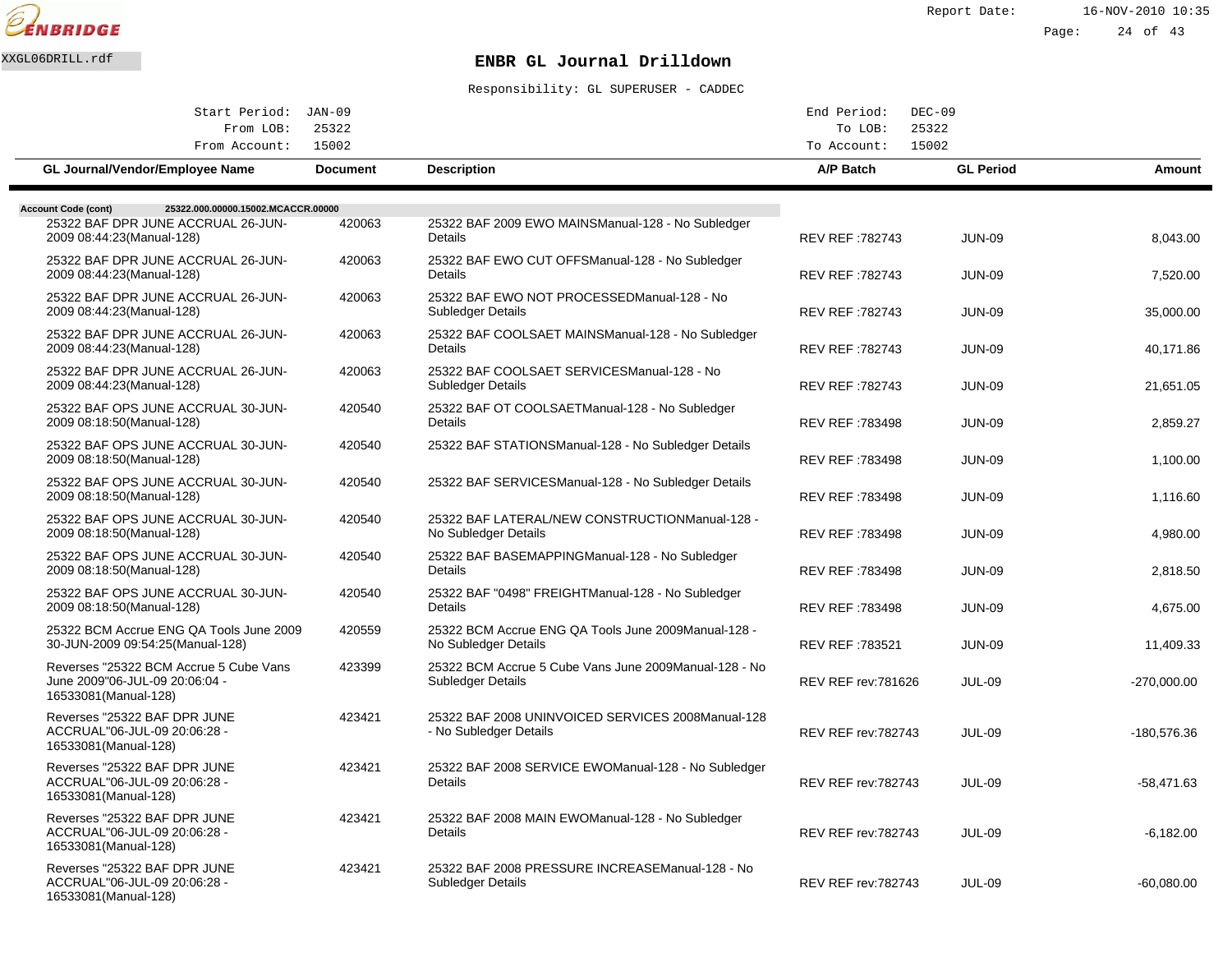

Page: 25 of 43

## XXGL06DRILL.rdf **ENBR GL Journal Drilldown**

| Start Period: JAN-09                                                                               |                 |                                                                              | End Period:<br>$DEC-09$    |                  |               |  |
|----------------------------------------------------------------------------------------------------|-----------------|------------------------------------------------------------------------------|----------------------------|------------------|---------------|--|
| From LOB:<br>25322                                                                                 |                 |                                                                              | To LOB:<br>25322           |                  |               |  |
| From Account:                                                                                      | 15002           |                                                                              | 15002<br>To Account:       |                  |               |  |
| GL Journal/Vendor/Employee Name                                                                    | <b>Document</b> | <b>Description</b>                                                           | A/P Batch                  | <b>GL Period</b> | <b>Amount</b> |  |
| 25322.000.00000.15002.MCACCR.00000                                                                 |                 |                                                                              |                            |                  |               |  |
| <b>Account Code (cont)</b><br>Reverses "25322 BAF DPR JUNE                                         | 423421          | 25322 BAF 2008 SEWER LATERAL Manual-128 - No                                 |                            |                  |               |  |
| ACCRUAL"06-JUL-09 20:06:28 -<br>16533081(Manual-128)                                               |                 | Subledger Details                                                            | <b>REV REF rev: 782743</b> | <b>JUL-09</b>    | $-1,440.62$   |  |
| Reverses "25322 BAF DPR JUNE<br>ACCRUAL"06-JUL-09 20:06:28 -<br>16533081 (Manual-128)              | 423421          | 25322 BAF 2009 UNINVOICED MAINS Manual-128 - No<br>Subledger Details         | <b>REV REF rev: 782743</b> | <b>JUL-09</b>    | $-500,000.00$ |  |
| Reverses "25322 BAF DPR JUNE<br>ACCRUAL"06-JUL-09 20:06:28 -<br>16533081 (Manual-128)              | 423421          | 25322 BAF 2009 UNINVOICED SERVICES Manual-128 - No<br>Subledger Details      | <b>REV REF rev: 782743</b> | <b>JUL-09</b>    | -591,976.27   |  |
| Reverses "25322 BAF DPR JUNE<br>ACCRUAL"06-JUL-09 20:06:28 -<br>16533081 (Manual-128)              | 423421          | 25322 BAF 2009 EWO SERVICES Manual-128 - No<br>Subledger Details             | <b>REV REF rev: 782743</b> | <b>JUL-09</b>    | $-31,538.00$  |  |
| Reverses "25322 BAF DPR JUNE<br>ACCRUAL"06-JUL-09 20:06:28 -<br>16533081 (Manual-128)              | 423421          | 25322 BAF 2009 EWO MAINS Manual-128 - No Subledger<br>Details                | <b>REV REF rev: 782743</b> | <b>JUL-09</b>    | $-8,043.00$   |  |
| Reverses "25322 BAF DPR JUNE<br>ACCRUAL"06-JUL-09 20:06:28 -<br>16533081(Manual-128)               | 423421          | 25322 BAF EWO CUT OFFS Manual-128 - No Subledger<br>Details                  | <b>REV REF rev: 782743</b> | <b>JUL-09</b>    | $-7,520.00$   |  |
| Reverses "25322 BAF DPR JUNE<br>ACCRUAL"06-JUL-09 20:06:28 -<br>16533081(Manual-128)               | 423421          | 25322 BAF EWO NOT PROCESSED Manual-128 - No<br>Subledger Details             | <b>REV REF rev: 782743</b> | <b>JUL-09</b>    | $-35,000.00$  |  |
| Reverses "25322 BAF DPR JUNE<br>ACCRUAL"06-JUL-09 20:06:28 -<br>16533081 (Manual-128)              | 423421          | 25322 BAF COOLSAET MAINS Manual-128 - No Subledger<br>Details                | REV REF rev: 782743        | <b>JUL-09</b>    | -40.171.86    |  |
| Reverses "25322 BAF DPR JUNE<br>ACCRUAL"06-JUL-09 20:06:28 -<br>16533081(Manual-128)               | 423421          | 25322 BAF COOLSAET SERVICES Manual-128 - No<br>Subledger Details             | <b>REV REF rev: 782743</b> | <b>JUL-09</b>    | $-21,651.05$  |  |
| Reverses "25322 BCM Accrue ENG QA Tools<br>June 2009"06-JUL-09 20:06:34 -<br>16533081 (Manual-128) | 423427          | 25322 BCM Accrue ENG QA Tools June 2009 Manual-128 -<br>No Subledger Details | <b>REV REF rev: 783521</b> | <b>JUL-09</b>    | -11,409.33    |  |
| Reverses "25322 BAF OPS JUNE<br>ACCRUAL"06-JUL-09 20:10:20 -<br>16533081(Manual-128)               | 423643          | 25322 BAF OT COOLSAET Manual-128 - No Subledger<br>Details                   | <b>REV REF rev: 783498</b> | <b>JUL-09</b>    | $-2,859.27$   |  |
| Reverses "25322 BAF OPS JUNE<br>ACCRUAL"06-JUL-09 20:10:20 -<br>16533081 (Manual-128)              | 423643          | 25322 BAF STATIONS Manual-128 - No Subledger Details                         | <b>REV REF rev: 783498</b> | <b>JUL-09</b>    | $-1,100.00$   |  |
| Reverses "25322 BAF OPS JUNE<br>ACCRUAL"06-JUL-09 20:10:20 -<br>16533081(Manual-128)               | 423643          | 25322 BAF SERVICES Manual-128 - No Subledger Details                         | <b>REV REF rev: 783498</b> | <b>JUL-09</b>    | $-1,116.60$   |  |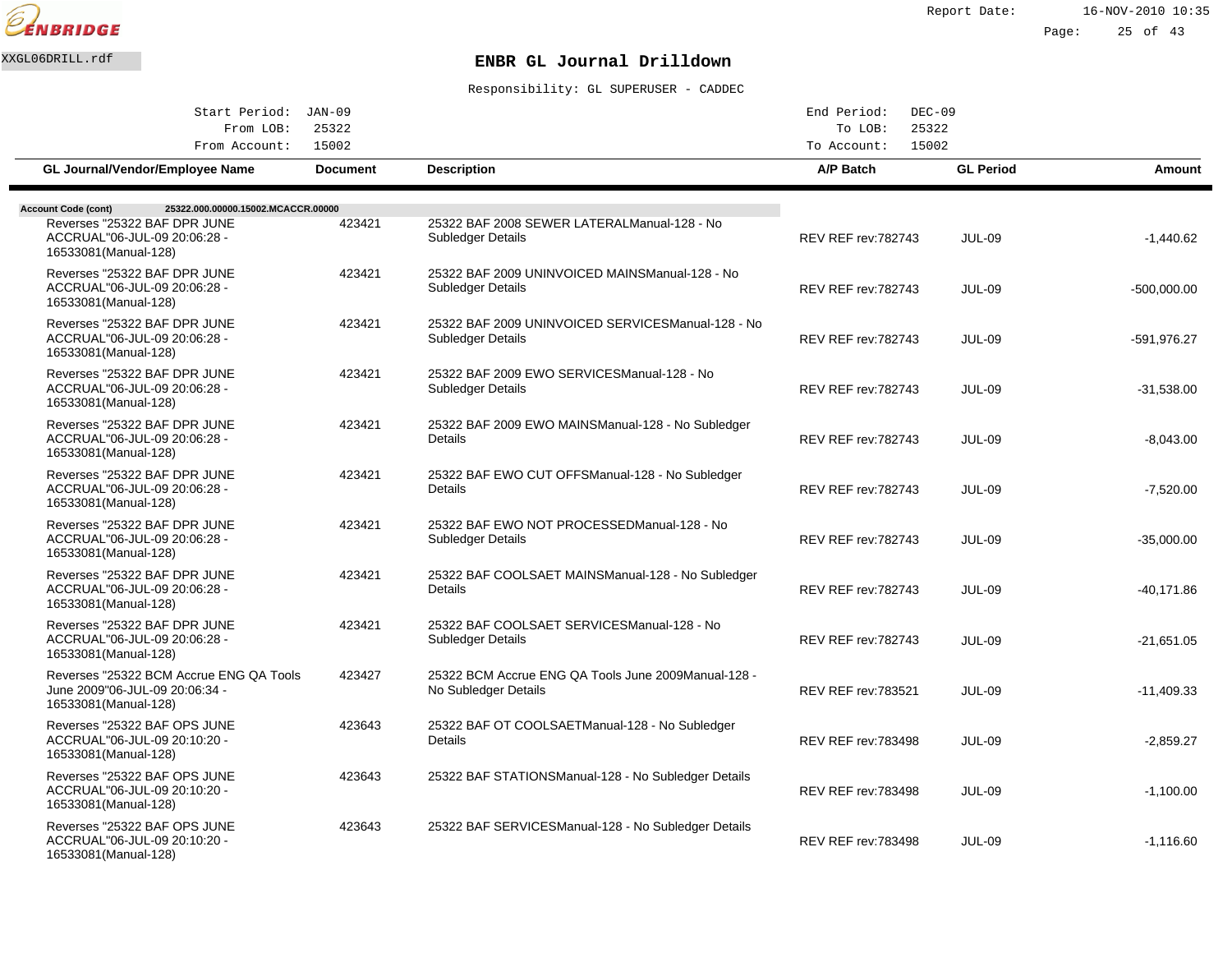

| Start Period: JAN-09                                                                                                                                      |                 |                                                                                   | End Period:<br>$DEC-09$<br>25322 |                  |               |  |
|-----------------------------------------------------------------------------------------------------------------------------------------------------------|-----------------|-----------------------------------------------------------------------------------|----------------------------------|------------------|---------------|--|
| From LOB:<br>From Account:                                                                                                                                | 25322<br>15002  |                                                                                   | To LOB:<br>15002<br>To Account:  |                  |               |  |
| <b>GL Journal/Vendor/Employee Name</b>                                                                                                                    | <b>Document</b> | <b>Description</b>                                                                | A/P Batch                        | <b>GL Period</b> | <b>Amount</b> |  |
|                                                                                                                                                           |                 |                                                                                   |                                  |                  |               |  |
| 25322.000.00000.15002.MCACCR.00000<br><b>Account Code (cont)</b><br>Reverses "25322 BAF OPS JUNE<br>ACCRUAL"06-JUL-09 20:10:20 -<br>16533081 (Manual-128) | 423643          | 25322 BAF LATERAL/NEW CONSTRUCTION Manual-128 -<br>No Subledger Details           | <b>REV REF rev:783498</b>        | <b>JUL-09</b>    | $-4,980.00$   |  |
| Reverses "25322 BAF OPS JUNE<br>ACCRUAL"06-JUL-09 20:10:20 -<br>16533081(Manual-128)                                                                      | 423643          | 25322 BAF BASEMAPPING Manual-128 - No Subledger<br>Details                        | <b>REV REF rev:783498</b>        | <b>JUL-09</b>    | $-2,818.50$   |  |
| Reverses "25322 BAF OPS JUNE<br>ACCRUAL"06-JUL-09 20:10:20 -<br>16533081 (Manual-128)                                                                     | 423643          | 25322 BAF "0498" FREIGHT Manual-128 - No Subledger<br>Details                     | <b>REV REF rev: 783498</b>       | <b>JUL-09</b>    | $-4,675.00$   |  |
| Reverses "25322 BCM Accrue IT Expenses<br>June 2009"06-JUL-09 20:10:39 -<br>16533081(Manual-128)                                                          | 423660          | 25322 BCM Accrue IT Expenses June 2009 Manual-128 - No<br>Subledger Details       | <b>REV REF rev: 781397</b>       | <b>JUL-09</b>    | $-56,821.57$  |  |
| 25322 HPM Accrue general plant and Cube<br>Vans July Spreadsheet 16713452:<br>A(Spreadsheet-45)                                                           | 425546          | Accrue SJ warehouse dock leveler July 09 Spreadsheet-45 -<br>No Subledger Details | REV REF: 791560                  | JUL-09           | 18,500.00     |  |
| 25322 HPM Accrue general plant and Cube<br>Vans July Spreadsheet 16713452:<br>A(Spreadsheet-45)                                                           | 425546          | Accrue 5 Cube Vans July 09 Spreadsheet-45 - No Subledger<br>Details               | REV REF: 791560                  | <b>JUL-09</b>    | 270,000.00    |  |
| 25322 HPM Accrue IT Expenses July 09<br>Spreadsheet 16764500: A(Spreadsheet-128)                                                                          | 426477          | Monthly Capital accrual July 09 Spreadsheet-128 - No<br>Subledger Details         | REV REF :792938                  | <b>JUL-09</b>    | 53,152.49     |  |
| 25322 BAF DPR JULY ACCRUAL 04-AUG-<br>2009 10:39:57 (Manual-128)                                                                                          | 426992          | 25322 BAF 2008 MAINS & SERVICES Manual-128 - No<br>Subledger Details              | REV REF :793767                  | <b>JUL-09</b>    | 180,576.36    |  |
| 25322 BAF DPR JULY ACCRUAL 04-AUG-<br>2009 10:39:57 (Manual-128)                                                                                          | 426992          | 25322 BAF 2008 SERVICE EWO Manual-128 - No Subledger<br>Details                   | REV REF :793767                  | <b>JUL-09</b>    | 58,471.63     |  |
| 25322 BAF DPR JULY ACCRUAL 04-AUG-<br>2009 10:39:57 (Manual-128)                                                                                          | 426992          | 25322 BAF 2008 MAIN EWO Manual-128 - No Subledger<br>Details                      | REV REF :793767                  | <b>JUL-09</b>    | 6,182.00      |  |
| 25322 BAF DPR JULY ACCRUAL 04-AUG-<br>2009 10:39:57 (Manual-128)                                                                                          | 426992          | 25322 BAF 2008 PRESSURE INCREASE Manual-128 - No<br>Subledger Details             | REV REF: 793767                  | <b>JUL-09</b>    | 60,080.00     |  |
| 25322 BAF DPR JULY ACCRUAL 04-AUG-<br>2009 10:39:57 (Manual-128)                                                                                          | 426992          | 25322 BAF 2008 SEWER LATERAL Manual-128 - No<br>Subledger Details                 | REV REF :793767                  | <b>JUL-09</b>    | 1,440.62      |  |
| 25322 BAF DPR JULY ACCRUAL 04-AUG-<br>2009 10:39:57 (Manual-128)                                                                                          | 426992          | 25322 BAF 2009 MAINS LPI Manual-128 - No Subledger<br>Details                     | REV REF :793767                  | <b>JUL-09</b>    | 958,688.00    |  |
| 25322 BAF DPR JULY ACCRUAL 04-AUG-<br>2009 10:39:57 (Manual-128)                                                                                          | 426992          | 25322 BAF 2009 SERVICES LPI Manual-128 - No Subledger<br>Details                  | REV REF: 793767                  | <b>JUL-09</b>    | 860,168.00    |  |
| 25322 BAF DPR JULY ACCRUAL 04-AUG-<br>2009 10:39:57 (Manual-128)                                                                                          | 426992          | 25322 BAF 2009 EWO SERVICE LPI Manual-128 - No<br>Subledger Details               | REV REF: 793767                  | <b>JUL-09</b>    | 40,025.00     |  |
| 25322 BAF DPR JULY ACCRUAL 04-AUG-<br>2009 10:39:57 (Manual-128)                                                                                          | 426992          | 25322 BAF 2009 EWO MAINS LPI Manual-128 - No Subledger<br>Details                 | <b>REV REF: 793767</b>           | <b>JUL-09</b>    | 14,230.00     |  |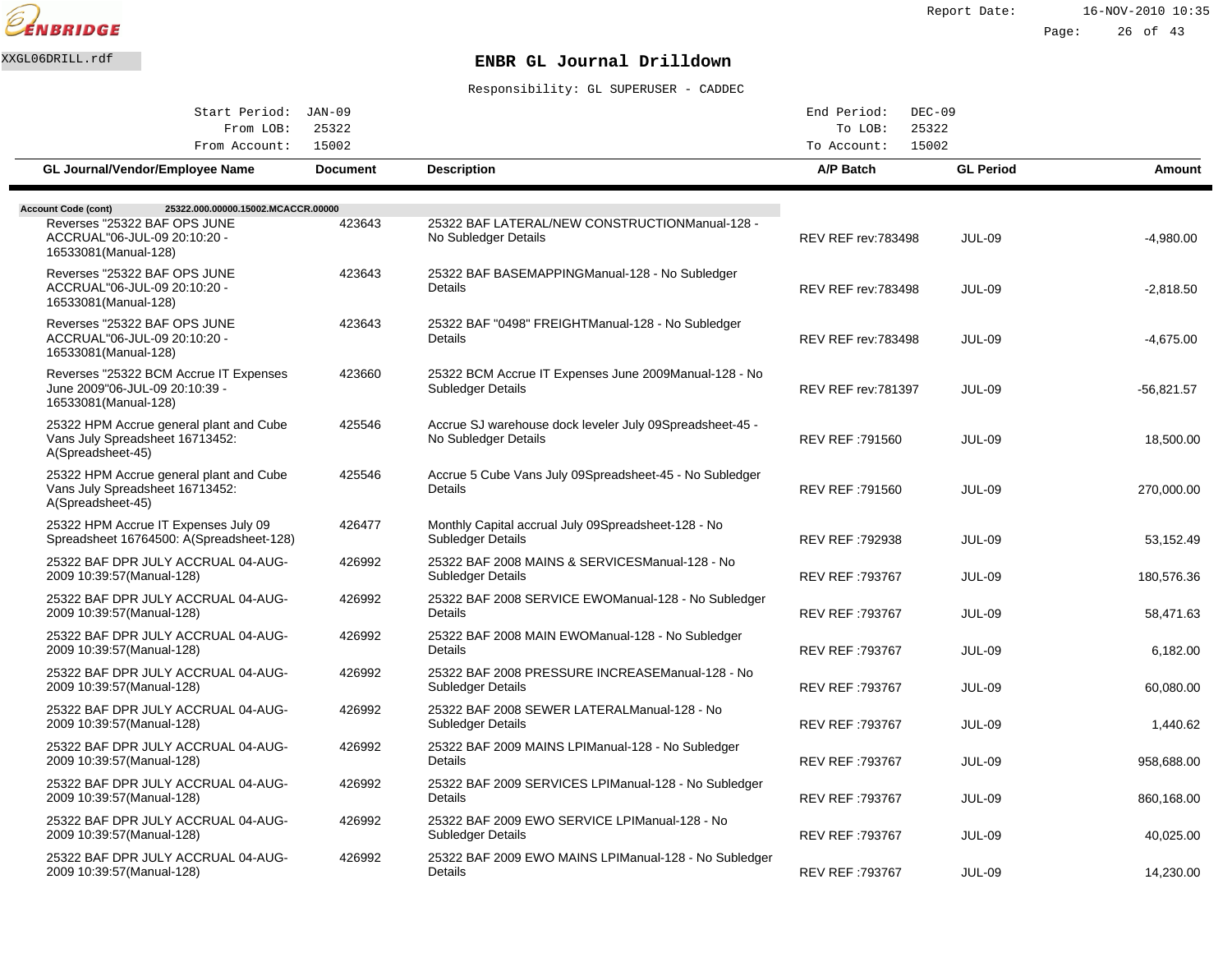

Report Date: 16-NOV-2010 10:35 Page: 27 of 43

#### XXGL06DRILL.rdf **ENBR GL Journal Drilldown**

| Start Period: JAN-09                                                                 |                 |                                                                           | End Period:                | $DEC-09$         |             |
|--------------------------------------------------------------------------------------|-----------------|---------------------------------------------------------------------------|----------------------------|------------------|-------------|
| From LOB:<br>From Account:                                                           | 25322<br>15002  |                                                                           | To LOB:<br>To Account:     | 25322<br>15002   |             |
| GL Journal/Vendor/Employee Name                                                      | <b>Document</b> | <b>Description</b>                                                        | A/P Batch                  | <b>GL Period</b> | Amount      |
| <b>Account Code (cont)</b><br>25322.000.00000.15002.MCACCR.00000                     |                 |                                                                           |                            |                  |             |
| 25322 BAF DPR JULY ACCRUAL 04-AUG-<br>2009 10:39:57 (Manual-128)                     | 426992          | 25322 BAF 2009 EWO CUTOFFS LPI Manual-128 - No<br>Subledger Details       | <b>REV REF: 793767</b>     | <b>JUL-09</b>    | 25,455.00   |
| 25322 BAF DPR JULY ACCRUAL 04-AUG-<br>2009 10:39:57 (Manual-128)                     | 426992          | 25322 BAF 2009 EWO NOT PROCESSED LPI Manual-128 -<br>No Subledger Details | REV REF: 793767            | <b>JUL-09</b>    | 20,000.00   |
| 25322 BAF DPR JULY ACCRUAL 04-AUG-<br>2009 10:39:57 (Manual-128)                     | 426992          | 25322 BAF SEWER DAYLIGHT Manual-128 - No Subledger<br>Details             | REV REF: 793767            | <b>JUL-09</b>    | 6,393.00    |
| 25322 BAF DPR JULY ACCRUAL 04-AUG-<br>2009 10:39:57 (Manual-128)                     | 426992          | 25322 BAF MAINS COOLSAET Manual-128 - No Subledger<br>Details             | <b>REV REF: 793767</b>     | <b>JUL-09</b>    | 40,171.86   |
| 25322 BAF DPR JULY ACCRUAL 04-AUG-<br>2009 10:39:57 (Manual-128)                     | 426992          | 25322 BAF SERVICES COOLSAET Manual-128 - No<br>Subledger Details          | REV REF: 793767            | <b>JUL-09</b>    | 21,651.05   |
| 25322 BAF OPS JUL ACCRUAL 04-AUG-<br>2009 12:59:58 (Manual-128)                      | 427046          | 25322 BAF OPS STATIONS COOLSAET Manual-128 - No<br>Subledger Details      | REV REF: 793845            | <b>JUL-09</b>    | 1,100.00    |
| 25322 BAF OPS JUL ACCRUAL 04-AUG-<br>2009 12:59:58 (Manual-128)                      | 427046          | 25322 BAF OPS SERVICES COOLSAET Manual-128 - No<br>Subledger Details      | <b>REV REF: 793845</b>     | <b>JUL-09</b>    | 1,116.60    |
| 25322 BAF OPS JUL ACCRUAL 04-AUG-<br>2009 12:59:58 (Manual-128)                      | 427046          | 25322 BAF OPS OT COOLSAET Manual-128 - No Subledger<br>Details            | <b>REV REF: 793845</b>     | <b>JUL-09</b>    | 2,859.26    |
| 25322 BAF OPS JUL ACCRUAL 04-AUG-<br>2009 12:59:58 (Manual-128)                      | 427046          | 25322 BAF OPS BASEMAPPING Manual-128 - No Subledger<br>Details            | REV REF: 793845            | <b>JUL-09</b>    | 21,388.58   |
| 25322 BAF OPS JUL ACCRUAL 04-AUG-<br>2009 12:59:58 (Manual-128)                      | 427046          | 25322 BAF OPS SURVEYING Manual-128 - No Subledger<br>Details              | REV REF: 793845            | <b>JUL-09</b>    | 680.00      |
| 25322 BAF OPS JUL ACCRUAL 04-AUG-<br>2009 12:59:58 (Manual-128)                      | 427046          | 25322 BAF OPS "0498" FREIGHT Manual-128 - No Subledger<br>Details         | REV REF: 793845            | <b>JUL-09</b>    | 121.59      |
| 25322 BAF OPS JUL ACCRUAL 04-AUG-<br>2009 12:59:58 (Manual-128)                      | 427046          | 25322 BAF OPS LANDSCAPING Manual-128 - No Subledger<br><b>Details</b>     | REV REF: 793845            | <b>JUL-09</b>    | 1.455.00    |
| 25322 BAF OPS JUL ACCRUAL 04-AUG-<br>2009 12:59:58 (Manual-128)                      | 427046          | 25322 BAF OPS SURVEYING, BASEMAPPING Manual-128 -<br>No Subledger Details | <b>REV REF: 793845</b>     | <b>JUL-09</b>    | 17,600.05   |
| 25322 ABR Accrue EGD July 09 Spreadsheet<br>16793528: A(Spreadsheet-128)             | 427287          | Meter Inventory Reconciliation Spreadsheet-128 - No<br>Subledger Details  | REV REF: 794352            | <b>JUL-09</b>    | 255.25      |
| Reverses "25322 BAF DPR JULY<br>ACCRUAL"12-AUG-09 20:35:41 -<br>16859011(Manual-128) | 429298          | 25322 BAF 2008 MAINS & SERVICES Manual-128 - No<br>Subledger Details      | <b>REV REF rev: 793767</b> | <b>AUG-09</b>    | -180,576.36 |
| Reverses "25322 BAF DPR JULY<br>ACCRUAL"12-AUG-09 20:35:41 -<br>16859011(Manual-128) | 429298          | 25322 BAF 2008 SERVICE EWO Manual-128 - No Subledger<br><b>Details</b>    | <b>REV REF rev: 793767</b> | <b>AUG-09</b>    | -58,471.63  |
| Reverses "25322 BAF DPR JULY<br>ACCRUAL"12-AUG-09 20:35:41 -<br>16859011(Manual-128) | 429298          | 25322 BAF 2008 MAIN EWO Manual-128 - No Subledger<br>Details              | <b>REV REF rev: 793767</b> | <b>AUG-09</b>    | $-6,182.00$ |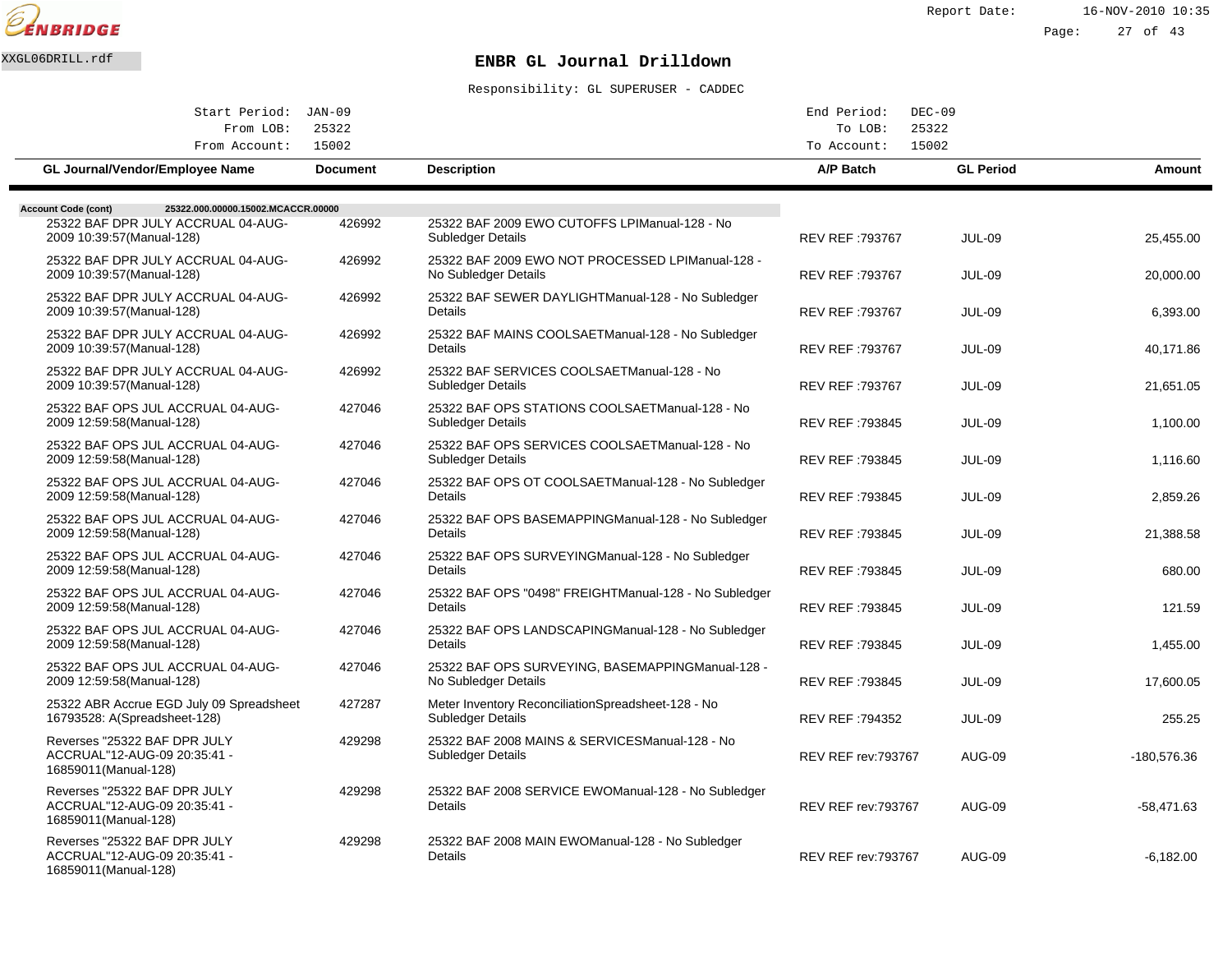

Report Date: 16-NOV-2010 10:35

Page: 28 of 43

## XXGL06DRILL.rdf **ENBR GL Journal Drilldown**

| Start Period: JAN-09                                                                                              |                          |                                                                           | End Period:<br>$DEC-09$    |                           |                |
|-------------------------------------------------------------------------------------------------------------------|--------------------------|---------------------------------------------------------------------------|----------------------------|---------------------------|----------------|
| 25322<br>From LOB:                                                                                                |                          |                                                                           | To LOB:                    | 25322                     |                |
| From Account:<br>GL Journal/Vendor/Employee Name                                                                  | 15002<br><b>Document</b> | <b>Description</b>                                                        | To Account:<br>A/P Batch   | 15002<br><b>GL Period</b> | Amount         |
|                                                                                                                   |                          |                                                                           |                            |                           |                |
| <b>Account Code (cont)</b><br>25322.000.00000.15002.MCACCR.00000<br>Reverses "25322 BAF DPR JULY                  | 429298                   | 25322 BAF 2008 PRESSURE INCREASE Manual-128 - No                          |                            |                           |                |
| ACCRUAL"12-AUG-09 20:35:41 -<br>16859011(Manual-128)                                                              |                          | Subledger Details                                                         | <b>REV REF rev: 793767</b> | <b>AUG-09</b>             | $-60,080.00$   |
| Reverses "25322 BAF DPR JULY<br>ACCRUAL"12-AUG-09 20:35:41 -<br>16859011(Manual-128)                              | 429298                   | 25322 BAF 2008 SEWER LATERAL Manual-128 - No<br>Subledger Details         | <b>REV REF rev: 793767</b> | <b>AUG-09</b>             | $-1,440.62$    |
| Reverses "25322 BAF DPR JULY<br>ACCRUAL"12-AUG-09 20:35:41 -<br>16859011(Manual-128)                              | 429298                   | 25322 BAF 2009 MAINS LPI Manual-128 - No Subledger<br>Details             | <b>REV REF rev: 793767</b> | AUG-09                    | $-958.688.00$  |
| Reverses "25322 BAF DPR JULY<br>ACCRUAL"12-AUG-09 20:35:41 -<br>16859011(Manual-128)                              | 429298                   | 25322 BAF 2009 SERVICES LPI Manual-128 - No Subledger<br>Details          | <b>REV REF rev: 793767</b> | <b>AUG-09</b>             | $-860, 168.00$ |
| Reverses "25322 BAF DPR JULY<br>ACCRUAL"12-AUG-09 20:35:41 -<br>16859011(Manual-128)                              | 429298                   | 25322 BAF 2009 EWO SERVICE LPI Manual-128 - No<br>Subledger Details       | <b>REV REF rev: 793767</b> | <b>AUG-09</b>             | $-40,025.00$   |
| Reverses "25322 BAF DPR JULY<br>ACCRUAL"12-AUG-09 20:35:41 -<br>16859011(Manual-128)                              | 429298                   | 25322 BAF 2009 EWO MAINS LPI Manual-128 - No Subledger<br>Details         | <b>REV REF rev: 793767</b> | <b>AUG-09</b>             | $-14,230.00$   |
| Reverses "25322 BAF DPR JULY<br>ACCRUAL"12-AUG-09 20:35:41 -<br>16859011(Manual-128)                              | 429298                   | 25322 BAF 2009 EWO CUTOFFS LPI Manual-128 - No<br>Subledger Details       | <b>REV REF rev: 793767</b> | <b>AUG-09</b>             | -25,455.00     |
| Reverses "25322 BAF DPR JULY<br>ACCRUAL"12-AUG-09 20:35:41 -<br>16859011(Manual-128)                              | 429298                   | 25322 BAF 2009 EWO NOT PROCESSED LPI Manual-128 -<br>No Subledger Details | <b>REV REF rev: 793767</b> | AUG-09                    | $-20,000.00$   |
| Reverses "25322 BAF DPR JULY<br>ACCRUAL"12-AUG-09 20:35:41 -<br>16859011 (Manual-128)                             | 429298                   | 25322 BAF SEWER DAYLIGHT Manual-128 - No Subledger<br>Details             | <b>REV REF rev: 793767</b> | <b>AUG-09</b>             | $-6,393.00$    |
| Reverses "25322 BAF DPR JULY<br>ACCRUAL"12-AUG-09 20:35:41 -<br>16859011(Manual-128)                              | 429298                   | 25322 BAF MAINS COOLSAET Manual-128 - No Subledger<br>Details             | <b>REV REF rev: 793767</b> | <b>AUG-09</b>             | -40.171.86     |
| Reverses "25322 BAF DPR JULY<br>ACCRUAL"12-AUG-09 20:35:41 -<br>16859011(Manual-128)                              | 429298                   | 25322 BAF SERVICES COOLSAET Manual-128 - No<br>Subledger Details          | <b>REV REF rev: 793767</b> | <b>AUG-09</b>             | $-21,651.05$   |
| Reverses "25322 ABR Accrue EGD July Auto<br>Reverse and Post CA"12-AUG-09 20:38:18 -<br>16859011(Spreadsheet-128) | 429448                   | Meter Inventory Reconciliation Spreadsheet-128 - No<br>Subledger Details  | <b>REV REF rev: 794352</b> | <b>AUG-09</b>             | $-255.25$      |
| Reverses "25322 BAF OPS JUL<br>ACCRUAL"12-AUG-09 20:38:24 -<br>16859011(Manual-128)                               | 429454                   | 25322 BAF OPS STATIONS COOLSAET Manual-128 - No<br>Subledger Details      | <b>REV REF rev: 793845</b> | AUG-09                    | $-1,100.00$    |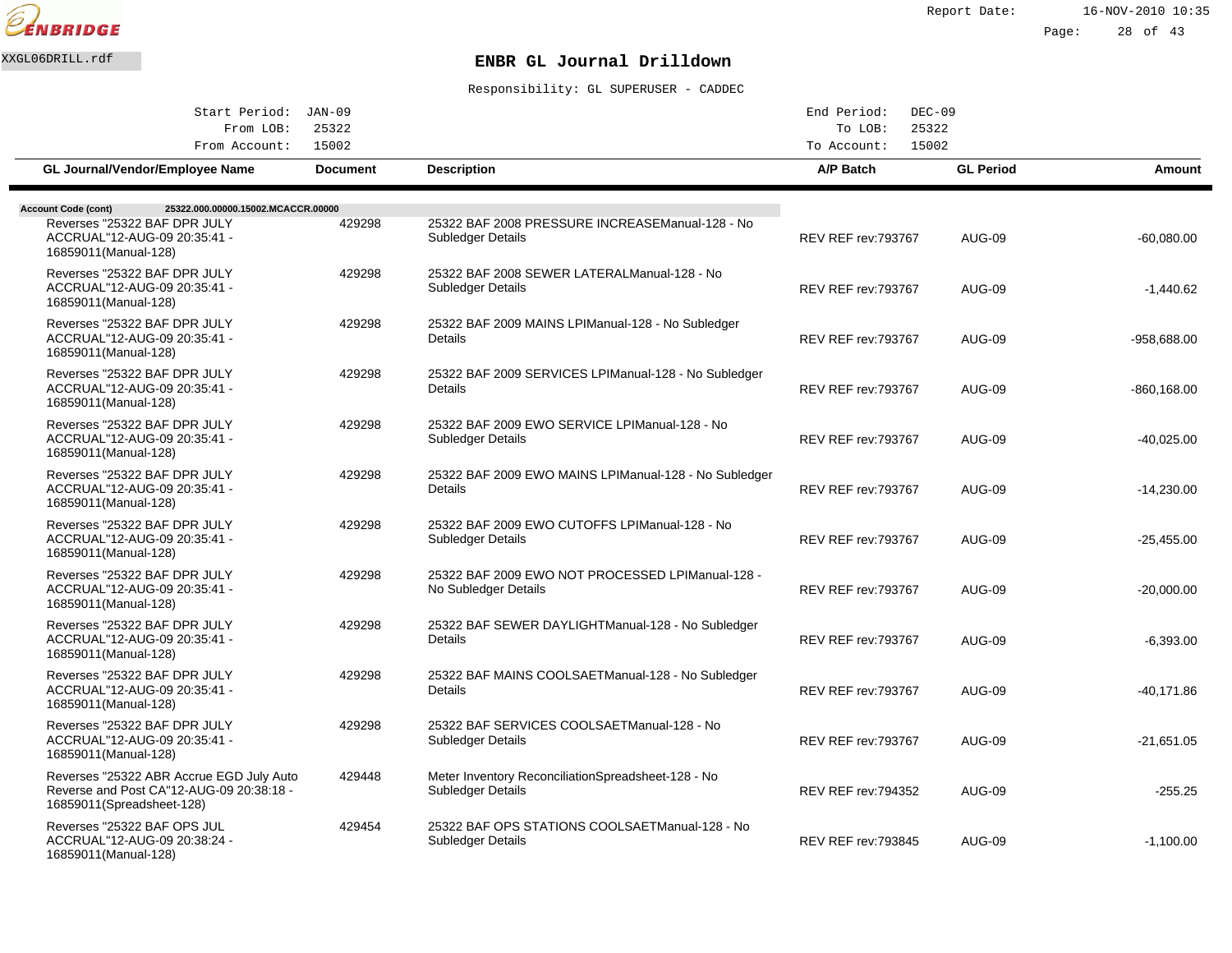

| Start Period: JAN-09<br>25322                                                                                     |                 |                                                                                            | End Period:<br>$DEC-09$    |                  |               |  |
|-------------------------------------------------------------------------------------------------------------------|-----------------|--------------------------------------------------------------------------------------------|----------------------------|------------------|---------------|--|
| From LOB:                                                                                                         |                 | 25322<br>To LOB:<br>15002                                                                  |                            |                  |               |  |
| From Account:                                                                                                     | 15002           |                                                                                            | To Account:                |                  |               |  |
| <b>GL Journal/Vendor/Employee Name</b>                                                                            | <b>Document</b> | <b>Description</b>                                                                         | A/P Batch                  | <b>GL Period</b> | Amount        |  |
|                                                                                                                   |                 |                                                                                            |                            |                  |               |  |
| 25322.000.00000.15002.MCACCR.00000<br><b>Account Code (cont)</b><br>Reverses "25322 BAF OPS JUL                   | 429454          | 25322 BAF OPS SERVICES COOLSAET Manual-128 - No                                            |                            |                  |               |  |
| ACCRUAL"12-AUG-09 20:38:24 -<br>16859011(Manual-128)                                                              |                 | <b>Subledger Details</b>                                                                   | <b>REV REF rev:793845</b>  | <b>AUG-09</b>    | $-1,116.60$   |  |
| Reverses "25322 BAF OPS JUL<br>ACCRUAL"12-AUG-09 20:38:24 -<br>16859011(Manual-128)                               | 429454          | 25322 BAF OPS OT COOLSAET Manual-128 - No Subledger<br>Details                             | <b>REV REF rev: 793845</b> | <b>AUG-09</b>    | $-2,859.26$   |  |
| Reverses "25322 BAF OPS JUL<br>ACCRUAL"12-AUG-09 20:38:24 -<br>16859011(Manual-128)                               | 429454          | 25322 BAF OPS BASEMAPPING Manual-128 - No Subledger<br>Details                             | <b>REV REF rev: 793845</b> | <b>AUG-09</b>    | $-21.388.58$  |  |
| Reverses "25322 BAF OPS JUL<br>ACCRUAL"12-AUG-09 20:38:24 -<br>16859011(Manual-128)                               | 429454          | 25322 BAF OPS SURVEYING Manual-128 - No Subledger<br>Details                               | <b>REV REF rev: 793845</b> | <b>AUG-09</b>    | $-680.00$     |  |
| Reverses "25322 BAF OPS JUL<br>ACCRUAL"12-AUG-09 20:38:24 -<br>16859011(Manual-128)                               | 429454          | 25322 BAF OPS "0498" FREIGHT Manual-128 - No Subledger<br>Details                          | <b>REV REF rev: 793845</b> | <b>AUG-09</b>    | $-121.59$     |  |
| Reverses "25322 BAF OPS JUL<br>ACCRUAL"12-AUG-09 20:38:24 -<br>16859011(Manual-128)                               | 429454          | 25322 BAF OPS LANDSCAPING Manual-128 - No Subledger<br>Details                             | <b>REV REF rev: 793845</b> | <b>AUG-09</b>    | $-1,455.00$   |  |
| Reverses "25322 BAF OPS JUL<br>ACCRUAL"12-AUG-09 20:38:24 -<br>16859011(Manual-128)                               | 429454          | 25322 BAF OPS SURVEYING, BASEMAPPING Manual-128 -<br>No Subledger Details                  | <b>REV REF rev: 793845</b> | <b>AUG-09</b>    | $-17,600.05$  |  |
| Reverses "25322 HPM Accrue general AUTO<br>REVERSE CAD"12-AUG-09 20:38:45 -<br>16859011(Spreadsheet-45)           | 429474          | Accrue SJ warehouse dock leveler July 09 Spreadsheet-45 -<br>No Subledger Details          | <b>REV REF rev: 791560</b> | <b>AUG-09</b>    | $-18.500.00$  |  |
| Reverses "25322 HPM Accrue general AUTO<br>REVERSE CAD"12-AUG-09 20:38:45 -<br>16859011(Spreadsheet-45)           | 429474          | Accrue 5 Cube Vans July 09 Spreadsheet-45 - No Subledger<br>Details                        | <b>REV REF rev: 791560</b> | <b>AUG-09</b>    | $-270,000.00$ |  |
| Reverses "25322 HPM Accrue IT Expen Auto<br>Reverse and Post CA"12-AUG-09 20:38:55 -<br>16859011(Spreadsheet-128) | 429482          | Monthly Capital accrual July 09 Spreadsheet-128 - No<br>Subledger Details                  | <b>REV REF rev:792938</b>  | <b>AUG-09</b>    | $-53,152.49$  |  |
| 25322 BCM To correct adjusting JE in Dec<br>2006 18-AUG-2009 07:38:00(Manual-<br>Adjustment)                      | 429893          | 25322 BCM To correct adjusting JE in Dec 2006 Manual-<br>Adjustment - No Subledger Details |                            | <b>AUG-09</b>    | 32,107.31     |  |
| 25322 HPM Accrue 5 Cube Vans & SJ Dock<br>August 09 Spreadsheet 16985454:<br>A(Spreadsheet-128)                   | 431042          | SJ Warehouse Dock Leveler August 09 Spreadsheet-128 - No<br><b>Subledger Details</b>       | REV REF: 800420            | <b>AUG-09</b>    | 18,500.00     |  |
| 25322 HPM Accrue 5 Cube Vans & SJ Dock<br>August 09 Spreadsheet 16985454:<br>A(Spreadsheet-128)                   | 431042          | Accrue 5 Cube Vans August 09 Spreadsheet-128 - No<br>Subledger Details                     | REV REF :800420            | AUG-09           | 270,000.00    |  |
| 25322 BCM IT Capital Accrual Aug 2009 01-<br>SEP-2009 07:44:41 (Manual-128)                                       | 431819          | 25322 BCM IT Capital Accrual Aug 2009 Manual-128 - No<br><b>Subledger Details</b>          | REV REF: 801599            | <b>AUG-09</b>    | 30,352.49     |  |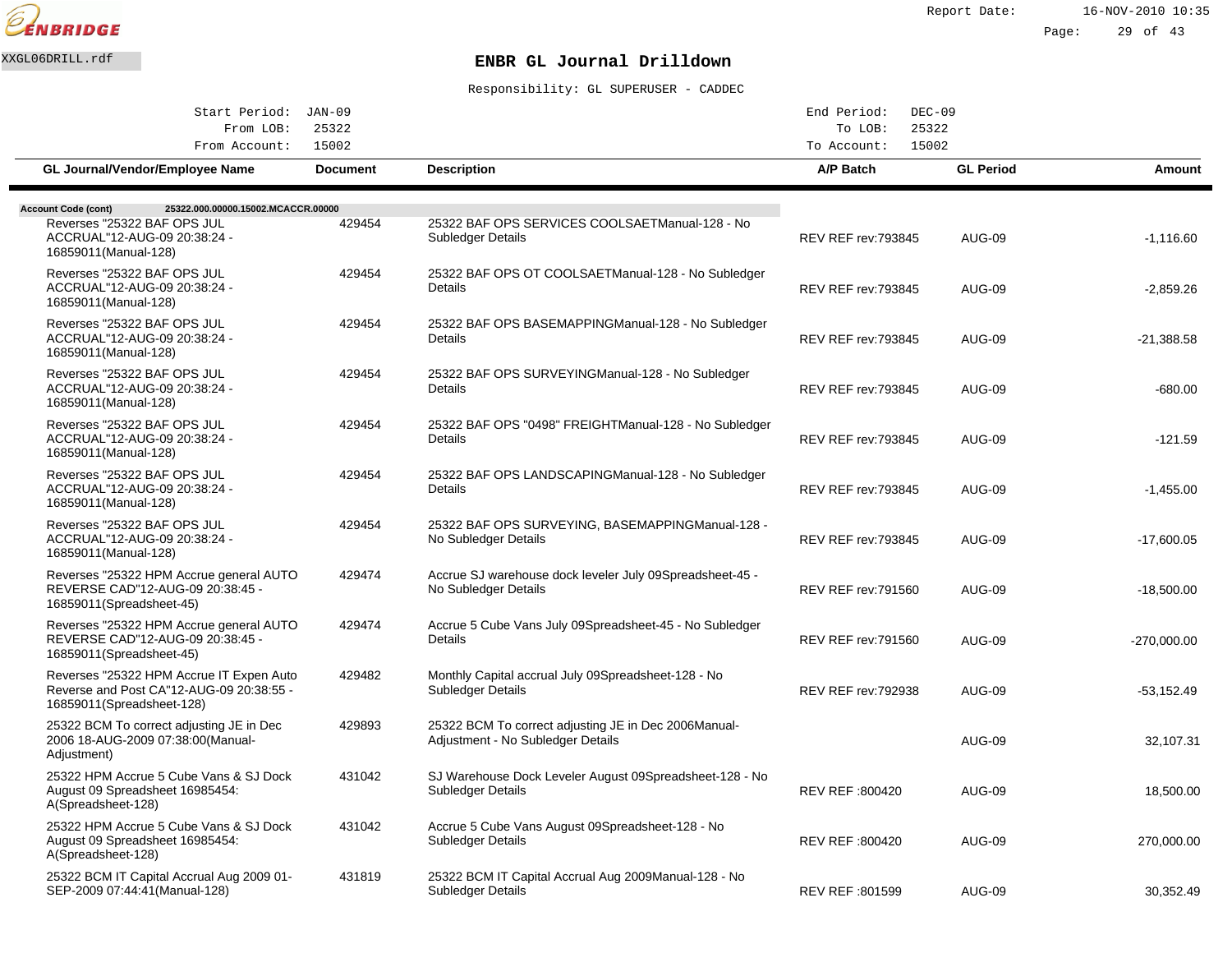

Report Date: 16-NOV-2010 10:35

Page: 30 of 43

# XXGL06DRILL.rdf **ENBR GL Journal Drilldown**

| Start Period: JAN-09                                                                                  |                 |                                                                                | End Period:      | $DEC-09$         |              |
|-------------------------------------------------------------------------------------------------------|-----------------|--------------------------------------------------------------------------------|------------------|------------------|--------------|
| From LOB:                                                                                             | 25322           |                                                                                | To LOB:          | 25322            |              |
| From Account:                                                                                         | 15002           |                                                                                | To Account:      | 15002            |              |
| GL Journal/Vendor/Employee Name                                                                       | <b>Document</b> | <b>Description</b>                                                             | A/P Batch        | <b>GL Period</b> | Amount       |
|                                                                                                       |                 |                                                                                |                  |                  |              |
| 25322.000.00000.15002.MCACCR.00000<br><b>Account Code (cont)</b><br>25322 BAF DPR AUG ACCRUAL 01-SEP- | 432064          | 25322 BAF LPI 2008 MAINS & SERVICES Manual-128 - No                            |                  |                  |              |
| 2009 13:04:59(Manual-128)                                                                             |                 | <b>Subledger Details</b>                                                       | REV REF : 801926 | <b>AUG-09</b>    | 180,576.36   |
| 25322 BAF DPR AUG ACCRUAL 01-SEP-                                                                     | 432064          | 25322 BAF LPI 2008 EWO SERVICES Manual-128 - No                                |                  |                  |              |
| 2009 13:04:59(Manual-128)                                                                             |                 | Subledger Details                                                              | REV REF: 801926  | <b>AUG-09</b>    | 58,471.63    |
| 25322 BAF DPR AUG ACCRUAL 01-SEP-<br>2009 13:04:59(Manual-128)                                        | 432064          | 25322 BAF LPI 2008 EWO MAINS Manual-128 - No Subledger<br>Details              | REV REF: 801926  | <b>AUG-09</b>    | 6,182.00     |
| 25322 BAF DPR AUG ACCRUAL 01-SEP-<br>2009 13:04:59(Manual-128)                                        | 432064          | 25322 BAF LPI 2008 PRESSURE INCREASE Manual-128 -<br>No Subledger Details      | REV REF :801926  | <b>AUG-09</b>    | 60,080.00    |
| 25322 BAF DPR AUG ACCRUAL 01-SEP-                                                                     | 432064          | 25322 BAF 2008 SEWER LATERAL Manual-128 - No                                   |                  |                  |              |
| 2009 13:04:59(Manual-128)                                                                             |                 | <b>Subledger Details</b>                                                       | REV REF : 801926 | <b>AUG-09</b>    | 1,440.62     |
| 25322 BAF DPR AUG ACCRUAL 01-SEP-                                                                     | 432064          | 25322 BAF LPI 2009 MAINS Manual-128 - No Subledger                             |                  |                  |              |
| 2009 13:04:59 (Manual-128)                                                                            |                 | Details                                                                        | REV REF: 801926  | <b>AUG-09</b>    | 1,642,244.00 |
| 25322 BAF DPR AUG ACCRUAL 01-SEP-<br>2009 13:04:59(Manual-128)                                        | 432064          | 25322 BAF LPI 2009 SERVICES Manual-128 - No Subledger<br>Details               | REV REF: 801926  | <b>AUG-09</b>    | 1,120,202.00 |
| 25322 BAF DPR AUG ACCRUAL 01-SEP-<br>2009 13:04:59 (Manual-128)                                       | 432064          | 25322 BAF LPI EWO MAINS & SERVICES Manual-128 - No<br><b>Subledger Details</b> | REV REF :801926  | <b>AUG-09</b>    | 81,651.00    |
| 25322 BAF DPR AUG ACCRUAL 01-SEP-                                                                     | 432064          | 25322 BAF LPI EWO Manual-128 - No Subledger Details                            |                  |                  |              |
| 2009 13:04:59 (Manual-128)                                                                            |                 |                                                                                | REV REF: 801926  | <b>AUG-09</b>    | 20,000.00    |
| 25322 BAF DPR AUG ACCRUAL 01-SEP-<br>2009 13:04:59 (Manual-128)                                       | 432064          | 25322 BAF SEWER DAYLIGHT Manual-128 - No Subledger<br>Details                  | REV REF :801926  | <b>AUG-09</b>    | 6,393.00     |
| 25322 BAF DPR AUG ACCRUAL 01-SEP-                                                                     | 432064          | 25322 BAF COOLSAET MAINS Manual-128 - No Subledger                             |                  |                  |              |
| 2009 13:04:59 (Manual-128)                                                                            |                 | Details                                                                        | REV REF: 801926  | <b>AUG-09</b>    | 40.171.86    |
| 25322 BAF DPR AUG ACCRUAL 01-SEP-                                                                     | 432064          | 25322 BAF COOLSAET SERVICES Manual-128 - No                                    |                  |                  |              |
| 2009 13:04:59 (Manual-128)                                                                            |                 | Subledger Details                                                              | REV REF: 801926  | <b>AUG-09</b>    | 21,651.05    |
| 25322 BAF OPS AUG ACCRUAL 01-SEP-<br>2009 13:46:00(Manual-128)                                        | 432100          | 25322 BAF OPS OT COOLSAET Manual-128 - No Subledger<br>Details                 | REV REF: 801967  | <b>AUG-09</b>    | 2,859.27     |
| 25322 BAF OPS AUG ACCRUAL 01-SEP-                                                                     | 432100          | 25322 BAF OPS M&NP GRANDVIEW STN Manual-128 - No                               |                  |                  |              |
| 2009 13:46:00(Manual-128)                                                                             |                 | <b>Subledger Details</b>                                                       | REV REF :801967  | <b>AUG-09</b>    | 95,668.92    |
| 25322 BAF OPS AUG ACCRUAL 01-SEP-                                                                     | 432100          | 25322 BAF OPS SURVEYING Manual-128 - No Subledger                              |                  |                  |              |
| 2009 13:46:00(Manual-128)                                                                             |                 | Details                                                                        | REV REF :801967  | <b>AUG-09</b>    | 1,400.00     |
| 25322 BAF OPS AUG ACCRUAL 01-SEP-<br>2009 13:46:00(Manual-128)                                        | 432100          | 25322 BAF OPS STATIONS Manual-128 - No Subledger<br>Details                    | REV REF: 801967  | <b>AUG-09</b>    | 1,100.00     |
| 25322 BAF OPS AUG ACCRUAL 01-SEP-<br>2009 13:46:00(Manual-128)                                        | 432100          | 25322 BAF OPS SERVICES Manual-128 - No Subledger<br>Details                    | REV REF: 801967  | <b>AUG-09</b>    | 1,116.60     |
| 25322 BAF OPS AUG ACCRUAL 01-SEP-<br>2009 13:46:00(Manual-128)                                        | 432100          | 25322 BAF OPS "0498" FREIGHT Manual-128 - No Subledger<br>Details              | REV REF :801967  | <b>AUG-09</b>    | 308.82       |
| 25322 ABR Accrue EGD Aug 09 Spreadsheet                                                               | 432730          | Meter Inventory Reconciliation Spreadsheet-128 - No                            |                  |                  |              |
| 17058001: A(Spreadsheet-128)                                                                          |                 | Subledger Details                                                              | REV REF: 802903  | <b>AUG-09</b>    | 102.10       |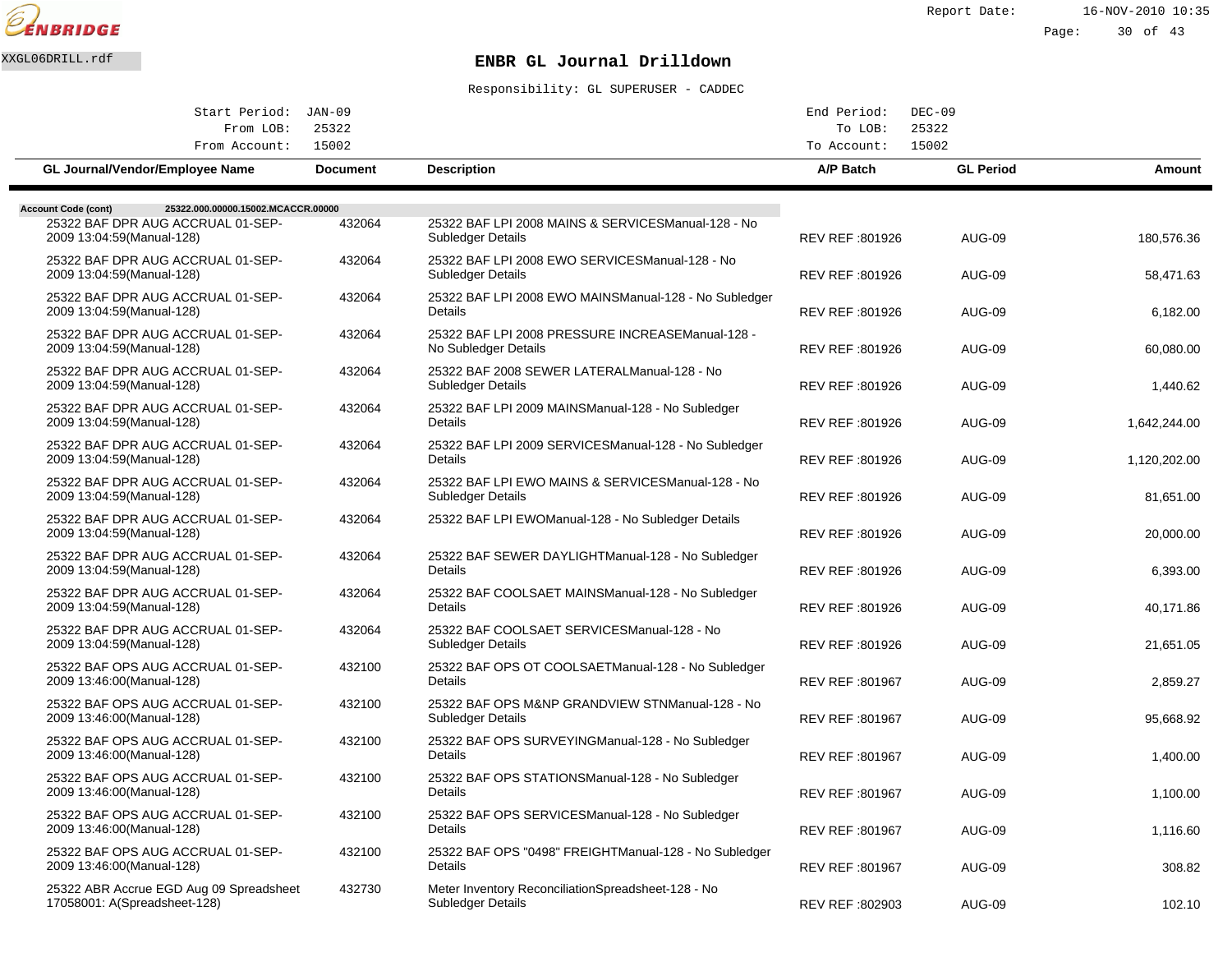

| Start Period: JAN-09                                                                                               |                 |                                                                                      | End Period:<br>$DEC-09$   |                  |                 |
|--------------------------------------------------------------------------------------------------------------------|-----------------|--------------------------------------------------------------------------------------|---------------------------|------------------|-----------------|
| From LOB:                                                                                                          | 25322           |                                                                                      | 25322<br>To LOB:          |                  |                 |
| From Account:                                                                                                      | 15002           |                                                                                      | 15002<br>To Account:      |                  |                 |
| GL Journal/Vendor/Employee Name                                                                                    | <b>Document</b> | <b>Description</b>                                                                   | A/P Batch                 | <b>GL Period</b> | Amount          |
| 25322.000.00000.15002.MCACCR.00000<br><b>Account Code (cont)</b>                                                   |                 |                                                                                      |                           |                  |                 |
| 25322 ABR Accrue EGD Aug 09 Spreadsheet                                                                            | 432730          | EGD Pipe Purchase - SLA Spreadsheet-128 - No Subledger                               |                           |                  |                 |
| 17058001: A(Spreadsheet-128)                                                                                       |                 | Details                                                                              | REV REF :802903           | <b>AUG-09</b>    | 184.18          |
| Reverses "25322 HPM Accrue 5 Cube V Auto<br>Reverse and Post CA"09-SEP-09 19:27:07 -<br>17112751(Spreadsheet-128)  | 434362          | SJ Warehouse Dock Leveler August 09 Spreadsheet-128 - No<br><b>Subledger Details</b> | <b>REV REF rev:800420</b> | <b>SEP-09</b>    | $-18.500.00$    |
| Reverses "25322 HPM Accrue 5 Cube V Auto<br>Reverse and Post CA"09-SEP-09 19:27:07 -<br>17112751 (Spreadsheet-128) | 434362          | Accrue 5 Cube Vans August 09 Spreadsheet-128 - No<br><b>Subledger Details</b>        | <b>REV REF rev:800420</b> | <b>SEP-09</b>    | $-270,000.00$   |
| Reverses "25322 BAF DPR AUG<br>ACCRUAL"09-SEP-09 19:27:55 -<br>17112751(Manual-128)                                | 434406          | 25322 BAF LPI 2008 MAINS & SERVICES Manual-128 - No<br><b>Subledger Details</b>      | <b>REV REF rev:801926</b> | <b>SEP-09</b>    | -180,576.36     |
| Reverses "25322 BAF DPR AUG<br>ACCRUAL"09-SEP-09 19:27:55 -<br>17112751(Manual-128)                                | 434406          | 25322 BAF LPI 2008 EWO SERVICES Manual-128 - No<br>Subledger Details                 | <b>REV REF rev:801926</b> | <b>SEP-09</b>    | $-58,471.63$    |
| Reverses "25322 BAF DPR AUG<br>ACCRUAL"09-SEP-09 19:27:55 -<br>17112751 (Manual-128)                               | 434406          | 25322 BAF LPI 2008 EWO MAINS Manual-128 - No Subledger<br>Details                    | <b>REV REF rev:801926</b> | <b>SEP-09</b>    | $-6,182.00$     |
| Reverses "25322 BAF DPR AUG<br>ACCRUAL"09-SEP-09 19:27:55 -<br>17112751 (Manual-128)                               | 434406          | 25322 BAF LPI 2008 PRESSURE INCREASE Manual-128 -<br>No Subledger Details            | REV REF rev:801926        | <b>SEP-09</b>    | $-60,080.00$    |
| Reverses "25322 BAF DPR AUG<br>ACCRUAL"09-SEP-09 19:27:55 -<br>17112751 (Manual-128)                               | 434406          | 25322 BAF 2008 SEWER LATERAL Manual-128 - No<br><b>Subledger Details</b>             | <b>REV REF rev:801926</b> | <b>SEP-09</b>    | $-1,440.62$     |
| Reverses "25322 BAF DPR AUG<br>ACCRUAL"09-SEP-09 19:27:55 -<br>17112751(Manual-128)                                | 434406          | 25322 BAF LPI 2009 MAINS Manual-128 - No Subledger<br>Details                        | <b>REV REF rev:801926</b> | <b>SEP-09</b>    | $-1,642,244.00$ |
| Reverses "25322 BAF DPR AUG<br>ACCRUAL"09-SEP-09 19:27:55 -<br>17112751(Manual-128)                                | 434406          | 25322 BAF LPI 2009 SERVICES Manual-128 - No Subledger<br>Details                     | <b>REV REF rev:801926</b> | <b>SEP-09</b>    | $-1,120,202.00$ |
| Reverses "25322 BAF DPR AUG<br>ACCRUAL"09-SEP-09 19:27:55 -<br>17112751(Manual-128)                                | 434406          | 25322 BAF LPI EWO MAINS & SERVICES Manual-128 - No<br>Subledger Details              | REV REF rev:801926        | <b>SEP-09</b>    | $-81,651.00$    |
| Reverses "25322 BAF DPR AUG<br>ACCRUAL"09-SEP-09 19:27:55 -<br>17112751(Manual-128)                                | 434406          | 25322 BAF LPI EWO Manual-128 - No Subledger Details                                  | <b>REV REF rev:801926</b> | <b>SEP-09</b>    | $-20,000.00$    |
| Reverses "25322 BAF DPR AUG<br>ACCRUAL"09-SEP-09 19:27:55 -<br>17112751 (Manual-128)                               | 434406          | 25322 BAF SEWER DAYLIGHT Manual-128 - No Subledger<br>Details                        | <b>REV REF rev:801926</b> | <b>SEP-09</b>    | $-6,393.00$     |
| Reverses "25322 BAF DPR AUG<br>ACCRUAL"09-SEP-09 19:27:55 -<br>17112751 (Manual-128)                               | 434406          | 25322 BAF COOLSAET MAINS Manual-128 - No Subledger<br>Details                        | <b>REV REF rev:801926</b> | SEP-09           | -40,171.86      |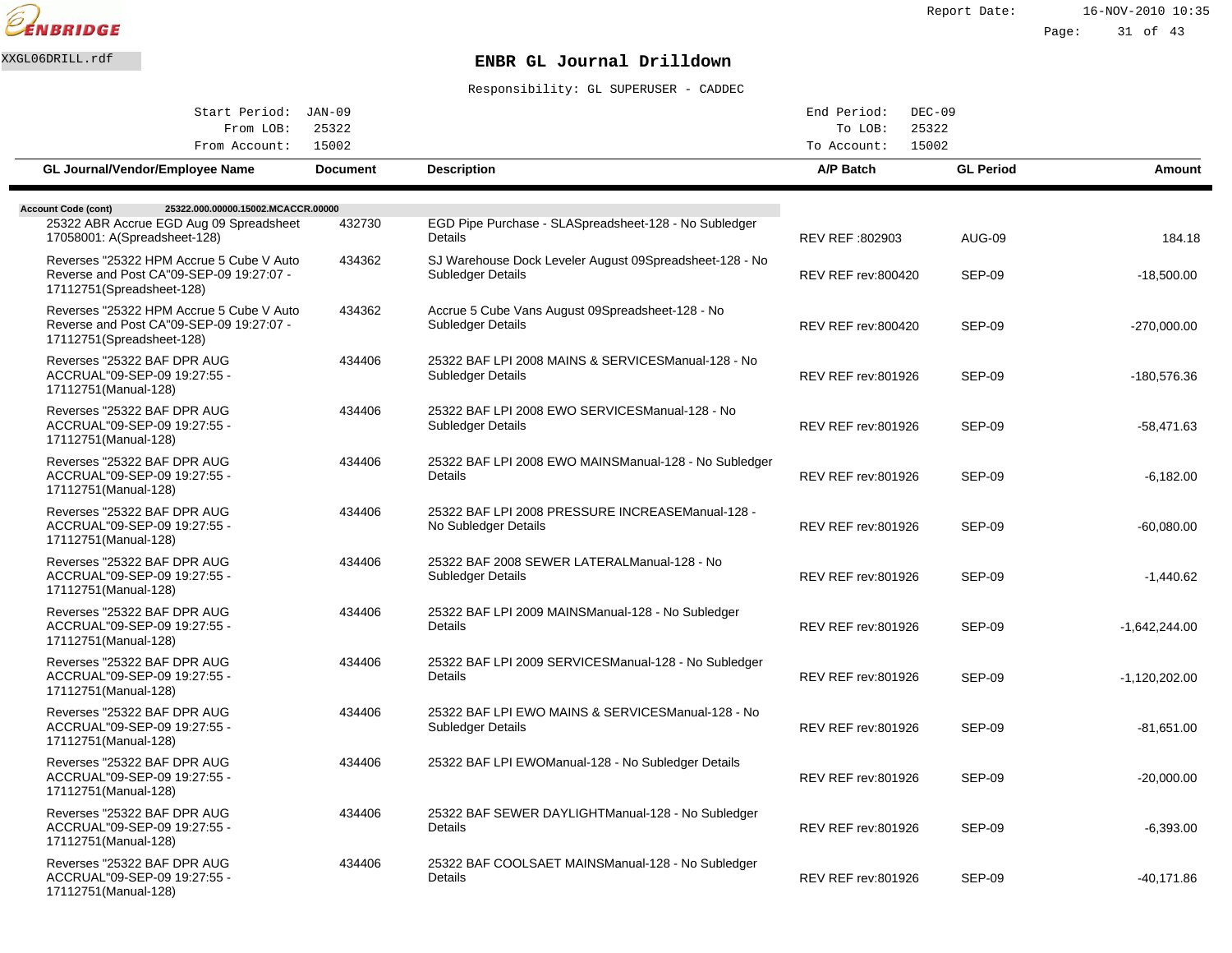

Page: 32 of 43

## XXGL06DRILL.rdf **ENBR GL Journal Drilldown**

| Start Period: JAN-09                                                                                               |                 |                                                                            | End Period:<br>$DEC-09$   |                  |              |
|--------------------------------------------------------------------------------------------------------------------|-----------------|----------------------------------------------------------------------------|---------------------------|------------------|--------------|
| From LOB:<br>25322                                                                                                 |                 |                                                                            | 25322<br>To LOB:          |                  |              |
| From Account:                                                                                                      | 15002           |                                                                            | 15002<br>To Account:      |                  |              |
| GL Journal/Vendor/Employee Name                                                                                    | <b>Document</b> | <b>Description</b>                                                         | A/P Batch                 | <b>GL Period</b> | Amount       |
|                                                                                                                    |                 |                                                                            |                           |                  |              |
| 25322.000.00000.15002.MCACCR.00000<br><b>Account Code (cont)</b>                                                   |                 |                                                                            |                           |                  |              |
| Reverses "25322 BAF DPR AUG<br>ACCRUAL"09-SEP-09 19:27:55 -<br>17112751 (Manual-128)                               | 434406          | 25322 BAF COOLSAET SERVICES Manual-128 - No<br>Subledger Details           | <b>REV REF rev:801926</b> | <b>SEP-09</b>    | $-21,651.05$ |
| Reverses "25322 BAF OPS AUG<br>ACCRUAL"09-SEP-09 19:27:56 -<br>17112751 (Manual-128)                               | 434407          | 25322 BAF OPS OT COOLSAET Manual-128 - No Subledger<br>Details             | <b>REV REF rev:801967</b> | <b>SEP-09</b>    | $-2,859.27$  |
| Reverses "25322 BAF OPS AUG<br>ACCRUAL"09-SEP-09 19:27:56 -<br>17112751(Manual-128)                                | 434407          | 25322 BAF OPS M&NP GRANDVIEW STN Manual-128 - No<br>Subledger Details      | <b>REV REF rev:801967</b> | <b>SEP-09</b>    | -95,668.92   |
| Reverses "25322 BAF OPS AUG<br>ACCRUAL"09-SEP-09 19:27:56 -<br>17112751 (Manual-128)                               | 434407          | 25322 BAF OPS SURVEYING Manual-128 - No Subledger<br>Details               | <b>REV REF rev:801967</b> | SEP-09           | $-1,400.00$  |
| Reverses "25322 BAF OPS AUG<br>ACCRUAL"09-SEP-09 19:27:56 -<br>17112751 (Manual-128)                               | 434407          | 25322 BAF OPS STATIONS Manual-128 - No Subledger<br>Details                | <b>REV REF rev:801967</b> | <b>SEP-09</b>    | $-1,100.00$  |
| Reverses "25322 BAF OPS AUG<br>ACCRUAL"09-SEP-09 19:27:56 -<br>17112751 (Manual-128)                               | 434407          | 25322 BAF OPS SERVICES Manual-128 - No Subledger<br><b>Details</b>         | <b>REV REF rev:801967</b> | <b>SEP-09</b>    | $-1,116.60$  |
| Reverses "25322 BAF OPS AUG<br>ACCRUAL"09-SEP-09 19:27:56 -<br>17112751 (Manual-128)                               | 434407          | 25322 BAF OPS "0498" FREIGHT Manual-128 - No Subledger<br>Details          | <b>REV REF rev:801967</b> | <b>SEP-09</b>    | $-308.82$    |
| Reverses "25322 BCM IT Capital Accrual Aug<br>2009"09-SEP-09 19:28:00 -<br>17112751 (Manual-128)                   | 434411          | 25322 BCM IT Capital Accrual Aug 2009 Manual-128 - No<br>Subledger Details | <b>REV REF rev:801599</b> | <b>SEP-09</b>    | -30,352.49   |
| Reverses "25322 ABR Accrue EGD Aug Auto<br>Reverse and Post CAD"09-SEP-09 19:28:42<br>- 17112751 (Spreadsheet-128) | 434451          | Meter Inventory Reconciliation Spreadsheet-128 - No<br>Subledger Details   | <b>REV REF rev:802903</b> | <b>SEP-09</b>    | $-102.10$    |
| Reverses "25322 ABR Accrue EGD Aug Auto<br>Reverse and Post CAD"09-SEP-09 19:28:42<br>- 17112751 (Spreadsheet-128) | 434451          | EGD Pipe Purchase - SLA Spreadsheet-128 - No Subledger<br>Details          | <b>REV REF rev:802903</b> | <b>SEP-09</b>    | $-184.18$    |
| 25322 BCM IT Capital Accrual Sep 09 30-<br>SEP-2009 12:42:48(Manual-128)                                           | 436991          | 25322 BCM IT Capital Accrual Sep 09 Manual-128 - No<br>Subledger Details   | REV REF: 809353           | <b>SEP-09</b>    | 50,446.42    |
| 25322 HPM Accrue Dock Leveler and 3 Vans<br>Sep 09 01-OCT-2009 07:34:21 (Manual-128)                               | 437228          | Accrue Dock Leveler Sep 09 Manual-128 - No Subledger<br>Details            | REV REF: 809671           | <b>SEP-09</b>    | 18,500.00    |
| 25322 HPM Accrue Dock Leveler and 3 Vans<br>Sep 09 01-OCT-2009 07:34:21 (Manual-128)                               | 437228          | Accrue 3 Cube Vans Sep 09 Manual-128 - No Subledger<br>Details             | REV REF: 809671           | <b>SEP-09</b>    | 162,000.00   |
| 25322 BAF OPS SEPT ACCRUAL 01-OCT-<br>2009 11:12:35 (Manual-128)                                                   | 437344          | 25322 BAF STATIONS Manual-128 - No Subledger Details                       | REV REF :809836           | <b>SEP-09</b>    | 1,100.00     |
| 25322 BAF OPS SEPT ACCRUAL 01-OCT-<br>2009 11:12:35 (Manual-128)                                                   | 437344          | 25322 BAF SERVICES Manual-128 - No Subledger Details                       | REV REF :809836           | <b>SEP-09</b>    | 1.116.60     |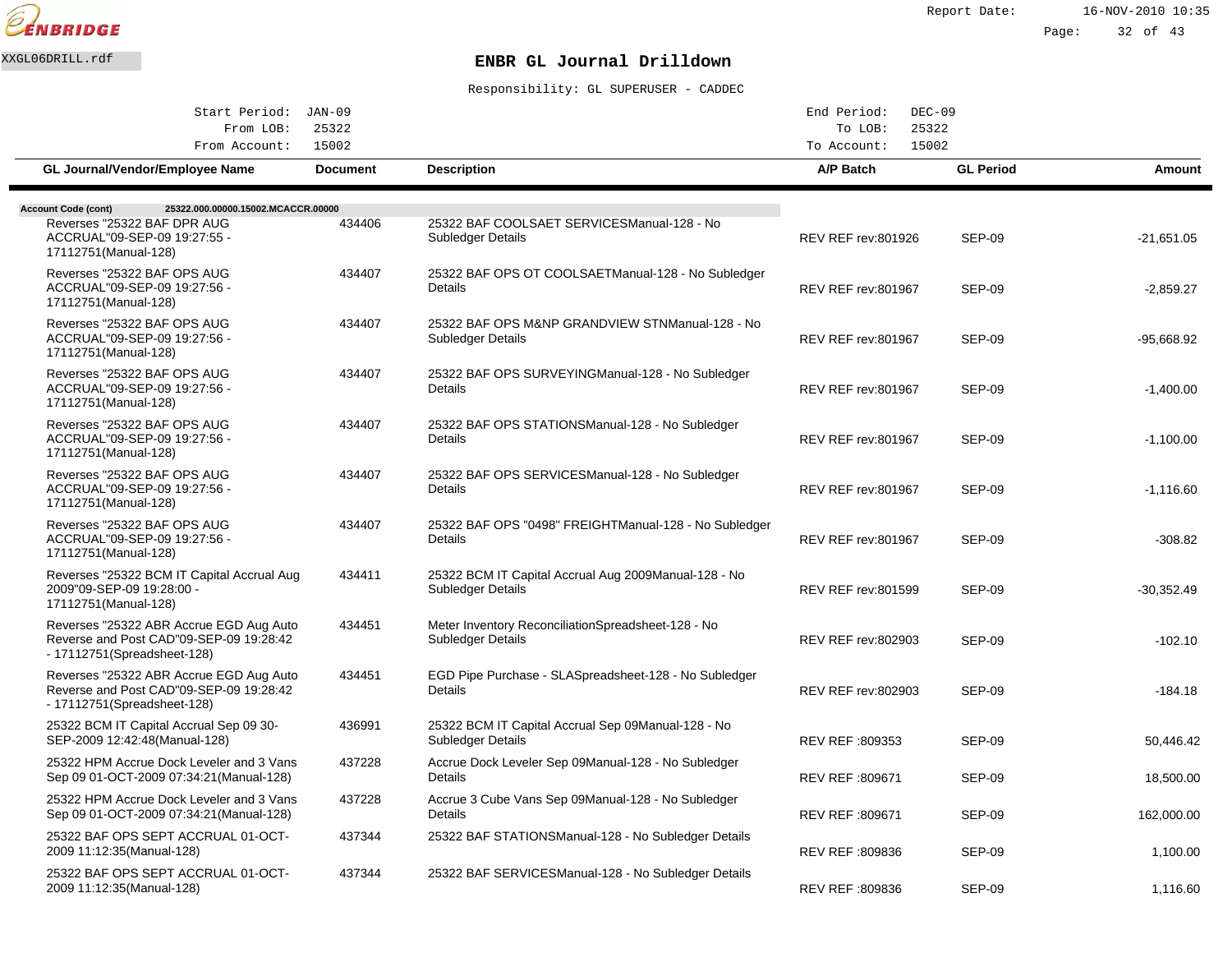

| Start Period: JAN-09<br>25322<br>From LOB:                                                                        |                 |                                                                                 | End Period:<br>$DEC-09$<br>25322<br>To LOB: |                  |               |
|-------------------------------------------------------------------------------------------------------------------|-----------------|---------------------------------------------------------------------------------|---------------------------------------------|------------------|---------------|
| From Account:                                                                                                     | 15002           |                                                                                 | To Account:                                 | 15002            |               |
| <b>GL Journal/Vendor/Employee Name</b>                                                                            | <b>Document</b> | <b>Description</b>                                                              | A/P Batch                                   | <b>GL Period</b> | Amount        |
| <b>Account Code (cont)</b><br>25322.000.00000.15002.MCACCR.00000                                                  |                 |                                                                                 |                                             |                  |               |
| 25322 BAF OPS SEPT ACCRUAL 01-OCT-<br>2009 11:12:35 (Manual-128)                                                  | 437344          | 25322 BAF OT COOLSAET Manual-128 - No Subledger<br>Details                      | REV REF: 809836                             | <b>SEP-09</b>    | 2,859.27      |
| 25322 BAF OPS SEPT ACCRUAL 01-OCT-<br>2009 11:12:35 (Manual-128)                                                  | 437344          | 25322 BAF M&NP Manual-128 - No Subledger Details                                | REV REF :809836                             | <b>SEP-09</b>    | 95,668.92     |
| 25322 BAF OPS SEPT ACCRUAL 01-OCT-<br>2009 11:12:35 (Manual-128)                                                  | 437344          | 25322 BAF PERMIT CROSSING Manual-128 - No Subledger<br>Details                  | REV REF: 809836                             | <b>SEP-09</b>    | 3,800.00      |
| 25322 BAF OPS SEPT ACCRUAL 01-OCT-<br>2009 11:12:35 (Manual-128)                                                  | 437344          | 25322 BAF SERVICE WORK(TERRAMINE) Manual-128 - No<br>Subledger Details          | REV REF :809836                             | <b>SEP-09</b>    | 2,300.00      |
| 25322 ABR Accrue EGD Sep 09 Spreadsheet<br>17317227: A(Spreadsheet-128)                                           | 437512          | Meter Inventory Reconciliation Spreadsheet-128 - No<br><b>Subledger Details</b> | REV REF: 810058                             | <b>SEP-09</b>    | 255.25        |
| Reverses "25322 BCM IT Capital Accrual Sep<br>09"07-OCT-09 19:22:22 - 17375916(Manual-<br>128)                    | 440113          | 25322 BCM IT Capital Accrual Sep 09 Manual-128 - No<br>Subledger Details        | REV REF rev:809353                          | OCT-09           | $-50,446.42$  |
| Reverses "25322 HPM Accrue Dock Leveler<br>and 3 Vans Sep 09"07-OCT-09 19:22:35 -<br>17375916(Manual-128)         | 440125          | Accrue Dock Leveler Sep 09 Manual-128 - No Subledger<br>Details                 | REV REF rev:809671                          | OCT-09           | $-18,500.00$  |
| Reverses "25322 HPM Accrue Dock Leveler<br>and 3 Vans Sep 09"07-OCT-09 19:22:35 -<br>17375916(Manual-128)         | 440125          | Accrue 3 Cube Vans Sep 09 Manual-128 - No Subledger<br>Details                  | <b>REV REF rev:809671</b>                   | OCT-09           | $-162.000.00$ |
| Reverses "25322 ABR Accrue EGD Sep Auto<br>Reverse and Post CAD"07-OCT-09 19:22:40<br>- 17375916(Spreadsheet-128) | 440130          | Meter Inventory Reconciliation Spreadsheet-128 - No<br>Subledger Details        | <b>REV REF rev:810058</b>                   | OCT-09           | $-255.25$     |
| Reverses "25322 BAF OPS SEPT<br>ACCRUAL"07-OCT-09 19:22:44 -<br>17375916(Manual-128)                              | 440134          | 25322 BAF STATIONS Manual-128 - No Subledger Details                            | <b>REV REF rev:809836</b>                   | OCT-09           | $-1,100.00$   |
| Reverses "25322 BAF OPS SEPT<br>ACCRUAL"07-OCT-09 19:22:44 -<br>17375916(Manual-128)                              | 440134          | 25322 BAF SERVICES Manual-128 - No Subledger Details                            | <b>REV REF rev:809836</b>                   | OCT-09           | $-1.116.60$   |
| Reverses "25322 BAF OPS SEPT<br>ACCRUAL"07-OCT-09 19:22:44 -<br>17375916(Manual-128)                              | 440134          | 25322 BAF OT COOLSAET Manual-128 - No Subledger<br>Details                      | <b>REV REF rev:809836</b>                   | OCT-09           | $-2,859.27$   |
| Reverses "25322 BAF OPS SEPT<br>ACCRUAL"07-OCT-09 19:22:44 -<br>17375916(Manual-128)                              | 440134          | 25322 BAF M&NP Manual-128 - No Subledger Details                                | <b>REV REF rev:809836</b>                   | OCT-09           | -95,668.92    |
| Reverses "25322 BAF OPS SEPT<br>ACCRUAL"07-OCT-09 19:22:44 -<br>17375916(Manual-128)                              | 440134          | 25322 BAF PERMIT CROSSING Manual-128 - No Subledger<br>Details                  | <b>REV REF rev:809836</b>                   | OCT-09           | $-3,800.00$   |
| Reverses "25322 BAF OPS SEPT<br>ACCRUAL"07-OCT-09 19:22:44 -<br>17375916(Manual-128)                              | 440134          | 25322 BAF SERVICE WORK(TERRAMINE) Manual-128 - No<br>Subledger Details          | REV REF rev:809836                          | OCT-09           | $-2,300.00$   |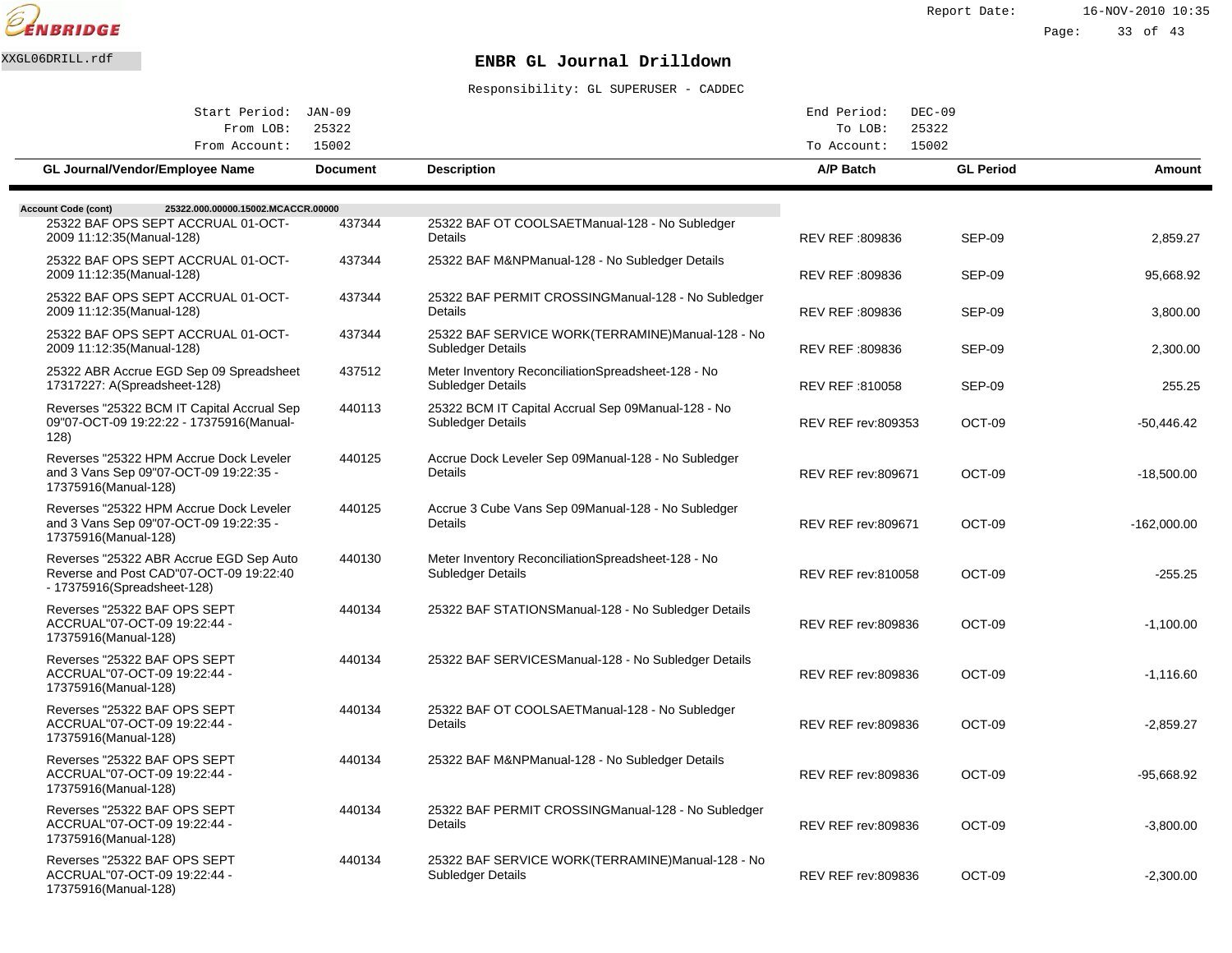

Page: 34 of 43

# XXGL06DRILL.rdf **ENBR GL Journal Drilldown**

| Start Period: JAN-09                                                                                 |                 |                                                                                          | End Period:            | $DEC-09$         |              |
|------------------------------------------------------------------------------------------------------|-----------------|------------------------------------------------------------------------------------------|------------------------|------------------|--------------|
| From LOB:<br>From Account:                                                                           | 25322<br>15002  |                                                                                          | To LOB:<br>To Account: | 25322<br>15002   |              |
| <b>GL Journal/Vendor/Employee Name</b>                                                               | <b>Document</b> | <b>Description</b>                                                                       | A/P Batch              | <b>GL Period</b> | Amount       |
| 25322.000.00000.15002.MCACCR.00000<br><b>Account Code (cont)</b>                                     |                 |                                                                                          |                        |                  |              |
| 25322 BCM IT Capital Accrual Oct 09 02-<br>NOV-2009 07:06:37(Manual-128)                             | 443088          | 25322 BCM IT Capital Accrual Oct 09 Manual-128 - No<br>Subledger Details                 | REV REF: 818214        | OCT-09           | 7,146.50     |
| 25322 HPM Accrue Saint John Warehouse &<br>Dock Leavers Oct 2009 02-NOV-2009<br>09:49:39(Manual-128) | 443130          | Accrue Saint John Warehouse & Dock Leavers Oct<br>2009 Manual-128 - No Subledger Details | REV REF: 818304        | OCT-09           | 18,500.00    |
| 25322 HPM Accrue Saint John Warehouse &<br>Dock Leavers Oct 2009 02-NOV-2009<br>09:49:39(Manual-128) | 443130          | Accrue Saint John Office Renovations Oct 2009 Manual-128 -<br>No Subledger Details       | REV REF : 818304       | OCT-09           | 110,000.00   |
| 25322 HLN CORRECT OCT-09 OPS<br>ACCRUAL 02-NOV-2009 12:19:18(Manual-<br>128)                         | 443301          | CORRECT OPS ACCRUAL Manual-128 - No Subledger<br><b>Details</b>                          | REV REF: 818520        | OCT-09           | 115,212.83   |
| 25322 ABR Accrue EGD Oct 09 Spreadsheet<br>17604056: A(Spreadsheet-128)                              | 443563          | Meter Inventory Reconciliation Oct -09 Spreadsheet-128 - No<br>Subledger Details         | REV REF : 818846       | OCT-09           | 153.15       |
| 25322 BAF DPR OCT ACCRUAL 03-NOV-<br>2009 09:11:01 (Manual-128)                                      | 443839          | 25322 BAF 2008 MAINS & SERVICES Manual-128 - No<br>Subledger Details                     | REV REF: 819237        | OCT-09           | 180,576.36   |
| 25322 BAF DPR OCT ACCRUAL 03-NOV-<br>2009 09:11:01 (Manual-128)                                      | 443839          | 25322 BAF 2008 SERVICE EWO Manual-128 - No Subledger<br><b>Details</b>                   | REV REF: 819237        | OCT-09           | 58,471.63    |
| 25322 BAF DPR OCT ACCRUAL 03-NOV-<br>2009 09:11:01 (Manual-128)                                      | 443839          | 25322 BAF 2008 MAIN EWO Manual-128 - No Subledger<br>Details                             | REV REF: 819237        | OCT-09           | 6,182.00     |
| 25322 BAF DPR OCT ACCRUAL 03-NOV-<br>2009 09:11:01 (Manual-128)                                      | 443839          | 25322 BAF 2008 PRESSURE INCREASE Manual-128 - No<br><b>Subledger Details</b>             | REV REF : 819237       | OCT-09           | 60,080.00    |
| 25322 BAF DPR OCT ACCRUAL 03-NOV-<br>2009 09:11:01 (Manual-128)                                      | 443839          | 25322 BAF 2008 SEWER LATERAL Manual-128 - No<br><b>Subledger Details</b>                 | REV REF: 819237        | OCT-09           | 1,440.62     |
| 25322 BAF DPR OCT ACCRUAL 03-NOV-<br>2009 09:11:01 (Manual-128)                                      | 443839          | 25322 BAF 2009 LPI MAINS Manual-128 - No Subledger<br><b>Details</b>                     | REV REF: 819237        | OCT-09           | 1,349,765.46 |
| 25322 BAF DPR OCT ACCRUAL 03-NOV-<br>2009 09:11:01 (Manual-128)                                      | 443839          | 25322 BAF 2009 LPI SERVICES Manual-128 - No Subledger<br>Details                         | REV REF : 819237       | OCT-09           | 1,091,090.53 |
| 25322 BAF DPR OCT ACCRUAL 03-NOV-<br>2009 09:11:01 (Manual-128)                                      | 443839          | 25322 BAF 2009 LPI EWO Manual-128 - No Subledger Details                                 | REV REF: 819237        | OCT-09           | 391,214.78   |
| 25322 BAF DPR OCT ACCRUAL 03-NOV-<br>2009 09:11:01 (Manual-128)                                      | 443839          | 25322 BAF 2009 SEWER DAYLIGHT Manual-128 - No<br>Subledger Details                       | REV REF: 819237        | OCT-09           | 15,122.45    |
| 25322 BAF DPR OCT ACCRUAL 03-NOV-<br>2009 09:11:01 (Manual-128)                                      | 443839          | 25322 BAF COOLSAET SERVICES Manual-128 - No<br>Subledger Details                         | REV REF: 819237        | OCT-09           | 21.651.05    |
| 25322 BAF DPR OCT ACCRUAL 03-NOV-<br>2009 09:11:01 (Manual-128)                                      | 443839          | 25322 BAF COOLSAET MAINS Manual-128 - No Subledger<br>Details                            | REV REF: 819237        | OCT-09           | 40,171.86    |
| Reverses "25322 BAF DPR OCT<br>ACCRUAL"09-NOV-09 19:54:15 -<br>17676154(Manual-128)                  | 445685          | 25322 BAF 2008 MAINS & SERVICES Manual-128 - No<br>Subledger Details                     | REV REF rev:819237     | <b>NOV-09</b>    | -180,576.36  |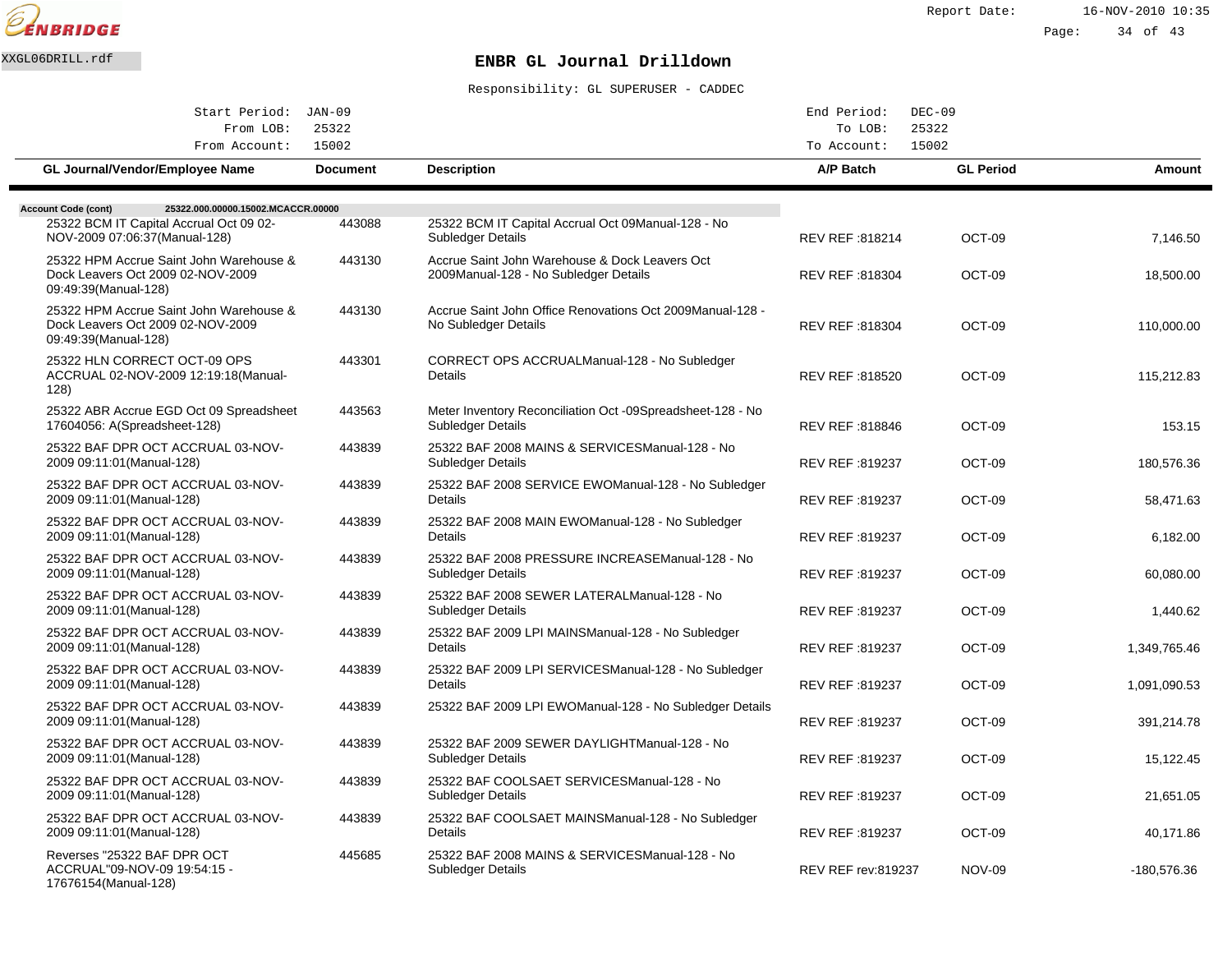

Page: 35 of 43

# XXGL06DRILL.rdf **ENBR GL Journal Drilldown**

| Start Period: JAN-09<br>25322<br>From LOB:                                                                         |                 |                                                                                  | End Period:<br>$DEC-09$<br>25322<br>To LOB: |                  |                 |
|--------------------------------------------------------------------------------------------------------------------|-----------------|----------------------------------------------------------------------------------|---------------------------------------------|------------------|-----------------|
| From Account:                                                                                                      | 15002           |                                                                                  | To Account:                                 | 15002            |                 |
| <b>GL Journal/Vendor/Employee Name</b>                                                                             | <b>Document</b> | <b>Description</b>                                                               | A/P Batch                                   | <b>GL Period</b> | Amount          |
| <b>Account Code (cont)</b><br>25322.000.00000.15002.MCACCR.00000                                                   |                 |                                                                                  |                                             |                  |                 |
| Reverses "25322 BAF DPR OCT<br>ACCRUAL"09-NOV-09 19:54:15 -<br>17676154(Manual-128)                                | 445685          | 25322 BAF 2008 SERVICE EWO Manual-128 - No Subledger<br>Details                  | <b>REV REF rev:819237</b>                   | <b>NOV-09</b>    | $-58,471.63$    |
| Reverses "25322 BAF DPR OCT<br>ACCRUAL"09-NOV-09 19:54:15 -<br>17676154(Manual-128)                                | 445685          | 25322 BAF 2008 MAIN EWO Manual-128 - No Subledger<br>Details                     | <b>REV REF rev:819237</b>                   | <b>NOV-09</b>    | $-6,182.00$     |
| Reverses "25322 BAF DPR OCT<br>ACCRUAL"09-NOV-09 19:54:15 -<br>17676154(Manual-128)                                | 445685          | 25322 BAF 2008 PRESSURE INCREASE Manual-128 - No<br><b>Subledger Details</b>     | <b>REV REF rev:819237</b>                   | <b>NOV-09</b>    | $-60,080.00$    |
| Reverses "25322 BAF DPR OCT<br>ACCRUAL"09-NOV-09 19:54:15 -<br>17676154(Manual-128)                                | 445685          | 25322 BAF 2008 SEWER LATERAL Manual-128 - No<br>Subledger Details                | <b>REV REF rev:819237</b>                   | <b>NOV-09</b>    | $-1,440.62$     |
| Reverses "25322 BAF DPR OCT<br>ACCRUAL"09-NOV-09 19:54:15 -<br>17676154(Manual-128)                                | 445685          | 25322 BAF 2009 LPI MAINS Manual-128 - No Subledger<br>Details                    | <b>REV REF rev:819237</b>                   | <b>NOV-09</b>    | $-1,349,765.46$ |
| Reverses "25322 BAF DPR OCT<br>ACCRUAL"09-NOV-09 19:54:15 -<br>17676154(Manual-128)                                | 445685          | 25322 BAF 2009 LPI SERVICES Manual-128 - No Subledger<br>Details                 | <b>REV REF rev:819237</b>                   | <b>NOV-09</b>    | $-1,091,090.53$ |
| Reverses "25322 BAF DPR OCT<br>ACCRUAL"09-NOV-09 19:54:15 -<br>17676154(Manual-128)                                | 445685          | 25322 BAF 2009 LPI EWO Manual-128 - No Subledger Details                         | <b>REV REF rev:819237</b>                   | <b>NOV-09</b>    | -391,214.78     |
| Reverses "25322 BAF DPR OCT<br>ACCRUAL"09-NOV-09 19:54:15 -<br>17676154(Manual-128)                                | 445685          | 25322 BAF 2009 SEWER DAYLIGHT Manual-128 - No<br><b>Subledger Details</b>        | REV REF rev:819237                          | <b>NOV-09</b>    | -15,122.45      |
| Reverses "25322 BAF DPR OCT<br>ACCRUAL"09-NOV-09 19:54:15 -<br>17676154(Manual-128)                                | 445685          | 25322 BAF COOLSAET SERVICES Manual-128 - No<br>Subledger Details                 | <b>REV REF rev:819237</b>                   | <b>NOV-09</b>    | $-21.651.05$    |
| Reverses "25322 BAF DPR OCT<br>ACCRUAL"09-NOV-09 19:54:15 -<br>17676154(Manual-128)                                | 445685          | 25322 BAF COOLSAET MAINS Manual-128 - No Subledger<br>Details                    | <b>REV REF rev:819237</b>                   | <b>NOV-09</b>    | $-40,171.86$    |
| Reverses "25322 ABR Accrue EGD Oct Auto<br>Reverse and Post CAD"09-NOV-09 19:55:02<br>- 17676154 (Spreadsheet-128) | 445770          | Meter Inventory Reconciliation Oct -09 Spreadsheet-128 - No<br>Subledger Details | <b>REV REF rev:818846</b>                   | <b>NOV-09</b>    | $-153.15$       |
| Reverses "25322 BCM IT Capital Accrual Oct<br>09"09-NOV-09 19:55:09 - 17676154(Manual-<br>128)                     | 445780          | 25322 BCM IT Capital Accrual Oct 09 Manual-128 - No<br><b>Subledger Details</b>  | <b>REV REF rev:818214</b>                   | <b>NOV-09</b>    | $-7,146.50$     |
| Reverses "25322 HLN CORRECT OCT-09<br>OPS ACCRUAL"09-NOV-09 19:55:13 -<br>17676154(Manual-128)                     | 445784          | CORRECT OPS ACCRUAL Manual-128 - No Subledger<br>Details                         | <b>REV REF rev:818520</b>                   | <b>NOV-09</b>    | $-115,212.83$   |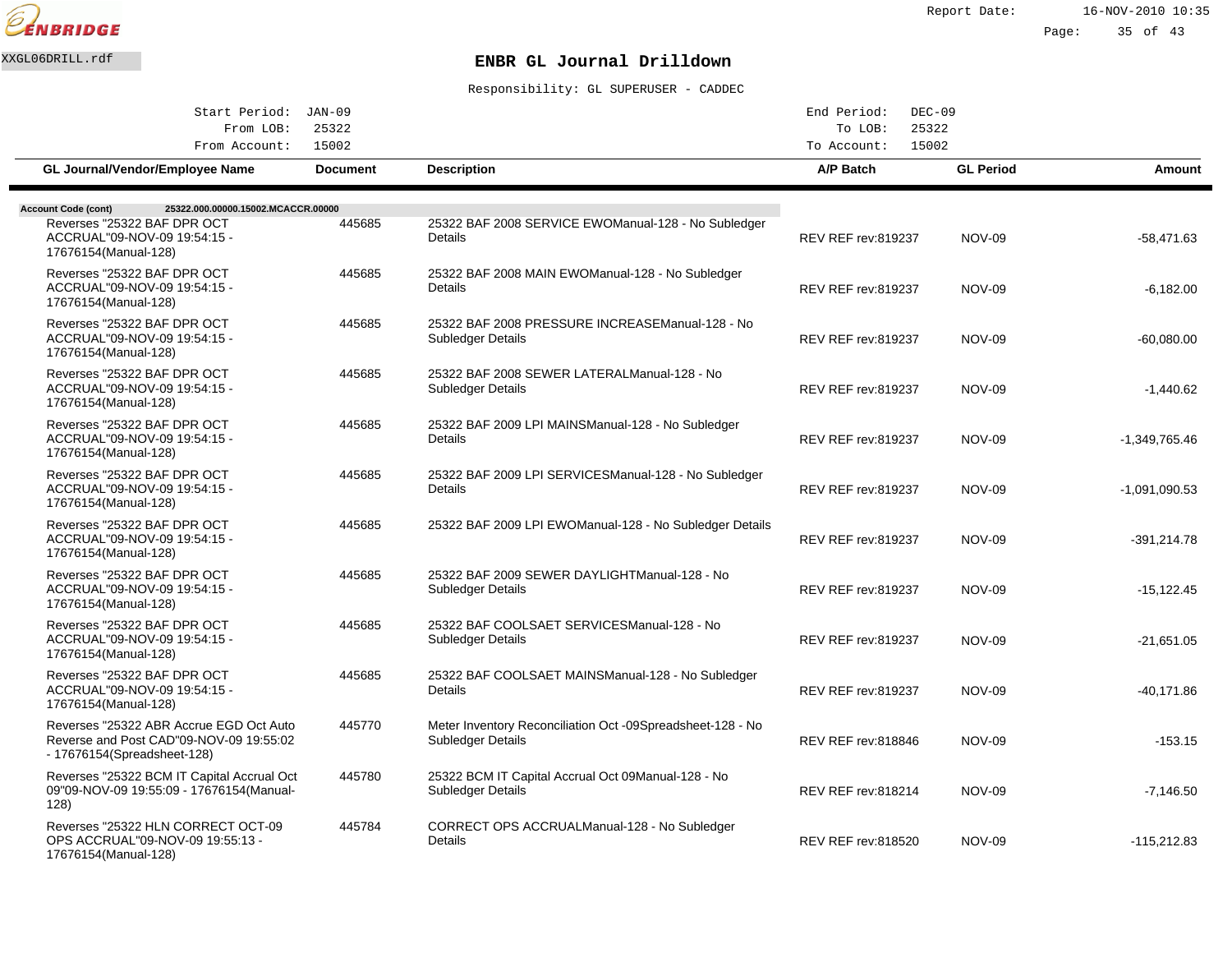

| Start Period: JAN-09                                                                                                                                                             |                 |                                                                                          | End Period:<br>$DEC-09$   |                  |               |
|----------------------------------------------------------------------------------------------------------------------------------------------------------------------------------|-----------------|------------------------------------------------------------------------------------------|---------------------------|------------------|---------------|
| From LOB:                                                                                                                                                                        | 25322           |                                                                                          | To LOB:<br>25322          |                  |               |
| From Account:                                                                                                                                                                    | 15002           |                                                                                          | 15002<br>To Account:      |                  |               |
| <b>GL Journal/Vendor/Employee Name</b>                                                                                                                                           | <b>Document</b> | <b>Description</b>                                                                       | A/P Batch                 | <b>GL Period</b> | Amount        |
|                                                                                                                                                                                  |                 |                                                                                          |                           |                  |               |
| 25322.000.00000.15002.MCACCR.00000<br><b>Account Code (cont)</b><br>Reverses "25322 HPM Accrue Saint John<br>Warehouse & Dock Leave"09-NOV-09<br>19:55:21 - 17676154(Manual-128) | 445792          | Accrue Saint John Warehouse & Dock Leavers Oct<br>2009 Manual-128 - No Subledger Details | <b>REV REF rev:818304</b> | <b>NOV-09</b>    | $-18,500.00$  |
| Reverses "25322 HPM Accrue Saint John<br>Warehouse & Dock Leave"09-NOV-09<br>19:55:21 - 17676154(Manual-128)                                                                     | 445792          | Accrue Saint John Office Renovations Oct 2009 Manual-128 -<br>No Subledger Details       | <b>REV REF rev:818304</b> | <b>NOV-09</b>    | $-110,000.00$ |
| 25322 BCM To Accrue Saint John Office<br>Renos 01-DEC-2009 07:12:07 (Manual-128)                                                                                                 | 448373          | 25322 BCM To Accrue Saint John Office Renos Manual-128 -<br>No Subledger Details         | REV REF: 826197           | <b>NOV-09</b>    | 110,000.00    |
| 25322 BAF DPR NOV ACCRUAL 01-DEC-<br>2009 10:42:58(Manual-128)                                                                                                                   | 448462          | 25322 BAF COOLSAET MAINS Manual-128 - No Subledger<br>Details                            | REV REF :826328           | <b>NOV-09</b>    | 40,171.86     |
| 25322 BAF DPR NOV ACCRUAL 01-DEC-<br>2009 10:42:58(Manual-128)                                                                                                                   | 448462          | 25322 BAF COOLSAET SERVICES Manual-128 - No<br>Subledger Details                         | REV REF :826328           | <b>NOV-09</b>    | 21,651.05     |
| 25322 BAF DPR NOV ACCRUAL 01-DEC-<br>2009 10:42:58(Manual-128)                                                                                                                   | 448462          | 25322 BAF INVOICE IN AP Manual-128 - No Subledger<br>Details                             | REV REF : 826328          | <b>NOV-09</b>    | 4,379.04      |
| 25322 BAF DPR NOV ACCRUAL 01-DEC-<br>2009 10:42:58 (Manual-128)                                                                                                                  | 448462          | 25322 BAF 2008 MAINS & SERVICES Manual-128 - No<br>Subledger Details                     | REV REF: 826328           | <b>NOV-09</b>    | 180,576.36    |
| 25322 BAF DPR NOV ACCRUAL 01-DEC-<br>2009 10:42:58(Manual-128)                                                                                                                   | 448462          | 25322 BAF 2008 SERVICE EWO Manual-128 - No Subledger<br>Details                          | REV REF :826328           | <b>NOV-09</b>    | 58,471.63     |
| 25322 BAF DPR NOV ACCRUAL 01-DEC-<br>2009 10:42:58(Manual-128)                                                                                                                   | 448462          | 25322 BAF 2008 MAIN EWO Manual-128 - No Subledger<br>Details                             | REV REF :826328           | <b>NOV-09</b>    | 6,182.00      |
| 25322 BAF DPR NOV ACCRUAL 01-DEC-<br>2009 10:42:58(Manual-128)                                                                                                                   | 448462          | 25322 BAF 2008 PRESSURE INCREASE Manual-128 - No<br>Subledger Details                    | REV REF: 826328           | <b>NOV-09</b>    | 60,080.00     |
| 25322 BAF DPR NOV ACCRUAL 01-DEC-<br>2009 10:42:58 (Manual-128)                                                                                                                  | 448462          | 25322 BAF 2008 SEWER LATERAL Manual-128 - No<br>Subledger Details                        | REV REF: 826328           | <b>NOV-09</b>    | 1,440.62      |
| 25322 BAF DPR NOV ACCRUAL 01-DEC-<br>2009 10:42:58(Manual-128)                                                                                                                   | 448462          | 25322 BAF 2009 MAINS Manual-128 - No Subledger Details                                   | REV REF :826328           | <b>NOV-09</b>    | 705,769.67    |
| 25322 BAF DPR NOV ACCRUAL 01-DEC-<br>2009 10:42:58(Manual-128)                                                                                                                   | 448462          | 25322 BAF 2009 SERVICES Manual-128 - No Subledger<br>Details                             | REV REF : 826328          | <b>NOV-09</b>    | 831,670.87    |
| 25322 BAF DPR NOV ACCRUAL 01-DEC-<br>2009 10:42:58(Manual-128)                                                                                                                   | 448462          | 25322 BAF 2009 MAINS & SERVICES Manual-128 - No<br>Subledger Details                     | REV REF: 826328           | <b>NOV-09</b>    | 441,900.00    |
| 25322 BAF DPR NOV ACCRUAL 01-DEC-<br>2009 10:42:58(Manual-128)                                                                                                                   | 448462          | 25322 BAF 2009 EWO MAINS & SERVICES Manual-128 - No<br>Subledger Details                 | REV REF :826328           | <b>NOV-09</b>    | 338,590.00    |
| 25322 BAF DPR NOV ACCRUAL 01-DEC-<br>2009 10:42:58(Manual-128)                                                                                                                   | 448462          | 25322 BAF 2009 EWO NOT INVOICED Manual-128 - No<br><b>Subledger Details</b>              | REV REF :826328           | <b>NOV-09</b>    | 16,460.00     |
| 25322 BAF DPR NOV ACCRUAL 01-DEC-<br>2009 10:42:58 (Manual-128)                                                                                                                  | 448462          | 25322 BAF INDUSTRIAL HYDROVAC Manual-128 - No<br><b>Subledger Details</b>                | REV REF : 826328          | <b>NOV-09</b>    | 21,210.00     |
| 25322 BAF DPR NOV ACCRUAL 01-DEC-<br>2009 10:42:58(Manual-128)                                                                                                                   | 448462          | 25322 BAF SEWER DAYLIGHT Manual-128 - No Subledger<br>Details                            | REV REF: 826328           | <b>NOV-09</b>    | 15,122.45     |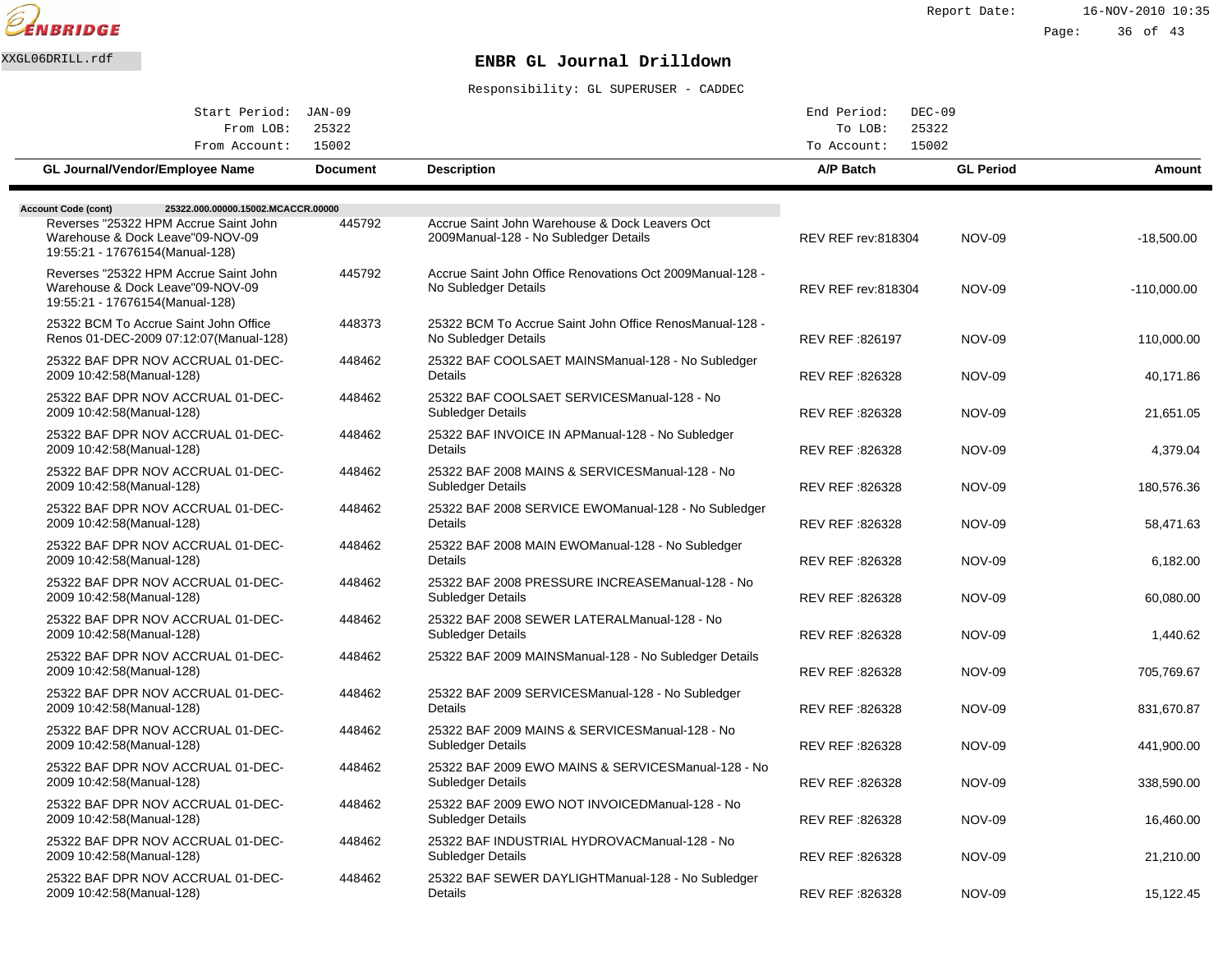

Report Date: 16-NOV-2010 10:35 Page: 37 of 43

# XXGL06DRILL.rdf **ENBR GL Journal Drilldown**

| Start Period: JAN-09<br>From LOB:                                                   | 25322           |                                                                             | End Period:<br>$DEC-09$<br>To LOB: | 25322            |              |
|-------------------------------------------------------------------------------------|-----------------|-----------------------------------------------------------------------------|------------------------------------|------------------|--------------|
| From Account:                                                                       | 15002           |                                                                             | To Account:                        | 15002            |              |
| <b>GL Journal/Vendor/Employee Name</b>                                              | <b>Document</b> | <b>Description</b>                                                          | A/P Batch                          | <b>GL Period</b> | Amount       |
| <b>Account Code (cont)</b><br>25322.000.00000.15002.MCACCR.00000                    |                 |                                                                             |                                    |                  |              |
| 25322 BAF OPS NOV ACCRUAL 01-DEC-<br>2009 11:09:13(Manual-128)                      | 448477          | 25322 BAF STATIONS Manual-128 - No Subledger Details                        | REV REF :826347                    | <b>NOV-09</b>    | 1,100.00     |
| 25322 BAF OPS NOV ACCRUAL 01-DEC-<br>2009 11:09:13 (Manual-128)                     | 448477          | 25322 BAF OT COOLSAET Manual-128 - No Subledger<br>Details                  | REV REF : 826347                   | <b>NOV-09</b>    | 2.859.27     |
| 25322 BAF OPS NOV ACCRUAL 01-DEC-<br>2009 11:09:13 (Manual-128)                     | 448477          | 25322 BAF SERVICES Manual-128 - No Subledger Details                        | REV REF : 826347                   | <b>NOV-09</b>    | 1,116.60     |
| 25322 BAF OPS NOV ACCRUAL 01-DEC-<br>2009 11:09:13 (Manual-128)                     | 448477          | 25322 BAF "0498" FREIGHT Manual-128 - No Subledger<br>Details               | REV REF :826347                    | <b>NOV-09</b>    | 724.20       |
| 25322 BAF OPS NOV ACCRUAL 01-DEC-<br>2009 11:09:13 (Manual-128)                     | 448477          | 25322 BAF SURVEYING Manual-128 - No Subledger Details                       | REV REF :826347                    | <b>NOV-09</b>    | 4,767.75     |
| 25322 BAF OPS NOV ACCRUAL 01-DEC-<br>2009 11:09:13(Manual-128)                      | 448477          | 25322 BAF RADIOGRAPHY Manual-128 - No Subledger<br>Details                  | REV REF : 826347                   | <b>NOV-09</b>    | 1,701.00     |
| 25322 BAF OPS NOV ACCRUAL 01-DEC-<br>2009 11:09:13 (Manual-128)                     | 448477          | 25322 BAF LATERALS Manual-128 - No Subledger Details                        | REV REF : 826347                   | <b>NOV-09</b>    | 11,186.50    |
| 25322 BAF OPS NOV ACCRUAL 01-DEC-<br>2009 11:09:13 (Manual-128)                     | 448477          | 25322 BAF BASEMAPPING Manual-128 - No Subledger<br>Details                  | REV REF : 826347                   | <b>NOV-09</b>    | 1,838.88     |
| 25322 ABR Accrue EGD Oct-Nov 09<br>Spreadsheet 17852835: A(Spreadsheet-128)         | 449070          | Meter Inventory Reconciliation Spreadsheet-128 - No<br>Subledger Details    | REV REF : 827188                   | <b>NOV-09</b>    | 204.20       |
| Reverses "25322 BAF DPR NOV<br>ACCRUAL"08-DEC-09 19:13:27 -<br>17906703(Manual-128) | 450968          | 25322 BAF COOLSAET MAINS Manual-128 - No Subledger<br><b>Details</b>        | <b>REV REF rev:826328</b>          | <b>DEC-09</b>    | $-40,171.86$ |
| Reverses "25322 BAF DPR NOV<br>ACCRUAL"08-DEC-09 19:13:27 -<br>17906703(Manual-128) | 450968          | 25322 BAF COOLSAET SERVICES Manual-128 - No<br><b>Subledger Details</b>     | <b>REV REF rev:826328</b>          | <b>DEC-09</b>    | $-21,651.05$ |
| Reverses "25322 BAF DPR NOV<br>ACCRUAL"08-DEC-09 19:13:27 -<br>17906703(Manual-128) | 450968          | 25322 BAF INVOICE IN AP Manual-128 - No Subledger<br>Details                | <b>REV REF rev:826328</b>          | DEC-09           | $-4,379.04$  |
| Reverses "25322 BAF DPR NOV<br>ACCRUAL"08-DEC-09 19:13:27 -<br>17906703(Manual-128) | 450968          | 25322 BAF 2008 MAINS & SERVICES Manual-128 - No<br><b>Subledger Details</b> | <b>REV REF rev:826328</b>          | DEC-09           | -180,576.36  |
| Reverses "25322 BAF DPR NOV<br>ACCRUAL"08-DEC-09 19:13:27 -<br>17906703(Manual-128) | 450968          | 25322 BAF 2008 SERVICE EWO Manual-128 - No Subledger<br>Details             | <b>REV REF rev:826328</b>          | <b>DEC-09</b>    | $-58,471.63$ |
| Reverses "25322 BAF DPR NOV<br>ACCRUAL"08-DEC-09 19:13:27 -<br>17906703(Manual-128) | 450968          | 25322 BAF 2008 MAIN EWO Manual-128 - No Subledger<br>Details                | <b>REV REF rev:826328</b>          | <b>DEC-09</b>    | $-6,182.00$  |
| Reverses "25322 BAF DPR NOV<br>ACCRUAL"08-DEC-09 19:13:27 -<br>17906703(Manual-128) | 450968          | 25322 BAF 2008 PRESSURE INCREASE Manual-128 - No<br>Subledger Details       | <b>REV REF rev:826328</b>          | <b>DEC-09</b>    | $-60,080.00$ |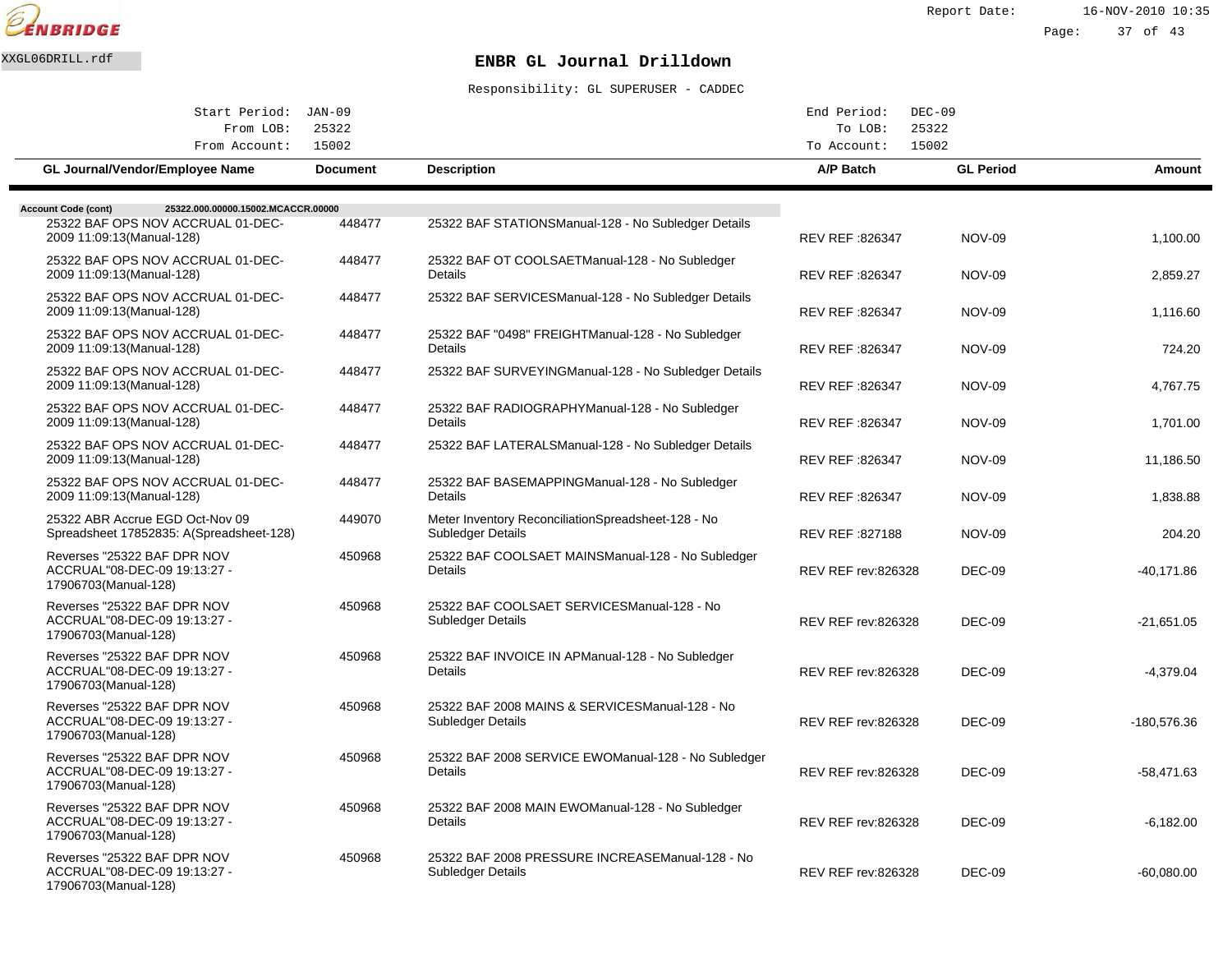

Page: 38 of 43

# XXGL06DRILL.rdf **ENBR GL Journal Drilldown**

| Start Period: JAN-09                                                                                                                                    |                 |                                                                          | End Period:<br>$DEC-09$   |                  |               |
|---------------------------------------------------------------------------------------------------------------------------------------------------------|-----------------|--------------------------------------------------------------------------|---------------------------|------------------|---------------|
| From LOB:<br>From Account:                                                                                                                              | 25322<br>15002  |                                                                          | To LOB:<br>To Account:    | 25322<br>15002   |               |
| GL Journal/Vendor/Employee Name                                                                                                                         | <b>Document</b> | <b>Description</b>                                                       | A/P Batch                 | <b>GL Period</b> | <b>Amount</b> |
|                                                                                                                                                         |                 |                                                                          |                           |                  |               |
| 25322.000.00000.15002.MCACCR.00000<br><b>Account Code (cont)</b><br>Reverses "25322 BAF DPR NOV<br>ACCRUAL"08-DEC-09 19:13:27 -<br>17906703(Manual-128) | 450968          | 25322 BAF 2008 SEWER LATERAL Manual-128 - No<br>Subledger Details        | <b>REV REF rev:826328</b> | <b>DEC-09</b>    | $-1,440.62$   |
| Reverses "25322 BAF DPR NOV<br>ACCRUAL"08-DEC-09 19:13:27 -<br>17906703(Manual-128)                                                                     | 450968          | 25322 BAF 2009 MAINS Manual-128 - No Subledger Details                   | <b>REV REF rev:826328</b> | <b>DEC-09</b>    | -705,769.67   |
| Reverses "25322 BAF DPR NOV<br>ACCRUAL"08-DEC-09 19:13:27 -<br>17906703(Manual-128)                                                                     | 450968          | 25322 BAF 2009 SERVICES Manual-128 - No Subledger<br>Details             | REV REF rev:826328        | <b>DEC-09</b>    | -831,670.87   |
| Reverses "25322 BAF DPR NOV<br>ACCRUAL"08-DEC-09 19:13:27 -<br>17906703(Manual-128)                                                                     | 450968          | 25322 BAF 2009 MAINS & SERVICES Manual-128 - No<br>Subledger Details     | <b>REV REF rev:826328</b> | <b>DEC-09</b>    | -441,900.00   |
| Reverses "25322 BAF DPR NOV<br>ACCRUAL"08-DEC-09 19:13:27 -<br>17906703(Manual-128)                                                                     | 450968          | 25322 BAF 2009 EWO MAINS & SERVICES Manual-128 - No<br>Subledger Details | <b>REV REF rev:826328</b> | <b>DEC-09</b>    | $-338,590.00$ |
| Reverses "25322 BAF DPR NOV<br>ACCRUAL"08-DEC-09 19:13:27 -<br>17906703(Manual-128)                                                                     | 450968          | 25322 BAF 2009 EWO NOT INVOICED Manual-128 - No<br>Subledger Details     | <b>REV REF rev:826328</b> | <b>DEC-09</b>    | $-16,460.00$  |
| Reverses "25322 BAF DPR NOV<br>ACCRUAL"08-DEC-09 19:13:27 -<br>17906703(Manual-128)                                                                     | 450968          | 25322 BAF INDUSTRIAL HYDROVAC Manual-128 - No<br>Subledger Details       | <b>REV REF rev:826328</b> | <b>DEC-09</b>    | $-21,210.00$  |
| Reverses "25322 BAF DPR NOV<br>ACCRUAL"08-DEC-09 19:13:27 -<br>17906703(Manual-128)                                                                     | 450968          | 25322 BAF SEWER DAYLIGHT Manual-128 - No Subledger<br>Details            | <b>REV REF rev:826328</b> | <b>DEC-09</b>    | $-15, 122.45$ |
| Reverses "25322 BAF OPS NOV<br>ACCRUAL"08-DEC-09 19:13:28 -<br>17906703(Manual-128)                                                                     | 450969          | 25322 BAF STATIONS Manual-128 - No Subledger Details                     | <b>REV REF rev:826347</b> | <b>DEC-09</b>    | $-1.100.00$   |
| Reverses "25322 BAF OPS NOV<br>ACCRUAL"08-DEC-09 19:13:28 -<br>17906703(Manual-128)                                                                     | 450969          | 25322 BAF OT COOLSAET Manual-128 - No Subledger<br><b>Details</b>        | REV REF rev:826347        | <b>DEC-09</b>    | $-2,859.27$   |
| Reverses "25322 BAF OPS NOV<br>ACCRUAL"08-DEC-09 19:13:28 -<br>17906703(Manual-128)                                                                     | 450969          | 25322 BAF SERVICES Manual-128 - No Subledger Details                     | REV REF rev:826347        | <b>DEC-09</b>    | $-1,116.60$   |
| Reverses "25322 BAF OPS NOV<br>ACCRUAL"08-DEC-09 19:13:28 -<br>17906703(Manual-128)                                                                     | 450969          | 25322 BAF "0498" FREIGHT Manual-128 - No Subledger<br>Details            | REV REF rev:826347        | <b>DEC-09</b>    | $-724.20$     |
| Reverses "25322 BAF OPS NOV<br>ACCRUAL"08-DEC-09 19:13:28 -<br>17906703(Manual-128)                                                                     | 450969          | 25322 BAF SURVEYING Manual-128 - No Subledger Details                    | <b>REV REF rev:826347</b> | <b>DEC-09</b>    | $-4,767.75$   |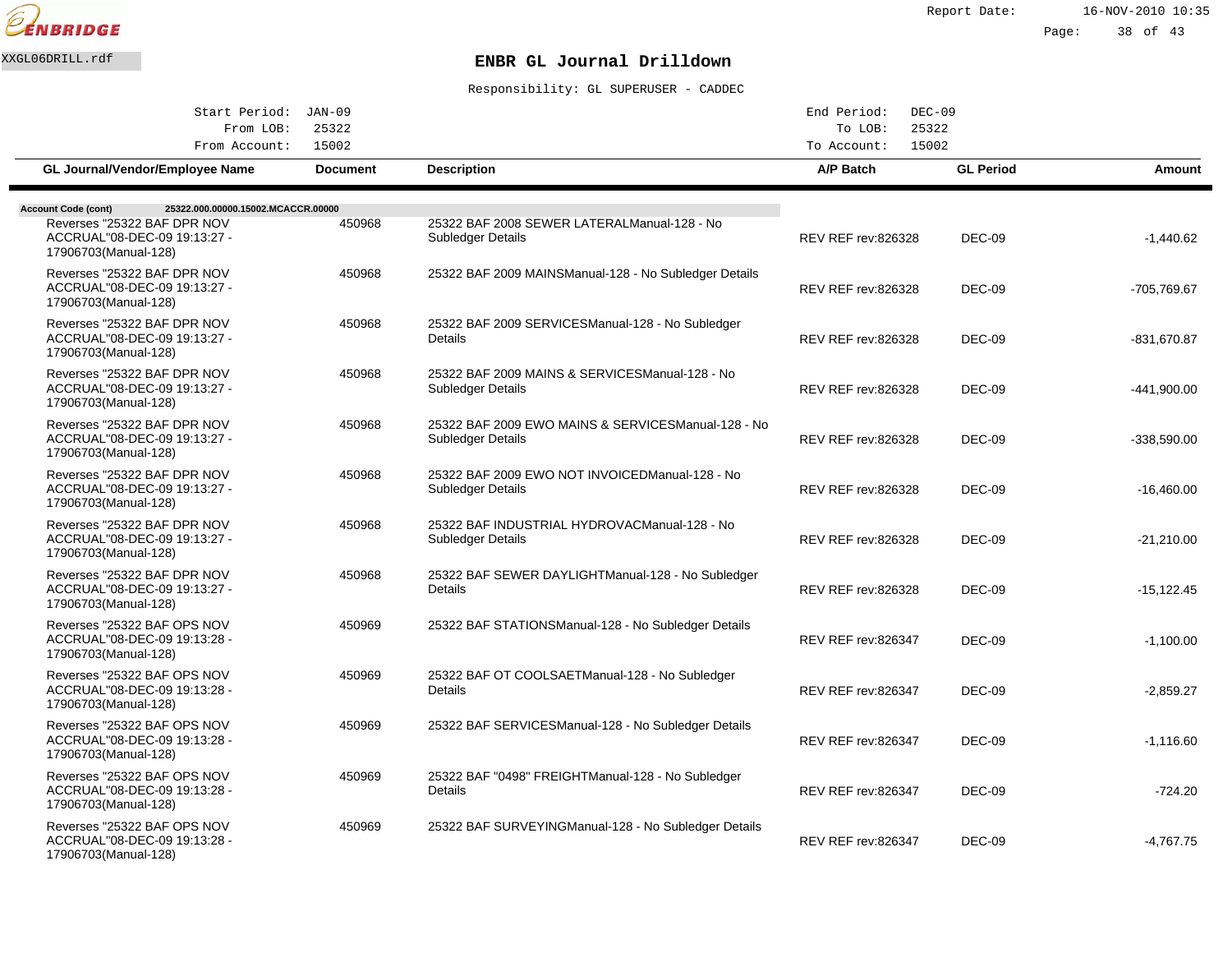

2009 10:12:12(Manual-128)

2009 10:12:12(Manual-128)

2009 10:12:12(Manual-128)

25322 BAF OPS DEC ACCRUAL 31-DEC-

25322 BAF OPS DEC ACCRUAL 31-DEC-

Page: 39 of 43

1,100.00

DEC-09

REV REF :835103

REV REF :835103

REV REF :835103

DEC-09

DEC-09

2,859.27

1,116.60

## XXGL06DRILL.rdf **ENBR GL Journal Drilldown**

Responsibility: GL SUPERUSER - CADDEC

|                                                                                                                  |                 | Responsibility: GL SUPERUSER - CADDEC                                               |                           |                  |               |
|------------------------------------------------------------------------------------------------------------------|-----------------|-------------------------------------------------------------------------------------|---------------------------|------------------|---------------|
| Start Period: JAN-09                                                                                             |                 |                                                                                     | End Period:<br>$DEC-09$   |                  |               |
| From LOB:                                                                                                        | 25322           |                                                                                     | To LOB:                   | 25322            |               |
| From Account:                                                                                                    | 15002           |                                                                                     | 15002<br>To Account:      |                  |               |
| GL Journal/Vendor/Employee Name                                                                                  | <b>Document</b> | <b>Description</b>                                                                  | <b>A/P Batch</b>          | <b>GL Period</b> | Amount        |
|                                                                                                                  |                 |                                                                                     |                           |                  |               |
| <b>Account Code (cont)</b><br>25322.000.00000.15002.MCACCR.00000                                                 |                 |                                                                                     |                           |                  |               |
| Reverses "25322 BAF OPS NOV<br>ACCRUAL"08-DEC-09 19:13:28 -<br>17906703(Manual-128)                              | 450969          | 25322 BAF RADIOGRAPHY Manual-128 - No Subledger<br>Details                          | <b>REV REF rev:826347</b> | DEC-09           | $-1,701.00$   |
| Reverses "25322 BAF OPS NOV<br>ACCRUAL"08-DEC-09 19:13:28 -<br>17906703(Manual-128)                              | 450969          | 25322 BAF LATERALS Manual-128 - No Subledger Details                                | REV REF rev:826347        | DEC-09           | $-11,186.50$  |
| Reverses "25322 BAF OPS NOV<br>ACCRUAL"08-DEC-09 19:13:28 -<br>17906703(Manual-128)                              | 450969          | 25322 BAF BASEMAPPING Manual-128 - No Subledger<br>Details                          | <b>REV REF rev:826347</b> | <b>DEC-09</b>    | $-1,838.88$   |
| Reverses "25322 BCM To Accrue Saint John<br>Office Renos"08-DEC-09 19:13:31 -<br>17906703(Manual-128)            | 450972          | 25322 BCM To Accrue Saint John Office Renos Manual-128 -<br>No Subledger Details    | <b>REV REF rev:826197</b> | DEC-09           | $-110,000.00$ |
| Reverses "25322 ABR Accrue EGD Oct-Auto<br>Reverse and Post CA"08-DEC-09 19:14:30 -<br>17906703(Spreadsheet-128) | 451028          | Meter Inventory Reconciliation Spreadsheet-128 - No<br>Subledger Details            | <b>REV REF rev:827188</b> | <b>DEC-09</b>    | $-204.20$     |
| 25322 BCM Accrue Saint John Office<br>Renovations 17-DEC-2009 10:33:53(Manual-<br>128)                           | 452241          | 25322 BCM Accrue Saint John Office Renovations Manual-128<br>- No Subledger Details | <b>REV REF:832231</b>     | <b>DEC-09</b>    | 80,000.00     |
| 25322 BCM IT Capital Accrual 18-DEC-2009<br>14:12:38(Manual-128)                                                 | 452468          | 25322 BCM IT Capital Accrual Manual-128 - No Subledger<br>Details                   | REV REF: 832563           | <b>DEC-09</b>    | 19,730.00     |
| 25322 ABR Accrue EGD Dec 09 Spreadsheet<br>18055145: A(Spreadsheet-128)                                          | 453861          | Meter Inventory Reconciliation Spreadsheet-128 - No<br>Subledger Details            | REV REF: 834683           | <b>DEC-09</b>    | 306.30        |
| 25322 ACCRUE EGD SOFTWARE TRUE-UP<br>COSTS - DEC 09 31-DEC-2009<br>07:44:13(Manual-128)                          | 454127          | 25322 ACCRUE EGD SOFTWARE TRUE-UP COSTS Manual-<br>128 - No Subledger Details       | REV REF: 835040           | <b>DEC-09</b>    | 6,748.98      |
| 25322 BAF P&T DEC ACCRUAL 31-DEC-<br>2009 08:52:23 (Manual-128)                                                  | 454138          | 25322 BAF PERFECTION PAVING SET Manual-128 - No<br>Subledger Details                | REV REF: 835056           | DEC-09           | 33,703.36     |
| 25322 BAF P&T DEC ACCRUAL 31-DEC-<br>2009 08:52:23(Manual-128)                                                   | 454138          | 25322 BAF LAKESIDE PFM'S Manual-128 - No Subledger<br>Details                       | REV REF : 835056          | DEC-09           | 34,362.90     |
| 25322 BAF P&T DEC ACCRUAL 31-DEC-<br>2009 08:52:23 (Manual-128)                                                  | 454138          | 25322 BAF DI CANADA METERS Manual-128 - No Subledger<br>Details                     | REV REF: 835056           | <b>DEC-09</b>    | 32,470.00     |
| 25322 BAF P&T DEC ACCRUAL 31-DEC-<br>2009 08:52:23(Manual-128)                                                   | 454138          | 25322 BAF ARCHAELOGICAL REVIEW &<br>MONITORING Manual-128 - No Subledger Details    | REV REF : 835056          | <b>DEC-09</b>    | 4,666.79      |
| 25322 BAF OPS DEC ACCRUAL 31-DEC-                                                                                | 454174          | 25322 BAF STATIONS Manual-128 - No Subledger Details                                |                           |                  |               |

25322 BAF OT COOLSAET Manual-128 - No Subledger

25322 BAF SERVICES Manual-128 - No Subledger Details

Details

454174

454174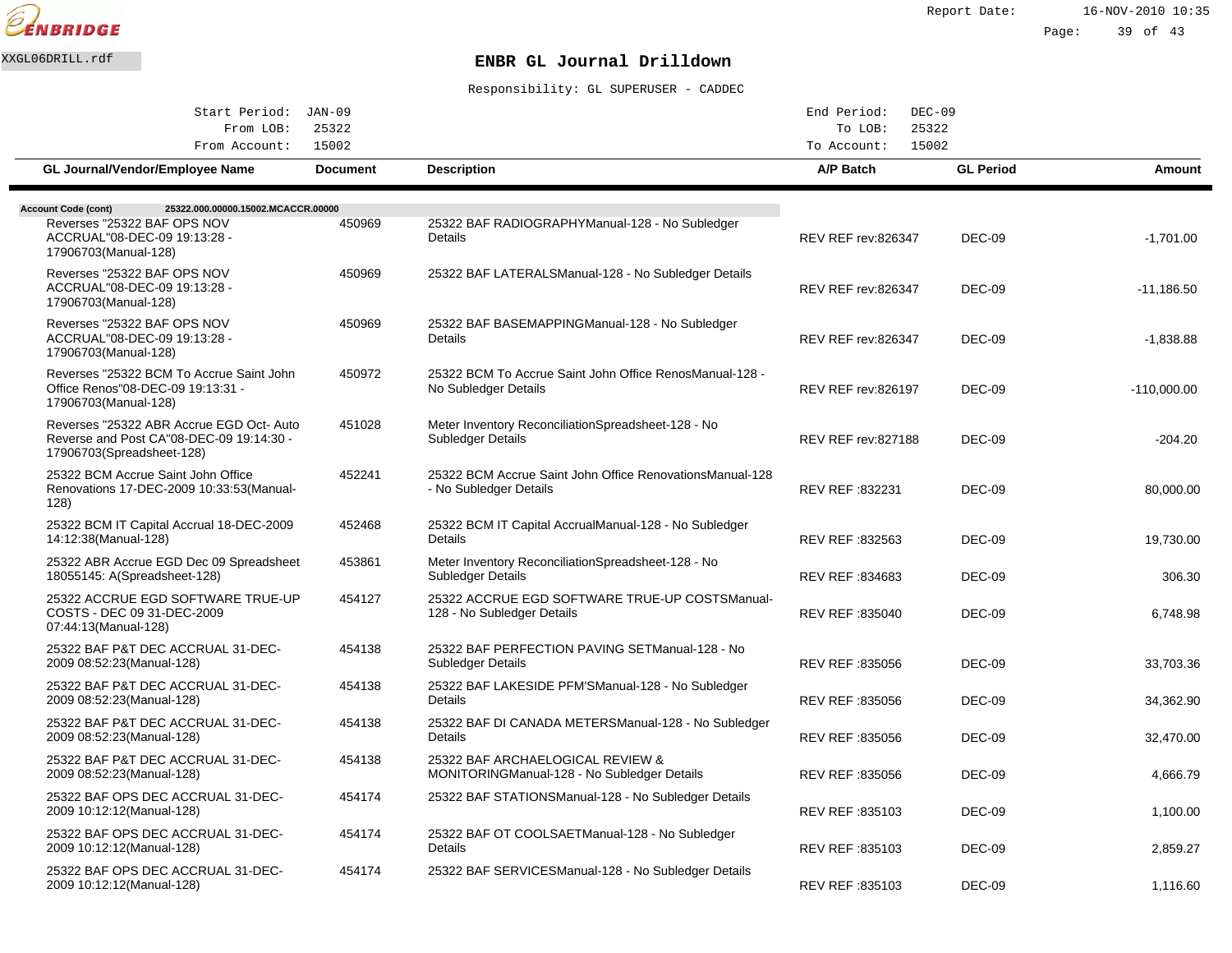

Report Date: 16-NOV-2010 10:35

Page: 40 of 43

# XXGL06DRILL.rdf **ENBR GL Journal Drilldown**

| Start Period: JAN-09<br>From LOB:                                | 25322           |                                                                                | End Period:<br>To LOB: | $DEC-09$<br>25322 |               |
|------------------------------------------------------------------|-----------------|--------------------------------------------------------------------------------|------------------------|-------------------|---------------|
| From Account:                                                    | 15002           |                                                                                | To Account:            | 15002             |               |
| GL Journal/Vendor/Employee Name                                  | <b>Document</b> | <b>Description</b>                                                             | A/P Batch              | <b>GL Period</b>  | Amount        |
| <b>Account Code (cont)</b><br>25322.000.00000.15002.MCACCR.00000 |                 |                                                                                |                        |                   |               |
| 25322 BAF OPS DEC ACCRUAL 31-DEC-<br>2009 10:12:12 (Manual-128)  | 454174          | 25322 BAF SURVEYING Manual-128 - No Subledger Details                          | REV REF : 835103       | DEC-09            | 2,410.00      |
| 25322 BAF OPS DEC ACCRUAL 31-DEC-<br>2009 10:12:12(Manual-128)   | 454174          | 25322 BAF RADIOGRAPHY Manual-128 - No Subledger<br>Details                     | REV REF: 835103        | DEC-09            | 1,701.00      |
| 25322 BAF OPS DEC ACCRUAL 31-DEC-<br>2009 10:12:12 (Manual-128)  | 454174          | 25322 BAF LATERALS Manual-128 - No Subledger Details                           | REV REF: 835103        | DEC-09            | 12,805.55     |
| 25322 BAF OPS DEC ACCRUAL 31-DEC-<br>2009 10:12:12(Manual-128)   | 454174          | 25322 BAF "0498" FREIGHT Manual-128 - No Subledger<br>Details                  | REV REF : 835103       | DEC-09            | 626.23        |
| 25322 BAF DPR DEC ACCRUAL 31-DEC-<br>2009 10:28:52(Manual-128)   | 454182          | 25322 BAF 2008 MAINS & SERVICES Manual-128 - No<br>Subledger Details           | REV REF: 835112        | DEC-09            | 180,576.36    |
| 25322 BAF DPR DEC ACCRUAL 31-DEC-<br>2009 10:28:52(Manual-128)   | 454182          | 25322 BAF 2008 SERVICE EWO Manual-128 - No Subledger<br>Details                | REV REF : 835112       | DEC-09            | 58,471.63     |
| 25322 BAF DPR DEC ACCRUAL 31-DEC-<br>2009 10:28:52 (Manual-128)  | 454182          | 25322 BAF 2008 MAIN EWO Manual-128 - No Subledger<br>Details                   | REV REF : 835112       | DEC-09            | 6,182.00      |
| 25322 BAF DPR DEC ACCRUAL 31-DEC-<br>2009 10:28:52 (Manual-128)  | 454182          | 25322 BAF 2008 PRESSURE INCREASE Manual-128 - No<br>Subledger Details          | REV REF: 835112        | DEC-09            | 60,080.00     |
| 25322 BAF DPR DEC ACCRUAL 31-DEC-<br>2009 10:28:52 (Manual-128)  | 454182          | 25322 BAF 2008 SEWER LATERAL Manual-128 - No<br><b>Subledger Details</b>       | REV REF: 835112        | DEC-09            | 1,440.62      |
| 25322 BAF DPR DEC ACCRUAL 31-DEC-<br>2009 10:28:52(Manual-128)   | 454182          | 25322 BAF 2009 MAINS Manual-128 - No Subledger Details                         | REV REF: 835112        | DEC-09            | 523,206.46    |
| 25322 BAF DPR DEC ACCRUAL 31-DEC-<br>2009 10:28:52(Manual-128)   | 454182          | 25322 BAF 2009 SERVICES Manual-128 - No Subledger<br>Details                   | REV REF: 835112        | DEC-09            | 613,500.68    |
| 25322 BAF DPR DEC ACCRUAL 31-DEC-<br>2009 10:28:52(Manual-128)   | 454182          | 25322 BAF 2009 SERVICE EWO Manual-128 - No Subledger<br>Details                | REV REF: 835112        | DEC-09            | 107,625.00    |
| 25322 BAF DPR DEC ACCRUAL 31-DEC-<br>2009 10:28:52(Manual-128)   | 454182          | 25322 BAF 2009 MAINS EWO Manual-128 - No Subledger<br>Details                  | REV REF : 835112       | DEC-09            | 144,959.00    |
| 25322 BAF DPR DEC ACCRUAL 31-DEC-<br>2009 10:28:52(Manual-128)   | 454182          | 25322 BAF 2009 EWO CUTOFFS Manual-128 - No Subledger<br>Details                | REV REF: 835112        | DEC-09            | 20,720.00     |
| 25322 BAF DPR DEC ACCRUAL 31-DEC-<br>2009 10:28:52(Manual-128)   | 454182          | 25322 BAF 2009 ONE MILE HOUSE RELOCATION Manual-<br>128 - No Subledger Details | REV REF: 835112        | DEC-09            | 412,209.00    |
| 25322 BAF DPR DEC ACCRUAL 31-DEC-<br>2009 10:28:52(Manual-128)   | 454182          | 25322 BAF 2009 EWO(NOT SIGNED) Manual-128 - No<br>Subledger Details            | REV REF : 835112       | <b>DEC-09</b>     | 10,097.66     |
| 25322 BAF DPR DEC ACCRUAL 31-DEC-<br>2009 10:28:52(Manual-128)   | 454182          | 25322 BAF 2009 SEWER LOCATE Manual-128 - No<br>Subledger Details               | REV REF: 835112        | DEC-09            | 15,183.00     |
| 25322 BAF DPR DEC ACCRUAL 31-DEC-<br>2009 10:28:52 (Manual-128)  | 454182          | 25322 BAF SEWER DAYLIGHT Manual-128 - No Subledger<br>Details                  | REV REF : 835112       | <b>DEC-09</b>     | 10,344.69     |
| 25322 BAF DPR DEC ACCRUAL 31-DEC-<br>2009 10:28:52 (Manual-128)  | 454182          | 25322 BAF NBDOT CONTRIBUTION Manual-128 - No<br>Subledger Details              | REV REF : 835112       | <b>DEC-09</b>     | $-232,215.96$ |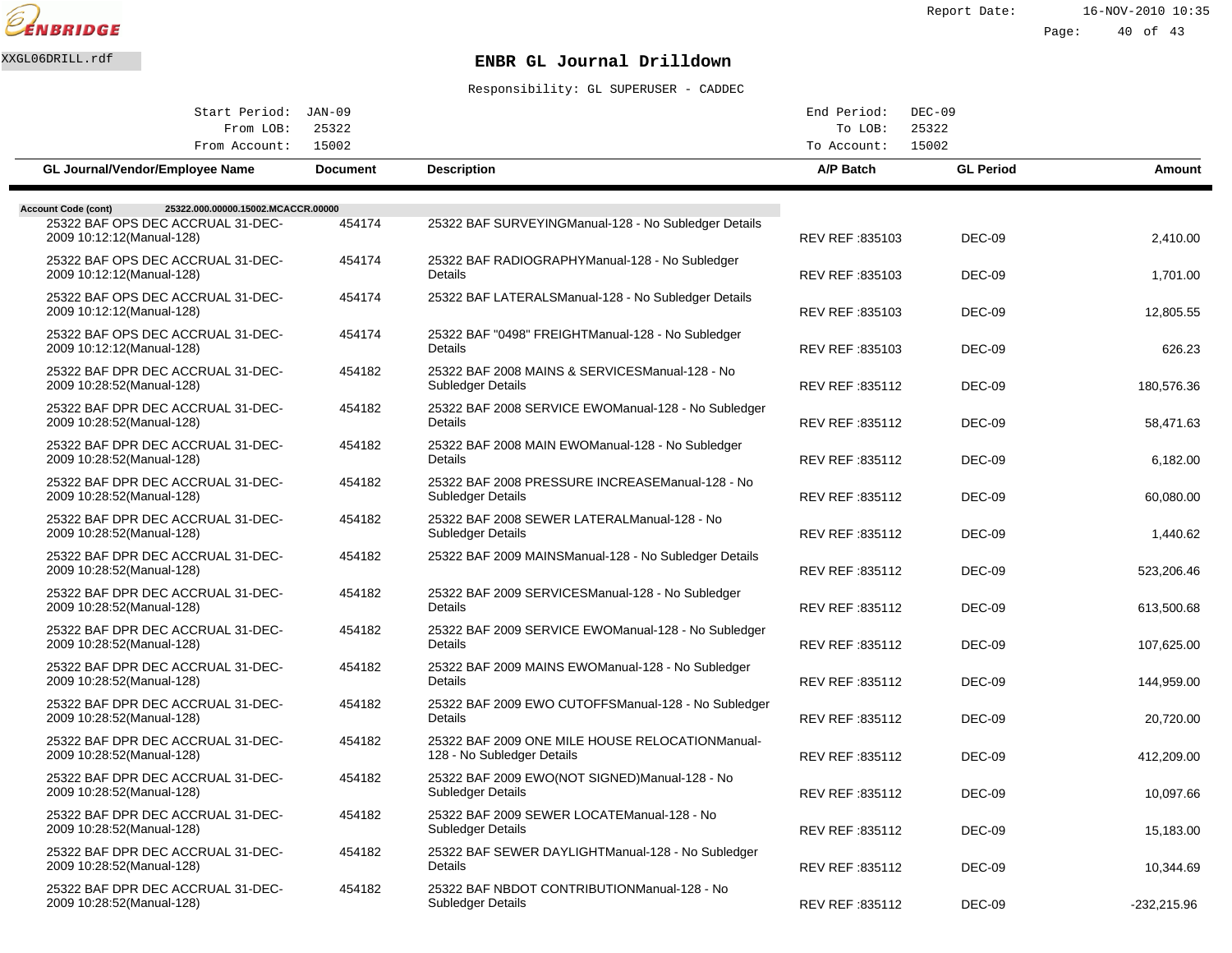

Report Date: 16-NOV-2010 10:35

Page: 41 of 43

## XXGL06DRILL.rdf **ENBR GL Journal Drilldown**

| Start Period:                                                                         | JAN-09                             |                                                                         | End Period:               | $DEC-09$         |               |
|---------------------------------------------------------------------------------------|------------------------------------|-------------------------------------------------------------------------|---------------------------|------------------|---------------|
| From LOB:                                                                             | 25322                              |                                                                         | To LOB:                   | 25322            |               |
| From Account:                                                                         | 15002                              |                                                                         | To Account:               | 15002            |               |
| GL Journal/Vendor/Employee Name                                                       | <b>Document</b>                    | <b>Description</b>                                                      | A/P Batch                 | <b>GL Period</b> | Amount        |
| 25322.000.00000.15002.MCACCR.00000<br><b>Account Code (cont)</b>                      |                                    |                                                                         |                           |                  |               |
| 25322 BAF DPR DEC ACCRUAL 31-DEC-<br>2009 10:28:52(Manual-128)                        | 454182                             | 25322 BAF COOSAET MAINS Manual-128 - No Subledger<br>Details            | REV REF: 835112           | DEC-09           | 40,171.86     |
| 25322 BAF DPR DEC ACCRUAL 31-DEC-<br>2009 10:28:52 (Manual-128)                       | 454182                             | 25322 BAF COOLSAET SERVICES Manual-128 - No<br><b>Subledger Details</b> | REV REF: 835112           | DEC-09           | 21,651.05     |
| <b>Account Code</b><br>Account: OTHER PLANT Inter LOB: DEFAULT Sub-Account: CORPORATE | 25322.000.00000.15002.MCCORP.00000 |                                                                         |                           |                  |               |
| 25322 BAF OPS OCT ACCRUAL 02-NOV-                                                     | 443218                             |                                                                         | Open Balance              |                  | 0.00          |
| 2009 11:00:43(Manual-128)                                                             |                                    | 25322 BAF STATIONS Manual-128 - No Subledger Details                    | REV REF: 818411           | OCT-09           | 1,100.00      |
| 25322 BAF OPS OCT ACCRUAL 02-NOV-<br>2009 11:00:43(Manual-128)                        | 443218                             | 25322 BAF OT COOLSAET Manual-128 - No Subledger<br>Details              | REV REF: 818411           | OCT-09           | 2,859.27      |
| 25322 BAF OPS OCT ACCRUAL 02-NOV-<br>2009 11:00:43(Manual-128)                        | 443218                             | 25322 BAF SERVICES Manual-128 - No Subledger Details                    | REV REF : 818411          | OCT-09           | 1.116.60      |
| 25322 BAF OPS OCT ACCRUAL 02-NOV-<br>2009 11:00:43(Manual-128)                        | 443218                             | 25322 BAF GRANDVIEW STN Manual-128 - No Subledger<br>Details            | REV REF: 818411           | OCT-09           | 95,668.92     |
| 25322 BAF OPS OCT ACCRUAL 02-NOV-<br>2009 11:00:43(Manual-128)                        | 443218                             | 25322 BAF ENVIRONMENTAL Manual-128 - No Subledger<br>Details            | REV REF: 818411           | OCT-09           | 12,663.94     |
| 25322 BAF OPS OCT ACCRUAL 02-NOV-<br>2009 11:00:43(Manual-128)                        | 443218                             | 25322 BAF RADIOGRAPHY Manual-128 - No Subledger<br>Details              | REV REF: 818411           | OCT-09           | 1,701.00      |
| 25322 BAF OPS OCT ACCRUAL 02-NOV-<br>2009 11:00:43(Manual-128)                        | 443218                             | 25322 BAF "0498" FREIGHT Manual-128 - No Subledger<br>Details           | REV REF : 818411          | OCT-09           | 103.10        |
| 25322 HLN CORRECT OCT-09 OPS<br>ACCRUAL 02-NOV-2009 12:19:18 (Manual-<br>128)         | 443301                             | CORRECT OPS ACCRUAL Manual-128 - No Subledger<br>Details                | REV REF: 818520           | OCT-09           | $-115,212.83$ |
| Reverses "25322 BAF OPS OCT<br>ACCRUAL"09-NOV-09 19:54:44 -<br>17676154(Manual-128)   | 445739                             | 25322 BAF STATIONS Manual-128 - No Subledger Details                    | <b>REV REF rev:818411</b> | <b>NOV-09</b>    | $-1,100.00$   |
| Reverses "25322 BAF OPS OCT<br>ACCRUAL"09-NOV-09 19:54:44 -<br>17676154(Manual-128)   | 445739                             | 25322 BAF OT COOLSAET Manual-128 - No Subledger<br>Details              | REV REF rev:818411        | <b>NOV-09</b>    | $-2,859.27$   |
| Reverses "25322 BAF OPS OCT<br>ACCRUAL"09-NOV-09 19:54:44 -<br>17676154(Manual-128)   | 445739                             | 25322 BAF SERVICES Manual-128 - No Subledger Details                    | <b>REV REF rev:818411</b> | <b>NOV-09</b>    | $-1,116.60$   |
| Reverses "25322 BAF OPS OCT<br>ACCRUAL"09-NOV-09 19:54:44 -<br>17676154(Manual-128)   | 445739                             | 25322 BAF GRANDVIEW STN Manual-128 - No Subledger<br><b>Details</b>     | <b>REV REF rev:818411</b> | <b>NOV-09</b>    | -95,668.92    |
| Reverses "25322 BAF OPS OCT<br>ACCRUAL"09-NOV-09 19:54:44 -<br>17676154(Manual-128)   | 445739                             | 25322 BAF ENVIRONMENTAL Manual-128 - No Subledger<br>Details            | <b>REV REF rev:818411</b> | <b>NOV-09</b>    | $-12,663.94$  |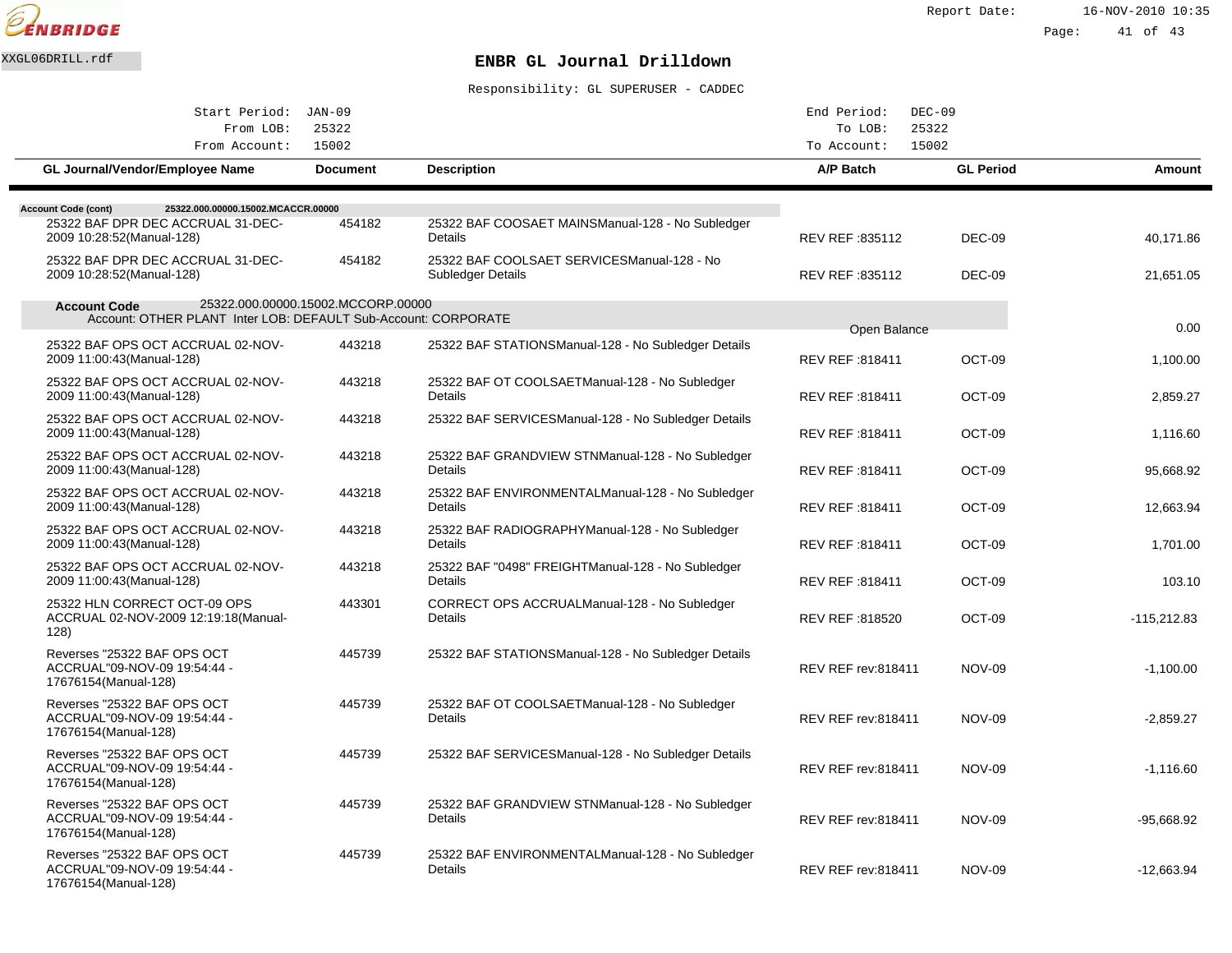

#### XXGL06DRILL.rdf **ENBR GL Journal Drilldown**

Responsibility: GL SUPERUSER - CADDEC

| Start Period:<br>From LOB:<br>From Account:                                                    | JAN-09<br>25322<br>15002 |                                                                      | End Period:<br>$DEC-09$<br>25322<br>To LOB:<br>15002<br>To Account: |                  |             |
|------------------------------------------------------------------------------------------------|--------------------------|----------------------------------------------------------------------|---------------------------------------------------------------------|------------------|-------------|
| <b>GL Journal/Vendor/Employee Name</b>                                                         | <b>Document</b>          | <b>Description</b>                                                   | A/P Batch                                                           | <b>GL Period</b> | Amount      |
| <b>Account Code (cont)</b><br>25322.000.00000.15002.MCCORP.00000                               |                          |                                                                      |                                                                     |                  |             |
| Reverses "25322 BAF OPS OCT<br>ACCRUAL"09-NOV-09 19:54:44 -<br>17676154(Manual-128)            | 445739                   | 25322 BAF RADIOGRAPHY Manual-128 - No Subledger<br><b>Details</b>    | <b>REV REF rev:818411</b>                                           | NOV-09           | $-1.701.00$ |
| Reverses "25322 BAF OPS OCT<br>ACCRUAL"09-NOV-09 19:54:44 -<br>17676154(Manual-128)            | 445739                   | 25322 BAF "0498" FREIGHT Manual-128 - No Subledger<br><b>Details</b> | <b>REV REF rev:818411</b>                                           | NOV-09           | $-103.10$   |
| Reverses "25322 HLN CORRECT OCT-09<br>OPS ACCRUAL"09-NOV-09 19:55:13 -<br>17676154(Manual-128) | 445784                   | CORRECT OPS ACCRUAL Manual-128 - No Subledger<br><b>Details</b>      | <b>REV REF rev:818520</b>                                           | <b>NOV-09</b>    | 115,212.83  |

Closing Account Balance 0.000 0.000 0.000 0.000 0.000 0.000 0.000 0.000 0.000 0.000 0.000 0.000 0.000 0.000 0.000 0.000 0.000 0.000 0.000 0.000 0.000 0.000 0.000 0.000 0.000 0.000 0.000 0.000 0.000 0.000 0.000 0.000 0.000

| Closing LOB 25322 Balance Total           | 2,432,315.13  |
|-------------------------------------------|---------------|
| <b>LOB 25322 Activities Total</b>         | -124,965.03   |
| <b>Closing Balance for All LOBs Total</b> | 2,432,315.13  |
| <b>All LOBs Activities Total</b>          | $-124,965.03$ |

**Legend:**

**REV REF xxxxxx- subledger reversal cross-reference GLERR001 - Sub-ledger journal drilldown unavailable GLERR002 - Sub-ledger drilldown detail(s) not equal to general ledger line (report pulls GL line in this case) Any issues with GLERRxxx errors - please contact EFS Team**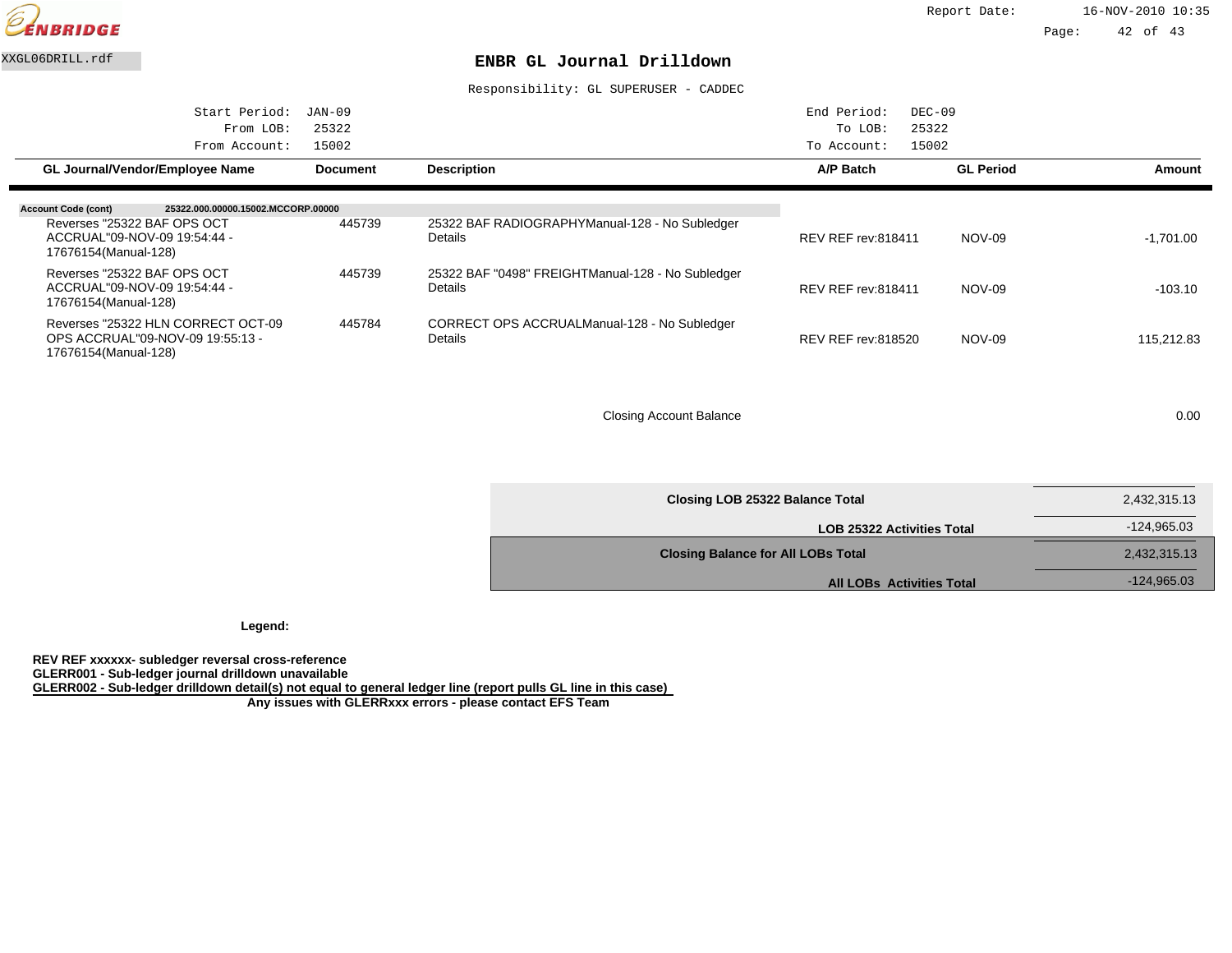| <b>EENBRIDGE</b> |                                 |                 |                                       |             | Report Date:     |       | 16-NOV-2010 10:35 |  |
|------------------|---------------------------------|-----------------|---------------------------------------|-------------|------------------|-------|-------------------|--|
|                  |                                 |                 |                                       |             |                  | Page: | 43 of 43          |  |
| XXGL06DRILL.rdf  |                                 |                 | ENBR GL Journal Drilldown             |             |                  |       |                   |  |
|                  |                                 |                 | Responsibility: GL SUPERUSER - CADDEC |             |                  |       |                   |  |
|                  | Start Period:                   | JAN-09          |                                       | End Period: | DEC-09           |       |                   |  |
|                  | From LOB:                       | 25322           |                                       | To LOB:     | 25322            |       |                   |  |
|                  | From Account:                   | 15002           |                                       | To Account: | 15002            |       |                   |  |
|                  | GL Journal/Vendor/Employee Name | <b>Document</b> | <b>Description</b>                    | A/P Batch   | <b>GL Period</b> |       | Amount            |  |

#### **Parameters used:**

| Start Period: JAN-09                   |          |
|----------------------------------------|----------|
| End Period:                            | $DEC-09$ |
| From LOB: 25322                        |          |
| To LOB:                                | 25322    |
| From Cont:                             |          |
| To Cont:                               |          |
| From Cost Center:                      |          |
| To Cost Center:                        |          |
| From Account:                          | 15002    |
| To Account:                            | 15002    |
| From Sub Account:                      |          |
| To Sub Account:                        |          |
| From Inter LOB:                        |          |
| To Inter LOB:                          |          |
| Set Of Books:                          | CADDEC   |
| Operating Unit:                        | DEFAULT  |
| Payables Drilldown:                    | Υ        |
| Receivables Drilldown:                 | Y        |
| Inventory Drilldown:                   | N        |
| Projects Drilldown:                    | N        |
| PA Burden Details:                     | N        |
| Include Accounts with Zero Balances ?: | N        |
| Print Summary:                         | N        |
|                                        |          |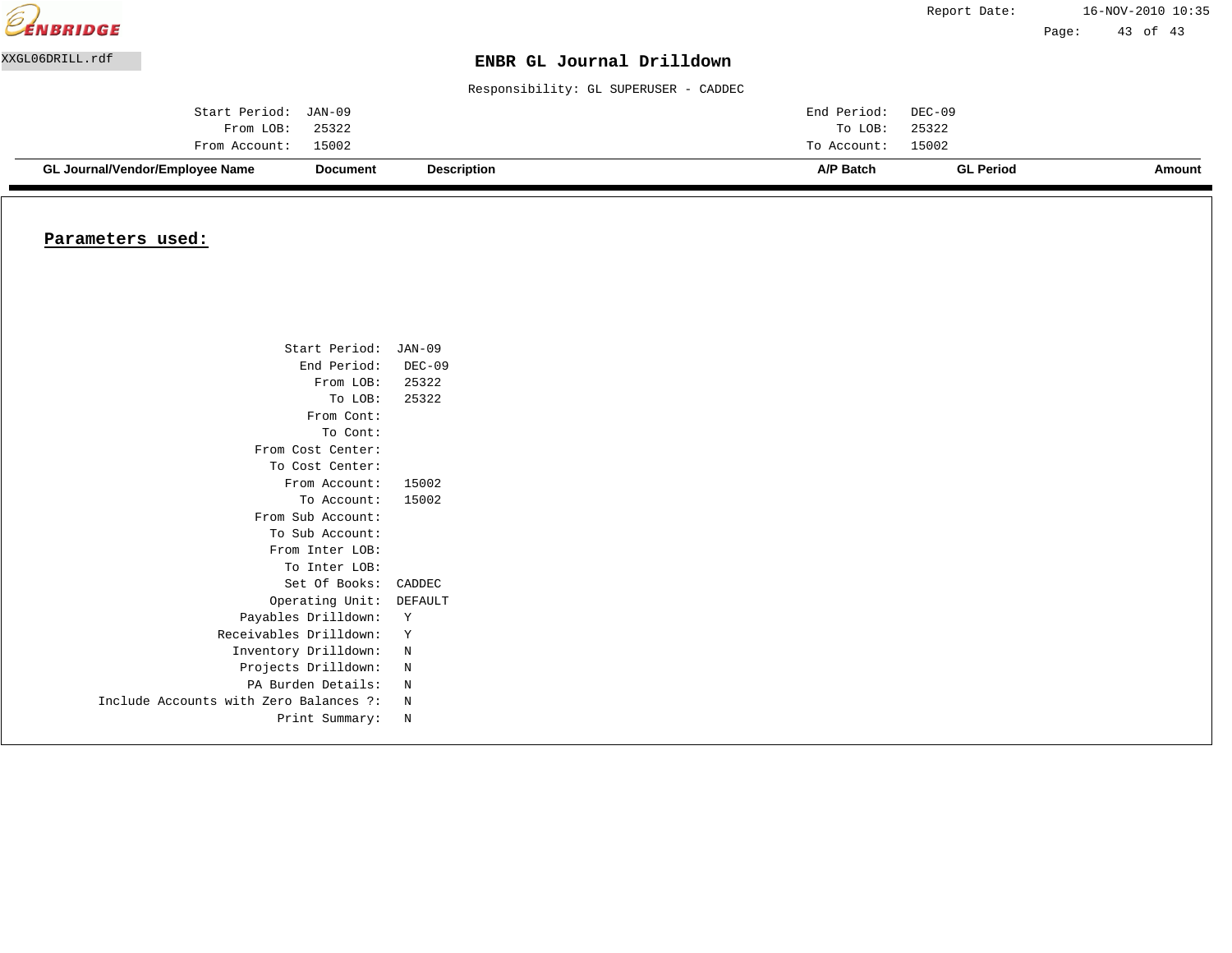

Responsibility: GL SUPERUSER - CADDEC

| Amount |  |
|--------|--|
|        |  |
|        |  |
|        |  |
|        |  |

#### **Company: 25322 ENBRIDGE GAS NEW BRUNSWICK LIMITED PARTNERSHIP - Operations**

**Cost Center: 00000DEFAULT**

**Contribution Center: 000 DEFAULT**

| 25322.000.00000.15101.000000.00000<br><b>Account Code</b>                                     |        | Account: ACCUM DEPR - PROPERTY PLANT AND EQUIPMENT Inter LOB: DEFAULT Sub-Account: DEFAULT | Open Balance               |               | $-19,216,022.00$ |
|-----------------------------------------------------------------------------------------------|--------|--------------------------------------------------------------------------------------------|----------------------------|---------------|------------------|
| 25322 HLN ACCRUE JAN-09 DEPN EXP 06-<br>FEB-2009 09:22:51 (Manual-128)                        | 395778 | ACCRUE JAN-09 DEPN Manual-128 - No Subledger Details                                       | REV REF: 744432            | <b>JAN-09</b> | $-402,943.56$    |
| Reverses "25322 HLN ACCRUE JAN-09<br>DEPN EXP"09-FEB-09 23:42:29 -<br>15093185(Manual-128)    | 396522 | ACCRUE JAN-09 DEPN Manual-128 - No Subledger Details                                       | <b>REV REF rev: 744432</b> | FEB-09        | 402,943.56       |
| 25322 JDM ACCRUE JAN & FEB DEPN EXP<br>27-FEB-2009 14:53:19(Manual-128)                       | 398820 | ACCRUE JAN-09 DEPN Manual-128 - No Subledger Details                                       | <b>REV REF: 749875</b>     | FEB-09        | $-402,943.56$    |
| 25322 JDM ACCRUE JAN & FEB DEPN EXP<br>27-FEB-2009 14:53:19(Manual-128)                       | 398820 | ACCRUE FEB-09 DEPN Manual-128 - No Subledger Details                                       | <b>REV REF: 749875</b>     | <b>FEB-09</b> | $-402,943.56$    |
| 25322 HLN RECORD DEPN JAN & FEB-09<br>09-MAR-2009 12:34:07 (Manual-128)                       | 401475 | JAN & FEB DEPN LHI Manual-128 - No Subledger Details                                       | REV REF: 753752            | <b>FEB-09</b> | $-13,664.88$     |
| Reverses "25322 HLN RECORD DEPN JAN &<br>FEB-09"09-MAR-09 14:38:15 -<br>15368720(Manual-128)  | 401508 | JAN & FEB DEPN LHI Manual-128 - No Subledger Details                                       | REV REF rev: 753752        | <b>FEB-09</b> | 13,664.88        |
| Depreciation EGNB LP BOOK/20971 Assets<br>15554725: A 23140(Assets-Depreciation)              | 403830 | Journal Import Created Assets-Depreciation                                                 |                            | <b>MAR-09</b> | $-319,023.82$    |
| Reverses "25322 JDM ACCRUE JAN & FEB<br>DEPN EXP"09-MAR-09 20:04:23 -<br>15371489(Manual-128) | 401646 | ACCRUE JAN-09 DEPN Manual-128 - No Subledger Details                                       | <b>REV REF rev: 749875</b> | <b>MAR-09</b> | 402,943.56       |
| Reverses "25322 JDM ACCRUE JAN & FEB<br>DEPN EXP"09-MAR-09 20:04:23 -<br>15371489(Manual-128) | 401646 | ACCRUE FEB-09 DEPN Manual-128 - No Subledger Details                                       | <b>REV REF rev: 749875</b> | <b>MAR-09</b> | 402,943.56       |
| Depreciation EGNB LP BOOK/20931 Assets<br>15499409: A 23100(Assets-Depreciation)              | 403312 | Journal Import Created Assets-Depreciation                                                 |                            | <b>MAR-09</b> | $-420,526.40$    |
| 25322 HLN ACCRUE MARCH 2009 DEPN<br>06-APR-2009 14:07:12(Manual-128)                          | 406822 | MAR-09 DEPN EXPENSE Manual-128 - No Subledger Details                                      | REV REF: 761999            | MAR-09        | -417,839.35      |
| 25322 HLN RECLASS INTANGIBLE<br>SOFTWARE COSTS 07-APR-2009<br>13:20:30(Manual-128)            | 407047 | RECLASS INTANGIBLE COSTS Manual-128 - No Subledger<br>Details                              | REV REF: 762302            | <b>MAR-09</b> | 1,234,513.21     |
| Retirement EGNB LP BOOK/21231 Assets<br>15831123: A 23505(Assets-Retirement)                  | 409195 | Journal Import Created Assets-Retirement                                                   |                            | APR-09        | 5,380.08         |
| Depreciation EGNB LP BOOK/21231 Assets<br>15831123: A 23500(Assets-Depreciation)              | 409192 | Journal Import Created Assets-Depreciation                                                 |                            | APR-09        | $-417.344.76$    |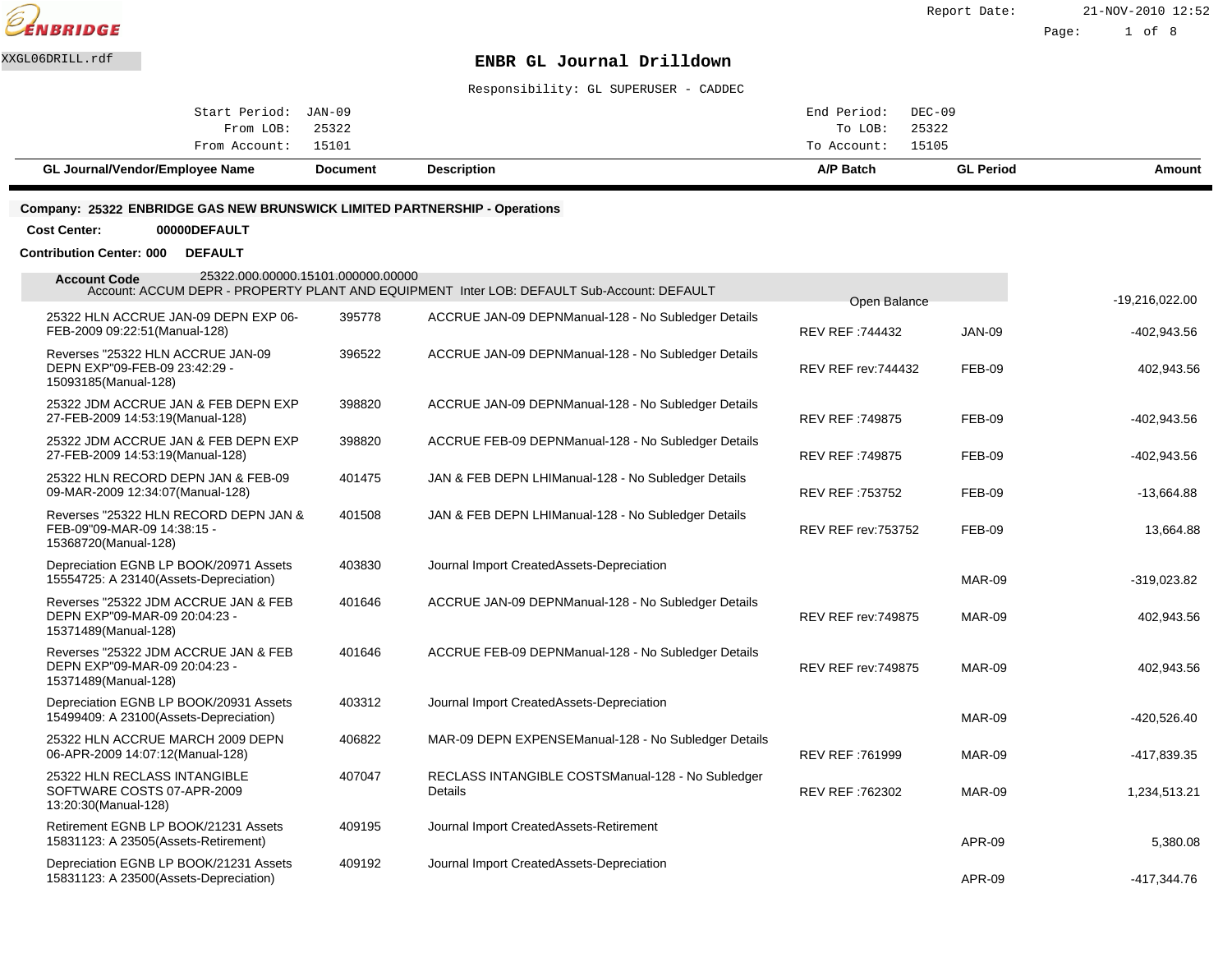

| Start Period: JAN-09                                                                                                                                           |                 |                                                                                             | End Period:<br>$DEC-09$    |                  |                 |
|----------------------------------------------------------------------------------------------------------------------------------------------------------------|-----------------|---------------------------------------------------------------------------------------------|----------------------------|------------------|-----------------|
| From LOB:<br>From Account:                                                                                                                                     | 25322<br>15101  |                                                                                             | To LOB:<br>To Account:     | 25322<br>15105   |                 |
| <b>GL Journal/Vendor/Employee Name</b>                                                                                                                         | <b>Document</b> | <b>Description</b>                                                                          | A/P Batch                  | <b>GL Period</b> | Amount          |
|                                                                                                                                                                |                 |                                                                                             |                            |                  |                 |
| <b>Account Code (cont)</b><br>25322.000.00000.15101.000000.00000<br>Reverses "25322 HLN ACCRUE MARCH 2009<br>DEPN"07-APR-09 21:35:15 -<br>15670915(Manual-128) | 407489          | MAR-09 DEPN EXPENSE Manual-128 - No Subledger Details                                       | <b>REV REF rev: 761999</b> | <b>APR-09</b>    | 417.839.35      |
| Reverses "25322 HLN RECLASS<br>INTANGIBLE SOFTWARE COSTS"07-APR-<br>09 21:35:34 - 15670915(Manual-128)                                                         | 407507          | RECLASS INTANGIBLE COSTS Manual-128 - No Subledger<br>Details                               | <b>REV REF rev: 762302</b> | <b>APR-09</b>    | $-1,234,513.21$ |
| Depreciation EGNB LP BOOK/21411 Assets<br>15930488: A 23780(Assets-Depreciation)                                                                               | 412336          | Depreciation Reserve 30/04/2009 00:00:00 Assets-Depreciation                                |                            | <b>APR-09</b>    | -537,793.40     |
| 25322 HLN RECLASS INTANGIBLE<br>SOFTWARE COSTS 08-MAY-2009<br>07:32:22(Manual-128)                                                                             | 412504          | RECLASS SOFTWARE ACCUM DEPN Manual-128 - No<br>Subledger Details                            | REV REF: 771057            | <b>APR-09</b>    | 1,251,431.33    |
| Reverses "25322 HLN RECLASS<br>INTANGIBLE SOFTWARE COSTS"08-MAY-<br>09 20:20:01 - 15959006(Manual-128)                                                         | 412909          | RECLASS SOFTWARE ACCUM DEPN Manual-128 - No<br>Subledger Details                            | <b>REV REF rev: 771057</b> | <b>MAY-09</b>    | $-1,251,431.33$ |
| 25322 HLN RECLASS INTANGIBLE ASSETS<br>MAY-09 07-JUN-2009 10:31:27 (Manual-128)                                                                                | 417674          | MAY-09 RECLASS SOFTWARE ASSETS Manual-128 - No<br>Subledger Details                         | <b>REV REF: 778837</b>     | <b>MAY-09</b>    | 1,277,266.78    |
| Depreciation EGNB LP BOOK/21651 Assets<br>16248138: A 24140(Assets-Depreciation)                                                                               | 417678          | Depreciation Reserve 31/05/2009 00:00:00 Assets-Depreciation                                |                            | <b>MAY-09</b>    | -437,208.90     |
| Reverses "25322 HLN RECLASS<br>INTANGIBLE ASSETS MAY-09"08-JUN-09<br>19:25:14 - 16260483(Manual-128)                                                           | 418063          | MAY-09 RECLASS SOFTWARE ASSETS Manual-128 - No<br>Subledger Details                         | <b>REV REF rev: 778837</b> | <b>JUN-09</b>    | -1,277,266.78   |
| 25322 HLN JUN-09 RECORD DEPN ON<br>ACCRUED PLANT 06-JUL-2009<br>07:46:00(Manual-Miscellaneous Transaction)                                                     | 423114          | DEPN ON ACCRUED PLANT Manual-Miscellaneous<br>Transaction - No Subledger Details            |                            | <b>JUN-09</b>    | $-412.10$       |
| Retirement EGNB LP BOOK/21911 Assets<br>16525772: A 24525(Assets-Retirement)                                                                                   | 423124          | Retirement Reserve 30/06/2009 00:00:00 Assets-Retirement                                    |                            | <b>JUN-09</b>    | 1,453.26        |
| Reclass EGNB LP BOOK/21911 Assets<br>16525772: A 24524 (Assets-Reclass)                                                                                        | 423123          | Reclass Reserve 30/06/2009 00:00:00 Assets-Reclass                                          |                            | <b>JUN-09</b>    | 1,277,266.78    |
| Depreciation EGNB LP BOOK/21911 Assets<br>16525772: A 24520(Assets-Depreciation)                                                                               | 423119          | Depreciation Reserve 30/06/2009 00:00:00 Assets-Depreciation                                |                            | <b>JUN-09</b>    | -413,226.58     |
| 25322 HLN CORRECT MANUAL DEPN<br>ENTRY 06-JUL-2009 14:34:38(Manual-<br>Miscellaneous Transaction)                                                              | 423255          | <b>CORRECT MANUAL DEPN ENTRY Manual-Miscellaneous</b><br>Transaction - No Subledger Details |                            | <b>JUN-09</b>    | 412.10          |
| Retirement EGNB LP BOOK/22191 Assets<br>16832635: A 24865(Assets-Retirement)                                                                                   | 428693          | Retirement Reserve 31/07/2009 00:00:00 Assets-Retirement                                    |                            | <b>JUL-09</b>    | 11,636.00       |
| Depreciation EGNB LP BOOK/22191 Assets<br>16832635: A 24860(Assets-Depreciation)                                                                               | 428689          | Depreciation Reserve 31/07/2009 00:00:00 Assets-Depreciation                                |                            | <b>JUL-09</b>    | -438,993.42     |
| Retirement EGNB LP BOOK/22531 Assets<br>17098430: A 25305(Assets-Retirement)                                                                                   | 433984          | Retirement Reserve 31/08/2009 00:00:00 Assets-Retirement                                    |                            | <b>AUG-09</b>    | 6,617.08        |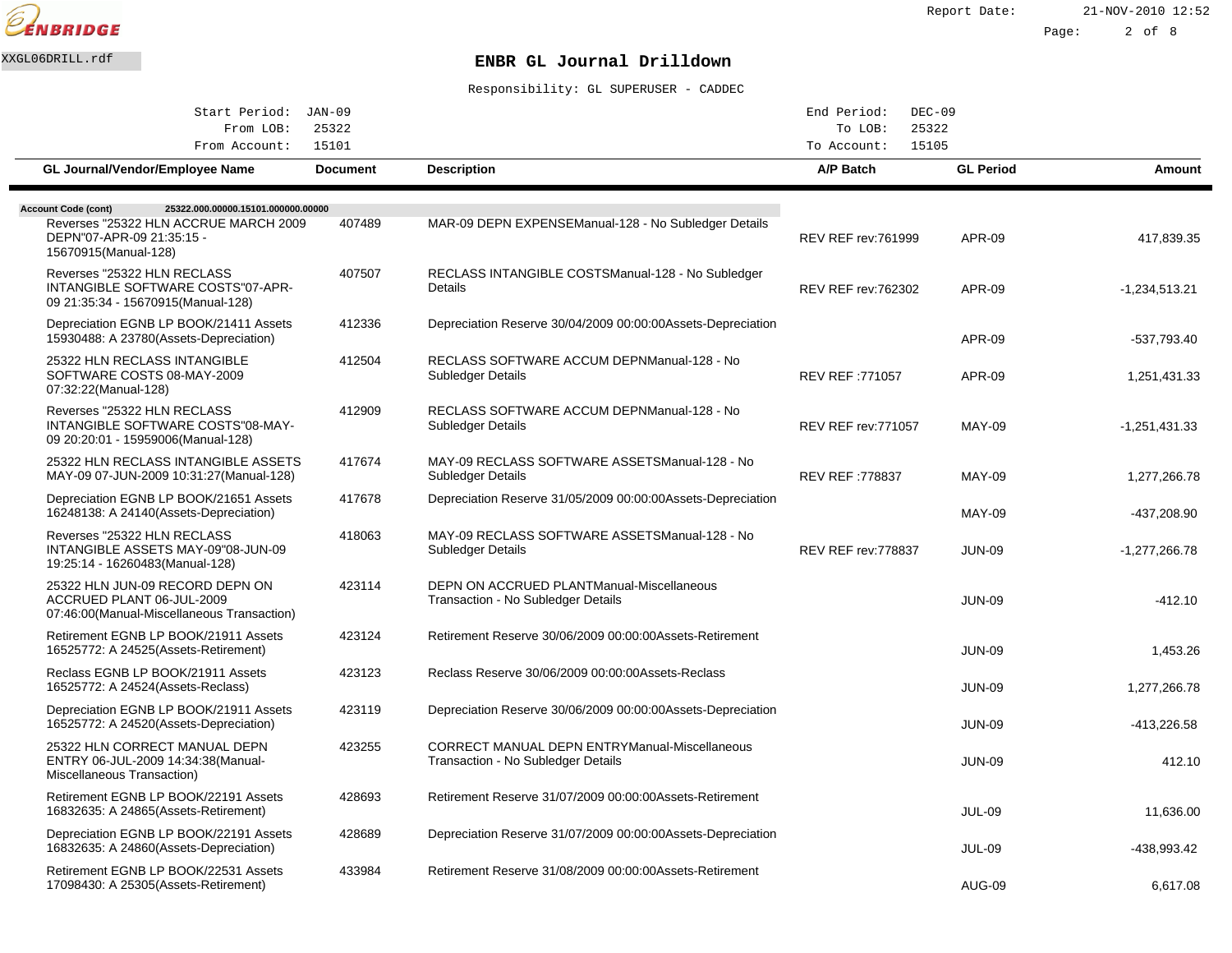

| Start Period: JAN-09                                                                                                                                 |                 |                                                                                                       | End Period:<br>$DEC-09$                  |                  |                |
|------------------------------------------------------------------------------------------------------------------------------------------------------|-----------------|-------------------------------------------------------------------------------------------------------|------------------------------------------|------------------|----------------|
| From LOB:<br>From Account:                                                                                                                           | 25322<br>15101  |                                                                                                       | 25322<br>To LOB:<br>15105<br>To Account: |                  |                |
| GL Journal/Vendor/Employee Name                                                                                                                      | <b>Document</b> | <b>Description</b>                                                                                    | A/P Batch                                | <b>GL Period</b> | <b>Amount</b>  |
|                                                                                                                                                      |                 |                                                                                                       |                                          |                  |                |
| 25322.000.00000.15101.000000.00000<br><b>Account Code (cont)</b><br>Depreciation EGNB LP BOOK/22531 Assets<br>17098430: A 25300(Assets-Depreciation) | 433980          | Depreciation Reserve 31/08/2009 00:00:00 Assets-Depreciation                                          |                                          | <b>AUG-09</b>    | -425,028.76    |
| Retirement EGNB LP BOOK/22933 Assets<br>17355574: A 25851 (Assets-Retirement)                                                                        | 439589          | Retirement Reserve 30/09/2009 00:00:00 Assets-Retirement                                              |                                          | <b>SEP-09</b>    | 2,839.00       |
| Depreciation EGNB LP BOOK/22933 Assets<br>17355574: A 25846(Assets-Depreciation)                                                                     | 439585          | Depreciation Reserve 30/09/2009 00:00:00 Assets-Depreciation                                          |                                          | <b>SEP-09</b>    | -430,449.73    |
| Depreciation EGNB LP BOOK/23272 Assets<br>17673284: A 26333(Assets-Depreciation)                                                                     | 445532          | Depreciation Reserve 31/10/2009 00:00:00 Assets-Depreciation                                          |                                          | OCT-09           | $-437,427.14$  |
| Depreciation EGNB LP BOOK/23651 Assets<br>17903010: A 26760(Assets-Depreciation)                                                                     | 450780          | Depreciation Reserve 30/11/2009 00:00:00 Assets-Depreciation                                          |                                          | <b>NOV-09</b>    | -439,393.20    |
| Depreciation EGNB LP BOOK/23793 Assets<br>18079868: A 26966(Assets-Depreciation)                                                                     | 455497          | Depreciation Reserve 31/12/2009 00:00:00 Assets-Depreciation                                          |                                          | <b>DEC-09</b>    | $-451,168.61$  |
|                                                                                                                                                      |                 |                                                                                                       |                                          |                  |                |
|                                                                                                                                                      |                 | <b>Closing Account Balance</b>                                                                        |                                          |                  | -23,078,414.52 |
| 25322.000.00000.15102.000000.00000<br><b>Account Code</b><br>Account: ACCUM DEPR - OTHER PLANT Inter LOB: DEFAULT Sub-Account: DEFAULT               |                 |                                                                                                       | Open Balance                             |                  | $-154,991.19$  |
| JDM JAN-09 DEPRECIATION ON ACCRUED<br>PLANT 03-FEB-2009 12:34:21 (Manual-<br>Miscellaneous Transaction)                                              | 394411          | Deprecitation on Accrued Plant Manual-Miscellaneous<br>Transaction - No Subledger Details             |                                          | <b>JAN-09</b>    | $-412.10$      |
| 25322 JDM FEB-09 DEPN ON ACCRUED<br>PLANT 02-MAR-2009 07:11:53(Manual-<br>Miscellaneous Transaction)                                                 | 399013          | Deprecitation on Accrued Plant Manual-Miscellaneous<br>Transaction - No Subledger Details             |                                          | <b>FEB-09</b>    | $-412.10$      |
| 25322 HPM Record Dep on Accrued Plant Mar<br>2009 Spreadsheet 15567630: A(Spreadsheet-<br>Miscellaneous Transaction)                                 | 404020          | Record Dep on Accrued Plant Mar 2009 Spreadsheet-<br>Miscellaneous Transaction - No Subledger Details |                                          | <b>MAR-09</b>    | $-412.10$      |
| 25322 HLN APR-09 ACCRUED PLANT DEPN<br>ENTRY 28-APR-2009 11:02:01 (Manual-<br>Miscellaneous Transaction)                                             | 409227          | APR-09 DEPN EXPENSE Manual-Miscellaneous Transaction<br>- No Subledger Details                        |                                          | <b>APR-09</b>    | $-412.10$      |
| 25322 HLN MAY-09 DEPN ACCRUAL 29-<br>MAY-2009 07:20:11 (Manual-Miscellaneous<br>Transaction)                                                         | 415174          | MAY-09 DEPN ON ACCRUED PLANT Manual-Miscellaneous<br>Transaction - No Subledger Details               |                                          | <b>MAY-09</b>    | $-412.10$      |
| 25322 HLN CORRECT MANUAL DEPN<br>ENTRY 06-JUL-2009 14:34:38(Manual-<br>Miscellaneous Transaction)                                                    | 423255          | <b>CORRECT MANUAL DEPN ENTRY Manual-Miscellaneous</b><br>Transaction - No Subledger Details           |                                          | <b>JUN-09</b>    | $-412.10$      |
| 25322 HPM Record Dep on Accrued Plant Jul<br>2009 Spreadsheet 16742030: A(Spreadsheet-<br>Miscellaneous Transaction)                                 | 426096          | Record Dep on Accrued Plant Jul 2009 Spreadsheet-<br>Miscellaneous Transaction - No Subledger Details |                                          | <b>JUL-09</b>    | $-412.10$      |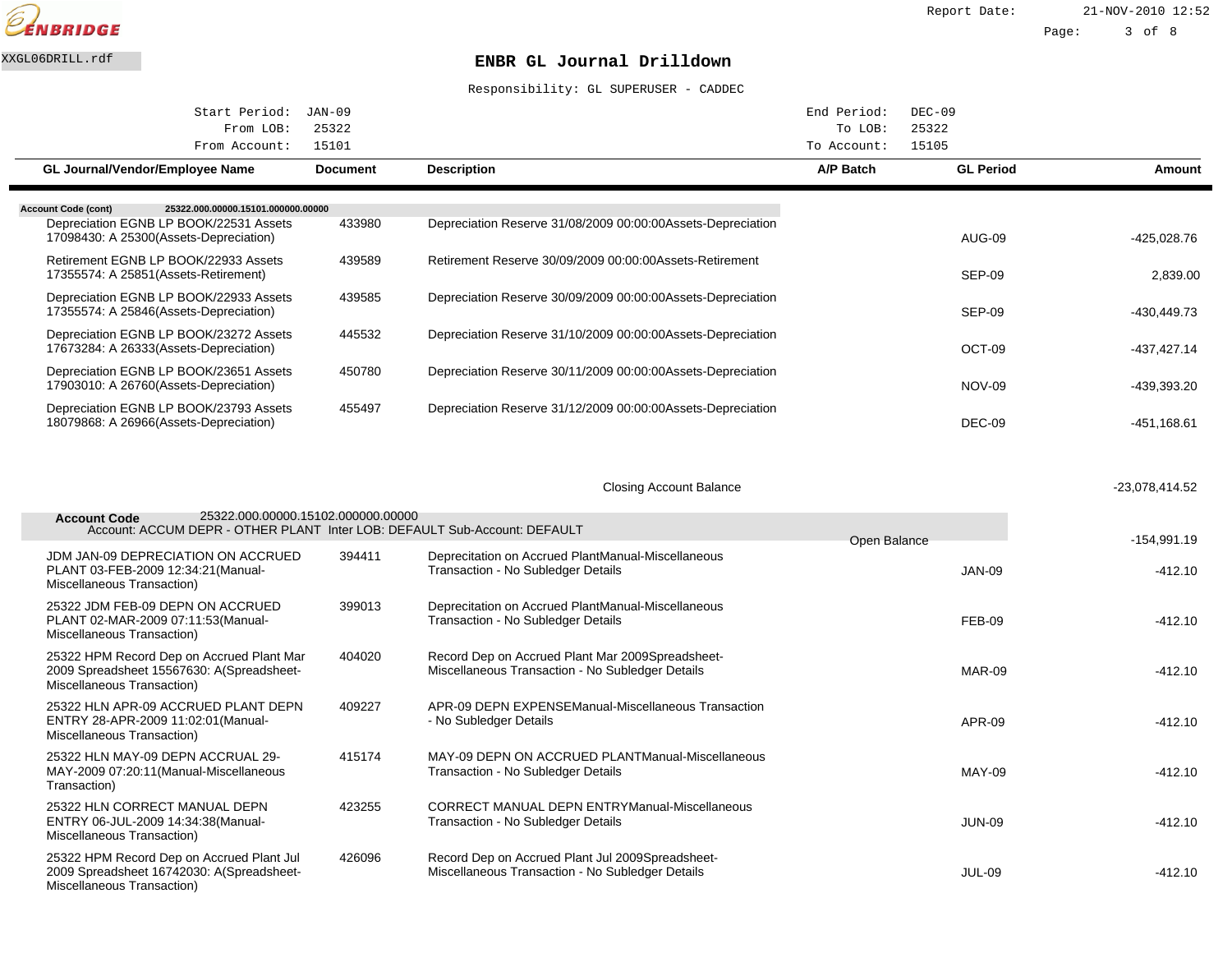

| Start Period: JAN-09                                                                                                 |                 |                                                                                                            | End Period:<br>$DEC-09$ |                  |             |
|----------------------------------------------------------------------------------------------------------------------|-----------------|------------------------------------------------------------------------------------------------------------|-------------------------|------------------|-------------|
| 25322<br>From LOB:                                                                                                   |                 |                                                                                                            | 25322<br>To LOB:        |                  |             |
| From Account:                                                                                                        | 15101           |                                                                                                            | 15105<br>To Account:    |                  |             |
| GL Journal/Vendor/Employee Name                                                                                      | <b>Document</b> | <b>Description</b>                                                                                         | A/P Batch               | <b>GL Period</b> | Amount      |
| 25322.000.00000.15102.000000.00000<br><b>Account Code (cont)</b>                                                     |                 |                                                                                                            |                         |                  |             |
| 25322 HPM Record Dep on Accrued Plant Aug<br>2009 Spreadsheet 16985522: A(Spreadsheet-<br>Miscellaneous Transaction) | 431043          | Record Dep on Accrued Plant Aug 2009 Spreadsheet-<br>Miscellaneous Transaction - No Subledger Details      |                         | <b>AUG-09</b>    | $-412.10$   |
| 25322 HPM Record Depereciation Accrued<br>Plant Sep-09 28-SEP-2009<br>09:51:55(Manual-Miscellaneous Transaction)     | 436360          | Record Depereciation Accrued Plant Sep-09 Manual-<br>Miscellaneous Transaction - No Subledger Details      |                         | SEP-09           | $-412.10$   |
| 25322 HPM Record Depereciation on accrued<br>plant Oct 09 02-NOV-2009 10:38:28(Manual-<br>Miscellaneous Transaction) | 443164          | Record Depereciation on accrued plant Oct 09 Manual-<br>Miscellaneous Transaction - No Subledger Details   |                         | OCT-09           | -412.10     |
| 25322 BCM Record Depreciation on Accrued<br>Plant 07-DEC-2009 12:29:47(Manual-<br>Miscellaneous Transaction)         | 450502          | 25322 BCM Record Depreciation on Accrued Plant Manual-<br>Miscellaneous Transaction - No Subledger Details |                         | <b>NOV-09</b>    | $-412.10$   |
| 25322 HLN DEC-09 DEPN ON ACCRUED<br>PLANT 24-DEC-2009 07:11:18(Manual-<br>Miscellaneous Transaction)                 | 453390          | DEC-09 DEPN EXPENSE Manual-Miscellaneous Transaction<br>- No Subledger Details                             |                         | DEC-09           | -412.10     |
| 25322.000.00000.15103.000000.00000<br><b>Account Code</b>                                                            |                 | <b>Closing Account Balance</b>                                                                             |                         |                  | -159,936.39 |
| Account: SALVAGE Inter LOB: DEFAULT Sub-Account: DEFAULT                                                             |                 |                                                                                                            | Open Balance            |                  | 850.01      |
| 25322 HLN PROCEEDS OF SALE JUN-09<br>17-JUN-2009 08:37:35 (Manual-Receipts)                                          | 418769          | VAN LADDER RACK Manual-Receipts - No Subledger Details                                                     |                         | <b>JUN-09</b>    | -200.00     |
| 25322 HLN PROCEEDS OF SALE JUN-09<br>17-JUN-2009 08:37:35 (Manual-Receipts)                                          | 418769          | VAN SHELVING Manual-Receipts - No Subledger Details                                                        |                         | <b>JUN-09</b>    | $-79.64$    |
| 25322 HLN PROCEEDS OF SALE -<br>LAPTOPS 28-JUL-2009 08:34:46(Manual-<br>Receipts)                                    | 425702          | RETIRED LAPTOP SALE Manual-Receipts - No Subledger<br>Details                                              |                         | <b>JUL-09</b>    | $-110.61$   |
| 25322 HLN JUL-09 RECORD SALE OF<br>RETIRED ASSET 29-JUL-2009<br>12:29:23(Manual-Receipts)                            | 426104          | POWER EDGE 2650 Manual-Receipts - No Subledger Details                                                     |                         | <b>JUL-09</b>    | $-176.99$   |
| Retirement EGNB LP BOOK/22191 Assets<br>16832635: A 24865(Assets-Retirement)                                         | 428693          | Retirement Proceeds Clearing 31/07/2009 00:00:00 Assets-<br>Retirement                                     |                         | <b>JUL-09</b>    | 287.60      |
| 25322 HPM Sale of Retired Laptops Aug 09<br>28-AUG-2009 11:48:45(Manual-Receipts)                                    | 431300          | Sale of Retired Laptops Manual-Receipts - No Subledger<br>Details                                          |                         | <b>AUG-09</b>    | $-177.00$   |
| 25322 HPM Record the sale of retierd Van roof<br>rack Aug 09 03-SEP-2009 09:07:55(Manual-<br>Receipts)               | 433039          | Record the sale of retierd Van roof rack Aug 09 Manual-<br>Receipts - No Subledger Details                 |                         | AUG-09           | $-200.00$   |
| Retirement EGNB LP BOOK/22531 Assets<br>17098430: A 25305(Assets-Retirement)                                         | 433984          | Retirement Proceeds Clearing 31/08/2009 00:00:00 Assets-<br>Retirement                                     |                         | <b>AUG-09</b>    | 177.00      |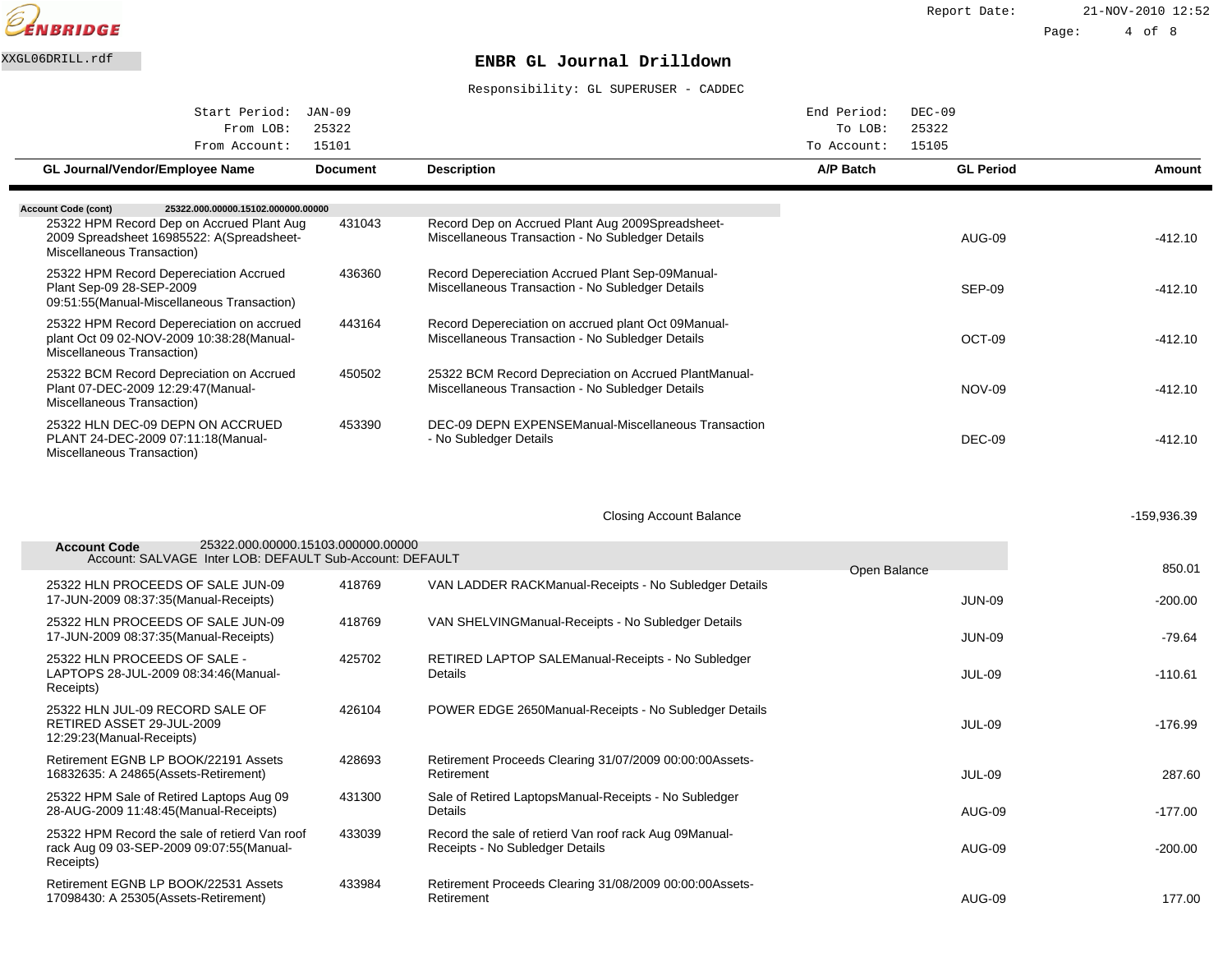

| Start Period:                                                                             | $JAN-09$                           |                                                    |                                                             | $DEC-09$<br>End Period:                                                |                  |          |
|-------------------------------------------------------------------------------------------|------------------------------------|----------------------------------------------------|-------------------------------------------------------------|------------------------------------------------------------------------|------------------|----------|
| From Account:                                                                             | 25322<br>From LOB:<br>15101        |                                                    |                                                             | To LOB:<br>15105<br>To Account:                                        | 25322            |          |
| GL Journal/Vendor/Employee Name                                                           | <b>Document</b>                    | <b>Description</b>                                 |                                                             | A/P Batch                                                              | <b>GL Period</b> | Amount   |
|                                                                                           |                                    |                                                    |                                                             |                                                                        |                  |          |
| 25322.000.00000.15103.000000.00000<br><b>Account Code (cont)</b>                          |                                    |                                                    |                                                             |                                                                        |                  |          |
| 25322 HPM To record retirement of laptop Sep<br>09 28-SEP-2009 07:54:40(Manual-Receipts)  | 436355                             | Subledger Details                                  | To record retirement of laptop Sep 09 Manual-Receipts - No  |                                                                        | <b>SEP-09</b>    | $-88.50$ |
| Retirement EGNB LP BOOK/22933 Assets<br>17355574: A 25851 (Assets-Retirement)             | 439589                             | Retirement                                         | Retirement Proceeds Clearing 30/09/2009 00:00:00 Assets-    |                                                                        | <b>SEP-09</b>    | 88.50    |
| 25322 HPM To record sale of old truck cap Oct<br>09 02-NOV-2009 10:32:58(Manual-Receipts) | 443156                             | Subledger Details                                  | To record sale of old truck cap Oct 09 Manual-Receipts - No |                                                                        | OCT-09           | $-35.41$ |
|                                                                                           |                                    |                                                    |                                                             |                                                                        |                  |          |
|                                                                                           |                                    |                                                    | <b>Closing Account Balance</b>                              |                                                                        |                  | 334.96   |
|                                                                                           |                                    |                                                    |                                                             |                                                                        |                  |          |
| <b>Account Code</b><br>Account: DISMANTLEMENT Inter LOB: DEFAULT Sub-Account: DEFAULT     | 25322.000.00000.15105.000000.00000 |                                                    |                                                             |                                                                        |                  |          |
|                                                                                           |                                    |                                                    |                                                             | Open Balance                                                           |                  | 3.524.33 |
| <b>Project Number</b><br>03.0105.08<br>03                                                 | <b>Task Number</b>                 | <b>Expenditure Type</b><br>61601-13 CONTR-SVC DEPT |                                                             | <b>Expenditure Organization Name</b><br>00000 EGNB LP CAPITAL CLEARING |                  |          |
| LOUISBOURG PIPELINES INC                                                                  | 877450                             | CUT OFF Inv:45212449                               |                                                             | BAF27FEB09                                                             | MAR-09           | 1.336.17 |
| LOUISBOURG PIPELINES INC                                                                  | 877454                             | CUT OFF Inv:45212450                               |                                                             | BAF27FEB09                                                             | MAR-09           | 899.33   |
| LOUISBOURG PIPELINES INC                                                                  | 877464                             | CUT OFF Inv:45212462                               |                                                             | BAF27FEB09                                                             | MAR-09           | 1,057.88 |
| LOUISBOURG PIPELINES INC                                                                  | 877460                             | CUT OFF Inv:45212457                               |                                                             | BAF27FEB09                                                             | MAR-09           | 1,847.84 |
| LOUISBOURG PIPELINES INC                                                                  | 877462                             | CUT OFF Inv:45212458                               |                                                             | BAF27FEB09                                                             | MAR-09           | 1,843.28 |
| LOUISBOURG PIPELINES INC                                                                  | 877457                             | CUT OFF Inv:45212454                               |                                                             | BAF27FEB09                                                             | MAR-09           | 585.25   |
| <b>Project Number</b><br>03<br>03.0105.09                                                 | <b>Task Number</b>                 | <b>Expenditure Type</b><br>61601-13 CONTR-SVC DEPT |                                                             | <b>Expenditure Organization Name</b><br>00000 EGNB LP CAPITAL CLEARING |                  |          |
| LOUISBOURG PIPELINES INC                                                                  | 990219                             | CUT OFF SERVICE Inv:45212503                       |                                                             | BAF09SEP09                                                             | SEP-09           | 4,897.01 |
| LOUISBOURG PIPELINES INC                                                                  | 990244                             | SERVICE CUTOFF Inv:45212519                        |                                                             | BAF09SEP09                                                             | <b>SEP-09</b>    | 5,685.26 |
| LOUISBOURG PIPELINES INC                                                                  | 990227                             | SERVICE CUT OFF Inv:45212522                       |                                                             | BAF09SEP09                                                             | SEP-09           | 3,276.38 |
| <b>Project Number</b><br>03.0105.09<br>03                                                 | <b>Task Number</b>                 | <b>Expenditure Type</b><br>61601-13 CONTR-SVC DEPT |                                                             | <b>Expenditure Organization Name</b><br>00000 EGNB LP CAPITAL CLEARING |                  |          |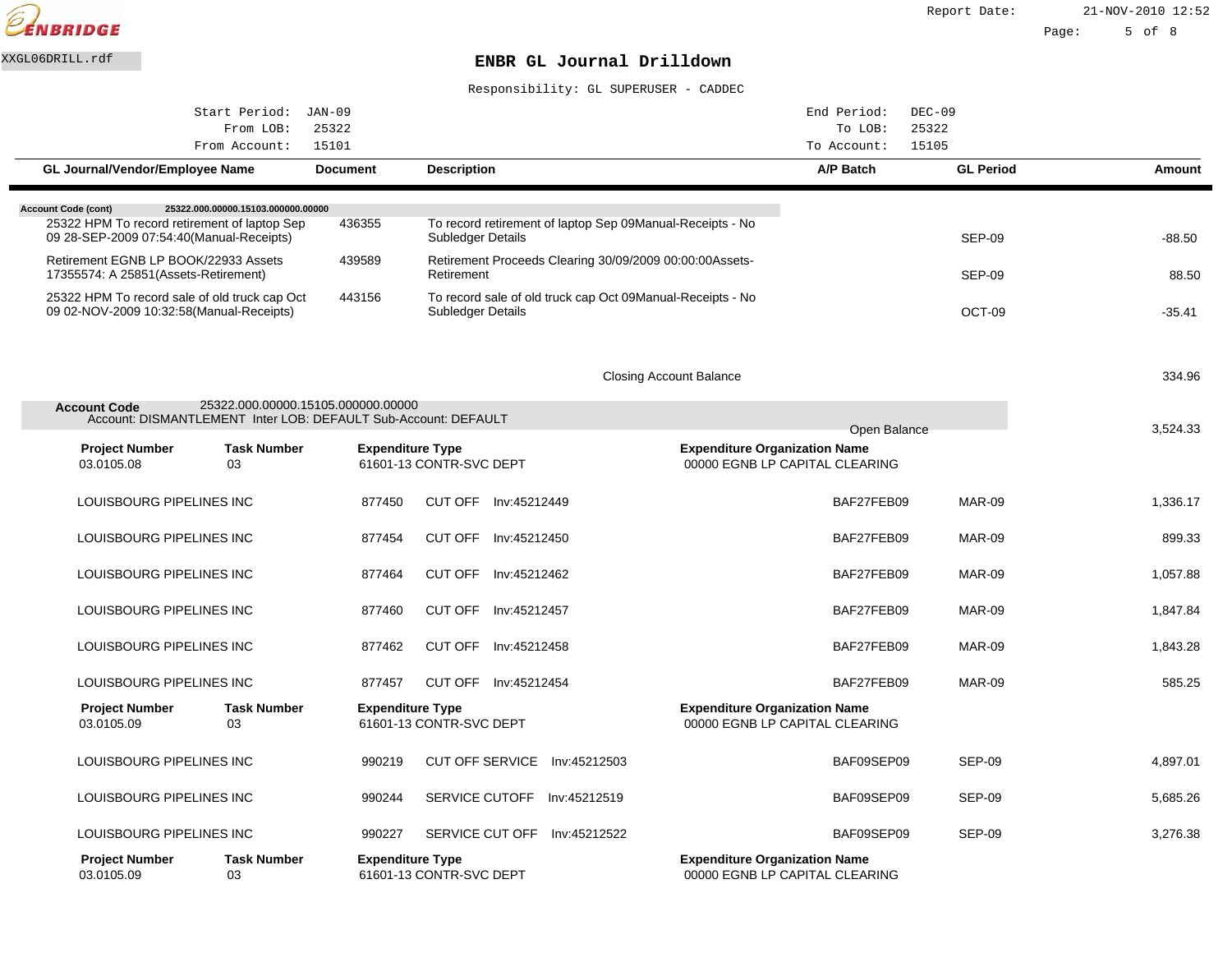

Report Date: 21-NOV-2010 12:52

Page: 6 of 8

## XXGL06DRILL.rdf **ENBR GL Journal Drilldown**

|                                     | Start Period:                                        | $JAN-09$                           |                                                                   | End Period:                                                                          | $DEC-09$         |               |
|-------------------------------------|------------------------------------------------------|------------------------------------|-------------------------------------------------------------------|--------------------------------------------------------------------------------------|------------------|---------------|
|                                     | From LOB:                                            | 25322                              |                                                                   | To LOB:                                                                              | 25322            |               |
|                                     | From Account:                                        | 15101                              |                                                                   | To Account:                                                                          | 15105            |               |
|                                     | GL Journal/Vendor/Employee Name                      | <b>Document</b>                    | <b>Description</b>                                                | A/P Batch                                                                            | <b>GL Period</b> | <b>Amount</b> |
| <b>Account Code (cont)</b>          | 25322.000.00000.15105.000000.00000                   |                                    |                                                                   |                                                                                      |                  |               |
|                                     | LOUISBOURG PIPELINES INC                             | 1003006                            | Inv:45211973                                                      | BAF29SEP09                                                                           | SEP-09           | 702.58        |
|                                     |                                                      |                                    |                                                                   |                                                                                      |                  |               |
|                                     | LOUISBOURG PIPELINES INC                             | 1002997                            | Inv:45211972                                                      | BAF29SEP09                                                                           | SEP-09           | 680.92        |
| <b>Project Number</b><br>03.0105.09 | <b>Task Number</b><br>03                             | <b>Expenditure Type</b>            | 61601-13 CONTR-SVC DEPT                                           | <b>Expenditure Organization Name</b><br>00000 EGNB LP CAPITAL CLEARING               |                  |               |
|                                     | LOUISBOURG PIPELINES INC                             | 1008415                            | Inv:45211980                                                      | BAF07OCT09                                                                           | OCT-09           | 263.63        |
| <b>Project Number</b><br>03.0105.09 | <b>Task Number</b><br>03                             | <b>Expenditure Type</b>            | 61601-13 CONTR-SVC DEPT                                           | <b>Expenditure Organization Name</b><br>00000 EGNB LP CAPITAL CLEARING               |                  |               |
|                                     | LOUISBOURG PIPELINES INC                             | 1016022                            | Inv:45211911                                                      | BAF20OCT09                                                                           | OCT-09           | 471.86        |
|                                     | LOUISBOURG PIPELINES INC                             | 1016255                            | Inv:45211944                                                      | BAF20OCT09                                                                           | OCT-09           | 42.18         |
|                                     | LOUISBOURG PIPELINES INC                             | 1016078                            | Inv:45211912                                                      | BAF20OCT09                                                                           | OCT-09           | 707.79        |
| <b>Project Number</b><br>02.0105.09 | <b>Task Number</b><br>03                             | <b>Expenditure Type</b>            | 61601-13 CONTR-SVC DEPT                                           | <b>Expenditure Organization Name</b><br>00000 EGNB LP CAPITAL CLEARING               |                  |               |
| <b>Project Number</b><br>03.0105.09 | LOUISBOURG PIPELINES INC<br><b>Task Number</b><br>03 | <b>Expenditure Type</b>            | 1034146  14 HALIFAX ST    Inv:45112392<br>61601-13 CONTR-SVC DEPT | BAF16NOV09<br><b>Expenditure Organization Name</b><br>00000 EGNB LP CAPITAL CLEARING | <b>NOV-09</b>    | 848.95        |
|                                     | LOUISBOURG PIPELINES INC                             | 1034164                            | 20 NOEL ST Inv:45212539                                           | BAF16NOV09                                                                           | <b>NOV-09</b>    | 204.90        |
|                                     | LOUISBOURG PIPELINES INC                             | 1034187                            | 347 ROTHESAY AVE Inv:45212536                                     | BAF16NOV09                                                                           | <b>NOV-09</b>    | 1,546.75      |
|                                     | LOUISBOURG PIPELINES INC                             | 1034201                            | 99 KING ST Inv:45212530                                           | BAF16NOV09                                                                           | <b>NOV-09</b>    | 1,299.63      |
| <b>Project Number</b><br>03.0105.09 | LOUISBOURG PIPELINES INC<br><b>Task Number</b><br>04 | 1034206<br><b>Expenditure Type</b> | 99 KING ST Inv:45212529<br>61601-13 CONTR-SVC DEPT                | BAF16NOV09<br><b>Expenditure Organization Name</b><br>00000 EGNB LP CAPITAL CLEARING | <b>NOV-09</b>    | 3,178.45      |
|                                     | LOUISBOURG PIPELINES INC                             | 1034212                            | CHURCHILL BLVD Inv:45212527                                       | BAF16NOV09                                                                           | <b>NOV-09</b>    | 468.16        |
| <b>Project Number</b><br>01.0105.09 | <b>Task Number</b><br>03                             | <b>Expenditure Type</b>            | 61601-13 CONTR-SVC DEPT                                           | <b>Expenditure Organization Name</b><br>00000 EGNB LP CAPITAL CLEARING               |                  |               |
|                                     | LOUISBOURG PIPELINES INC                             | 1035555                            | 12-17 HAZEN CRES Inv: 45012208                                    | BAF17NOV09                                                                           | <b>NOV-09</b>    | 1,152.57      |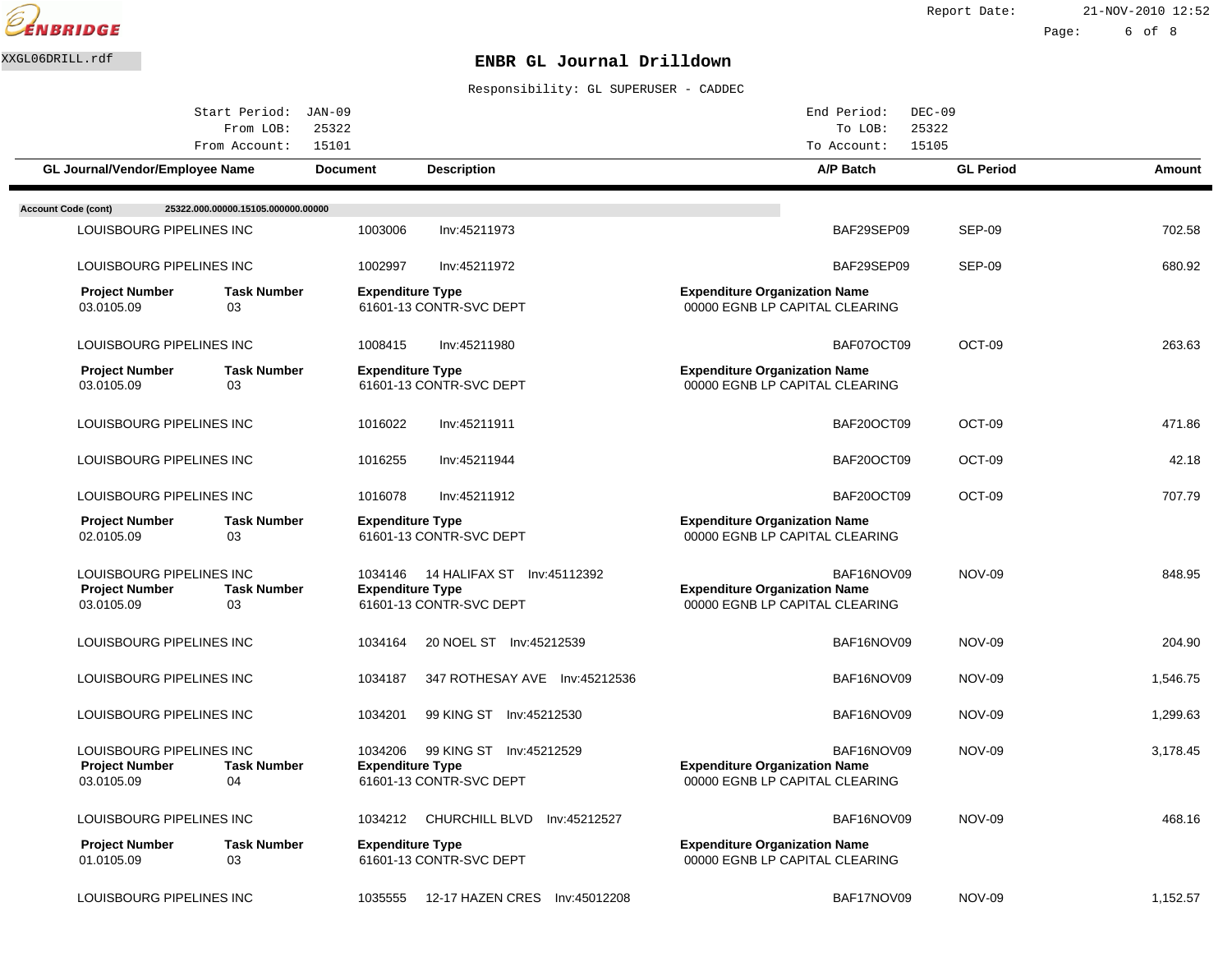| $\widehat{\varrho}$<br>VBRIDGE      |                                             |                                             |                                       |                                           |                                                                        | Report Date:                                   | Page: | 21-NOV-2010 12:52<br>7 of 8 |
|-------------------------------------|---------------------------------------------|---------------------------------------------|---------------------------------------|-------------------------------------------|------------------------------------------------------------------------|------------------------------------------------|-------|-----------------------------|
| XXGL06DRILL.rdf                     |                                             |                                             | ENBR GL Journal Drilldown             |                                           |                                                                        |                                                |       |                             |
|                                     |                                             |                                             | Responsibility: GL SUPERUSER - CADDEC |                                           |                                                                        |                                                |       |                             |
| GL Journal/Vendor/Employee Name     | Start Period:<br>From LOB:<br>From Account: | JAN-09<br>25322<br>15101<br><b>Document</b> | <b>Description</b>                    |                                           | End Period:<br>To LOB:<br>To Account:<br>A/P Batch                     | $DEC-09$<br>25322<br>15105<br><b>GL Period</b> |       | Amount                      |
| <b>Account Code (cont)</b>          | 25322.000.00000.15105.000000.00000          |                                             |                                       |                                           |                                                                        |                                                |       |                             |
| <b>Project Number</b><br>03.0105.09 | <b>Task Number</b><br>03                    | <b>Expenditure Type</b>                     | 61601-10 CONTR-NEW CONSTR             |                                           | <b>Expenditure Organization Name</b><br>00000 EGNB LP CAPITAL CLEARING |                                                |       |                             |
| LOUISBOURG PIPELINES INC            |                                             | 1036535                                     | CHURCHILL BLVD<br>Inv:45212528        |                                           | BAF18NOV09                                                             | <b>NOV-09</b>                                  |       | 1,529.19                    |
|                                     |                                             |                                             |                                       | <b>Closing Account Balance</b>            |                                                                        |                                                |       | 38,050.29                   |
|                                     |                                             |                                             |                                       |                                           | <b>Closing LOB 25322 Balance Total</b>                                 |                                                |       | $-23,199,965.66$            |
|                                     |                                             |                                             |                                       |                                           | <b>LOB 25322 Activities Total</b>                                      |                                                |       | $-3,833,326.81$             |
|                                     |                                             |                                             |                                       | <b>Closing Balance for All LOBs Total</b> |                                                                        |                                                |       | $-23,199,965.66$            |
|                                     |                                             |                                             |                                       |                                           | <b>All LOBs Activities Total</b>                                       |                                                |       | $-3,833,326.81$             |

**Legend:**

**REV REF xxxxxx- subledger reversal cross-reference**

**GLERR001 - Sub-ledger journal drilldown unavailable**

**GLERR002 - Sub-ledger drilldown detail(s) not equal to general ledger line (report pulls GL line in this case)**

 **Any issues with GLERRxxx errors - please contact EFS Team**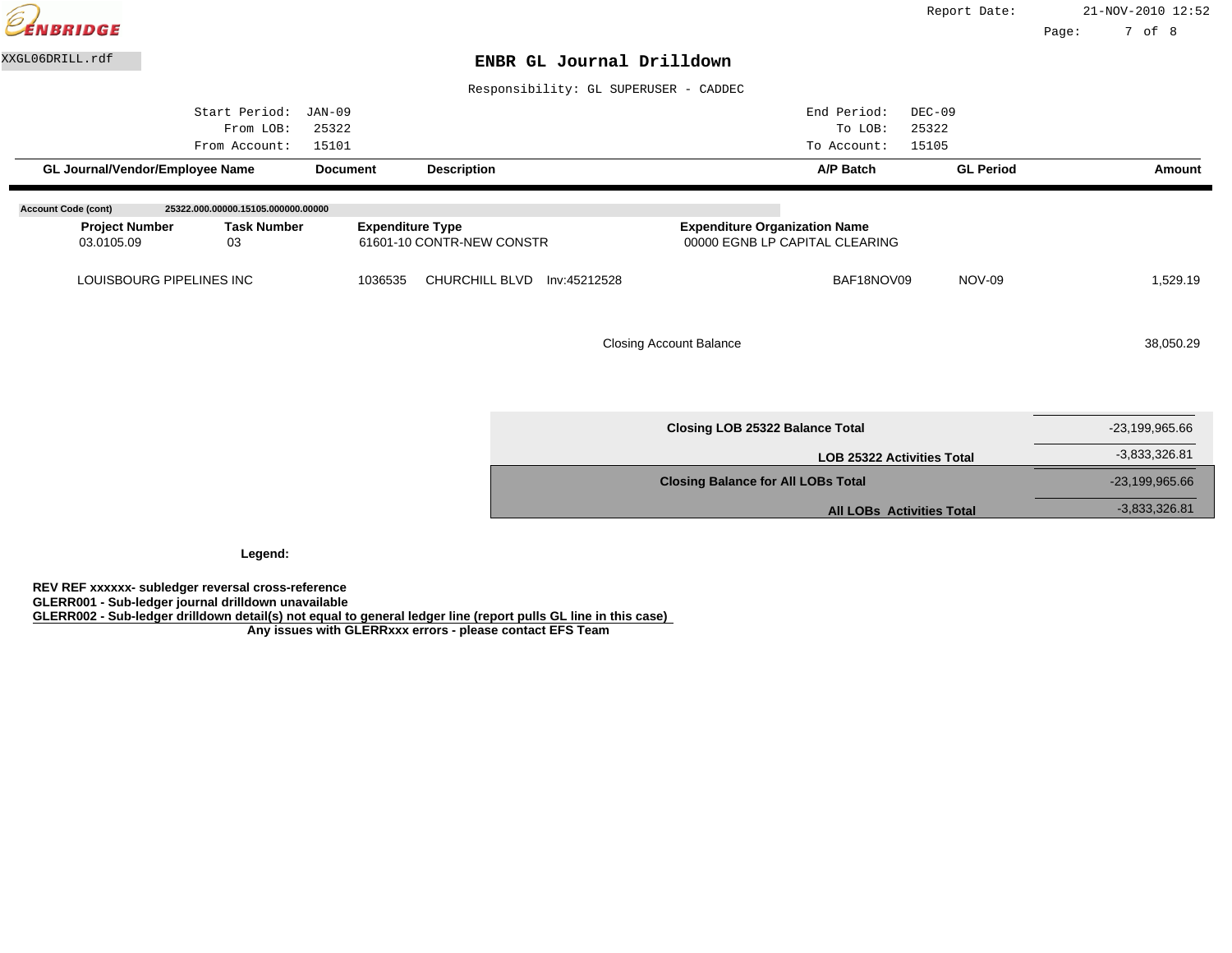| <b>EENBRIDGE</b> |                                 |                 |                                       |             | Report Date:     |       | 21-NOV-2010 12:52 |
|------------------|---------------------------------|-----------------|---------------------------------------|-------------|------------------|-------|-------------------|
|                  |                                 |                 |                                       |             |                  | Page: | 8 of 8            |
| XXGL06DRILL.rdf  |                                 |                 | ENBR GL Journal Drilldown             |             |                  |       |                   |
|                  |                                 |                 | Responsibility: GL SUPERUSER - CADDEC |             |                  |       |                   |
|                  | Start Period:                   | JAN-09          |                                       | End Period: | DEC-09           |       |                   |
|                  | From LOB:                       | 25322           |                                       | To LOB:     | 25322            |       |                   |
|                  | From Account:                   | 15101           |                                       | To Account: | 15105            |       |                   |
|                  | GL Journal/Vendor/Employee Name | <b>Document</b> | <b>Description</b>                    | A/P Batch   | <b>GL Period</b> |       | Amount            |

#### **Parameters used:**

| Start Period: JAN-09                   |          |
|----------------------------------------|----------|
| End Period:                            | $DEC-09$ |
| From LOB: 25322                        |          |
| To LOB:                                | 25322    |
| From Cont:                             |          |
| To Cont:                               |          |
| From Cost Center:                      |          |
| To Cost Center:                        |          |
| From Account:                          | 15101    |
| To Account:                            | 15105    |
| From Sub Account:                      |          |
| To Sub Account:                        |          |
| From Inter LOB:                        |          |
| To Inter LOB:                          |          |
| Set Of Books:                          | CADDEC   |
| Operating Unit:                        | DEFAULT  |
| Payables Drilldown:                    | Υ        |
| Receivables Drilldown:                 | Y        |
| Inventory Drilldown:                   | N        |
| Projects Drilldown:                    | N        |
| PA Burden Details:                     | N        |
| Include Accounts with Zero Balances ?: | N        |
| Print Summary:                         | N        |
|                                        |          |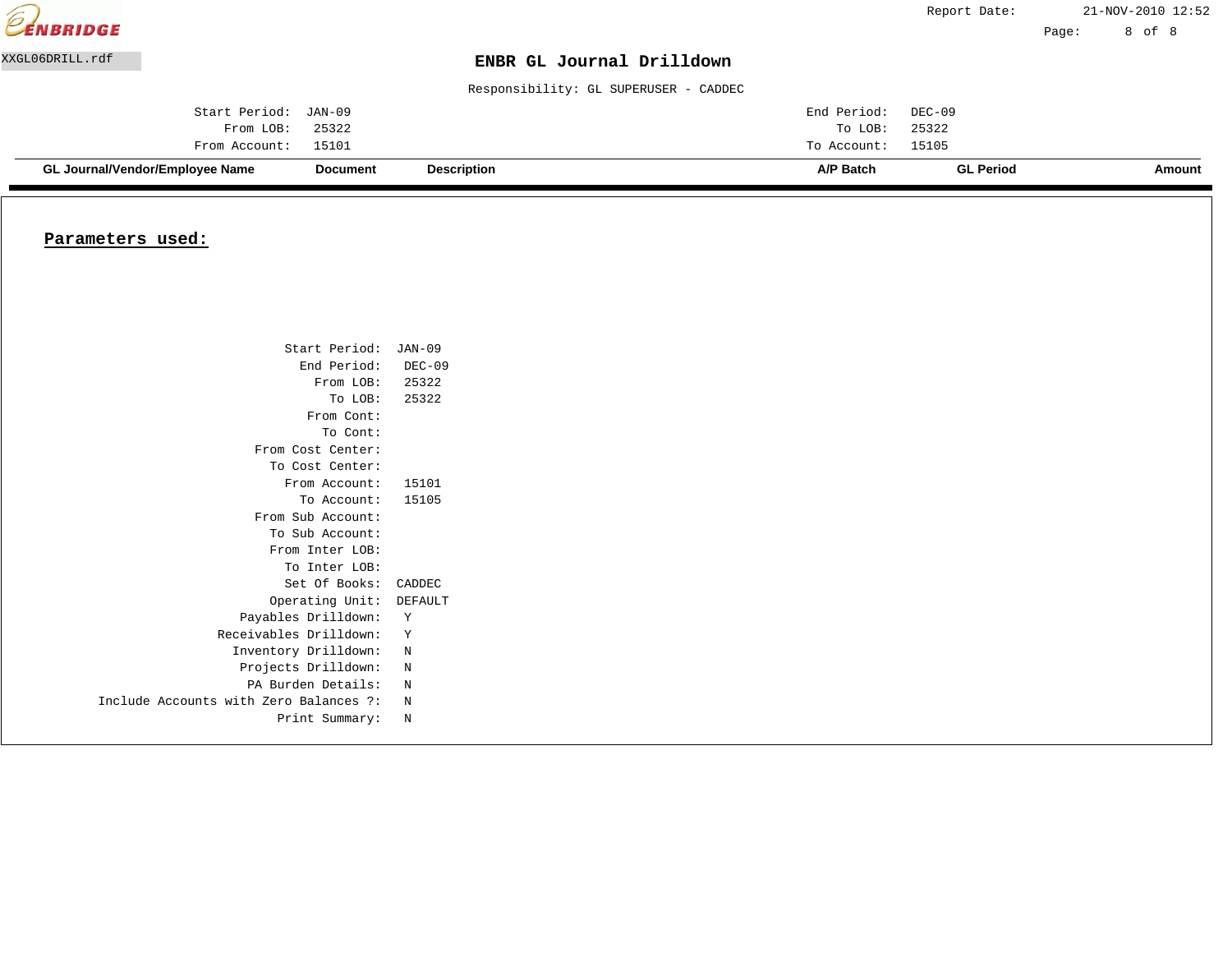

Page: 1 of 4

## XXGL06DRILL.rdf **ENBR GL Journal Drilldown**

Responsibility: GL SUPERUSER - CADDEC

#### **Company: 25322 ENBRIDGE GAS NEW BRUNSWICK LIMITED PARTNERSHIP - Operations**

**Cost Center: 00000DEFAULT**

**Contribution Center: 000 DEFAULT**

| 25322.000.00000.15016.000000.00000<br><b>Account Code</b><br>Account: INTANGIBLE ACQUIRED SOFTWARE Inter LOB: DEFAULT Sub-Account: DEFAULT |        |                                                                      |                            |               |                 |
|--------------------------------------------------------------------------------------------------------------------------------------------|--------|----------------------------------------------------------------------|----------------------------|---------------|-----------------|
|                                                                                                                                            |        |                                                                      | Open Balance               |               | 0.00            |
| 25322 HLN RECLASS INTANGIBLE<br>SOFTWARE COSTS 07-APR-2009<br>13:20:30(Manual-128)                                                         | 407047 | RECLASS INTANGIBLE COSTS Manual-128 - No Subledger<br>Details        | REV REF: 762302            | MAR-09        | 1,852,921.42    |
| Reverses "25322 HLN RECLASS<br>INTANGIBLE SOFTWARE COSTS"07-APR-<br>09 21:35:34 - 15670915(Manual-128)                                     | 407507 | RECLASS INTANGIBLE COSTS Manual-128 - No Subledger<br><b>Details</b> | <b>REV REF rev: 762302</b> | APR-09        | $-1,852,921.42$ |
| 25322 HLN RECLASS INTANGIBLE<br>SOFTWARE COSTS 08-MAY-2009<br>07:32:22(Manual-128)                                                         | 412504 | RECLASS SOFTWARE COSTS Manual-128 - No Subledger<br><b>Details</b>   | REV REF: 771057            | <b>APR-09</b> | 1,855,518.92    |
| Reverses "25322 HLN RECLASS<br>INTANGIBLE SOFTWARE COSTS"08-MAY-<br>09 20:20:01 - 15959006(Manual-128)                                     | 412909 | RECLASS SOFTWARE COSTS Manual-128 - No Subledger<br>Details          | <b>REV REF rev: 771057</b> | MAY-09        | $-1,855,518.92$ |
| 25322 HLN RECLASS INTANGIBLE ASSETS<br>MAY-09 07-JUN-2009 10:31:27(Manual-128)                                                             | 417674 | MAY-09 RECLASS SOFTWARE ASSETS Manual-128 - No<br>Subledger Details  | REV REF: 778837            | MAY-09        | 1,855,518.92    |
| Reverses "25322 HLN RECLASS<br>INTANGIBLE ASSETS MAY-09"08-JUN-09<br>19:25:14 - 16260483(Manual-128)                                       | 418063 | MAY-09 RECLASS SOFTWARE ASSETS Manual-128 - No<br>Subledger Details  | <b>REV REF rev: 778837</b> | JUN-09        | $-1,855,518.92$ |
| Reclass EGNB LP BOOK/21911 Assets<br>16525772: A 24524(Assets-Reclass)                                                                     | 423123 | Reclass Cost 30/06/2009 00:00:00 Assets-Reclass                      |                            | JUN-09        | 1,855,518.92    |
| Adjustment EGNB LP BOOK/23272 Assets<br>17673284: A 26335(Assets-Adjustment)                                                               | 445534 | Adjustment Cost 31/10/2009 00:00:00 Assets-Adjustment                |                            | OCT-09        | 10,518.14       |

Closing Account Balance 1,866,037.06

| 25322.000.00000.15019.000000.00000<br><b>Account Code</b>                                 |        | Account: INTANGIBLE ACQUIRED SOFTWARE - CWIP Inter LOB: DEFAULT Sub-Account: DEFAULT |                            |        | 0.00          |
|-------------------------------------------------------------------------------------------|--------|--------------------------------------------------------------------------------------|----------------------------|--------|---------------|
| 25322 HLN RECLASS SOFTWARE CWIP 07-                                                       | 407048 | RECLASS SOFTWARE CWIP Manual-128 - No Subledger                                      | Open Balance               |        |               |
| APR-2009 13:27:20(Manual-128)                                                             |        | <b>Details</b>                                                                       | REV REF: 762303            | MAR-09 | 211.289.25    |
| Reverses "25322 HLN RECLASS SOFTWARE<br>CWIP"07-APR-09 21:35:35 -<br>15670915(Manual-128) | 407508 | RECLASS SOFTWARE CWIP Manual-128 - No Subledger<br><b>Details</b>                    | <b>REV REF rev: 762303</b> | APR-09 | $-211.289.25$ |
| 25322 HLN RECLASS SOFTWARE CWIP 08-<br>MAY-2009 10:33:46(Manual-128)                      | 412518 | RECLASS SOFTWARE CWIP Manual-128 - No Subledger<br>Details                           | REV REF: 771076            | APR-09 | 198.390.31    |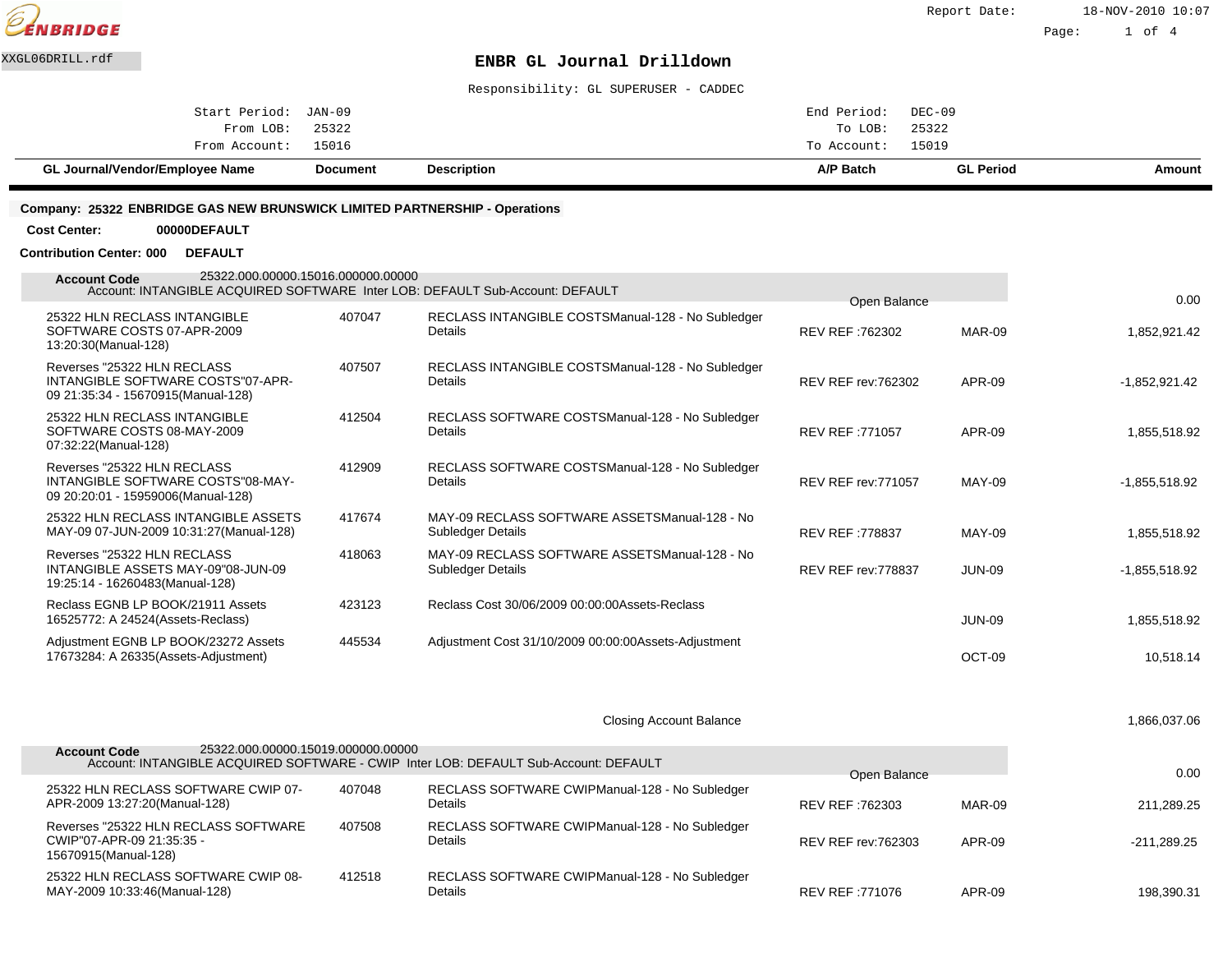

Report Date: 18-NOV-2010 10:07

Page: 2 of 4

# XXGL06DRILL.rdf **ENBR GL Journal Drilldown**

Responsibility: GL SUPERUSER - CADDEC

| Start Period:                                                                                                  | JAN-09          |                                                                                    | End Period:<br>$DEC-09$    |                  |                |
|----------------------------------------------------------------------------------------------------------------|-----------------|------------------------------------------------------------------------------------|----------------------------|------------------|----------------|
| 25322<br>From LOB:                                                                                             |                 | 25322<br>To LOB:<br>15019                                                          |                            |                  |                |
| From Account:                                                                                                  | 15016           |                                                                                    | To Account:                |                  |                |
| GL Journal/Vendor/Employee Name                                                                                | <b>Document</b> | <b>Description</b>                                                                 | A/P Batch                  | <b>GL Period</b> | Amount         |
| <b>Account Code (cont)</b><br>25322.000.00000.15019.000000.00000                                               |                 |                                                                                    |                            |                  |                |
| Reverses "25322 HLN RECLASS SOFTWARE<br>CWIP"08-MAY-09 20:20:02 -<br>15959006(Manual-128)                      | 412910          | RECLASS SOFTWARE CWIP Manual-128 - No Subledger<br>Details                         | <b>REV REF rev: 771076</b> | <b>MAY-09</b>    | $-198,390.31$  |
| 25322 HLN RECLASS INTANGIBLE ASSETS<br>MAY-09 07-JUN-2009 10:31:27(Manual-128)                                 | 417674          | MAY-09 RECLASS SOFTWARE ASSETS Manual-128 - No<br>Subledger Details                | <b>REV REF: 778837</b>     | <b>MAY-09</b>    | 209,147.54     |
| Reverses "25322 HLN RECLASS<br>INTANGIBLE ASSETS MAY-09"08-JUN-09<br>19:25:14 - 16260483(Manual-128)           | 418063          | MAY-09 RECLASS SOFTWARE ASSETS Manual-128 - No<br>Subledger Details                | REV REF rev: 778837        | <b>JUN-09</b>    | $-209, 147.54$ |
| 25322 HLN JUN-09 MOVE INTANGIBLE<br>CWIP TO CORRECT ACCOUNT 06-JUL-<br>2009 08:39:03(Manual-128)               | 423126          | MOVE CWIP Manual-128 - No Subledger Details                                        | REV REF :787371            | <b>JUN-09</b>    | 257,677.28     |
| Reverses "25322 HLN JUN-09 MOVE<br>INTANGIBLE CWIP TO CORRECT A"06-<br>JUL-09 20:07:17 - 16533081 (Manual-128) | 423468          | MOVE CWIP Manual-128 - No Subledger Details                                        | <b>REV REF rev: 787371</b> | <b>JUL-09</b>    | $-257,677.28$  |
| 25322 HPM Move Capital IT ot new Account<br>July 09 10-AUG-2009 09:42:15(Manual-128)                           | 428706          | Move Capital IT ot new Account July 09 Manual-128 - No<br>Subledger Details        | REV REF :796402            | <b>JUL-09</b>    | 287,286.47     |
| Reverses "25322 HPM Move Capital IT ot new<br>Account July 09"12-AUG-09 20:36:33 -<br>16859011(Manual-128)     | 429348          | Move Capital IT ot new Account July 09 Manual-128 - No<br><b>Subledger Details</b> | <b>REV REF rev: 796402</b> | <b>AUG-09</b>    | $-287,286.47$  |
| 25322 HLN AUG-09 MOVE INTANGIBLE<br>ASSET CWIP 09-SEP-2009<br>08:19:24(Manual-128)                             | 434121          | AUG-09 INTANGIBLE ASSET CWIP Manual-128 - No<br>Subledger Details                  | REV REF: 804940            | <b>AUG-09</b>    | 284,604.07     |
| Reverses "25322 HLN AUG-09 MOVE<br>INTANGIBLE ASSET CWIP"09-SEP-09<br>19:30:00 - 17112751 (Manual-128)         | 434527          | AUG-09 INTANGIBLE ASSET CWIP Manual-128 - No<br>Subledger Details                  | <b>REV REF rev:804940</b>  | SEP-09           | $-284,604.07$  |
| 25322 HLN MOVE CAPITAL IT TO<br>INTANGIBLE WIP ACCOUNT 08-DEC-2009<br>13:49:22(Manual-128)                     | 450809          | MOVE CAPITAL IT PROJECTS Manual-128 - No Subledger<br>Details                      | REV REF: 829952            | <b>NOV-09</b>    | 575,199.11     |
| Reverses "25322 HLN MOVE CAPITAL IT TO<br>INTANGIBLE WIP ACCOUN"08-DEC-09<br>19:16:05 - 17906703(Manual-128)   | 451119          | MOVE CAPITAL IT PROJECTS Manual-128 - No Subledger<br>Details                      | <b>REV REF rev:829952</b>  | DEC-09           | $-575,199.11$  |
| 25322 HLN DEC-09 MOVE INTANGIBLE<br>SOFTWARE COSTS FROM 15003 04-JAN-<br>2010 06:08:52(Manual-128)             | 455621          | MOVE INTANGIBLE SOFTWARE COSTS Manual-128 - No<br>Subledger Details                | REV REF: 837138            | DEC-09           | 575,199.11     |

Closing Account Balance 575,199.11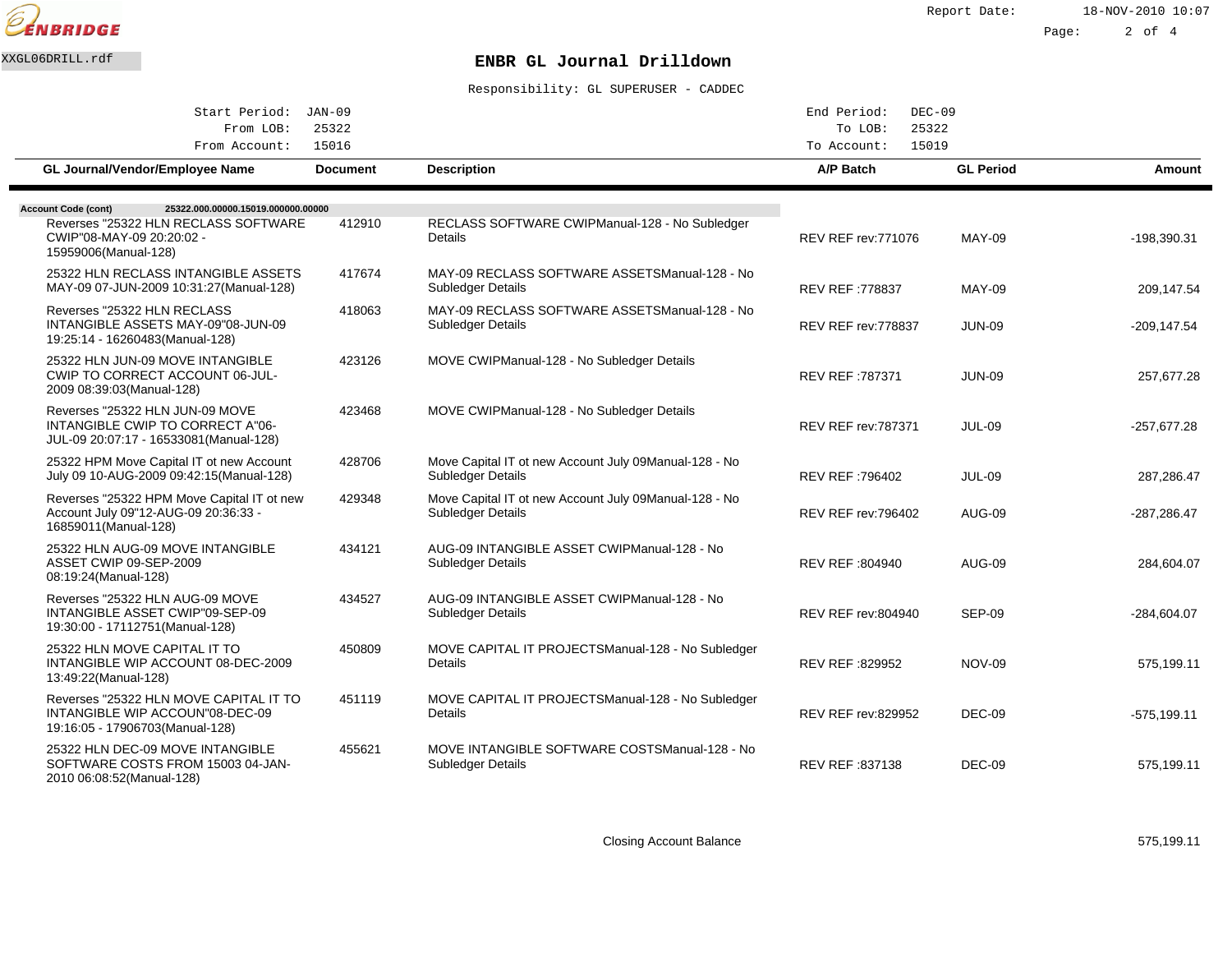

**Legend:**

**REV REF xxxxxx- subledger reversal cross-reference**

**GLERR001 - Sub-ledger journal drilldown unavailable**

**GLERR002 - Sub-ledger drilldown detail(s) not equal to general ledger line (report pulls GL line in this case)**

 **Any issues with GLERRxxx errors - please contact EFS Team**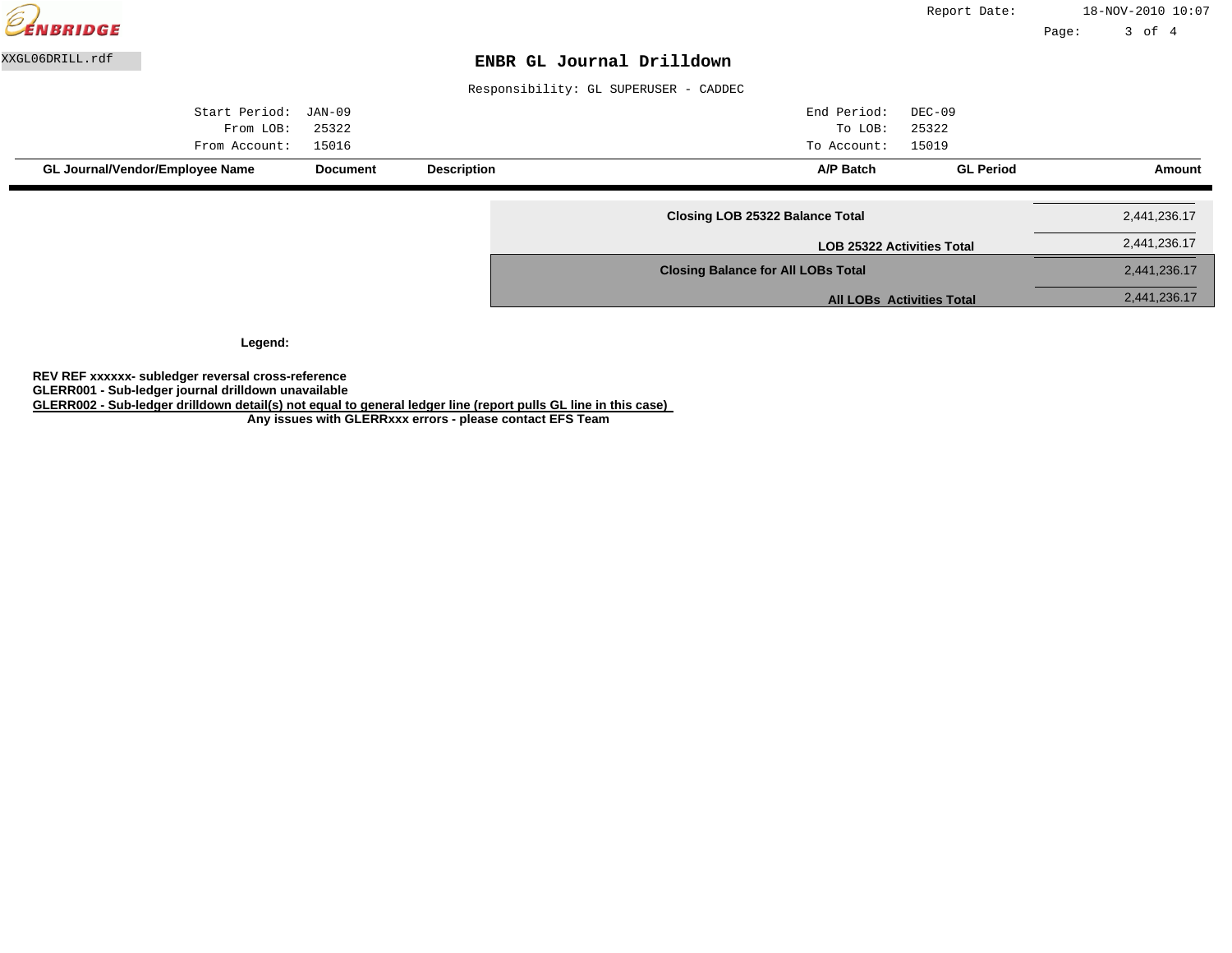| <b>EENBRIDGE</b> |                                 |                 |                                       |             | Report Date:     |       | 18-NOV-2010 10:07 |  |
|------------------|---------------------------------|-----------------|---------------------------------------|-------------|------------------|-------|-------------------|--|
|                  |                                 |                 |                                       |             |                  | Page: | 4 of 4            |  |
| XXGL06DRILL.rdf  |                                 |                 | ENBR GL Journal Drilldown             |             |                  |       |                   |  |
|                  |                                 |                 | Responsibility: GL SUPERUSER - CADDEC |             |                  |       |                   |  |
|                  | Start Period:                   | JAN-09          |                                       | End Period: | DEC-09           |       |                   |  |
|                  | From LOB:                       | 25322           |                                       | To LOB:     | 25322            |       |                   |  |
|                  | From Account:                   | 15016           |                                       | To Account: | 15019            |       |                   |  |
|                  | GL Journal/Vendor/Employee Name | <b>Document</b> | <b>Description</b>                    | A/P Batch   | <b>GL Period</b> |       | Amount            |  |

#### **Parameters used:**

| Start Period: JAN-09                   |          |
|----------------------------------------|----------|
| End Period:                            | $DEC-09$ |
| From LOB: 25322                        |          |
| To LOB:                                | 25322    |
| From Cont:                             |          |
| To Cont:                               |          |
| From Cost Center:                      |          |
| To Cost Center:                        |          |
| From Account:                          | 15016    |
| To Account:                            | 15019    |
| From Sub Account:                      |          |
| To Sub Account:                        |          |
| From Inter LOB:                        |          |
| To Inter LOB:                          |          |
| Set Of Books:                          | CADDEC   |
| Operating Unit:                        | DEFAULT  |
| Payables Drilldown:                    | Y        |
| Receivables Drilldown:                 | Y        |
| Inventory Drilldown:                   | N        |
| Projects Drilldown:                    | N        |
| PA Burden Details:                     | N        |
| Include Accounts with Zero Balances ?: | N        |
| Print Summary:                         | N        |
|                                        |          |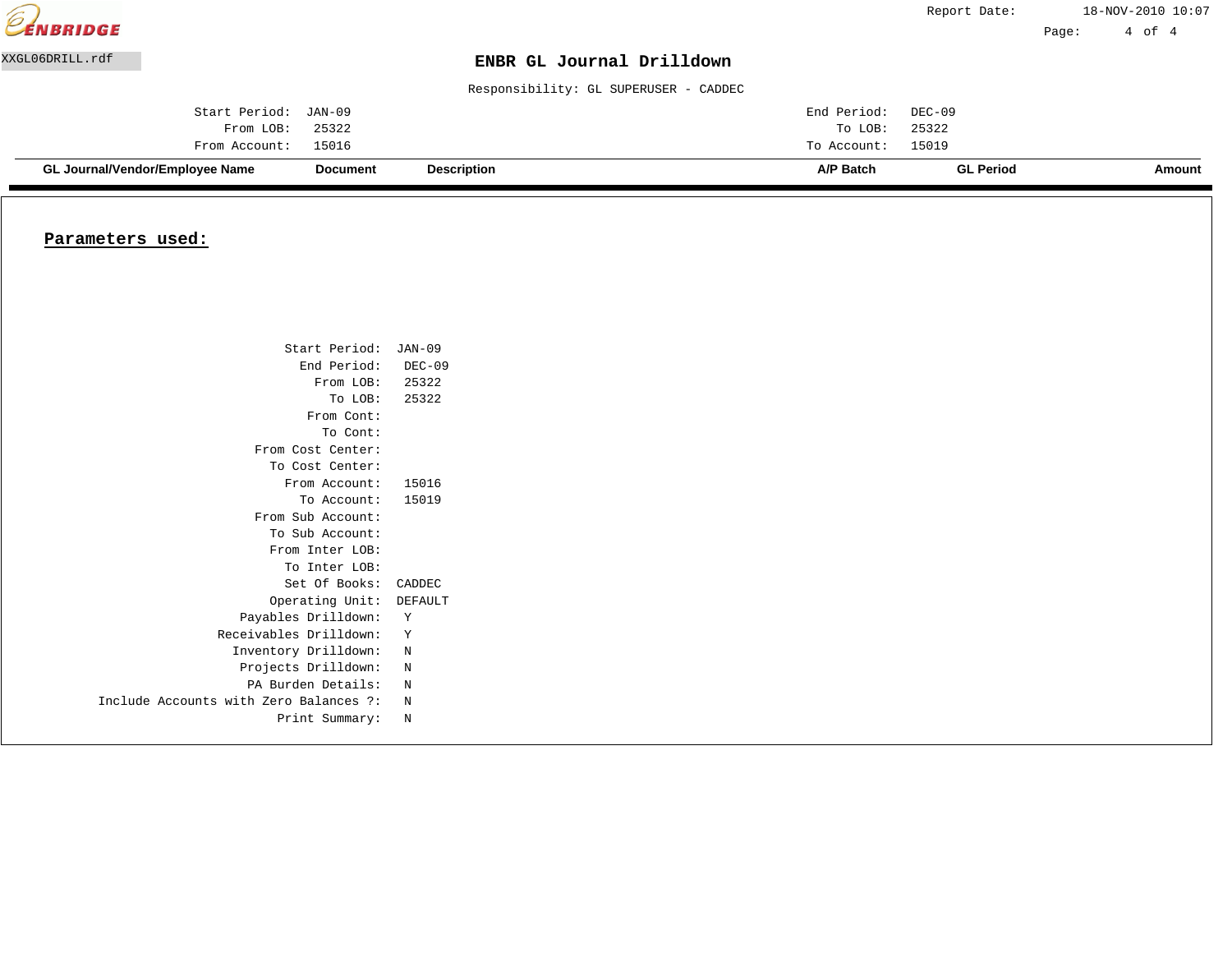

Responsibility: GL SUPERUSER - CADDEC

| <b>Description</b><br>A/P Batch<br><b>GL Period</b><br>GL Journal/Vendor/Employee Name<br><b>Document</b> | Amount |
|-----------------------------------------------------------------------------------------------------------|--------|
| From Account: 15001<br>To Account: 15001                                                                  |        |
| To LOB: 25322<br>From LOB: 25322                                                                          |        |
| Start Period: JAN-09<br>End Period: DEC-09                                                                |        |
|                                                                                                           |        |

#### **Company: 25322 ENBRIDGE GAS NEW BRUNSWICK LIMITED PARTNERSHIP - Operations**

**Cost Center: 00000DEFAULT**

#### **Contribution Center: 000 DEFAULT**

| 153,018,702.36  |               | Open Balance               |                                                                      |        | 25322.000.00000.15001.000000.00000<br><b>Account Code</b><br>Account: PROPERTY PLANT AND EQUIPMENT Inter LOB: DEFAULT Sub-Account: DEFAULT |
|-----------------|---------------|----------------------------|----------------------------------------------------------------------|--------|--------------------------------------------------------------------------------------------------------------------------------------------|
| 461,450.12      | <b>MAR-09</b> |                            | Journal Import Created Assets-Addition                               | 403831 | Addition EGNB LP BOOK/20971 Assets<br>15554725: A 23141 (Assets-Addition)                                                                  |
| 1,032,832.44    | <b>MAR-09</b> |                            | Journal Import Created Assets-Adjustment                             | 403832 | Adjustment EGNB LP BOOK/20971 Assets<br>15554725: A 23142(Assets-Adjustment)                                                               |
| 202,137.91      | <b>MAR-09</b> |                            | Journal Import Created Assets-Addition                               | 403313 | Addition EGNB LP BOOK/20931 Assets<br>15499409: A 23101 (Assets-Addition)                                                                  |
| 718,205.76      | <b>MAR-09</b> |                            | Journal Import Created Assets-Adjustment                             | 403314 | Adjustment EGNB LP BOOK/20931 Assets<br>15499409: A 23102(Assets-Adjustment)                                                               |
| $-1,852,921.42$ | <b>MAR-09</b> | REV REF: 762302            | RECLASS INTANGIBLE COSTS Manual-128 - No Subledger<br><b>Details</b> | 407047 | 25322 HLN RECLASS INTANGIBLE<br>SOFTWARE COSTS 07-APR-2009<br>13:20:30(Manual-128)                                                         |
| $-5,380.08$     | <b>APR-09</b> |                            | Journal Import Created Assets-Retirement                             | 409195 | Retirement EGNB LP BOOK/21231 Assets<br>15831123: A 23505(Assets-Retirement)                                                               |
| 1,852,921.42    | <b>APR-09</b> | <b>REV REF rev: 762302</b> | RECLASS INTANGIBLE COSTS Manual-128 - No Subledger<br>Details        | 407507 | Reverses "25322 HLN RECLASS<br>INTANGIBLE SOFTWARE COSTS"07-APR-<br>09 21:35:34 - 15670915(Manual-128)                                     |
| 145,891.99      | <b>APR-09</b> |                            | Addition Cost 30/04/2009 00:00:00 Assets-Addition                    | 412337 | Addition EGNB LP BOOK/21411 Assets<br>15930488: A 23781 (Assets-Addition)                                                                  |
| 1,270,937.98    | <b>APR-09</b> |                            | Adjustment Cost 30/04/2009 00:00:00 Assets-Adjustment                | 412338 | Adjustment EGNB LP BOOK/21411 Assets<br>15930488: A 23782(Assets-Adjustment)                                                               |
| $-1,855,518.92$ | <b>APR-09</b> | REV REF: 771057            | RECLASS SOFTWARE COSTS Manual-128 - No Subledger<br>Details          | 412504 | 25322 HLN RECLASS INTANGIBLE<br>SOFTWARE COSTS 08-MAY-2009<br>07:32:22(Manual-128)                                                         |
| 1,855,518.92    | <b>MAY-09</b> | <b>REV REF rev: 771057</b> | RECLASS SOFTWARE COSTS Manual-128 - No Subledger<br>Details          | 412909 | Reverses "25322 HLN RECLASS<br>INTANGIBLE SOFTWARE COSTS"08-MAY-<br>09 20:20:01 - 15959006(Manual-128)                                     |
| $-1,855,518.92$ | <b>MAY-09</b> | <b>REV REF: 778837</b>     | MAY-09 RECLASS SOFTWARE ASSETS Manual-128 - No<br>Subledger Details  | 417674 | 25322 HLN RECLASS INTANGIBLE ASSETS<br>MAY-09 07-JUN-2009 10:31:27 (Manual-128)                                                            |
| 175,889.99      | <b>MAY-09</b> |                            | Addition Cost 31/05/2009 00:00:00 Assets-Addition                    | 417679 | Addition EGNB LP BOOK/21651 Assets<br>16248138: A 24141 (Assets-Addition)                                                                  |
| 1,173,441.57    | <b>MAY-09</b> |                            | Adjustment Cost 31/05/2009 00:00:00 Assets-Adjustment                | 417680 | Adjustment EGNB LP BOOK/21651 Assets<br>16248138: A 24142(Assets-Adjustment)                                                               |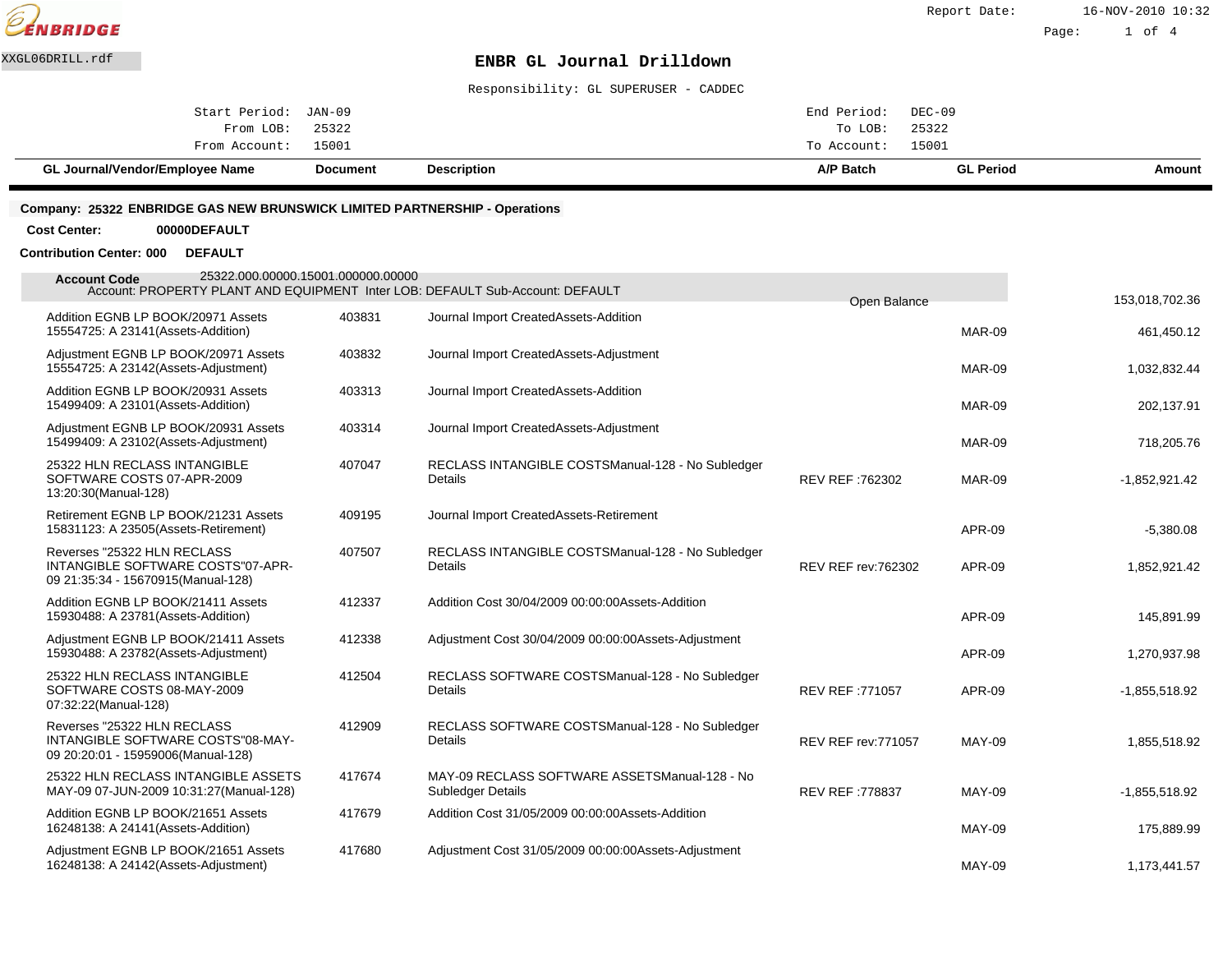

Report Date: 16-NOV-2010 10:32

Page: 2 of 4

# XXGL06DRILL.rdf **ENBR GL Journal Drilldown**

| Start Period: JAN-09                                                                                 |                 |                                                                            | End Period:<br>$DEC-09$    |                  |                 |
|------------------------------------------------------------------------------------------------------|-----------------|----------------------------------------------------------------------------|----------------------------|------------------|-----------------|
| From LOB:                                                                                            | 25322           |                                                                            | To LOB:<br>25322<br>15001  |                  |                 |
| From Account:                                                                                        | 15001           |                                                                            | To Account:                |                  |                 |
| <b>GL Journal/Vendor/Employee Name</b>                                                               | <b>Document</b> | <b>Description</b>                                                         | A/P Batch                  | <b>GL Period</b> | Amount          |
| 25322.000.00000.15001.000000.00000<br><b>Account Code (cont)</b>                                     |                 |                                                                            |                            |                  |                 |
| Reverses "25322 HLN RECLASS<br>INTANGIBLE ASSETS MAY-09"08-JUN-09<br>19:25:14 - 16260483(Manual-128) | 418063          | MAY-09 RECLASS SOFTWARE ASSETS Manual-128 - No<br><b>Subledger Details</b> | <b>REV REF rev: 778837</b> | <b>JUN-09</b>    | 1,855,518.92    |
| Addition EGNB LP BOOK/21911 Assets<br>16525772: A 24521 (Assets-Addition)                            | 423120          | Addition Cost 30/06/2009 00:00:00 Assets-Addition                          |                            | <b>JUN-09</b>    | 26,575.11       |
| Adjustment EGNB LP BOOK/21911 Assets<br>16525772: A 24522(Assets-Adjustment)                         | 423121          | Adjustment Cost 30/06/2009 00:00:00 Assets-Adjustment                      |                            | <b>JUN-09</b>    | 618.008.91      |
| Retirement EGNB LP BOOK/21911 Assets<br>16525772: A 24525(Assets-Retirement)                         | 423124          | Retirement Cost 30/06/2009 00:00:00 Assets-Retirement                      |                            | <b>JUN-09</b>    | $-1,732.90$     |
| Reclass EGNB LP BOOK/21911 Assets<br>16525772: A 24524 (Assets-Reclass)                              | 423123          | Reclass Cost 30/06/2009 00:00:00 Assets-Reclass                            |                            | <b>JUN-09</b>    | $-1,855,518.92$ |
| Addition EGNB LP BOOK/22191 Assets<br>16832635: A 24861 (Assets-Addition)                            | 428690          | Addition Cost 31/07/2009 00:00:00 Assets-Addition                          |                            | <b>JUL-09</b>    | 58,262.51       |
| Adjustment EGNB LP BOOK/22191 Assets<br>16832635: A 24862(Assets-Adjustment)                         | 428691          | Adjustment Cost 31/07/2009 00:00:00 Assets-Adjustment                      |                            | JUL-09           | 1,610,581.64    |
| Retirement EGNB LP BOOK/22191 Assets<br>16832635: A 24865(Assets-Retirement)                         | 428693          | Retirement Cost 31/07/2009 00:00:00 Assets-Retirement                      |                            | <b>JUL-09</b>    | $-11,636.00$    |
| Addition EGNB LP BOOK/22531 Assets<br>17098430: A 25301 (Assets-Addition)                            | 433981          | Addition Cost 31/08/2009 00:00:00 Assets-Addition                          |                            | <b>AUG-09</b>    | 3,179.42        |
| Adjustment EGNB LP BOOK/22531 Assets<br>17098430: A 25302(Assets-Adjustment)                         | 433982          | Adjustment Cost 31/08/2009 00:00:00 Assets-Adjustment                      |                            | AUG-09           | 370,677.33      |
| Retirement EGNB LP BOOK/22531 Assets<br>17098430: A 25305(Assets-Retirement)                         | 433984          | Retirement Cost 31/08/2009 00:00:00 Assets-Retirement                      |                            | AUG-09           | $-6,817.08$     |
| Addition EGNB LP BOOK/22933 Assets<br>17355574: A 25847(Assets-Addition)                             | 439586          | Addition Cost 30/09/2009 00:00:00 Assets-Addition                          |                            | <b>SEP-09</b>    | 839,882.05      |
| Adjustment EGNB LP BOOK/22933 Assets<br>17355574: A 25848(Assets-Adjustment)                         | 439587          | Adjustment Cost 30/09/2009 00:00:00 Assets-Adjustment                      |                            | <b>SEP-09</b>    | 1,186,784.19    |
| Retirement EGNB LP BOOK/22933 Assets<br>17355574: A 25851 (Assets-Retirement)                        | 439589          | Retirement Cost 30/09/2009 00:00:00 Assets-Retirement                      |                            | SEP-09           | $-2,839.00$     |
| Addition EGNB LP BOOK/23272 Assets<br>17673284: A 26334 (Assets-Addition)                            | 445533          | Addition Cost 31/10/2009 00:00:00 Assets-Addition                          |                            | OCT-09           | 241,017.65      |
| Adjustment EGNB LP BOOK/23272 Assets<br>17673284: A 26335(Assets-Adjustment)                         | 445534          | Adjustment Cost 31/10/2009 00:00:00 Assets-Adjustment                      |                            | OCT-09           | 2,083,112.18    |
| Addition EGNB LP BOOK/23651 Assets<br>17903010: A 26761 (Assets-Addition)                            | 450781          | Addition Cost 30/11/2009 00:00:00 Assets-Addition                          |                            | <b>NOV-09</b>    | 41,112.48       |
| Adjustment EGNB LP BOOK/23651 Assets<br>17903010: A 26762(Assets-Adjustment)                         | 450782          | Adjustment Cost 30/11/2009 00:00:00 Assets-Adjustment                      |                            | <b>NOV-09</b>    | 1,515,643.25    |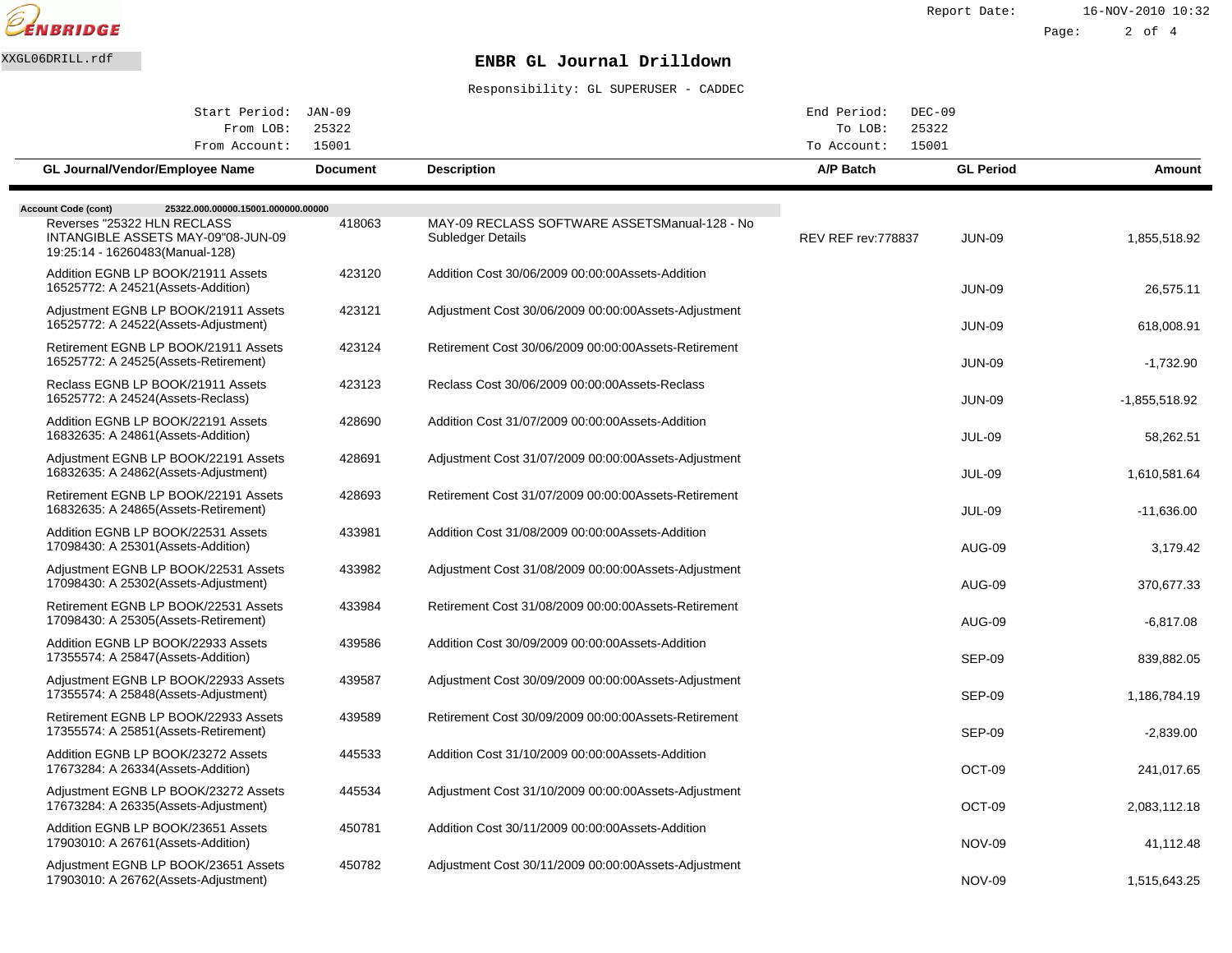

Responsibility: GL SUPERUSER - CADDEC

| Start Period:                                                    | JAN-09          |                                                       | End Period: | $DEC-09$         |                |
|------------------------------------------------------------------|-----------------|-------------------------------------------------------|-------------|------------------|----------------|
| From LOB:                                                        | 25322           |                                                       | To LOB:     | 25322            |                |
| From Account:                                                    | 15001           |                                                       | To Account: | 15001            |                |
| <b>GL Journal/Vendor/Employee Name</b>                           | <b>Document</b> | <b>Description</b>                                    | A/P Batch   | <b>GL Period</b> | Amount         |
| <b>Account Code (cont)</b><br>25322.000.00000.15001.000000.00000 |                 |                                                       |             |                  |                |
| Addition EGNB LP BOOK/23793 Assets                               | 455498          | Addition Cost 31/12/2009 00:00:00 Assets-Addition     |             |                  |                |
| 18079868: A 26967(Assets-Addition)                               |                 |                                                       |             | DEC-09           | 120, 177. 22   |
| Adjustment EGNB LP BOOK/23793 Assets                             | 455499          | Adjustment Cost 31/12/2009 00:00:00 Assets-Adjustment |             |                  |                |
| 18079868: A 26968(Assets-Adjustment)                             |                 |                                                       |             | DEC-09           | 2,799,714.87   |
|                                                                  |                 |                                                       |             |                  |                |
|                                                                  |                 |                                                       |             |                  |                |
|                                                                  |                 | <b>Closing Account Balance</b>                        |             |                  | 167,830,294.95 |
|                                                                  |                 |                                                       |             |                  |                |

| Closing LOB 25322 Balance Total           | 167,830,294.95 |
|-------------------------------------------|----------------|
| <b>LOB 25322 Activities Total</b>         | 14,811,592.59  |
| <b>Closing Balance for All LOBs Total</b> | 167,830,294.95 |
| <b>All LOBs Activities Total</b>          | 14,811,592.59  |
|                                           |                |

**Legend:**

**REV REF xxxxxx- subledger reversal cross-reference GLERR001 - Sub-ledger journal drilldown unavailable GLERR002 - Sub-ledger drilldown detail(s) not equal to general ledger line (report pulls GL line in this case) Any issues with GLERRxxx errors - please contact EFS Team**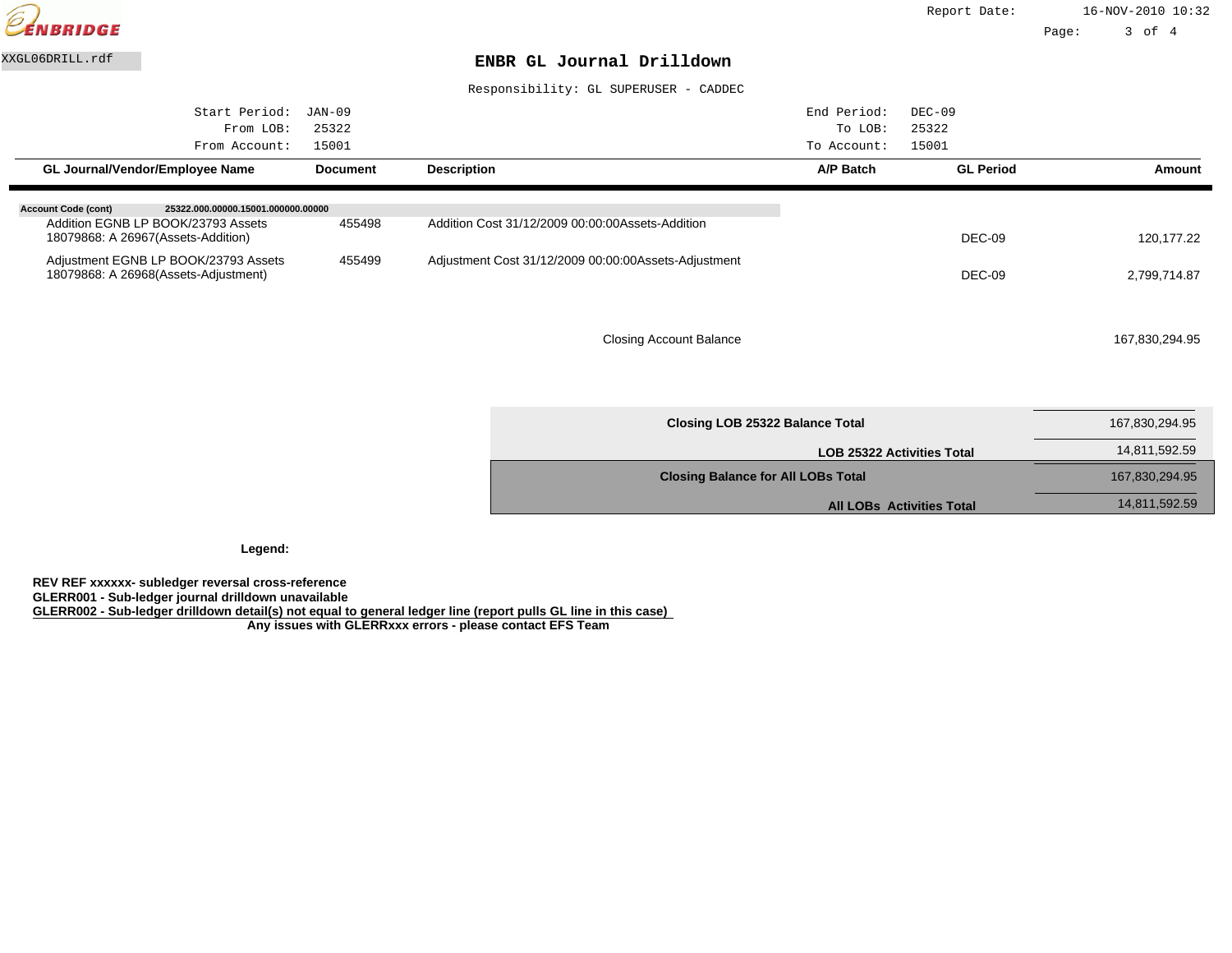

Page: 1 of 3

# XXGL06DRILL.rdf **ENBR GL Journal Drilldown**

Responsibility: GL SUPERUSER - CADDEC

| GL Journal/Vendor/Employee Name | <b>Document</b> | <b>Description</b> | A/P Batch         | <b>GL Period</b> | Amount |
|---------------------------------|-----------------|--------------------|-------------------|------------------|--------|
| From Account: 19209             |                 |                    | To Account: 19209 |                  |        |
| From LOB: 25322                 |                 |                    | To LOB:           | 25322            |        |
| Start Period: JAN-09            |                 |                    | End Period:       | DEC-09           |        |
|                                 |                 |                    |                   |                  |        |

#### **Company: 25322 ENBRIDGE GAS NEW BRUNSWICK LIMITED PARTNERSHIP - Operations**

#### **Cost Center: 00000DEFAULT**

### **Contribution Center: 000 DEFAULT**

| 25322.000.00000.19209.000000.00000<br><b>Account Code</b><br>Account: REGULATORY DEFERRALS Inter LOB: DEFAULT Sub-Account: DEFAULT |        |                                                                                                       | Open Balance  | 132,709,786.00 |
|------------------------------------------------------------------------------------------------------------------------------------|--------|-------------------------------------------------------------------------------------------------------|---------------|----------------|
| 25322 BCM To Record Regulatory Deferral -<br>January 2009 09-FEB-2009<br>15:07:22(Manual-Revenue)                                  | 396156 | 25322 BCM To Record Regulatory Deferral - January<br>2009 Manual-Revenue - No Subledger Details       | <b>JAN-09</b> | 379,215.00     |
| 25322 BMP record regulatory deferral 09-<br>MAR-2009 15:32:26(Manual-Revenue)                                                      | 401526 | 25322 BMP record regulatory deferral Manual-Revenue - No<br><b>Subledger Details</b>                  | <b>FEB-09</b> | 2,029,830.00   |
| 25322 BMP record regulatory deferral 07-<br>APR-2009 12:19:21 (Manual-Revenue)                                                     | 407036 | 25322 BMP record regulatory deferral Manual-Revenue - No<br>Subledger Details                         | <b>MAR-09</b> | 1,413,946.00   |
| 25322 BCM To Record Regulatory Deferral<br>April 2009 08-MAY-2009 15:17:44(Manual-<br>Revenue)                                     | 412586 | 25322 BCM To Record Regulatory Deferral April 2009 Manual-<br>Revenue - No Subledger Details          | APR-09        | 2,740,482.00   |
| 25322 BMP to record regulatory deferral - May<br>2009 08-JUN-2009 13:48:12(Manual-<br>Revenue)                                     | 417747 | 25322 BMP to record regulatory deferral - May 2009 Manual-<br>Revenue - No Subledger Details          | <b>MAY-09</b> | 2,119,817.00   |
| 25322 BCM To record regulatory deferral -<br>June 2009 06-JUL-2009 15:57:30(Manual-<br>Revenue)                                    | 423303 | 25322 BCM To record regulatory deferral - June 2009 Manual-<br>Revenue - No Subledger Details         | <b>JUN-09</b> | 2,853,696.00   |
| 25322 BMP record regulatory deferral 10-<br>AUG-2009 14:07:29(Manual-Revenue)                                                      | 428791 | 25322 BMP record regulatory deferral Manual-Revenue - No<br>Subledger Details                         | <b>JUL-09</b> | 2,961,169.00   |
| 25322 BMP to record regulatory deferral 09-<br>SEP-2009 13:33:45 (Manual-Revenue)                                                  | 434171 | 25322 BMP to record regulatory deferral Manual-Revenue - No<br>Subledger Details                      | AUG-09        | 2,794,164.00   |
| 25322 BMP to record the regulatory deferral<br>07-OCT-2009 14:47:35(Manual-Revenue)                                                | 439899 | 25322 BMP to record the regulatory deferral Manual-Revenue -<br>No Subledger Details                  | SEP-09        | 3,307,149.00   |
| 25322 BCM to Record the regulatory deferral<br>09-NOV-2009 14:09:13 (Manual-Revenue)                                               | 445503 | 25322 BCM to Record the regulatory deferral Manual-Revenue<br>- No Subledger Details                  | OCT-09        | 1,538,417.00   |
| 25322 BCM to true up deferral to 2008<br>Regulatory F/S Results 26-NOV-2009<br>09:55:43(Manual-Revenue)                            | 447720 | 25322 BCM to true up deferral to 2008 Regulatory F/S<br>Results Manual-Revenue - No Subledger Details | <b>NOV-09</b> | 26,266.00      |
| 25322 BCM To Record the regulatory deferral<br>08-DEC-2009 16:03:29(Manual-Revenue)                                                | 450852 | 25322 BCM To Record the regulatory deferral Manual-Revenue<br>- No Subledger Details                  | <b>NOV-09</b> | 1,034,738.00   |
| 25322 BMP to record the regulatory deferral<br>06-JAN-2010 16:25:06(Manual-Revenue)                                                | 457136 | 25322 BMP to record the regulatory deferral Manual-Revenue -<br>No Subledger Details                  | DEC-09        | $-460, 110.00$ |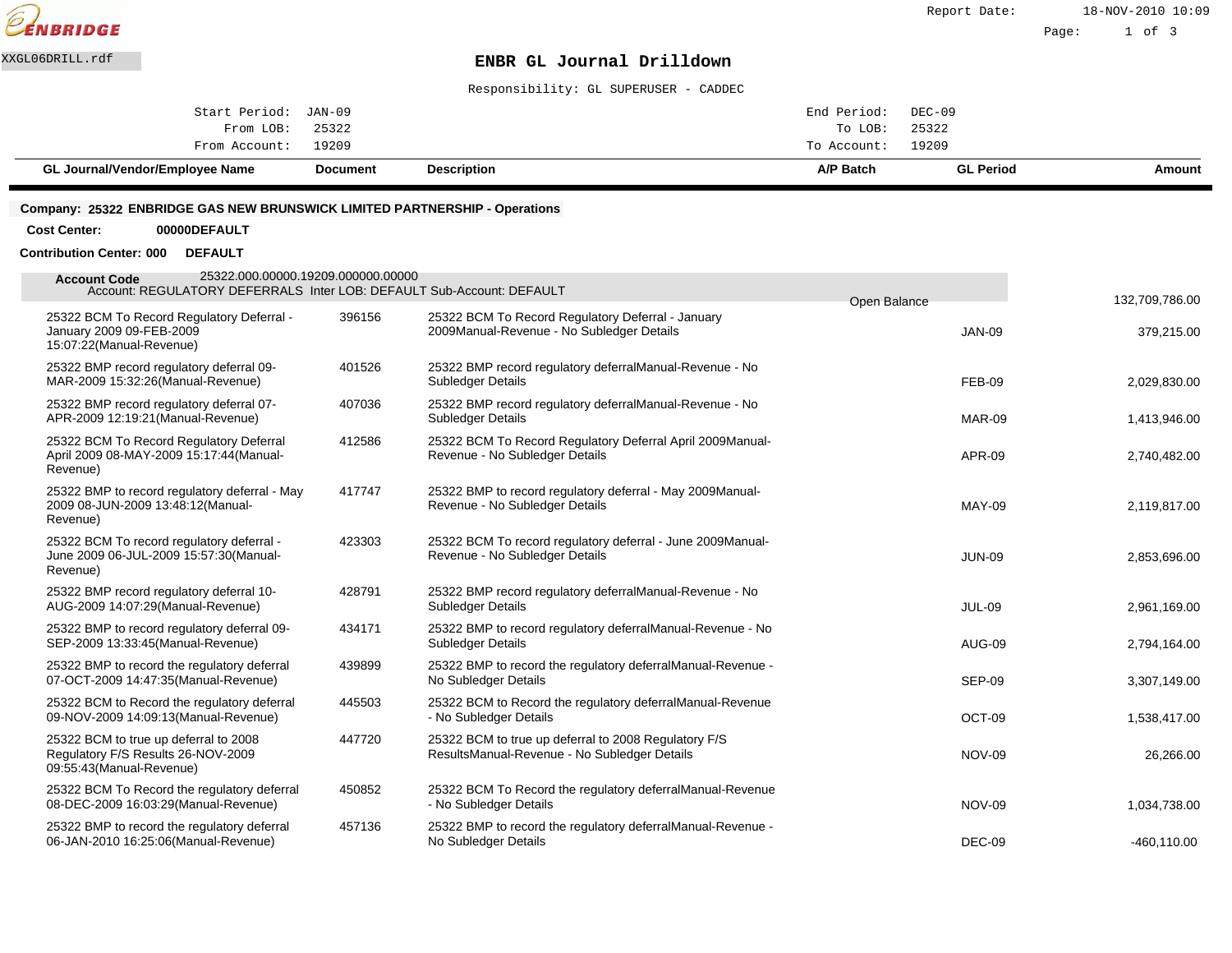| EENBRIDGE       |                                 |                 |                    |                                           | Report Date:                      | Page: | 18-NOV-2010 10:09<br>$2$ of $3$ |        |
|-----------------|---------------------------------|-----------------|--------------------|-------------------------------------------|-----------------------------------|-------|---------------------------------|--------|
| XXGL06DRILL.rdf |                                 |                 |                    | ENBR GL Journal Drilldown                 |                                   |       |                                 |        |
|                 |                                 |                 |                    | Responsibility: GL SUPERUSER - CADDEC     |                                   |       |                                 |        |
|                 | Start Period:                   | JAN-09          |                    | End Period:                               | $DEC-09$                          |       |                                 |        |
|                 | From LOB:                       | 25322           |                    | To LOB:                                   | 25322                             |       |                                 |        |
|                 | From Account:                   | 19209           |                    | To Account:                               | 19209                             |       |                                 |        |
|                 | GL Journal/Vendor/Employee Name | <b>Document</b> | <b>Description</b> | A/P Batch                                 | <b>GL Period</b>                  |       |                                 | Amount |
|                 |                                 |                 |                    | <b>Closing Account Balance</b>            |                                   |       | 155,448,565.00                  |        |
|                 |                                 |                 |                    | Closing LOB 25322 Balance Total           |                                   |       | 155,448,565.00                  |        |
|                 |                                 |                 |                    |                                           |                                   |       |                                 |        |
|                 |                                 |                 |                    |                                           | <b>LOB 25322 Activities Total</b> |       | 22,738,779.00                   |        |
|                 |                                 |                 |                    | <b>Closing Balance for All LOBs Total</b> |                                   |       | 155,448,565.00                  |        |

**Legend:**

**REV REF xxxxxx- subledger reversal cross-reference GLERR001 - Sub-ledger journal drilldown unavailable GLERR002 - Sub-ledger drilldown detail(s) not equal to general ledger line (report pulls GL line in this case)**

 **Any issues with GLERRxxx errors - please contact EFS Team**